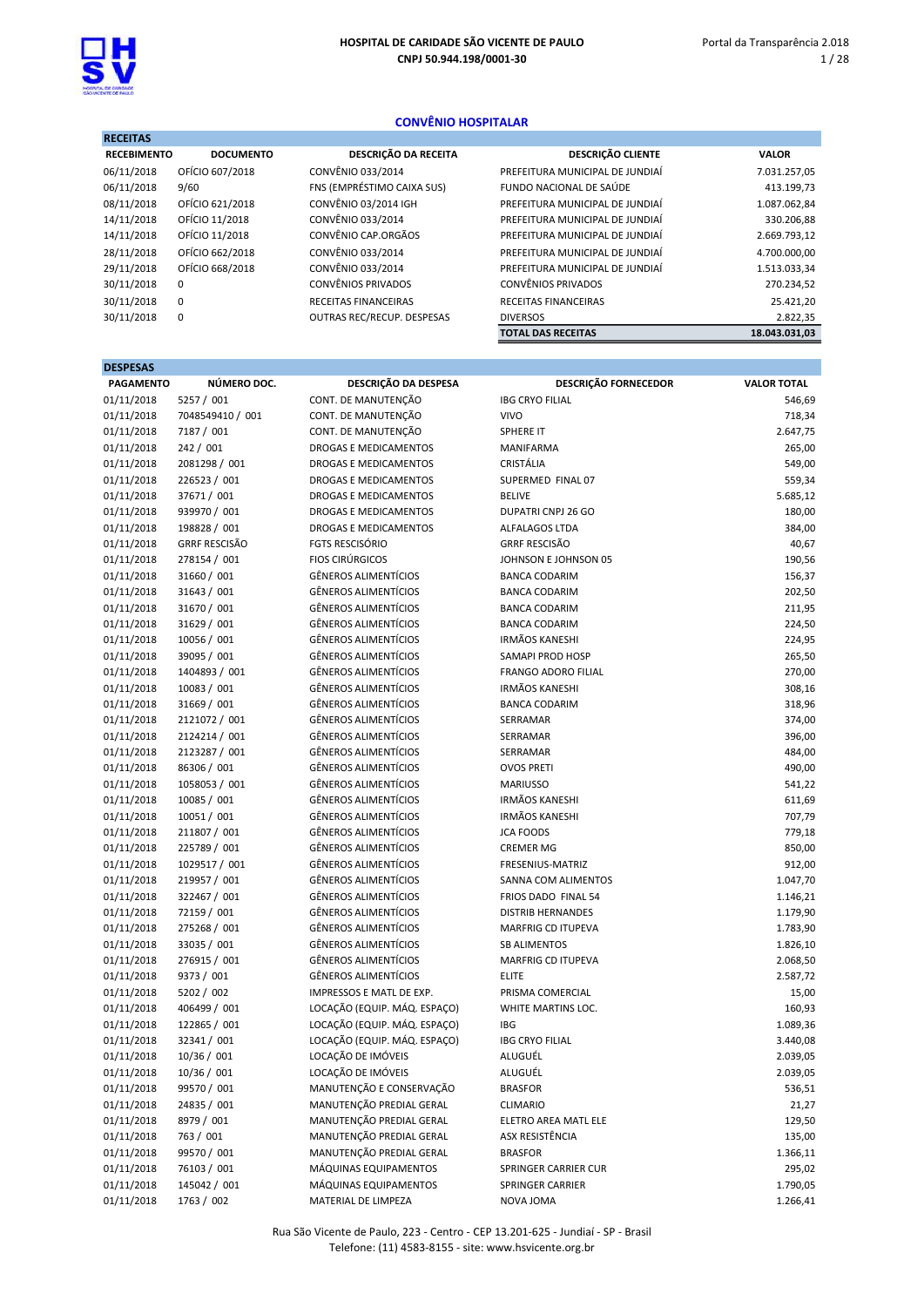

| 01/11/2018 | 6825 / 001         | MATERIAL DE REPOSIÇÃO           | <b>FRESENIUS HEMOCARE</b>  | 263,91    |
|------------|--------------------|---------------------------------|----------------------------|-----------|
|            |                    |                                 |                            |           |
| 01/11/2018 | 114272 / 001       | MATERIAL DE REPOSIÇÃO           | <b>H STRATTNER</b>         | 344,60    |
| 01/11/2018 | 14915 / 001        | MATERIAL DE REPOSIÇÃO           | <b>SAED MED</b>            | 460,02    |
| 01/11/2018 | 3919 / 001         | MATERIAL DE REPOSIÇÃO           | <b>INTER LIFE MATRIZ</b>   | 580,00    |
| 01/11/2018 | 3922 / 001         | MATERIAL DE REPOSIÇÃO           | <b>INTER LIFE MATRIZ</b>   | 680,00    |
| 01/11/2018 | 24835 / 001        | MATERIAL DE REPOSIÇÃO           | <b>CLIMARIO</b>            | 1.428,17  |
| 01/11/2018 | 9602 / 001         | MATERIAL DE REPOSIÇÃO           | <b>APONTO SISTEMAS</b>     | 1.626,40  |
| 01/11/2018 | 26302 / 001        | MATL MÉDICO REEMBOLSÁVEL        | ARENA                      | 900,00    |
| 01/11/2018 | 5202 / 002         | MATL MÉDICO REEMBOLSÁVEL        | PRISMA COMERCIAL           | 1.995,00  |
|            |                    | MATL MÉDICO REEMBOLSÁVEL        | ALFALAGOS FILIAL 67        |           |
| 01/11/2018 | 158 / 001          |                                 |                            | 792,00    |
| 01/11/2018 | 157 / 001          | MATL MÉDICO REEMBOLSÁVEL        | ALFALAGOS FILIAL 67        | 4.539,00  |
| 01/11/2018 | 208793 / 001       | MATL MÉDICO REEMBOLSÁVEL        | JOHNSON E JOHNSON 68       | 9.956,00  |
| 01/11/2018 | 276699 / 001       | MATL MÉDICO REEMBOLSÁVEL        | JOHNSON E JOHNSON 05       | 12.100,20 |
| 01/11/2018 | 846316 / 001       | MATL MÉDICO REEMBOLSÁVEL        | CBS                        | 120,40    |
| 01/11/2018 | 243 / 001          | MEDICAMENTOS CONTROLADOS        | MANIFARMA                  | 113,00    |
| 01/11/2018 | 75534 / 001        | ÓRTESE E PRÓTESE (OPME)         | LINE LIFE                  | 97,48     |
| 01/11/2018 | 75535 / 001        | ÓRTESE E PRÓTESE (OPME)         | LINE LIFE                  | 97,48     |
|            | 3687 / 001         | ÓRTESE E PRÓTESE (OPME)         |                            | 180,00    |
| 01/11/2018 |                    |                                 | <b>INTERMEDICAL EQUIP</b>  |           |
| 01/11/2018 | 3688 / 001         | ÓRTESE E PRÓTESE (OPME)         | INTERMEDICAL EQUIP         | 180,00    |
| 01/11/2018 | 4666 / 001         | ÓRTESE E PRÓTESE (OPME)         | <b>SS MEDICAL</b>          | 197,60    |
| 01/11/2018 | 4667 / 001         | ÓRTESE E PRÓTESE (OPME)         | <b>SS MEDICAL</b>          | 197,60    |
| 01/11/2018 | 373247 / 001       | ÓRTESE E PRÓTESE (OPME)         | EMPÓRIO HOSPITALAR         | 1.033,00  |
| 01/11/2018 | 373307 / 001       | ÓRTESE E PRÓTESE (OPME)         | EMPÓRIO HOSPITALAR         | 1.287,00  |
| 01/11/2018 | 3689 / 001         | ÓRTESE E PRÓTESE (OPME)         | <b>INTERMEDICAL EQUIP</b>  | 1.540,00  |
| 01/11/2018 | 373262 / 001       | ÓRTESE E PRÓTESE (OPME)         | EMPÓRIO HOSPITALAR         | 1.541,00  |
| 01/11/2018 | 2078 / 001         | <b>OUTROS CUSTOS GERAIS</b>     | PANIFICADORA MUSSOLI       | 360,00    |
|            |                    |                                 |                            |           |
| 01/11/2018 | OC 58087 / 001     | <b>OUTROS MATERIAIS</b>         | <b>CPAPS</b>               | 613,71    |
| 01/11/2018 | PENSÃO ALIMENTÍCIA | PENSÃO ALIMENTÍCIA              | PENSÃO ALIMENTÍCIA         | 139,72    |
| 01/11/2018 | RESCISÃO           | <b>RESCISÕES</b>                | RESCISÃO                   | 591,12    |
| 01/11/2018 | 2618 / 001         | SERVS MÉDICOS COMPL - PJ        | LABPAC ANATOMIA            | 476,75    |
| 01/11/2018 | 19106 / 001        | SERVS MÉDICOS COMPL - PJ        | <b>JUNDIMAGEM</b>          | 1.220,05  |
| 01/11/2018 | 2710 / 002         | SERVS PRESTADOS - PJ            | SAUBERN                    | 250,00    |
| 01/11/2018 | 3643475 / 001      | <b>SERVS PRESTADOS - PJ</b>     | SERASA                     | 264,25    |
| 01/11/2018 | 49401 / 001        | SERVS PRESTADOS - PJ            | MICROAMBIENTAL             | 324,19    |
| 01/11/2018 | 1986 / 001         | SERVS PRESTADOS - PJ            | RM BALANCAS                | 1.161,00  |
|            |                    |                                 |                            |           |
| 01/11/2018 | 201832175 / 001    | SERVS PRESTADOS - PJ            | PRO RAD                    | 1.482,83  |
| 01/11/2018 | 226 / 001          | SERVS PRESTADOS - PJ            | <b>JUNPMAQ</b>             | 1.500,00  |
| 01/11/2018 | 1478 / 001         | SERVS PRESTADOS - PJ            | <b>CAMP TÉCNICA</b>        | 2.500,00  |
| 01/11/2018 | NOV/18 / 001       | VIAGENS, ESTADIAS E ALIMENTAÇÃO | <b>IBIS BUDGET JUNDIAÍ</b> | 595,68    |
| 05/11/2018 | 98947 / 001        | COMBUSTÍVEIS E LUBRIFICANTES    | ULTRAGÁZ                   | 3.727,71  |
| 05/11/2018 | <b>PROCESSO</b>    | CONTINGÊNCIAS TRABALHISTAS      | <b>PROCESSO</b>            | 16.629,12 |
| 05/11/2018 | 594024 / 001       | DROGAS E MEDICAMENTOS           | <b>MAFRA MATRIZ</b>        | 111,28    |
| 05/11/2018 | 1756518 / 001      | <b>DROGAS E MEDICAMENTOS</b>    | <b>MAFRA MATRIZ</b>        | 127,75    |
| 05/11/2018 | 566748 / 001       | DROGAS E MEDICAMENTOS           |                            | 279,30    |
|            |                    |                                 | SERVIMED-GO                |           |
| 05/11/2018 | 1013151 / 002      | DROGAS E MEDICAMENTOS           | FRESENIUS-MATRIZ           | 300,00    |
| 05/11/2018 | 1756949 / 001      | DROGAS E MEDICAMENTOS           | MAFRA FILIAL GO            | 450,00    |
| 05/11/2018 | 814503 / 001       | DROGAS E MEDICAMENTOS           | SANTA RITA                 | 92.942,20 |
| 05/11/2018 | 939989 / 001       | DROGAS E MEDICAMENTOS           | DUPATRI CNPJ 26 GO         | 360,00    |
| 05/11/2018 | 2661 / 001         | DROGAS E MEDICAMENTOS           | <b>CTM EXPRESS</b>         | 1.750,00  |
| 05/11/2018 | 6345 / 001         | DROGAS E MEDICAMENTOS           | <b>STOCK MED</b>           | 2.530,00  |
| 05/11/2018 | 51234 / 001        | DROGAS E MEDICAMENTOS           | SULMEDIC COM MED           | 2.590,00  |
| 05/11/2018 | 1757233 / 001      | DROGAS E MEDICAMENTOS           | MAFRA FILIAL GO            | 5.600,00  |
| 05/11/2018 | 940343 / 001       | DROGAS E MEDICAMENTOS           | DUPATRI CNPJ 26 GO         | 8.986,40  |
|            |                    |                                 |                            |           |
| 05/11/2018 | 568492 / 001       | DROGAS E MEDICAMENTOS           | SERVIMED-GO                | 9.447,00  |
| 05/11/2018 | 136910 / 001       | DROGAS E MEDICAMENTOS           | ABL                        | 28.685,00 |
| 05/11/2018 | 586314 / 001       | DROGAS E MEDICAMENTOS           | MEDICAMENTAL               | 39.268,44 |
| 05/11/2018 | 139166 / 001       | DROGAS E MEDICAMENTOS           | SODROGAS                   | 455,00    |
| 05/11/2018 | 162601 / 001       | DROGAS E MEDICAMENTOS           | DUPATRI CNPJ 64 SP         | 698,00    |
| 05/11/2018 | 187576 / 001       | DROGAS E MEDICAMENTOS           | ATIVA GO                   | 767,00    |
| 05/11/2018 | 227609 / 001       | DROGAS E MEDICAMENTOS           | SUPERMED FINAL 07          | 773,80    |
| 05/11/2018 | 585208 / 001       | DROGAS E MEDICAMENTOS           | MEDICAMENTAL               | 838,21    |
| 05/11/2018 | 208805 / 001       | DROGAS E MEDICAMENTOS           | SERVIMED SP                | 1.183,72  |
|            |                    |                                 |                            |           |
| 05/11/2018 | 673168 / 001       | DROGAS E MEDICAMENTOS           | 4 BIO MEDICAMENTOS         | 1.529,49  |
| 05/11/2018 | 567370 / 002       | DROGAS E MEDICAMENTOS           | MEDICAMENTAL               | 1.555,75  |
| 05/11/2018 | 40468 / 001        | DROGAS E MEDICAMENTOS           | <b>FUTURA</b>              | 2.160,00  |
| 05/11/2018 | 41656 / 001        | DROGAS E MEDICAMENTOS           | DBS                        | 2.191,85  |
| 05/11/2018 | 41345 / 002        | DROGAS E MEDICAMENTOS           | DBS                        | 2.448,95  |
| 05/11/2018 | 940334 / 001       | DROGAS E MEDICAMENTOS           | DUPATRI CNPJ 26 GO         | 2.580,27  |
| 05/11/2018 | 161154 / 001       | DROGAS E MEDICAMENTOS           | <b>HDL HOSPITALAR</b>      | 2.723,00  |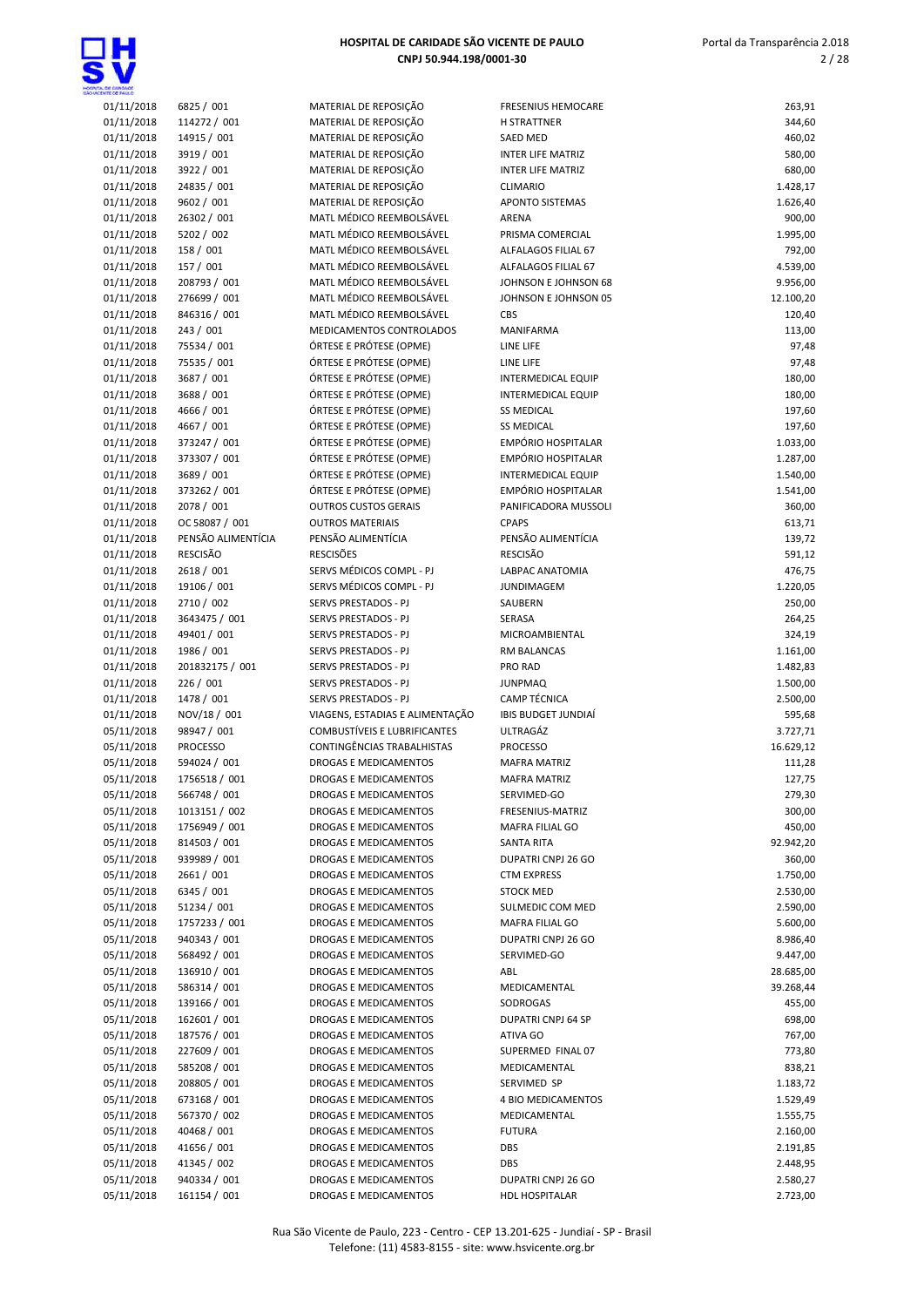

| HOSPITAL DE CARIDADE SÃO VICENTE DE PAULO |
|-------------------------------------------|
| CNPJ 50.944.198/0001-30                   |
|                                           |

| <b>SMIE CE SAILE</b> |               |                              |                           |           |
|----------------------|---------------|------------------------------|---------------------------|-----------|
| 05/11/2018           | 17764 / 001   | <b>DROGAS E MEDICAMENTOS</b> | PAMED LTDA                | 2.880,00  |
| 05/11/2018           | 12881 / 001   | DROGAS E MEDICAMENTOS        | ONCOTECH FILIAL SP        | 2.983,68  |
| 05/11/2018           | 39251 / 002   | DROGAS E MEDICAMENTOS        | INTEGRALMED               | 3.444,75  |
| 05/11/2018           | 198827 / 001  | DROGAS E MEDICAMENTOS        | ALFALAGOS LTDA            | 3.582,00  |
| 05/11/2018           | 162627 / 001  | <b>DROGAS E MEDICAMENTOS</b> | <b>DUPATRI CNPJ 64 SP</b> | 3.654,30  |
|                      | 227244 / 001  |                              | SUPERMED FINAL 07         |           |
| 05/11/2018           |               | DROGAS E MEDICAMENTOS        |                           | 4.746,10  |
| 05/11/2018           | 798 / 001     | DROGAS E MEDICAMENTOS        | <b>KOLLIMED</b>           | 5.421,30  |
| 05/11/2018           | 527386 / 002  | DROGAS E MEDICAMENTOS        | SERVIMED-GO               | 5.441,83  |
| 05/11/2018           | 568486 / 002  | DROGAS E MEDICAMENTOS        | MEDICAMENTAL              | 5.470,80  |
| 05/11/2018           | 647 / 002     | DROGAS E MEDICAMENTOS        | KOLLIMED                  | 5.691,55  |
| 05/11/2018           | 37934 / 001   | DROGAS E MEDICAMENTOS        | <b>BELIVE</b>             | 5.806,08  |
|                      |               |                              |                           |           |
| 05/11/2018           | 568497 / 001  | DROGAS E MEDICAMENTOS        | SERVIMED-GO               | 6.046,80  |
| 05/11/2018           | 8421 / 001    | DROGAS E MEDICAMENTOS        | <b>GENESIO FILIAL</b>     | 6.918,41  |
| 05/11/2018           | 162582 / 001  | DROGAS E MEDICAMENTOS        | DUPATRI CNPJ 64 SP        | 7.050,00  |
| 05/11/2018           | 584891 / 001  | DROGAS E MEDICAMENTOS        | MEDICAMENTAL              | 8.130,00  |
| 05/11/2018           | 25166 / 002   | DROGAS E MEDICAMENTOS        | <b>S3 MED FILIAL</b>      | 8.201,50  |
| 05/11/2018           | 586586 / 001  | DROGAS E MEDICAMENTOS        | MEDICAMENTAL              | 9.733,01  |
|                      |               |                              |                           |           |
| 05/11/2018           | 931719 / 002  | DROGAS E MEDICAMENTOS        | DUPATRI CNPJ 26 GO        | 15.727,43 |
| 05/11/2018           | 568496 / 001  | DROGAS E MEDICAMENTOS        | SERVIMED SP               | 641,00    |
| 05/11/2018           | 161144 / 001  | DROGAS E MEDICAMENTOS        | HDL HOSPITALAR            | 833,00    |
| 05/11/2018           | 940308 / 001  | <b>DROGAS E MEDICAMENTOS</b> | <b>DUPATRI CNPJ 26 GO</b> | 384,20    |
| 05/11/2018           | 586457 / 001  | DROGAS E MEDICAMENTOS        | MEDICAMENTAL              | 2.983,25  |
|                      |               |                              |                           |           |
| 05/11/2018           | 402826 / 001  | <b>FIOS CIRÚRGICOS</b>       | SUPRIMED                  | 915,64    |
| 05/11/2018           | 48837 / 001   | <b>GASES MEDICINAIS</b>      | <b>OXILUZ</b>             | 575,00    |
| 05/11/2018           | 48836 / 001   | <b>GASES MEDICINAIS</b>      | <b>OXILUZ</b>             | 6.594,00  |
| 05/11/2018           | 1012955 / 001 | GÊNEROS ALIMENTÍCIOS         | FRESENIUS-MATRIZ          | 11.836,00 |
| 05/11/2018           | 194637 / 002  | IMPRESSOS E MATL DE EXP.     | AUTOPEL AUTOMAÇÃO         | 4.290,00  |
| 05/11/2018           | 46734 / 001   | LOCAÇÃO DE EQUIPAMENTOS      | CAFÉ CAIÇARA              | 122,00    |
|                      |               |                              |                           |           |
| 05/11/2018           | 07/12 / 001   | LOCAÇÃO DE IMÓVEIS           | ALUGUÉL                   | 5.683,70  |
| 05/11/2018           | 06/12 / 001   | LOCAÇÃO DE IMÓVEIS           | ALUGUÉL                   | 6.896,29  |
| 05/11/2018           | 406238 / 001  | MATERIAL DE LIMPEZA          | SUPRIMED                  | 409,92    |
| 05/11/2018           | 48836 / 001   | MATERIAL DE REPOSIÇÃO        | OXILUZ                    | 101,40    |
| 05/11/2018           | 25469 / 002   | MATERIAL DE REPOSIÇÃO        | SAUBERN                   | 3.465,36  |
|                      |               |                              |                           |           |
| 05/11/2018           | 1013125 / 002 | MATL MÉDICO REEMBOLSÁVEL     | FRESENIUS-MATRIZ          | 949,99    |
| 05/11/2018           | 143192 / 001  | MATL MÉDICO REEMBOLSÁVEL     | <b>DIFARMIG</b>           | 1.723,80  |
| 05/11/2018           | 374589 / 001  | MATL MÉDICO REEMBOLSÁVEL     | <b>EMPÓRIO HOSPITALAR</b> | 3.140,00  |
| 05/11/2018           | 63839 / 002   | MATL MÉDICO REEMBOLSÁVEL     | <b>CISCRE</b>             | 3.289,50  |
| 05/11/2018           | 65273 / 001   | MATL MÉDICO REEMBOLSÁVEL     | <b>CISCRE</b>             | 4.934,25  |
| 05/11/2018           | 1012826 / 002 | MATL MÉDICO REEMBOLSÁVEL     | FRESENIUS-MATRIZ          | 7.530,00  |
|                      |               |                              |                           |           |
| 05/11/2018           | 527386 / 002  | MEDICAMENTOS CONTROLADOS     | SERVIMED-GO               | 19,50     |
| 05/11/2018           | 227244 / 001  | MEDICAMENTOS CONTROLADOS     | SUPERMED FINAL 07         | 70,60     |
| 05/11/2018           | 568497 / 001  | MEDICAMENTOS CONTROLADOS     | SERVIMED-GO               | 592,97    |
| 05/11/2018           | 187576 / 001  | MEDICAMENTOS CONTROLADOS     | ATIVA GO                  | 688,00    |
| 05/11/2018           | 586586 / 001  | MEDICAMENTOS CONTROLADOS     | MEDICAMENTAL              | 2.129,11  |
| 05/11/2018           | 129 / 001     | MOBILIÁRIO                   | PATMOS SOLUÇÕES           | 1.920,00  |
|                      |               |                              |                           |           |
| 05/11/2018           | 75593 / 001   | ÓRTESE E PRÓTESE (OPME)      | LINE LIFE                 | 97,48     |
| 05/11/2018           | 75594 / 001   | ÓRTESE E PRÓTESE (OPME)      | LINE LIFE                 | 97,48     |
| 05/11/2018           | 75592 / 001   | ÓRTESE E PRÓTESE (OPME)      | LINE LIFE                 | 97,48     |
| 05/11/2018           | 75553 / 001   | ÓRTESE E PRÓTESE (OPME)      | LINE LIFE                 | 97,48     |
| 05/11/2018           | 158909 / 002  | ÓRTESE E PRÓTESE (OPME)      | VITÓRIA HOSPITALAR        | 97,72     |
| 05/11/2018           | 47197 / 001   | ÓRTESE E PRÓTESE (OPME)      | ORTHO SYSTEM              | 176,11    |
|                      |               |                              |                           |           |
| 05/11/2018           | 47166 / 001   | ÓRTESE E PRÓTESE (OPME)      | ORTHO SYSTEM              | 203,82    |
| 05/11/2018           | 47195 / 001   | ÓRTESE E PRÓTESE (OPME)      | ORTHO SYSTEM              | 203,82    |
| 05/11/2018           | 47164 / 001   | ÓRTESE E PRÓTESE (OPME)      | ORTHO SYSTEM              | 231,53    |
| 05/11/2018           | 159119 / 002  | ÓRTESE E PRÓTESE (OPME)      | VITÓRIA HOSPITALAR        | 250,00    |
| 05/11/2018           | 10727 / 001   | ÓRTESE E PRÓTESE (OPME)      | <b>MERIL</b>              | 500,00    |
|                      |               |                              |                           |           |
| 05/11/2018           | 10761 / 001   | ÓRTESE E PRÓTESE (OPME)      | <b>MERIL</b>              | 500,00    |
| 05/11/2018           | 162056 / 001  | ÓRTESE E PRÓTESE (OPME)      | VITÓRIA HOSPITALAR        | 597,73    |
| 05/11/2018           | 1589998 / 001 | ÓRTESE E PRÓTESE (OPME)      | <b>BOSTON SCIENTIFIC</b>  | 672,00    |
| 05/11/2018           | 1590007 / 001 | ÓRTESE E PRÓTESE (OPME)      | <b>BOSTON SCIENTIFIC</b>  | 672,00    |
| 05/11/2018           | 1590004 / 001 | ÓRTESE E PRÓTESE (OPME)      | <b>BOSTON SCIENTIFIC</b>  | 672,00    |
| 05/11/2018           | 1589995 / 001 | ÓRTESE E PRÓTESE (OPME)      | <b>BOSTON SCIENTIFIC</b>  | 672,00    |
|                      |               |                              |                           |           |
| 05/11/2018           | 1590001 / 001 | ÓRTESE E PRÓTESE (OPME)      | <b>BOSTON SCIENTIFIC</b>  | 672,00    |
| 05/11/2018           | 124493 / 001  | ÓRTESE E PRÓTESE (OPME)      | <b>BIOCATH COM</b>        | 730,00    |
| 05/11/2018           | 1590011 / 001 | ÓRTESE E PRÓTESE (OPME)      | <b>BOSTON SCIENTIFIC</b>  | 861,00    |
| 05/11/2018           | 402637 / 001  | ÓRTESE E PRÓTESE (OPME)      | SUPRIMED                  | 959,40    |
| 05/11/2018           | 159120 / 002  | ÓRTESE E PRÓTESE (OPME)      | VITÓRIA HOSPITALAR        | 1.017,25  |
| 05/11/2018           | 158908 / 002  | ÓRTESE E PRÓTESE (OPME)      | VITÓRIA HOSPITALAR        | 1.017,25  |
|                      |               |                              |                           |           |
| 05/11/2018           | 47167 / 001   | ÓRTESE E PRÓTESE (OPME)      | ORTHO SYSTEM              | 1.026,96  |

| PAMED LTDA                           |                       |
|--------------------------------------|-----------------------|
| <b>ONCOTECH FILIAL SP</b>            | 2.880,00<br>2.983,68  |
| INTEGRALMED                          | 3.444,75              |
| <b>ALFALAGOS LTDA</b>                | 3.582,00              |
| <b>DUPATRI CNPJ 64 SP</b>            | 3.654,30              |
| SUPERMED FINAL 07                    | 4.746,10              |
| KOLLIMED                             | 5.421,30              |
| SERVIMED-GO                          | 5.441,83              |
| MEDICAMENTAL                         | 5.470,80              |
| <b>KOLLIMED</b>                      | 5.691,55              |
| <b>BELIVE</b>                        | 5.806,08              |
| SERVIMED-GO<br><b>GENESIO FILIAL</b> | 6.046,80<br>6.918,41  |
| <b>DUPATRI CNPJ 64 SP</b>            | 7.050,00              |
| MEDICAMENTAL                         | 8.130,00              |
| <b>S3 MED FILIAL</b>                 | 8.201,50              |
| MEDICAMENTAL                         | 9.733,01              |
| DUPATRI CNPJ 26 GO                   | 15.727,43             |
| SERVIMED SP                          | 641,00                |
| <b>HDL HOSPITALAR</b>                | 833,00                |
| <b>DUPATRI CNPJ 26 GO</b>            | 384,20                |
| MEDICAMENTAL                         | 2.983,25              |
| SUPRIMED                             | 915,64                |
| OXILUZ                               | 575,00                |
| OXILUZ<br><b>FRESENIUS-MATRIZ</b>    | 6.594,00              |
| AUTOPEL AUTOMAÇÃO                    | 11.836,00<br>4.290,00 |
| <b>CAFÉ CAICARA</b>                  | 122,00                |
| ALUGUÉL                              | 5.683,70              |
| ALUGUÉL                              | 6.896,29              |
| SUPRIMED                             | 409,92                |
| OXILUZ                               | 101,40                |
| SAUBERN                              | 3.465,36              |
| FRESENIUS-MATRIZ                     | 949,99                |
| <b>DIFARMIG</b>                      | 1.723,80              |
| <b>EMPÓRIO HOSPITALAR</b>            | 3.140,00              |
| <b>CISCRE</b>                        | 3.289,50              |
| <b>CISCRE</b><br>FRESENIUS-MATRIZ    | 4.934,25<br>7.530,00  |
| SERVIMED-GO                          | 19,50                 |
| SUPERMED FINAL 07                    | 70,60                 |
| SERVIMED-GO                          | 592,97                |
| ATIVA GO                             | 688,00                |
| MEDICAMENTAL                         | 2.129,11              |
| PATMOS SOLUÇÕES                      | 1.920,00              |
| LINE LIFE                            | 97,48                 |
| LINE LIFE                            | 97,48                 |
| LINE LIFE                            | 97,48                 |
| LINE LIFE                            | 97,48                 |
| VITÓRIA HOSPITALAR                   | 97,72                 |
| ORTHO SYSTEM                         | 176,11                |
| ORTHO SYSTEM<br><b>ORTHO SYSTEM</b>  | 203,82<br>203,82      |
| ORTHO SYSTEM                         | 231,53                |
| VITÓRIA HOSPITALAR                   | 250,00                |
| <b>MERIL</b>                         | 500,00                |
| MERIL                                | 500,00                |
| VITÓRIA HOSPITALAR                   | 597,73                |
| <b>BOSTON SCIENTIFIC</b>             | 672,00                |
| <b>BOSTON SCIENTIFIC</b>             | 672,00                |
| <b>BOSTON SCIENTIFIC</b>             | 672,00                |
| <b>BOSTON SCIENTIFIC</b>             | 672,00                |
| <b>BOSTON SCIENTIFIC</b>             | 672,00                |
| <b>BIOCATH COM</b>                   | 730,00                |
| <b>BOSTON SCIENTIFIC</b>             | 861,00                |
| SUPRIMED<br>VITÓRIA HOSPITALAR       | 959,40                |
| VITÓRIA HOSPITALAR                   | 1.017,25<br>1.017,25  |
|                                      |                       |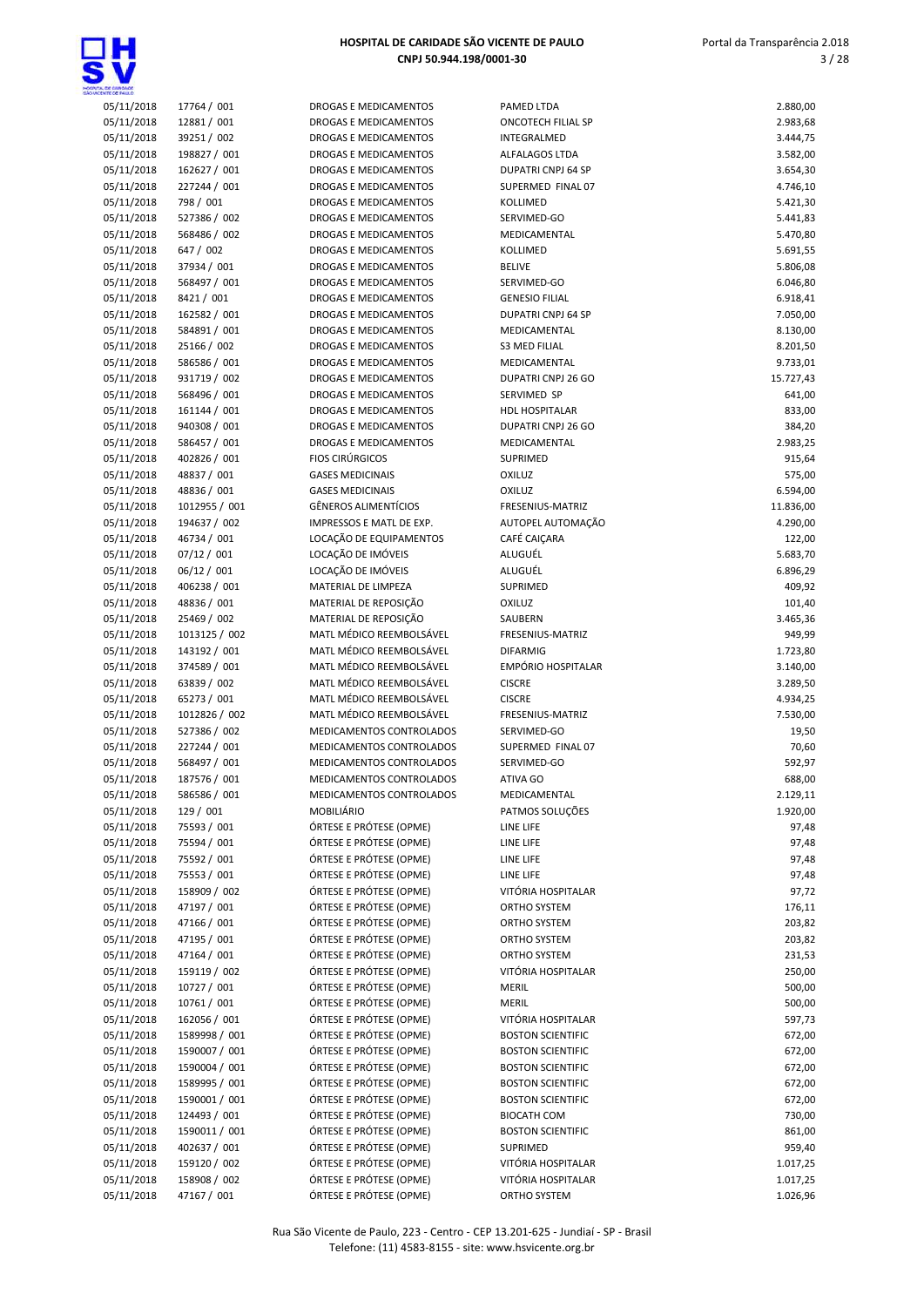

| a, ce candade<br>Iente ce pail c |                              |
|----------------------------------|------------------------------|
| 05/11/2018                       | 47198 / 001                  |
| 05/11/2018                       | 47196 / 001                  |
| 05/11/2018                       | 47165 / 001                  |
| 05/11/2018                       | 159117 / 002                 |
| 05/11/2018                       | 402638 / 001                 |
| 05/11/2018                       | 47201 / 001                  |
| 05/11/2018                       | 58096 / 001                  |
| 05/11/2018                       | 162057 / 001                 |
| 05/11/2018                       | 47163 / 001                  |
| 05/11/2018                       | 374405 / 001                 |
| 05/11/2018                       | 162055 / 001                 |
| 05/11/2018                       | 374411 / 001                 |
| 05/11/2018                       | 373939 / 001                 |
| 05/11/2018                       | 374399 / 001                 |
| 05/11/2018                       | NOV/18 / 001                 |
| 05/11/2018                       | 475415 / 001                 |
| 05/11/2018                       | 22651 / 001                  |
| 05/11/2018                       | 49798 / 001                  |
| 05/11/2018                       | 87 / 001                     |
| 06/11/2018                       | <b>PROCESSO</b>              |
| 06/11/2018                       | 2084099 / 001                |
| 06/11/2018                       | 161281 / 001                 |
| 06/11/2018                       | 269233 / 001                 |
| 06/11/2018                       | 598317 / 001                 |
| 06/11/2018                       | 10102 / 001                  |
| 06/11/2018                       | 842981/001                   |
| 06/11/2018                       | 22148 / 001                  |
| 06/11/2018                       | 1405431 / 001                |
| 06/11/2018                       | 379502 / 001                 |
| 06/11/2018                       | 379612 / 001                 |
| 06/11/2018                       | PENSÃO ALIMENTÍCIA           |
| 06/11/2018                       | PENSÃO ALIMENTÍCIA           |
| 06/11/2018                       | PENSÃO ALIMENTÍCIA           |
|                                  |                              |
| 06/11/2018                       | RESCISÃO                     |
| 07/11/2018                       | 818 / 001                    |
| 07/11/2018                       | 62 / 001                     |
| 07/11/2018                       | <b>PROCESSO</b>              |
| 07/11/2018                       | <b>PROCESSO</b>              |
| 07/11/2018                       | <b>PROCESSO</b>              |
| 07/11/2018                       | 1292 / 001                   |
| 07/11/2018                       | 818 / 001                    |
| 07/11/2018                       | 542 / 001                    |
| 07/11/2018                       | PROCESSO                     |
| 07/11/2018                       | 1032386 / 001                |
| 07/11/2018                       | 53072 / 001                  |
| 07/11/2018                       | 18399 / 001                  |
| 07/11/2018                       | 82659 / 001                  |
| 07/11/2018                       | 57929 / 001                  |
| 07/11/2018                       | 199113 / 001                 |
| 07/11/2018<br>07/11/2018         | 1476129 / 001                |
| 07/11/2018                       | 190212 / 001                 |
| 07/11/2018                       | 139207 / 001<br>166592 / 001 |
| 07/11/2018                       | 2932 / 003                   |
| 07/11/2018                       | 199112 / 001                 |
| 07/11/2018                       | 82670 / 001                  |
| 07/11/2018                       | 570244 / 001                 |
| 07/11/2018                       | 41667 / 001                  |
| 07/11/2018                       | 187623 / 001                 |
| 07/11/2018                       | 227726 / 001                 |
| 07/11/2018                       | 190217 / 001                 |
| 07/11/2018                       | 136975 / 001                 |
| 07/11/2018                       | 139206 / 001                 |
| 07/11/2018                       | 570971 / 001                 |
| 07/11/2018                       | OUT/18 / 001                 |

| OE GANDADE               |                                    |                                                            |                                               |                      |
|--------------------------|------------------------------------|------------------------------------------------------------|-----------------------------------------------|----------------------|
| 05/11/2018               | 47198 / 001                        | ÓRTESE E PRÓTESE (OPME)                                    | <b>ORTHO SYSTEM</b>                           | 1.026,96             |
| 05/11/2018               | 47196 / 001                        | ÓRTESE E PRÓTESE (OPME)                                    | <b>ORTHO SYSTEM</b>                           | 1.026,96             |
| 05/11/2018               | 47165 / 001                        | ÓRTESE E PRÓTESE (OPME)                                    | <b>ORTHO SYSTEM</b>                           | 1.120,00             |
| 05/11/2018               | 159117 / 002                       | ÓRTESE E PRÓTESE (OPME)                                    | VITÓRIA HOSPITALAR                            | 1.267,25             |
| 05/11/2018               | 402638 / 001                       | ÓRTESE E PRÓTESE (OPME)                                    | SUPRIMED                                      | 1.287,00             |
| 05/11/2018<br>05/11/2018 | 47201 / 001<br>58096 / 001         | ÓRTESE E PRÓTESE (OPME)<br>ÓRTESE E PRÓTESE (OPME)         | ORTHO SYSTEM<br>DENUO MEDIC                   | 1.300,00<br>1.363,62 |
| 05/11/2018               | 162057 / 001                       | ÓRTESE E PRÓTESE (OPME)                                    | VITÓRIA HOSPITALAR                            | 1.364,98             |
| 05/11/2018               | 47163 / 001                        | ÓRTESE E PRÓTESE (OPME)                                    | ORTHO SYSTEM                                  | 1.500,00             |
| 05/11/2018               | 374405 / 001                       | ÓRTESE E PRÓTESE (OPME)                                    | <b>EMPÓRIO HOSPITALAR</b>                     | 1.795,00             |
| 05/11/2018               | 162055 / 001                       | ÓRTESE E PRÓTESE (OPME)                                    | VITÓRIA HOSPITALAR                            | 2.034,50             |
| 05/11/2018               | 374411 / 001                       | ÓRTESE E PRÓTESE (OPME)                                    | <b>EMPÓRIO HOSPITALAR</b>                     | 2.066,00             |
| 05/11/2018               | 373939 / 001                       | ÓRTESE E PRÓTESE (OPME)                                    | EMPÓRIO HOSPITALAR                            | 2.320,00             |
| 05/11/2018               | 374399 / 001                       | ÓRTESE E PRÓTESE (OPME)                                    | EMPÓRIO HOSPITALAR                            | 3.025,40             |
| 05/11/2018               | NOV/18 / 001                       | <b>OUTROS CUSTOS GERAIS</b>                                | 1 OFICIAL DE REGISTRO                         | 253,40               |
| 05/11/2018<br>05/11/2018 | 475415 / 001<br>22651 / 001        | <b>OUTROS MATERIAIS</b><br><b>OUTROS MATERIAIS</b>         | RIOCLARENSE 20<br><b>MEDIMPORT</b>            | 1.274,72<br>2.015,00 |
| 05/11/2018               | 49798 / 001                        | SERVS PRESTADOS - PJ                                       | <b>MICROAMBIENTAL</b>                         | 567,33               |
| 05/11/2018               | 87 / 001                           | <b>SERVS PRESTADOS - PJ</b>                                | DEXTERMED                                     | 3.055,39             |
| 06/11/2018               | <b>PROCESSO</b>                    | CONTINGÊNCIAS CÍVEIS                                       | <b>PROCESSO</b>                               | 5.000,00             |
| 06/11/2018               | 2084099 / 001                      | <b>DROGAS E MEDICAMENTOS</b>                               | CRISTÁLIA                                     | 762,00               |
| 06/11/2018               | 161281 / 001                       | DROGAS E MEDICAMENTOS                                      | <b>HDL HOSPITALAR</b>                         | 343,00               |
| 06/11/2018               | 269233 / 001                       | <b>GASES MEDICINAIS</b>                                    | <b>IBG</b>                                    | 963,22               |
| 06/11/2018               | 598317 / 001                       | <b>GÊNEROS ALIMENTÍCIOS</b>                                | PRIETO                                        | 556,00               |
| 06/11/2018               | 10102 / 001                        | <b>GÊNEROS ALIMENTÍCIOS</b>                                | <b>IRMÃOS KANESHI</b>                         | 871,55               |
| 06/11/2018               | 842981 / 001                       | <b>GÊNEROS ALIMENTÍCIOS</b>                                | CDI                                           | 1.101,52             |
| 06/11/2018               | 22148 / 001                        | <b>GÊNEROS ALIMENTÍCIOS</b><br><b>GÊNEROS ALIMENTÍCIOS</b> | HUMANA ALIM SOROCABA                          | 1.248,00             |
| 06/11/2018<br>06/11/2018 | 1405431 / 001<br>379502 / 001      | ÓRTESE E PRÓTESE (OPME)                                    | <b>FRANGO ADORO FILIAL</b><br>ST JUDE MEDICAL | 1.422,00<br>1.529,48 |
| 06/11/2018               | 379612 / 001                       | ÓRTESE E PRÓTESE (OPME)                                    | ST JUDE MEDICAL                               | 3.691,50             |
| 06/11/2018               | PENSÃO ALIMENTÍCIA                 | PENSÃO ALIMENTÍCIA                                         | PENSÃO ALIMENTÍCIA FOLHA OUTUBRO/2018         | 19.263,73            |
| 06/11/2018               | PENSÃO ALIMENTÍCIA                 | PENSÃO ALIMENTÍCIA                                         | PENSÃO ALIMENTÍCIA FOLHA OUTUBRO/2018         | 1.086,69             |
| 06/11/2018               | PENSÃO ALIMENTÍCIA                 | PENSÃO ALIMENTÍCIA                                         | PENSÃO ALIMENTÍCIA FOLHA OUTUBRO/2018         | 226,83               |
| 06/11/2018               | <b>RESCISÃO</b>                    | <b>RESCISÕES</b>                                           | <b>RESCISÃO</b>                               | 5.163,20             |
| 07/11/2018               | 818 / 001                          | <b>COMBUSTÍVEIS E LUBRIFICANTES</b>                        | MECÂNICA DINIZ                                | 150,00               |
| 07/11/2018               | 62/001                             | CONT. DE MANUTENÇÃO                                        | PROMAN                                        | 23.246,21            |
| 07/11/2018               | <b>PROCESSO</b>                    | CONTINGÊNCIAS TRABALHISTAS                                 | <b>PROCESSO</b>                               | 1.738,83             |
| 07/11/2018<br>07/11/2018 | <b>PROCESSO</b><br><b>PROCESSO</b> | CONTINGÊNCIAS TRABALHISTAS<br>CONTINGÊNCIAS TRABALHISTAS   | <b>PROCESSO</b><br><b>PROCESSO</b>            | 1.897,77<br>3.477,28 |
| 07/11/2018               | 1292 / 001                         | DESPESAS DE VEÍCULOS                                       | CHAVELO                                       | 38,40                |
| 07/11/2018               | 818 / 001                          | DESPESAS DE VEÍCULOS                                       | MECÂNICA DINIZ                                | 100,00               |
| 07/11/2018               | 542 / 001                          | DESPESAS DE VEÍCULOS                                       | <b>ACCORSI PNEUS</b>                          | 338,00               |
| 07/11/2018               | <b>PROCESSO</b>                    | DESPS LEGAIS E JURÍDICAS                                   | <b>INSS PROCESSO</b>                          | 811,19               |
| 07/11/2018               | 1032386 / 001                      | DROGAS E MEDICAMENTOS                                      | FRESENIUS-MATRIZ                              | 300,00               |
| 07/11/2018               | 53072 / 001                        | DROGAS E MEDICAMENTOS                                      | <b>GLOBAL HOSPITALAR</b>                      | 884,80               |
| 07/11/2018               | 18399 / 001                        | DROGAS E MEDICAMENTOS                                      | INOVA COML HOSPITALAR                         | 1.071,34             |
| 07/11/2018               | 82659 / 001                        | DROGAS E MEDICAMENTOS                                      | SOQUIMICA LABORAT                             | 1.152,00             |
| 07/11/2018<br>07/11/2018 | 57929 / 001<br>199113 / 001        | DROGAS E MEDICAMENTOS<br>DROGAS E MEDICAMENTOS             | VERBENNA<br>ALFALAGOS LTDA                    | 1.273,30<br>1.297,05 |
| 07/11/2018               | 1476129 / 001                      | DROGAS E MEDICAMENTOS                                      | <b>EUROFARMA</b>                              | 1.600,80             |
| 07/11/2018               | 190212 / 001                       | DROGAS E MEDICAMENTOS                                      | <b>CRISMED</b>                                | 2.601,13             |
| 07/11/2018               | 139207 / 001                       | DROGAS E MEDICAMENTOS                                      | <b>SODROGAS</b>                               | 3.529,50             |
| 07/11/2018               | 166592 / 001                       | DROGAS E MEDICAMENTOS                                      | KONIMAGEM COML LTDA                           | 4.793,75             |
| 07/11/2018               | 2932 / 003                         | DROGAS E MEDICAMENTOS                                      | JF MATERIAL                                   | 5.933,33             |
| 07/11/2018               | 199112 / 001                       | DROGAS E MEDICAMENTOS                                      | ALFALAGOS LTDA                                | 165,00               |
| 07/11/2018               | 82670 / 001                        | DROGAS E MEDICAMENTOS                                      | SOQUÍMICA LABORAT                             | 345,00               |
| 07/11/2018               | 570244 / 001                       | DROGAS E MEDICAMENTOS                                      | SERVIMED-GO                                   | 386,50               |
| 07/11/2018               | 41667 / 001                        | DROGAS E MEDICAMENTOS                                      | DBS                                           | 395,52               |
| 07/11/2018<br>07/11/2018 | 187623 / 001<br>227726 / 001       | DROGAS E MEDICAMENTOS<br>DROGAS E MEDICAMENTOS             | ATIVA GO<br>SUPERMED FINAL 07                 | 551,80<br>1.495,01   |
| 07/11/2018               | 190217 / 001                       | DROGAS E MEDICAMENTOS                                      | CRISMED                                       | 1.652,36             |
| 07/11/2018               | 136975 / 001                       | DROGAS E MEDICAMENTOS                                      | ABL                                           | 2.802,00             |
| 07/11/2018               | 139206 / 001                       | DROGAS E MEDICAMENTOS                                      | SODROGAS                                      | 3.370,00             |
| 07/11/2018               | 570971 / 001                       | DROGAS E MEDICAMENTOS                                      | SERVIMED-GO                                   | 3.560,99             |
| 07/11/2018               | OUT/18 / 001                       | <b>FGTS FOLHA</b>                                          | FGTS FOLHA OUTUBRO/2018 - APRENDIZ            | 270,71               |
| 07/11/2018               | OUT/18 / 001                       | <b>FGTS FOLHA</b>                                          | FGTS FOLHA OUTUBRO/2018                       | 537.740,93           |
| 07/11/2018               | OUT/18 / 001                       | <b>FGTS FOLHA</b>                                          | FGTS FOLHA OUTUBRO/2018                       | 39.997,62            |
| 07/11/2018               | OUT/18 / 001                       | <b>FGTS FOLHA</b>                                          | FGTS FOLHA OUTUBRO/2018                       | 14.157,60            |
| 07/11/2018               | 42142 / 001                        | <b>GASES MEDICINAIS</b>                                    | <b>IBG CRYO FILIAL</b>                        | 4.180,46             |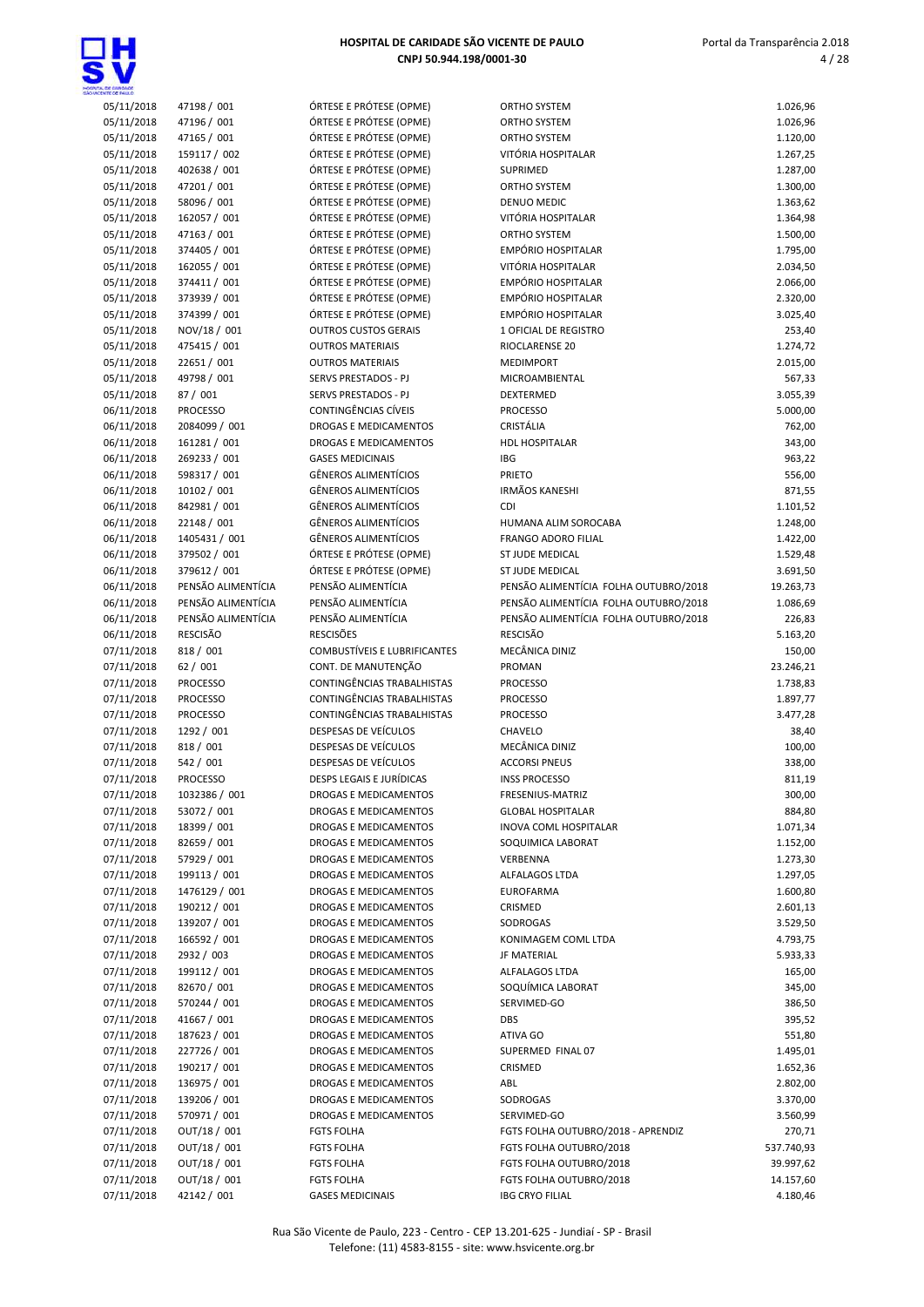

| <b><i>STATE CE SHALLO</i></b> |                      |                              |                                       |              |
|-------------------------------|----------------------|------------------------------|---------------------------------------|--------------|
| 07/11/2018                    | 21257 / 001          | <b>GÊNEROS ALIMENTÍCIOS</b>  | <b>LONDRES DISTR</b>                  | 290,00       |
| 07/11/2018                    | 10110 / 001          | GÊNEROS ALIMENTÍCIOS         | <b>IRMÃOS KANESHI</b>                 | 334,34       |
| 07/11/2018                    | 129781 / 001         | <b>GÊNEROS ALIMENTÍCIOS</b>  | <b>CATABY FINAL 95</b>                | 335,58       |
| 07/11/2018                    | 31730 / 001          | GÊNEROS ALIMENTÍCIOS         | <b>BANCA CODARIM</b>                  | 456,55       |
| 07/11/2018                    | 1059182 / 001        | <b>GÊNEROS ALIMENTÍCIOS</b>  | <b>MARIUSSO</b>                       | 492,44       |
| 07/11/2018                    | 22844 / 001          | <b>GÊNEROS ALIMENTÍCIOS</b>  | <b>RB ALIMENTOS</b>                   | 524,80       |
| 07/11/2018                    | 12916 / 001          | <b>GÊNEROS ALIMENTÍCIOS</b>  | AO COZINHEIRO                         | 639,30       |
| 07/11/2018                    | 99873 / 001          | <b>GÊNEROS ALIMENTÍCIOS</b>  | CASA IRMÃOS UNIDOS                    | 644,02       |
|                               |                      | <b>GÊNEROS ALIMENTÍCIOS</b>  | <b>ELITE</b>                          |              |
| 07/11/2018                    | 9386 / 001           |                              |                                       | 695,48       |
| 07/11/2018                    | 22162 / 001          | <b>GÊNEROS ALIMENTÍCIOS</b>  | HUMANA ALIM SOROCABA                  | 725,06       |
| 07/11/2018                    | 598532 / 001         | <b>GÊNEROS ALIMENTÍCIOS</b>  | <b>PRIETO</b>                         | 834,00       |
| 07/11/2018                    | 175900 / 001         | <b>GÊNEROS ALIMENTÍCIOS</b>  | NUTRI SUCO IND E COM.                 | 883,50       |
| 07/11/2018                    | 1407344 / 001        | GÊNEROS ALIMENTÍCIOS         | <b>FRANGO ADORO FILIAL</b>            | 1.070,00     |
| 07/11/2018                    | 113253 / 001         | <b>GÊNEROS ALIMENTÍCIOS</b>  | CAFÉ CAIÇARA                          | 1.323,00     |
| 07/11/2018                    | 281969 / 001         | <b>GÊNEROS ALIMENTÍCIOS</b>  | <b>MARFRIG CD ITUPEVA</b>             | 1.394,47     |
| 07/11/2018                    | 31419 / 001          | MANUTENÇÃO PREDIAL GERAL     | <b>3V TINTAS</b>                      | 426,87       |
| 07/11/2018                    | 9387 / 001           | MATERIAL DE LIMPEZA          | <b>ELITE</b>                          | 1.725,71     |
|                               |                      |                              |                                       |              |
| 07/11/2018                    | 688250 / 001         | MATERIAL DE LIMPEZA          | PAPEL ITUPEVA                         | 272,00       |
| 07/11/2018                    | 406677 / 001         | MATL MÉDICO REEMBOLSÁVEL     | SUPRIMED                              | 578,52       |
| 07/11/2018                    | 141829 / 002         | MATL MÉDICO REEMBOLSÁVEL     | <b>DIFARMIG</b>                       | 3.640,50     |
| 07/11/2018                    | 40531 / 001          | MATL MÉDICO REEMBOLSÁVEL     | <b>FUTURA</b>                         | 4.595,70     |
| 07/11/2018                    | 688250 / 001         | MATL MÉDICO REEMBOLSÁVEL     | PAPEL ITUPEVA                         | 40,65        |
| 07/11/2018                    | 18399 / 001          | MEDICAMENTOS CONTROLADOS     | <b>INOVA COML HOSPITALAR</b>          | 171,30       |
| 07/11/2018                    | 190212 / 001         | MEDICAMENTOS CONTROLADOS     | <b>CRISMED</b>                        | 7,50         |
|                               | 199113 / 001         |                              |                                       |              |
| 07/11/2018                    |                      | MEDICAMENTOS CONTROLADOS     | ALFALAGOS LTDA                        | 298,15       |
| 07/11/2018                    | 190217 / 001         | MEDICAMENTOS CONTROLADOS     | CRISMED                               | 5,80         |
| 07/11/2018                    | 227726 / 001         | MEDICAMENTOS CONTROLADOS     | SUPERMED FINAL 07                     | 35,30        |
| 07/11/2018                    | 199112 / 001         | MEDICAMENTOS CONTROLADOS     | ALFALAGOS LTDA                        | 142,28       |
| 07/11/2018                    | 570971 / 001         | MEDICAMENTOS CONTROLADOS     | SERVIMED-GO                           | 919,47       |
| 07/11/2018                    | 3691 / 001           | ÓRTESE E PRÓTESE (OPME)      | <b>INTERMEDICAL EQUIP</b>             | 180,00       |
| 07/11/2018                    | 59724 / 001          | ÓRTESE E PRÓTESE (OPME)      | MM MEDICAL                            | 595,00       |
| 07/11/2018                    | 374668 / 001         | ÓRTESE E PRÓTESE (OPME)      | EMPÓRIO HOSPITALAR                    | 1.287,00     |
| 07/11/2018                    | 2570 / 001           | <b>OUTROS CUSTOS GERAIS</b>  | CHAVELO                               | 70,00        |
|                               | 3448 / 001           | <b>OUTROS CUSTOS GERAIS</b>  | <b>ACCORSI PNEUS</b>                  | 220,00       |
| 07/11/2018                    |                      |                              |                                       |              |
| 07/11/2018                    | 1949 / 001           | <b>OUTROS CUSTOS GERAIS</b>  | MECÂNICA DINIZ                        | 370,00       |
| 07/11/2018                    | 1948 / 001           | <b>OUTROS CUSTOS GERAIS</b>  | MECÂNICA DINIZ                        | 500,00       |
| 07/11/2018                    | PENSÃO ALIMENTÍCIA   | PENSÃO ALIMENTÍCIA           | PENSÃO ALIMENTÍCIA FOLHA OUTUBRO/2018 | 282,85       |
| 07/11/2018                    | OUTUBRO/18 / 001     | SALÁRIOS E ORDENADOS         | FOLHA OUTUBRO/2018                    | 6.174,42     |
| 07/11/2018                    | OUTUBRO/18 / 001     | SALÁRIOS E ORDENADOS         | FOLHA OUTUBRO/2018                    | 6.319,56     |
| 07/11/2018                    | OUTUBRO/18 / 001     | SALÁRIOS E ORDENADOS         | FOLHA OUTUBRO/2018                    | 7.900,27     |
| 07/11/2018                    | OUTUBRO/18 / 001     | SALÁRIOS E ORDENADOS         | FOLHA OUTUBRO/2018                    | 8.352,14     |
| 07/11/2018                    | OUTUBRO/18 / 001     | SALÁRIOS E ORDENADOS         | FOLHA OUTUBRO/2018                    | 10.148,17    |
|                               |                      | SALÁRIOS E ORDENADOS         | FOLHA OUTUBRO/2018                    | 4.758.119,43 |
| 07/11/2018                    | OUTUBRO/18 / 001     |                              |                                       |              |
| 07/11/2018                    | OUTUBRO/18 / 001     | SALARIOS E ORDENADOS         | FOLHA OUTUBRO/2018                    | 373.114,56   |
| 07/11/2018                    | OUTUBRO/18 / 001     | SALÁRIOS E ORDENADOS         | FOLHA OUTUBRO/2018                    | 125.035,87   |
| 07/11/2018                    | 39 / 001             | SERVS PRESTADOS - PJ         | CARLOS UMBERTO                        | 13.534,00    |
| 07/11/2018                    | 20181031001882 / 001 | VALE REFEIÇÃO E ALIMENTAÇÃO  | VR                                    | 4.663,12     |
| 07/11/2018                    | 20181031001979 / 001 | VALE REFEIÇÃO E ALIMENTAÇÃO  | <b>VR</b>                             | 8.986,44     |
| 08/11/2018                    | 2955 / 001           | CONT. DE MANUTENÇÃO          | E.G.M. ENG                            | 1.250,00     |
| 08/11/2018                    | 2953 / 001           | CONT. DE MANUTENÇÃO          | E.G.M. ENG                            | 3.497,26     |
|                               |                      | DROGAS E MEDICAMENTOS        | <b>GENESIO FILIAL</b>                 |              |
| 08/11/2018                    | 8219 / 001           |                              |                                       | 1.015,20     |
| 08/11/2018                    | 576150 / 001         | <b>DROGAS E MEDICAMENTOS</b> | SERVIMED-GO                           | 1.028,00     |
| 08/11/2018                    | 196059 / 001         | <b>DROGAS E MEDICAMENTOS</b> | <b>FARMARIN</b>                       | 4.128,24     |
| 08/11/2018                    | 38148 / 001          | DROGAS E MEDICAMENTOS        | <b>BELIVE</b>                         | 5.806,08     |
| 08/11/2018                    | 1032604 / 001        | <b>DROGAS E MEDICAMENTOS</b> | FRESENIUS-MATRIZ                      | 15.730,00    |
| 08/11/2018                    | 38149 / 001          | DROGAS E MEDICAMENTOS        | <b>BELIVE</b>                         | 482,40       |
| 08/11/2018                    | 18443 / 001          | DROGAS E MEDICAMENTOS        | INOVA COML HOSPITALAR                 | 892,70       |
| 08/11/2018                    | 1476957 / 001        | DROGAS E MEDICAMENTOS        | <b>EUROFARMA</b>                      | 2.737,50     |
|                               |                      |                              |                                       |              |
| 08/11/2018                    | 229648 / 001         | FILMES E QUÍMICOS            | SUPERMED FINAL 07                     | 908,05       |
| 08/11/2018                    | 42162 / 001          | <b>GASES MEDICINAIS</b>      | <b>IBG CRYO FILIAL</b>                | 930,33       |
| 08/11/2018                    | 31745 / 001          | GÊNEROS ALIMENTÍCIOS         | <b>BANCA CODARIM</b>                  | 289,88       |
| 08/11/2018                    | 83938 / 001          | GÊNEROS ALIMENTÍCIOS         | JOATE COM E REP                       | 290,40       |
| 08/11/2018                    | 81362 / 001          | GÊNEROS ALIMENTÍCIOS         | TERRÃO                                | 395,70       |
| 08/11/2018                    | 10123 / 001          | GÊNEROS ALIMENTÍCIOS         | <b>IRMÃOS KANESHI</b>                 | 589,74       |
| 08/11/2018                    | 83939 / 001          | GÊNEROS ALIMENTÍCIOS         | JOATE COM E REP                       | 806,00       |
| 08/11/2018                    | 1784 / 001           | IMPRESSOS E MATL DE EXP.     | <b>VOLKEN PRESS</b>                   | 2.538,00     |
|                               |                      |                              | <b>GCE COMÉRCIO INTERNA</b>           |              |
| 08/11/2018                    | 55049 / 001          | IMPRESSOS E MATL DE EXP.     |                                       | 5.720,00     |
| 08/11/2018                    | 55053 / 001          | IMPRESSOS E MATL DE EXP.     | <b>GCE COMÉRCIO INTERNA</b>           | 2.860,00     |
| 08/11/2018                    | 2954 / 001           | LOCAÇÃO (EQUIP. MÁQ. ESPAÇO) | E.G.M. ENG                            | 950,00       |

| <b>LONDRES DISTR</b>                                       | 290,00               |
|------------------------------------------------------------|----------------------|
| <b>IRMÃOS KANESHI</b><br><b>CATABY FINAL 95</b>            | 334,34               |
|                                                            | 335,58               |
| <b>BANCA CODARIM</b><br><b>MARIUSSO</b>                    | 456,55               |
| <b>RB ALIMENTOS</b>                                        | 492,44               |
| AO COZINHEIRO                                              | 524,80<br>639,30     |
| CASA IRMÃOS UNIDOS                                         | 644,02               |
| <b>ELITE</b>                                               | 695,48               |
| HUMANA ALIM SOROCABA                                       | 725,06               |
| <b>PRIETO</b>                                              | 834,00               |
| NUTRI SUCO IND E COM.                                      | 883,50               |
| <b>FRANGO ADORO FILIAL</b>                                 | 1.070,00             |
| CAFÉ CAICARA                                               | 1.323,00             |
| MARFRIG CD ITUPEVA                                         | 1.394,47             |
| <b>3V TINTAS</b>                                           | 426,87               |
| <b>ELITE</b>                                               | 1.725,71             |
| PAPEL ITUPEVA                                              | 272,00               |
| <b>SUPRIMED</b>                                            | 578,52               |
| <b>DIFARMIG</b>                                            | 3.640,50             |
| <b>FUTURA</b>                                              | 4.595,70             |
| PAPEL ITUPEVA                                              | 40,65                |
| <b>INOVA COML HOSPITALAR</b>                               | 171,30               |
| CRISMED                                                    | 7,50                 |
| <b>ALFALAGOS LTDA</b>                                      | 298,15               |
| CRISMED                                                    | 5,80                 |
| SUPERMED FINAL 07                                          | 35,30                |
| <b>ALFALAGOS LTDA</b>                                      | 142,28               |
| SERVIMED-GO                                                | 919,47               |
| <b>INTERMEDICAL EQUIP</b>                                  | 180,00               |
| MM MEDICAL                                                 | 595,00               |
| <b>EMPÓRIO HOSPITALAR</b>                                  | 1.287,00             |
| CHAVELO                                                    | 70,00                |
| <b>ACCORSI PNEUS</b>                                       | 220,00               |
| MECÂNICA DINIZ                                             | 370,00               |
| MECÂNICA DINIZ                                             | 500,00               |
| PENSÃO ALIMENTÍCIA FOLHA OUTUBRO/2018                      | 282,85               |
| FOLHA OUTUBRO/2018                                         | 6.174,42             |
| FOLHA OUTUBRO/2018                                         |                      |
|                                                            | 6.319,56             |
| FOLHA OUTUBRO/2018                                         | 7.900,27             |
| FOLHA OUTUBRO/2018                                         | 8.352,14             |
| FOLHA OUTUBRO/2018                                         | 10.148,17            |
| FOLHA OUTUBRO/2018                                         | 4.758.119,43         |
| FOLHA OUTUBRO/2018                                         | 373.114,56           |
| FOLHA OUTUBRO/2018                                         | 125.035,87           |
| <b>CARLOS UMBERTO</b>                                      | 13.534,00            |
| VR                                                         | 4.663,12             |
| VR                                                         | 8.986,44             |
| E.G.M. ENG                                                 | 1.250,00             |
| E.G.M. ENG                                                 | 3.497,26             |
| <b>GENESIO FILIAL</b>                                      | 1.015,20             |
| SERVIMED-GO                                                | 1.028,00             |
| <b>FARMARIN</b>                                            | 4.128,24             |
| <b>BELIVE</b>                                              | 5.806,08             |
| FRESENIUS-MATRIZ                                           | 15.730,00            |
| <b>BELIVE</b>                                              | 482,40               |
| INOVA COML HOSPITALAR                                      | 892,70               |
| <b>EUROFARMA</b>                                           | 2.737,50             |
| SUPERMED FINAL 07                                          | 908,05               |
| <b>IBG CRYO FILIAL</b>                                     | 930,33               |
| <b>BANCA CODARIM</b>                                       | 289,88               |
| JOATE COM E REP                                            | 290,40               |
| TERRÃO                                                     | 395,70               |
| <b>IRMÃOS KANESHI</b>                                      | 589,74               |
| JOATE COM E REP                                            | 806,00               |
| <b>VOLKEN PRESS</b>                                        | 2.538,00             |
| <b>GCE COMÉRCIO INTERNA</b><br><b>GCE COMÉRCIO INTERNA</b> | 5.720,00<br>2.860,00 |

Rua São Vicente de Paulo, 223 - Centro - CEP 13.201-625 - Jundiaí - SP - Brasil Telefone: (11) 4583-8155 - site: www.hsvicente.org.br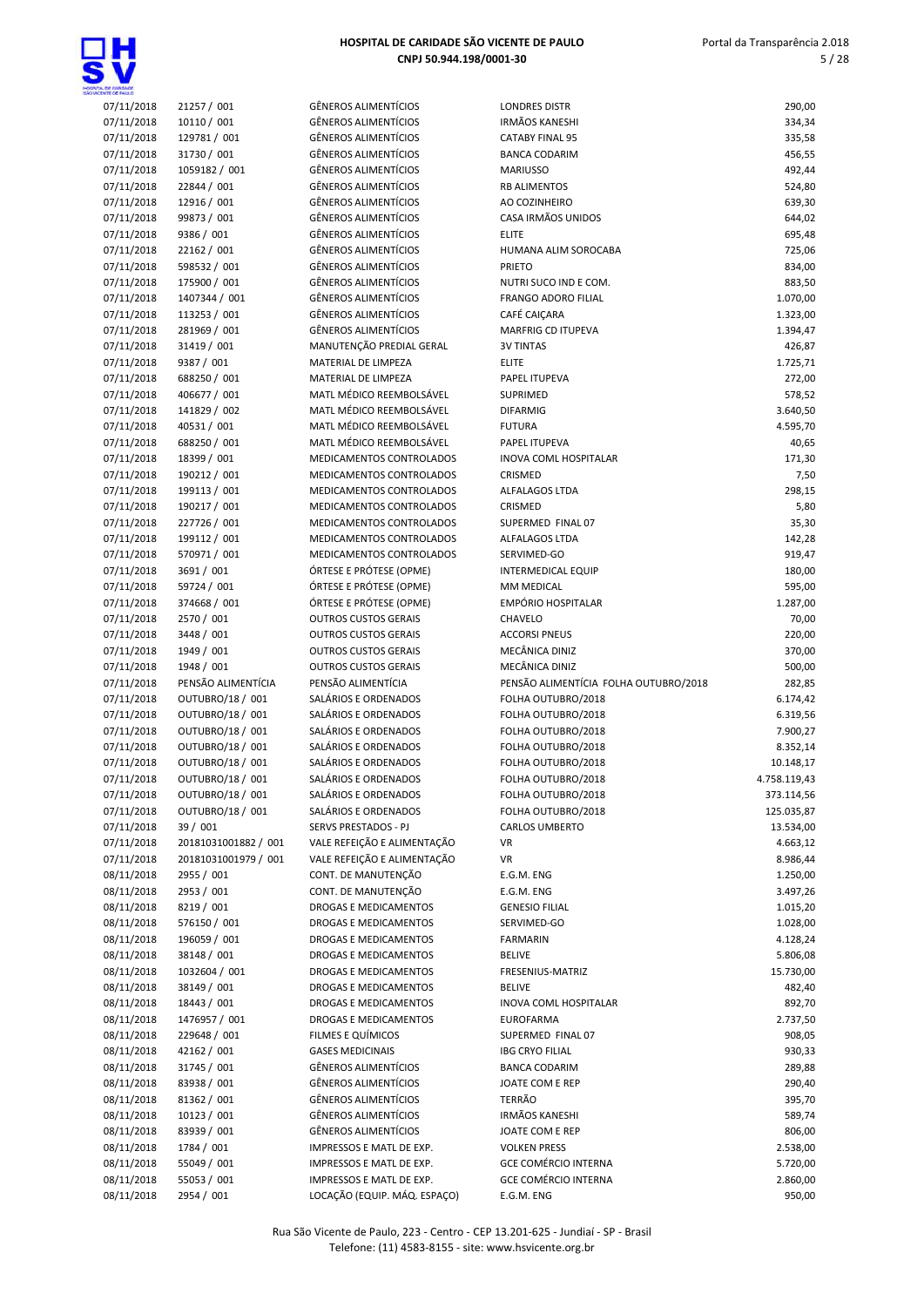

| 08/11/2018 | 799 / 001    | LOCAÇÃO (EQUIP. MÁQ. ESPAÇO)                         | <b>CLEAN MEDICAL</b>         | 4.000,00  |
|------------|--------------|------------------------------------------------------|------------------------------|-----------|
| 08/11/2018 | 40456 / 001  | MANUTENÇÃO PREDIAL GERAL                             | AMARELINHA TINTAS            | 220,07    |
| 08/11/2018 | 53688 / 001  | MÁQUINAS EQUIPAMENTOS                                | LANCO                        | 3.309,00  |
| 08/11/2018 | 81362 / 001  | MATERIAL DE LIMPEZA                                  | <b>TERRÃO</b>                | 55,50     |
| 08/11/2018 | 10027 / 001  | MATL MÉDICO REEMBOLSÁVEL                             | <b>KLEMMEN</b>               | 601,44    |
| 08/11/2018 | 229648 / 001 | MATL MÉDICO REEMBOLSÁVEL                             | SUPERMED FINAL 07            | 7.476,84  |
| 08/11/2018 | 18644 / 001  | MATL MÉDICO REEMBOLSÁVEL                             | <b>INOVA COML HOSPITALAR</b> | 3.123,88  |
| 08/11/2018 | 18443 / 001  | MEDICAMENTOS CONTROLADOS                             | INOVA COML HOSPITALAR        | 459,33    |
| 08/11/2018 | 162529 / 001 | ÓRTESE E PRÓTESE (OPME)                              | VITÓRIA HOSPITALAR           | 97,73     |
| 08/11/2018 | 162531 / 001 | ÓRTESE E PRÓTESE (OPME)                              | VITÓRIA HOSPITALAR           | 1.114,98  |
| 08/11/2018 | 47251 / 001  | ÓRTESE E PRÓTESE (OPME)                              | ORTHO SYSTEM                 | 1.300,00  |
| 08/11/2018 | 162530 / 001 | ÓRTESE E PRÓTESE (OPME)                              | VITÓRIA HOSPITALAR           | 2.132,23  |
| 08/11/2018 | 3874A / 001  | <b>OUTROS CUSTOS GERAIS</b>                          | APONTO SISTEMA DIMEP         | 352,00    |
| 08/11/2018 | 134 / 001    | <b>OUTROS CUSTOS GERAIS</b>                          | PANIFICADORA VILLACA         | 364,75    |
| 08/11/2018 | 3874B / 001  | <b>OUTROS CUSTOS GERAIS</b>                          | APONTO SISTEMA DIMEP         | 48,00     |
| 08/11/2018 | 3874C / 001  | <b>OUTROS CUSTOS GERAIS</b>                          | APONTO SISTEMA DIMEP         | 16,00     |
| 08/11/2018 | 72729 / 001  | <b>OUTROS MATERIAIS</b>                              | <b>MULTIBOR</b>              | 15,80     |
| 08/11/2018 | 7992 / 001   | <b>OUTROS MATERIAIS</b>                              | BR GOODS                     | 428,83    |
| 08/11/2018 | 229648 / 001 | <b>OUTROS MATERIAIS</b>                              | SUPERMED FINAL 07            | 2.804,15  |
| 08/11/2018 | 10 / 001     | SERVS MÉDICOS COMPL - PJ                             | <b>MS FRANCO</b>             |           |
|            |              |                                                      |                              | 625,00    |
| 08/11/2018 | 11 / 001     | SERVS MÉDICOS COMPL - PJ                             | <b>MS FRANCO</b>             | 625,00    |
| 08/11/2018 | 102 / 001    | SERVS MÉDICOS COMPL - PJ                             | <b>FBN</b>                   | 1.126,20  |
| 08/11/2018 | 7/001        | SERVS MÉDICOS COMPL - PJ                             | LUMIA                        | 1.126,20  |
| 08/11/2018 | 278 / 001    | SERVS MÉDICOS COMPL - PJ                             | <b>FREDERICOS</b>            | 1.173,12  |
| 08/11/2018 | 149 / 001    | SERVS MÉDICOS COMPL - PJ                             | <b>GRACIL</b>                | 1.173,12  |
| 08/11/2018 | 36 / 001     | SERVS MÉDICOS COMPL - PJ                             | CRAF                         | 1.173,12  |
| 08/11/2018 | 292 / 001    | SERVS MÉDICOS COMPL - PJ                             | MEDTECH                      | 1.173,13  |
| 08/11/2018 | 22 / 001     | SERVS MÉDICOS COMPL - PJ                             | INTEGRAL CLÍNICA             | 1.875,00  |
| 08/11/2018 | 101 / 001    | SERVS MÉDICOS COMPL - PJ                             | <b>FBN</b>                   | 1.952,08  |
| 08/11/2018 | 274/001      | SERVS MÉDICOS COMPL - PJ                             | <b>FREDERICOS</b>            | 2.252,40  |
| 08/11/2018 | 11 / 001     | SERVS MÉDICOS COMPL - PJ                             | <b>VALE MÉDICOS</b>          | 2.252,40  |
| 08/11/2018 | 68 / 001     | SERVS MÉDICOS COMPL - PJ                             | PC POLLI                     | 2.252,40  |
| 08/11/2018 | 148 / 001    | SERVS MÉDICOS COMPL - PJ                             | <b>GRACIL</b>                | 2.815,50  |
| 08/11/2018 | 233 / 001    | SERVS MÉDICOS COMPL - PJ                             | <b>ANDRE LUIS</b>            | 2.815,50  |
| 08/11/2018 | 38 / 001     | SERVS MÉDICOS COMPL - PJ                             | CRAF                         | 2.932,81  |
| 08/11/2018 | 74 / 001     | SERVS MÉDICOS COMPL - PJ                             | <b>FAGANELLI</b>             | 3.125,20  |
| 08/11/2018 | 47 / 001     | SERVS MÉDICOS COMPL - PJ                             | <b>OLMOS</b>                 | 3.519,37  |
| 08/11/2018 | 277 / 001    | SERVS MÉDICOS COMPL - PJ                             | <b>FREDERICOS</b>            | 3.519,37  |
| 08/11/2018 | 65 / 001     | SERVS MÉDICOS COMPL - PJ                             | <b>EDER MASSUCATO</b>        | 3.600,00  |
| 08/11/2018 | 93 / 001     | SERVS MÉDICOS COMPL - PJ                             | CLÍNICA MÉDICA SANTO         | 4.504,80  |
| 08/11/2018 | 91 / 001     | SERVS MÉDICOS COMPL - PJ                             | CLÍNICA MÉDICA SANTO         | 4.692,50  |
| 08/11/2018 |              |                                                      |                              |           |
|            | 92 / 001     | SERVS MÉDICOS COMPL - PJ<br>SERVS MÉDICOS COMPL - PJ | CLÍNICA MÉDICA SANTO         | 4.692,50  |
| 08/11/2018 | 270 / 001    |                                                      | <b>FREDERICOS</b>            | 4.692,50  |
| 08/11/2018 | 164 / 001    | SERVS MÉDICOS COMPL - PJ                             | D E T                        | 5.067,90  |
| 08/11/2018 | 35 / 001     | SERVS MÉDICOS COMPL - PJ                             | ALESSANDRO MOURA             | 5.067,90  |
| 08/11/2018 | 699 / 001    | SERVS MÉDICOS COMPL - PJ                             | <b>LEDO SERVIÇOS</b>         | 5.865,62  |
| 08/11/2018 | 210 / 001    | SERVS MÉDICOS COMPL - PJ                             | <b>ADAN SIMOES</b>           | 6.194,10  |
| 08/11/2018 | 2130 / 001   | SERVS MÉDICOS COMPL - PJ                             | CLÍNICA MÉD. SÃO PED.        | 6.250,41  |
| 08/11/2018 | 39 / 001     | SERVS MÉDICOS COMPL - PJ                             | CRAF                         | 6.757,20  |
| 08/11/2018 | 494 / 001    | SERVS MÉDICOS COMPL - PJ                             | <b>FRANZON LOURES</b>        | 8.211,87  |
| 08/11/2018 | 206 / 001    | SERVS MÉDICOS COMPL - PJ                             | <b>ICTUS</b>                 | 8.784,36  |
| 08/11/2018 | 14/001       | SERVS MÉDICOS COMPL - PJ                             | <b>MS FRANCO</b>             | 9.375,00  |
| 08/11/2018 | 273 / 001    | SERVS MÉDICOS COMPL - PJ                             | <b>FREDERICOS</b>            | 10.346,96 |
| 08/11/2018 | 13 / 001     | SERVS MÉDICOS COMPL - PJ                             | <b>CCMM SERVIÇOS</b>         | 10.558,12 |
| 08/11/2018 | 234 / 001    | SERVS MÉDICOS COMPL - PJ                             | ANDRÉ LUIS                   | 10.698,90 |
| 08/11/2018 | 272 / 001    | SERVS MÉDICOS COMPL - PJ                             | <b>FREDERICOS</b>            | 11.731,25 |
| 08/11/2018 | 10 / 001     | SERVS MÉDICOS COMPL - PJ                             | <b>VALE MÉDICOS</b>          | 13.490,93 |
| 08/11/2018 | 62 / 001     | SERVS MÉDICOS COMPL - PJ                             | MALAGUTI                     | 16.893,00 |
| 08/11/2018 | 6/001        | SERVS MÉDICOS COMPL - PJ                             | LUMIA                        | 17.596,87 |
| 08/11/2018 | 223 / 001    | SERVS MÉDICOS COMPL - PJ                             | WF JUNDIAÍ                   | 17.596,87 |
| 08/11/2018 | 222 / 001    | SERVS MÉDICOS COMPL - PJ                             | WF JUNDIAÍ                   | 492,71    |
| 08/11/2018 | 173 / 001    | SERVS MÉDICOS COMPL - PJ                             | CABRAL VIEIRIA               | 500,59    |
| 08/11/2018 | 30 / 001     | SERVS MÉDICOS COMPL - PJ                             | <b>MED IN SERVICE</b>        | 500,59    |
| 08/11/2018 | 11 / 001     | SERVS MÉDICOS COMPL - PJ                             | <b>DOCTON BEN</b>            | 500,59    |
| 08/11/2018 |              |                                                      |                              |           |
|            | 312 / 001    | SERVS MÉDICOS COMPL - PJ                             | <b>OTOTORAX</b>              | 500,59    |
| 08/11/2018 | 19 / 001     | SERVS MÉDICOS COMPL - PJ                             | ABRMA CLÍNICA                | 500,59    |
| 08/11/2018 | 13 / 001     | SERVS MÉDICOS COMPL - PJ                             | <b>LICIA FERRAGUT</b>        | 525,00    |
| 08/11/2018 | 172 / 001    | SERVS MÉDICOS COMPL - PJ                             | CABRAL VIEIRIA               | 985,42    |
| 08/11/2018 | 43 / 001     | SERVS MÉDICOS COMPL - PJ                             | NUCCI SANTOS E BUENO         | 985,42    |

| 220,07    |
|-----------|
| 3.309,00  |
| 55,50     |
|           |
| 601,44    |
| 7.476,84  |
| 3.123,88  |
| 459,33    |
| 97,73     |
| 1.114,98  |
|           |
| 1.300,00  |
| 2.132,23  |
| 352,00    |
| 364,75    |
|           |
| 48,00     |
| 16,00     |
| 15,80     |
| 428,83    |
| 2.804,15  |
|           |
| 625,00    |
| 625,00    |
| 1.126,20  |
| 1.126,20  |
|           |
| 1.173,12  |
| 1.173,12  |
| 1.173,12  |
| 1.173,13  |
| 1.875,00  |
|           |
| 1.952,08  |
| 2.252,40  |
| 2.252,40  |
| 2.252,40  |
|           |
| 2.815,50  |
| 2.815,50  |
| 2.932,81  |
| 3.125,20  |
| 3.519,37  |
|           |
| 3.519,37  |
| 3.600,00  |
| 4.504,80  |
| 4.692,50  |
|           |
| 4.692,50  |
| 4.692,50  |
| 5.067,90  |
| 5.067,90  |
| 5.865,62  |
| 6.194,10  |
|           |
| 6.250,41  |
| 6.757,20  |
| 8.211,87  |
| 8.784,36  |
| 9.375,00  |
|           |
| 10.346,96 |
| 10.558,12 |
| 10.698,90 |
| 11.731,25 |
|           |
| 13.490,93 |
| 16.893,00 |
| 17.596,87 |
| 17.596,87 |
| 492,71    |
|           |
| 500,59    |
| 500,59    |
| 500,59    |
| 500,59    |
|           |
|           |
| 500,59    |
| 525,00    |
| 985,42    |
| 985,42    |
|           |
|           |

Rua São Vicente de Paulo, 223 - Centro - CEP 13.201-625 - Jundiaí - SP - Brasil Telefone: (11) 4583-8155 - site: www.hsvicente.org.br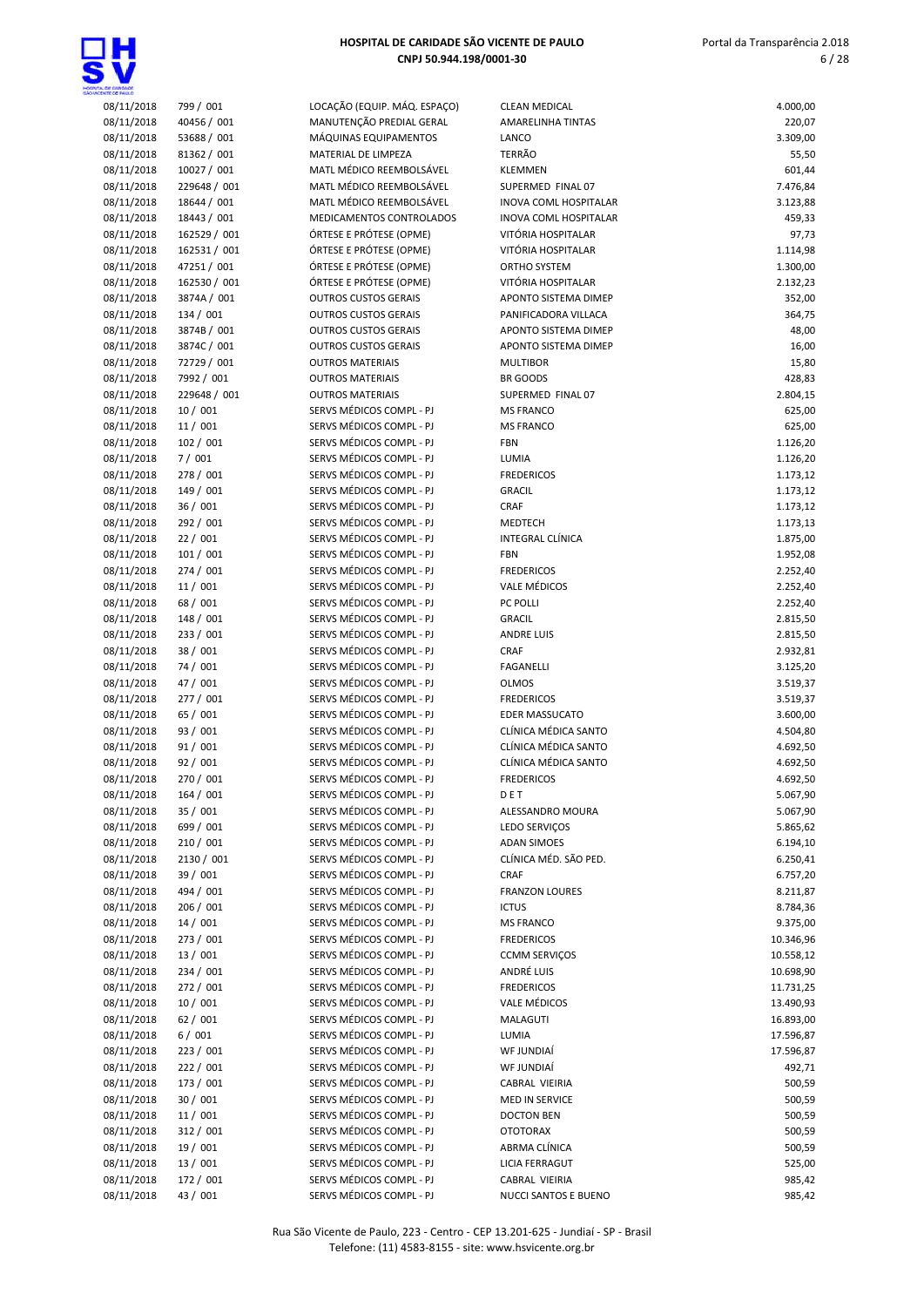

| 08/11/2018 | 26/001    | SERVS MÉDICOS COMPL - PJ | <b>GIOVANA SCACHETTI ME</b> | 1.050,00  |
|------------|-----------|--------------------------|-----------------------------|-----------|
| 08/11/2018 | 31/001    | SERVS MÉDICOS COMPL - PJ | ANNA CLARA HEBLING          | 1.050,00  |
| 08/11/2018 | 156 / 001 | SERVS MÉDICOS COMPL - PJ | <b>LUCIANA VITTURI</b>      | 1.970,85  |
|            |           | SERVS MÉDICOS COMPL - PJ |                             |           |
| 08/11/2018 | 142 / 001 |                          | MEDCENTER                   | 1.970,85  |
| 08/11/2018 | 56 / 001  | SERVS MÉDICOS COMPL - PJ | ARIANNIS OCANA DOMIN        | 2.100,00  |
| 08/11/2018 | 111 / 001 | SERVS MÉDICOS COMPL - PJ | <b>VEGA</b>                 | 2.956,27  |
| 08/11/2018 | 65 / 001  | SERVS MÉDICOS COMPL - PJ | <b>FARIA GOMES</b>          | 3.941,70  |
| 08/11/2018 | 22/001    | SERVS MÉDICOS COMPL - PJ | <b>STELLA BINNA</b>         | 5.775,00  |
| 08/11/2018 | 168 / 001 | SERVS MÉDICOS COMPL - PJ | CABRAL VIEIRIA              | 5.912,55  |
| 08/11/2018 | 52/001    | SERVS MÉDICOS COMPL - PJ | <b>VIEIRA KUMAMOTO</b>      | 5.912,55  |
| 08/11/2018 | 39 / 001  | SERVS MÉDICOS COMPL - PJ | E M FUJI                    | 7.883,40  |
| 08/11/2018 | 129 / 001 | SERVS MÉDICOS COMPL - PJ | C E J SERVCS MÉDICOS        | 14.288,66 |
| 08/11/2018 | 10/001    | SERVS MÉDICOS COMPL - PJ | <b>DOCTON BEN</b>           | 524,42    |
| 08/11/2018 | 8/001     | SERVS MÉDICOS COMPL - PJ | LUMIA                       | 524,42    |
| 08/11/2018 | 21/001    | SERVS MÉDICOS COMPL - PJ | INTEGRAL CLÍNICA            | 550,00    |
| 08/11/2018 | 21/001    | SERVS MÉDICOS COMPL - PJ | STELLA BINNA                | 550,00    |
| 08/11/2018 | 25/001    | SERVS MÉDICOS COMPL - PJ | <b>GIOVANA SCACHETTI ME</b> | 550,00    |
|            |           |                          |                             |           |
| 08/11/2018 | 55 / 001  | SERVS MÉDICOS COMPL - PJ | ARIANNIS OCANA DOMIN        | 550,00    |
| 08/11/2018 | 80 / 001  | SERVS MÉDICOS COMPL - PJ | <b>BRUNA DIAS</b>           | 1.032,35  |
| 08/11/2018 | 33 / 001  | SERVS MÉDICOS COMPL - PJ | <b>FISCHER PEGORARO</b>     | 1.100,00  |
| 08/11/2018 | 37 / 001  | SERVS MÉDICOS COMPL - PJ | CRAF                        | 1.173,12  |
| 08/11/2018 | 283 / 001 | SERVS MÉDICOS COMPL - PJ | <b>MAX MED</b>              | 1.173,12  |
| 08/11/2018 | 59 / 001  | SERVS MÉDICOS COMPL - PJ | SILVA COELHO                | 1.220,05  |
| 08/11/2018 | 20 / 001  | SERVS MÉDICOS COMPL - PJ | RAFAEL MANGINI              | 1.300,00  |
| 08/11/2018 | 271 / 001 | SERVS MÉDICOS COMPL - PJ | <b>FREDERICOS</b>           | 1.407,75  |
| 08/11/2018 | 67 / 001  | SERVS MÉDICOS COMPL - PJ | PC POLLI                    | 1.759,68  |
| 08/11/2018 | 522 / 001 | SERVS MÉDICOS COMPL - PJ | CAETANO                     | 2.346,25  |
| 08/11/2018 | 704 / 001 | SERVS MÉDICOS COMPL - PJ | NV                          | 2.346,25  |
| 08/11/2018 | 5/001     | SERVS MÉDICOS COMPL - PJ | VINÍCIUS OLIVEIRA           | 2.600,00  |
| 08/11/2018 | 122 / 001 | SERVS MÉDICOS COMPL - PJ | <b>CAROLINE MORALES</b>     | 2.815,50  |
|            | 5/001     | SERVS MÉDICOS COMPL - PJ |                             |           |
| 08/11/2018 |           |                          | LUMIA                       | 2.932,81  |
| 08/11/2018 | 99 / 001  | SERVS MÉDICOS COMPL - PJ | AMS                         | 3.050,13  |
| 08/11/2018 | 73 / 001  | SERVS MÉDICOS COMPL - PJ | FERREIRA DA SILVA           | 3.613,22  |
| 08/11/2018 | 123 / 001 | SERVS MÉDICOS COMPL - PJ | <b>CAROLINE MORALES</b>     | 3.613,22  |
| 08/11/2018 | 8/001     | SERVS MÉDICOS COMPL - PJ | PAULO EDUARDO               | 3.700,00  |
| 08/11/2018 | 51/001    | SERVS MÉDICOS COMPL - PJ | <b>ABREU COSTA</b>          | 3.800,92  |
| 08/11/2018 | 12/001    | SERVS MÉDICOS COMPL - PJ | <b>MS FRANCO</b>            | 4.100,00  |
| 08/11/2018 | 7/001     | SERVS MÉDICOS COMPL - PJ | LAIS RODRIGUES BERTO        | 4.550,00  |
| 08/11/2018 | 1/001     | SERVS MÉDICOS COMPL - PJ | <b>VICTOR RODRIGUES</b>     | 4.700,00  |
| 08/11/2018 | 281 / 001 | SERVS MÉDICOS COMPL - PJ | SALUT                       | 4.880,20  |
| 08/11/2018 | 120 / 001 | SERVS MÉDICOS COMPL - PJ | JHL                         | 4.880,20  |
| 08/11/2018 | 17 / 001  | SERVS MÉDICOS COMPL - PJ | <b>MATEUS SILVA</b>         | 5.200,00  |
| 08/11/2018 | 523 / 001 | SERVS MÉDICOS COMPL - PJ | CAETANO                     | 5.279,06  |
| 08/11/2018 | 69 / 001  | SERVS MÉDICOS COMPL - PJ | SOUCCAR E PARRA             | 5.349,45  |
| 08/11/2018 | 392 / 001 | SERVS MÉDICOS COMPL - PJ | <b>MPFL</b>                 | 5.474,58  |
| 08/11/2018 | 37 / 001  | SERVS MÉDICOS COMPL - PJ | <b>GUERRA E HUNGRIA</b>     | 5.724,85  |
| 08/11/2018 | 31/001    | SERVS MÉDICOS COMPL - PJ | MED CAMPOS SERVIÇOS         | 6.500,00  |
|            | 171 / 001 | SERVS MÉDICOS COMPL - PJ |                             |           |
| 08/11/2018 | 87 / 001  | SERVS MÉDICOS COMPL - PJ | CABRAL VIEIRIA              | 7.132,60  |
| 08/11/2018 |           |                          | MARCOS SILVA QUEIROZ        | 7.226,45  |
| 08/11/2018 | 155 / 001 | SERVS MÉDICOS COMPL - PJ | LUCIANA VITTURI             | 7.273,37  |
| 08/11/2018 | 12/001    | SERVS MÉDICOS COMPL - PJ | <b>TATIANI CERIONI TOTH</b> | 7.800,00  |
| 08/11/2018 | 7/001     | SERVS MÉDICOS COMPL - PJ | DANA TRAJTENGERTZ           | 7.800,00  |
| 08/11/2018 | 24/001    | SERVS MÉDICOS COMPL - PJ | <b>VICTOR ARTHUR</b>        | 9.300,00  |
| 08/11/2018 | 706 / 001 | SERVS MÉDICOS COMPL - PJ | NV                          | 9.385,00  |
| 08/11/2018 | 39 / 001  | SERVS MÉDICOS COMPL - PJ | <b>GUARANA</b>              | 10.323,50 |
| 08/11/2018 | 73 / 001  | SERVS MÉDICOS COMPL - PJ | JESSICA ALINE MOURA         | 10.839,68 |
| 08/11/2018 | 66 / 001  | SERVS MÉDICOS COMPL - PJ | NASCIMENTO E GOMES          | 11.215,07 |
| 08/11/2018 | 63 / 001  | SERVS MÉDICOS COMPL - PJ | GALVES                      | 12.247,42 |
| 08/11/2018 | 98 / 001  | SERVS MÉDICOS COMPL - PJ | <b>TALLES RAVID</b>         | 12.388,20 |
| 08/11/2018 | 206 / 001 | SERVS MÉDICOS COMPL - PJ | HDM                         | 14.171,35 |
| 08/11/2018 | 141 / 001 | SERVS MÉDICOS COMPL - PJ | MEDCENTER                   | 15.297,55 |
| 08/11/2018 | 15 / 001  | SERVS MÉDICOS COMPL - PJ | MAIARA BRUNHARA             | 15.485,25 |
| 08/11/2018 | 705 / 001 | SERVS MÉDICOS COMPL - PJ | NV                          | 19.661,57 |
| 08/11/2018 | 3/001     | SERVS MÉDICOS COMPL - PJ | SANTOS E PROENCA            | 23.321,72 |
|            |           |                          |                             |           |
| 08/11/2018 | 174 / 001 | SERVS MÉDICOS COMPL - PJ | CABRAL VIEIRIA              | 500,59    |
| 08/11/2018 | 13 / 001  | SERVS MÉDICOS COMPL - PJ | <b>MS FRANCO</b>            | 525,00    |
| 08/11/2018 | 21/001    | SERVS MÉDICOS COMPL - PJ | <b>RAFAEL MANGINI</b>       | 525,00    |
| 08/11/2018 | 65 / 001  | SERVS MÉDICOS COMPL - PJ | NOLETO JARDIM               | 985,42    |
| 08/11/2018 | 5/001     | SERVS MÉDICOS COMPL - PJ | MPS SERVIÇOS MÉDICOS        | 1.050,00  |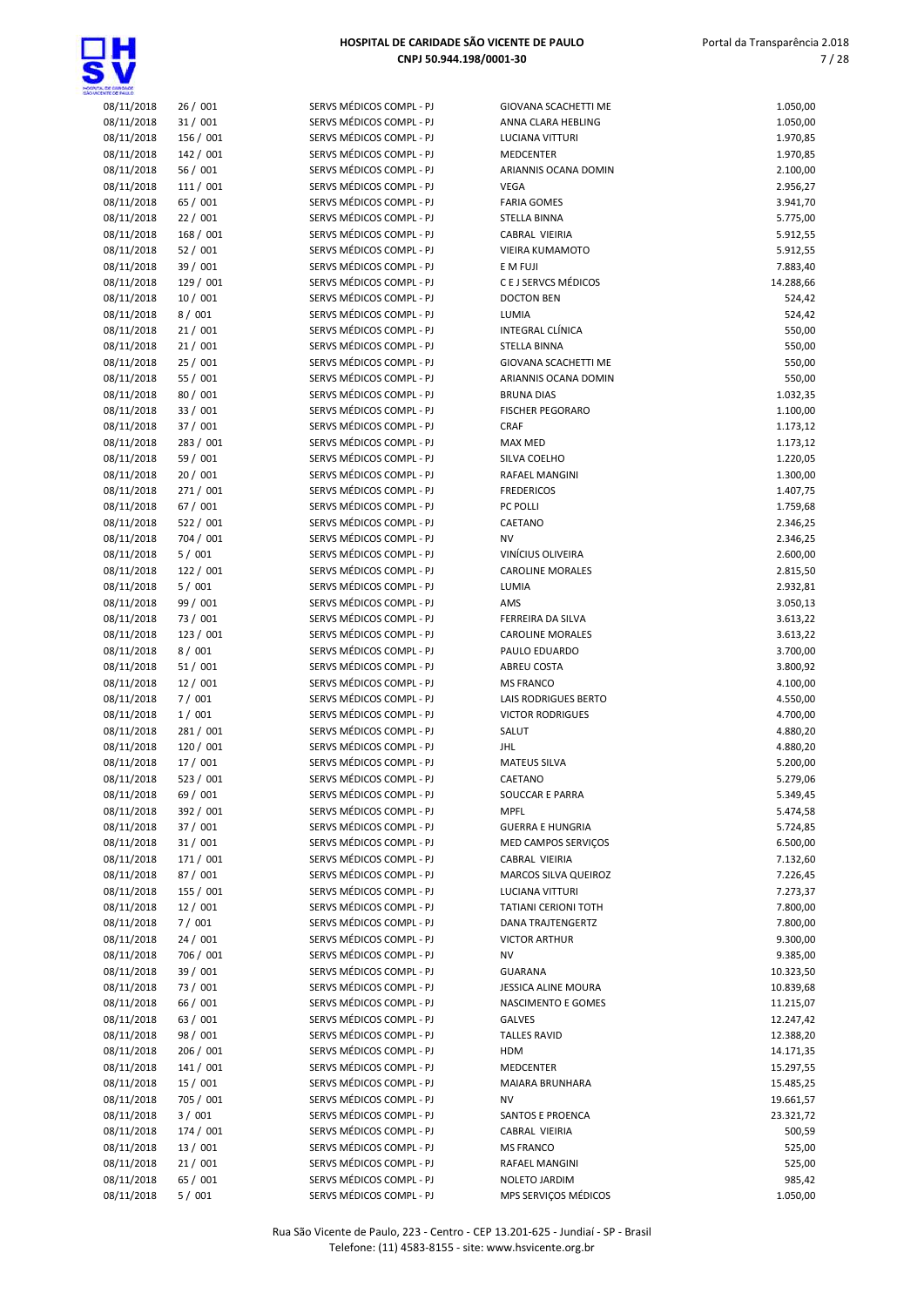

| HOSPITAL DE CARIDADE SÃO VICENTE DE PAULO |
|-------------------------------------------|
| CNPJ 50.944.198/0001-30                   |

| 08/11/2018 | 44 / 001             |
|------------|----------------------|
| 08/11/2018 | 20 / 001             |
| 08/11/2018 | 7/001                |
| 08/11/2018 | 23 / 001             |
| 08/11/2018 | 58 / 001             |
|            |                      |
| 08/11/2018 | 6/001                |
| 08/11/2018 | 364 / 001            |
| 08/11/2018 | 112 / 001            |
| 08/11/2018 | 169 / 001            |
| 08/11/2018 | 143 / 001            |
| 08/11/2018 | 57 / 001             |
| 08/11/2018 | 112 / 001            |
| 08/11/2018 | 66 / 001             |
|            |                      |
| 08/11/2018 | 72 / 001             |
| 08/11/2018 | 809626 / 001         |
| 09/11/2018 | 25937 / 001          |
| 09/11/2018 | 1015030 / 002        |
| 09/11/2018 | 25958 / 001          |
| 09/11/2018 | <b>GRRF RESCISÃO</b> |
| 09/11/2018 | 846106 / 001         |
| 09/11/2018 | 166872 / 001         |
|            | 31755 / 001          |
| 09/11/2018 |                      |
| 09/11/2018 | 10138 / 001          |
| 09/11/2018 | 72441 / 001          |
| 09/11/2018 | 286457 / 001         |
| 09/11/2018 | 158950 / 001         |
| 09/11/2018 | 790569 / 001         |
| 09/11/2018 | 67491 / 001          |
| 09/11/2018 | 5414 / 001           |
| 09/11/2018 | 15022 / 001          |
|            | 2613791 / 001        |
| 09/11/2018 |                      |
| 09/11/2018 | 846106 / 001         |
| 09/11/2018 | 480123 / 001         |
| 09/11/2018 | 1836 / 001           |
| 09/11/2018 | OC 58188 / 001       |
| 09/11/2018 | 15238 / 001          |
| 09/11/2018 | 9619 / 001           |
| 09/11/2018 | 6518 / 001           |
| 09/11/2018 | 846106 / 001         |
| 09/11/2018 | 166871 / 001         |
|            |                      |
| 09/11/2018 | 688251 / 001         |
| 09/11/2018 | 1033768 / 001        |
| 09/11/2018 | 70463 / 001          |
| 09/11/2018 | 163756 / 001         |
| 09/11/2018 | 15022 / 001          |
| 09/11/2018 | 566837 / 001         |
| 09/11/2018 | 941588 / 001         |
| 09/11/2018 | 846108 / 001         |
| 09/11/2018 | 846112 / 001         |
|            | 40537 / 001          |
| 09/11/2018 |                      |
| 09/11/2018 | 163745 / 001         |
| 09/11/2018 | 190486 / 001         |
| 09/11/2018 | 1008797 / 001        |
| 09/11/2018 | OUT/18 / 001         |
| 09/11/2018 | 10793 / 001          |
| 09/11/2018 | 375448 / 001         |
| 09/11/2018 | 10795 / 001          |
| 09/11/2018 | 375431 / 001         |
|            |                      |
| 09/11/2018 | 375433 / 001         |
| 09/11/2018 | 10794 / 001          |
| 09/11/2018 | 2613791 / 001        |
| 09/11/2018 | 163756 / 001         |
| 09/11/2018 | 168572 / 001         |
| 09/11/2018 | 44856 / 001          |
| 09/11/2018 | 190486 / 001         |
| 09/11/2018 | 1008797 / 001        |
| 09/11/2018 | 163745 / 001         |
| 09/11/2018 | 1076086 / 001        |
|            |                      |

| OE CANDADE               |                             |                                                      |                                           |                      |
|--------------------------|-----------------------------|------------------------------------------------------|-------------------------------------------|----------------------|
| 08/11/2018               | 44 / 001                    | SERVS MÉDICOS COMPL - PJ                             | NUCCI SANTOS E BUENO                      | 1.478,13             |
| 08/11/2018               | 20/001                      | SERVS MÉDICOS COMPL - PJ                             | ABRMA CLÍNICA                             | 1.478,13             |
| 08/11/2018               | 7/001                       | SERVS MÉDICOS COMPL - PJ                             | LUCAS OLIVEIRA                            | 1.478,15             |
| 08/11/2018               | 23/001                      | SERVS MÉDICOS COMPL - PJ                             | STELLA BINNA                              | 1.575,00             |
| 08/11/2018               | 58 / 001                    | SERVS MÉDICOS COMPL - PJ                             | <b>VB HEALTHCARE</b>                      | 1.575,00             |
| 08/11/2018<br>08/11/2018 | 6/001<br>364 / 001          | SERVS MÉDICOS COMPL - PJ<br>SERVS MÉDICOS COMPL - PJ | <b>AMN SERVIÇOS</b><br><b>ONCO PELVIC</b> | 2.956,27<br>3.448,98 |
| 08/11/2018               | 112 / 001                   | SERVS MÉDICOS COMPL - PJ                             | <b>SOUSA MARQUES</b>                      | 3.941,70             |
| 08/11/2018               | 169 / 001                   | SERVS MÉDICOS COMPL - PJ                             | CABRAL VIEIRIA                            | 3.941,70             |
| 08/11/2018               | 143 / 001                   | SERVS MÉDICOS COMPL - PJ                             | <b>MEDCENTER</b>                          | 3.941,70             |
| 08/11/2018               | 57 / 001                    | SERVS MÉDICOS COMPL - PJ                             | ARIANNIS OCANA DOMIN                      | 6.300,00             |
| 08/11/2018               | 112 / 001                   | SERVS MÉDICOS COMPL - PJ                             | <b>VEGA</b>                               | 6.897,97             |
| 08/11/2018               | 66 / 001                    | SERVS MÉDICOS COMPL - PJ                             | <b>FARIA GOMES</b>                        | 7.883,40             |
| 08/11/2018               | 72 / 001                    | SERVS MÉDICOS COMPL - PJ                             | PUPO HEALTHCARE                           | 10.839,67            |
| 08/11/2018               | 809626 / 001                | <b>VALE TRANSPORTE</b>                               | <b>TRANSURB</b>                           | 542,17               |
| 09/11/2018               | 25937 / 001                 | <b>DROGAS E MEDICAMENTOS</b>                         | <b>S3 MED FILIAL</b>                      | 5.359,34             |
| 09/11/2018               | 1015030 / 002               | DROGAS E MEDICAMENTOS                                | FRESENIUS-MATRIZ                          | 14.385,00            |
| 09/11/2018               | 25958 / 001                 | <b>DROGAS E MEDICAMENTOS</b>                         | <b>S3 MED FILIAL</b>                      | 1.093,20             |
| 09/11/2018               | <b>GRRF RESCISÃO</b>        | <b>FGTS RESCISÓRIO</b>                               | <b>GRRF RESCISÃO</b>                      | 3.324,63             |
| 09/11/2018               | 846106 / 001                | FILMES E QUÍMICOS                                    | CBS                                       | 152,16               |
| 09/11/2018               | 166872 / 001                | FILMES E QUÍMICOS                                    | KONIMAGEM COML LTDA                       | 3.678,00             |
| 09/11/2018               | 31755 / 001                 | <b>GÊNEROS ALIMENTÍCIOS</b>                          | <b>BANCA CODARIM</b>                      | 223,95               |
| 09/11/2018               | 10138 / 001                 | <b>GÊNEROS ALIMENTÍCIOS</b>                          | <b>IRMÃOS KANESHI</b>                     | 369,25               |
| 09/11/2018               | 72441 / 001                 | <b>GÊNEROS ALIMENTÍCIOS</b>                          | <b>DISTRIB HERNANDES</b>                  | 429,84               |
| 09/11/2018               | 286457 / 001                | <b>GÊNEROS ALIMENTÍCIOS</b>                          | <b>MARFRIG CD ITUPEVA</b>                 | 1.207,78             |
| 09/11/2018               | 158950 / 001                | <b>GÊNEROS ALIMENTÍCIOS</b>                          | COPOLFOOD COM PROD                        | 1.433,35             |
| 09/11/2018               | 790569 / 001                | IMPRESSOS E MATL DE EXP.                             | DATASUPRI DISTRIBUID.                     | 818,13               |
| 09/11/2018               | 67491 / 001                 | MANUTENÇÃO PREDIAL GERAL                             | <b>DEPÓSITO TIRADENTES</b>                | 52,66                |
| 09/11/2018<br>09/11/2018 | 5414 / 001<br>15022 / 001   | MANUTENÇÃO PREDIAL GERAL                             | <b>CENTER FECHA</b><br><b>SAED MED</b>    | 263,46               |
| 09/11/2018               | 2613791 / 001               | MATERIAL DE LAVANDERIA<br>MATERIAL DE LIMPEZA        | SALES                                     | 1.250,00<br>33,99    |
| 09/11/2018               | 846106 / 001                | MATERIAL DE LIMPEZA                                  | CBS                                       | 185,16               |
| 09/11/2018               | 480123 / 001                | MATERIAL DE LIMPEZA                                  | COLUMBIA                                  | 671,60               |
| 09/11/2018               | 1836 / 001                  | MATERIAL DE REPOSIÇÃO                                | REFRIGERAÇÃO PITANG.                      | 170,00               |
| 09/11/2018               | OC 58188 / 001              | MATERIAL DE REPOSIÇÃO                                | FOGÕES & CIA                              | 193,50               |
| 09/11/2018               | 15238 / 001                 | MATERIAL DE REPOSIÇÃO                                | <b>HAOXI</b>                              | 1.014,45             |
| 09/11/2018               | 9619 / 001                  | MATERIAL DE REPOSIÇÃO                                | APONTO SISTEMAS                           | 2.400,00             |
| 09/11/2018               | 6518 / 001                  | MATERIAL DE REPOSIÇÃO                                | FLEXIMED COM E SERV                       | 2.596,00             |
| 09/11/2018               | 846106 / 001                | MATL MÉDICO REEMBOLSÁVEL                             | CBS                                       | 257,56               |
| 09/11/2018               | 166871 / 001                | MATL MÉDICO REEMBOLSÁVEL                             | KONIMAGEM COML LTDA                       | 670,00               |
| 09/11/2018               | 688251 / 001                | MATL MÉDICO REEMBOLSÁVEL                             | PAPEL ITUPEVA                             | 1.188,40             |
| 09/11/2018               | 1033768 / 001               | MATL MÉDICO REEMBOLSÁVEL                             | FRESENIUS-MATRIZ                          | 1.233,00             |
| 09/11/2018               | 70463 / 001                 | MATL MÉDICO REEMBOLSÁVEL                             | 1000MEDIC                                 | 1.580,00             |
| 09/11/2018               | 163756 / 001                | MATL MÉDICO REEMBOLSÁVEL                             | DUPATRI CNPJ 64 SP                        | 1.636,38             |
| 09/11/2018               | 15022 / 001                 | MATL MÉDICO REEMBOLSÁVEL                             | SAED MED                                  | 2.016,75             |
| 09/11/2018               | 566837 / 001                | MATL MÉDICO REEMBOLSÁVEL                             | E TAMUSSINO                               | 3.359,96             |
| 09/11/2018               | 941588 / 001                | MATL MÉDICO REEMBOLSÁVEL                             | DUPATRI CNPJ 26 GO                        | 3.400,00             |
| 09/11/2018               | 846108 / 001                | MATL MÉDICO REEMBOLSÁVEL                             | CBS                                       | 6.790,00             |
| 09/11/2018               | 846112 / 001                | MATL MÉDICO REEMBOLSÁVEL                             | CBS                                       | 485,00               |
| 09/11/2018<br>09/11/2018 | 40537 / 001<br>163745 / 001 | MATL MÉDICO REEMBOLSÁVEL<br>MATL MÉDICO REEMBOLSÁVEL | <b>FUTURA</b>                             | 494,24               |
| 09/11/2018               | 190486 / 001                | MATL MÉDICO REEMBOLSÁVEL                             | DUPATRI CNPJ 64 SP<br>CRISMED             | 514,95<br>1.764,42   |
| 09/11/2018               | 1008797 / 001               | MATL MÉDICO REEMBOLSÁVEL                             | CIRÚRGICA FERNANDES                       | 3.209,89             |
| 09/11/2018               | OUT/18 / 001                | MÉDICOS BOLSISTAS                                    | FOLHA OUTUBRO/2018 - RESIDENTES           | 55.951,14            |
| 09/11/2018               | 10793 / 001                 | ÓRTESE E PRÓTESE (OPME)                              | <b>MERIL</b>                              | 500,00               |
| 09/11/2018               | 375448 / 001                | ÓRTESE E PRÓTESE (OPME)                              | EMPÓRIO HOSPITALAR                        | 1.109,40             |
| 09/11/2018               | 10795 / 001                 | ÓRTESE E PRÓTESE (OPME)                              | <b>MERIL</b>                              | 2.034,50             |
| 09/11/2018               | 375431 / 001                | ÓRTESE E PRÓTESE (OPME)                              | EMPÓRIO HOSPITALAR                        | 2.049,00             |
| 09/11/2018               | 375433 / 001                | ÓRTESE E PRÓTESE (OPME)                              | EMPÓRIO HOSPITALAR                        | 2.320,00             |
| 09/11/2018               | 10794 / 001                 | ÓRTESE E PRÓTESE (OPME)                              | <b>MERIL</b>                              | 2.534,50             |
| 09/11/2018               | 2613791 / 001               | <b>OUTROS MATERIAIS</b>                              | SALES                                     | 493,21               |
| 09/11/2018               | 163756 / 001                | <b>OUTROS MATERIAIS</b>                              | DUPATRI CNPJ 64 SP                        | 1.004,13             |
| 09/11/2018               | 168572 / 001                | <b>OUTROS MATERIAIS</b>                              | SOMA MG                                   | 1.070,50             |
| 09/11/2018               | 44856 / 001                 | <b>OUTROS MATERIAIS</b>                              | 1000 MARCAS SAFETY                        | 1.118,47             |
| 09/11/2018               | 190486 / 001                | <b>OUTROS MATERIAIS</b>                              | CRISMED                                   | 79,20                |
| 09/11/2018               | 1008797 / 001               | <b>OUTROS MATERIAIS</b>                              | CIRÚRGICA FERNANDES                       | 80,49                |
| 09/11/2018               | 163745 / 001                | <b>OUTROS MATERIAIS</b>                              | DUPATRI CNPJ 64 SP                        | 379,00               |
| 09/11/2018               | 1076086 / 001               | <b>OUTROS MATERIAIS</b>                              | RIOCLARENSE 91                            | 2.670,20             |
| 09/11/2018               | RESCISÃO                    | <b>RESCISÕES</b>                                     | RESCISÃO                                  | 10.342,47            |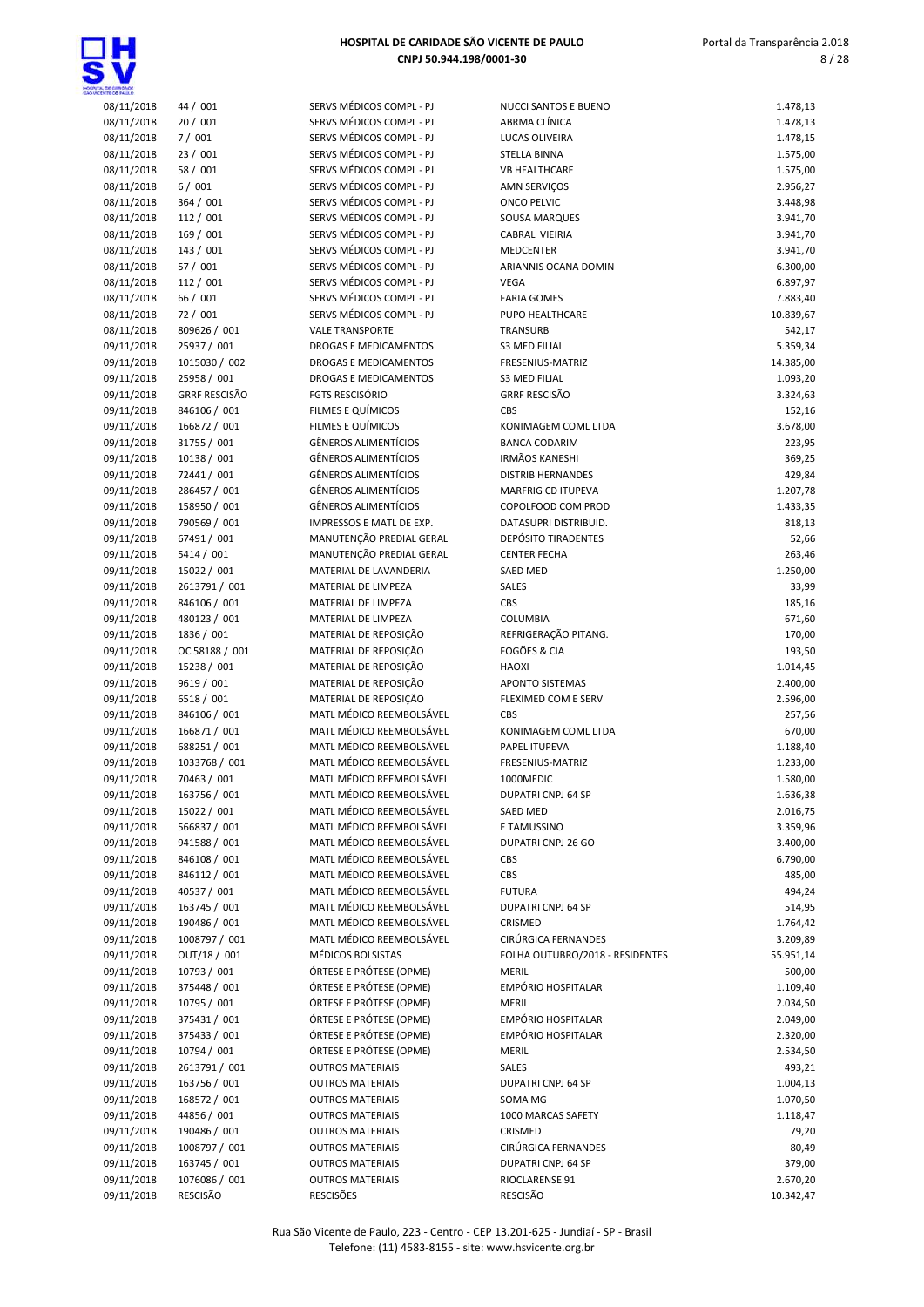



| , DE GANDADE<br>NTE CE PAULO |                                 |                                                      |                                               |                      |
|------------------------------|---------------------------------|------------------------------------------------------|-----------------------------------------------|----------------------|
| 09/11/2018                   | <b>RESCISÃO</b>                 | <b>RESCISÕES</b>                                     | <b>RESCISÃO</b>                               | 6.216,49             |
| 12/11/2018                   | 12259A / 001                    | ASSISTÊNCIA ODONTOLÓGICA                             | <b>UNIODONTO</b>                              | 31.908,69            |
| 12/11/2018                   | 12259C / 001                    | ASSISTÊNCIA ODONTOLÓGICA                             | <b>UNIODONTO</b>                              | 3.041,65             |
| 12/11/2018                   | 12259D / 001                    | ASSISTÊNCIA ODONTOLÓGICA                             | <b>UNIODONTO</b>                              | 669,39               |
| 12/11/2018                   | 15969 / 001                     | COMBUSTÍVEIS E LUBRIFICANTES<br>CONT. DE MANUTENÇÃO  | <b>BATE BOLA</b>                              | 1.205,20             |
| 12/11/2018<br>12/11/2018     | 106254 / 001<br><b>PROCESSO</b> | CONTINGÊNCIAS TRABALHISTAS                           | <b>PIXEON</b>                                 | 1.395,42<br>7.203,27 |
| 12/11/2018                   | BOL / 004                       | CONTRIB. ASSOCIATIVA                                 | <b>PROCESSO</b><br>SINDHOSFIL                 | 1.075,34             |
| 12/11/2018                   | 4305 / 001                      | DROGAS E MEDICAMENTOS                                | <b>FARMAVIDA</b>                              | 142,21               |
| 12/11/2018                   | 83386 / 001                     | <b>DROGAS E MEDICAMENTOS</b>                         | <b>HEALTH TECH</b>                            | 156,40               |
| 12/11/2018                   | 2089588 / 001                   | <b>DROGAS E MEDICAMENTOS</b>                         | CRISTÁLIA                                     | 699,72               |
| 12/11/2018                   | 273540 / 001                    | DROGAS E MEDICAMENTOS                                | <b>ELFA MEDICAMENTOS</b>                      | 1.137,47             |
| 12/11/2018                   | 11407 / 001                     | DROGAS E MEDICAMENTOS                                | PHARMEDICE                                    | 1.470,00             |
| 12/11/2018                   | 758808 / 001                    | DROGAS E MEDICAMENTOS                                | <b>BAXTER</b>                                 | 2.526,59             |
| 12/11/2018                   | 8545 / 001                      | DROGAS E MEDICAMENTOS                                | <b>GENESIO FILIAL</b>                         | 1.308,66             |
| 12/11/2018                   | 587188 / 001                    | <b>DROGAS E MEDICAMENTOS</b>                         | MEDICAMENTAL                                  | 1.365,79             |
| 12/11/2018                   | 17501621 / 001                  | ENERGIA ELÉTRICA                                     | <b>CPFL</b>                                   | 102.717,33           |
| 12/11/2018                   | NOV/18 / 001                    | FÉRIAS                                               | FÉRIAS FOLHA NOVEMBRO/18                      | 65.416,54            |
| 12/11/2018                   | 229698 / 001                    | FILMES E QUÍMICOS                                    | SUPERMED FINAL 07                             | 502,32               |
| 12/11/2018                   | 9/60 / 001                      | <b>FINANCIAMENTOS BANCÁRIOS</b>                      | CAIXA ECONÔMICA FEDE                          | 413.199,73           |
| 12/11/2018                   | 213104 / 001                    | <b>GÊNEROS ALIMENTÍCIOS</b>                          | <b>JCA FOODS</b>                              | 180,95               |
| 12/11/2018                   | 31778 / 001                     | <b>GÊNEROS ALIMENTÍCIOS</b>                          | <b>BANCA CODARIM</b>                          | 228,30               |
| 12/11/2018                   | 10146 / 001                     | <b>GÊNEROS ALIMENTÍCIOS</b>                          | <b>IRMÃOS KANESHI</b>                         | 291,90               |
| 12/11/2018                   | 31764 / 001                     | <b>GÊNEROS ALIMENTÍCIOS</b>                          | <b>BANCA CODARIM</b>                          | 308,50               |
| 12/11/2018                   | 2125839 / 001                   | <b>GÊNEROS ALIMENTÍCIOS</b>                          | SERRAMAR                                      | 418,00               |
| 12/11/2018                   | 2129856 / 001                   | <b>GÊNEROS ALIMENTÍCIOS</b>                          | SERRAMAR                                      | 440,00               |
| 12/11/2018                   | 2127561 / 001                   | <b>GÊNEROS ALIMENTÍCIOS</b>                          | <b>SERRAMAR</b>                               | 440,00               |
| 12/11/2018                   | 1409175 / 001                   | <b>GÊNEROS ALIMENTÍCIOS</b>                          | <b>FRANGO ADORO FILIAL</b>                    | 474,00               |
| 12/11/2018                   | 31777 / 001                     | <b>GÊNEROS ALIMENTÍCIOS</b>                          | <b>BANCA CODARIM</b>                          | 506,66               |
| 12/11/2018                   | 86483 / 001                     | <b>GÊNEROS ALIMENTÍCIOS</b>                          | <b>OVOS PRETI</b>                             | 544,00               |
| 12/11/2018                   | 226708 / 001                    | <b>GÊNEROS ALIMENTÍCIOS</b>                          | <b>CREMER MG</b>                              | 750,00               |
| 12/11/2018                   | 10157 / 001                     | <b>GÊNEROS ALIMENTÍCIOS</b>                          | <b>IRMÃOS KANESHI</b>                         | 930,03               |
| 12/11/2018                   | 12956 / 001                     | <b>GÊNEROS ALIMENTÍCIOS</b>                          | AO COZINHEIRO                                 | 1.134,60             |
| 12/11/2018                   | 15971 / 001                     | <b>GÊNEROS ALIMENTÍCIOS</b>                          | <b>COMERCIAL ESTRELA</b>                      | 1.653,00             |
| 12/11/2018                   | 1016741 / 001<br>212 / 001      | <b>GÊNEROS ALIMENTÍCIOS</b>                          | FRESENIUS-MATRIZ<br><b>INTERMEDICAL EQUIP</b> | 2.275,00             |
| 12/11/2018<br>12/11/2018     | 05/12 / 001                     | LOCAÇÃO (EQUIP. MÁQ. ESPAÇO)<br>LOCAÇÃO DE IMÓVEIS   | ALUGUÉL                                       | 1.000,00<br>3.309,16 |
| 12/11/2018                   | 05/12 / 001                     | LOCAÇÃO DE IMÓVEIS                                   | ALUGUÉL                                       | 3.309,17             |
| 12/11/2018                   | 14775 / 001                     | MATERIAL DE LAVANDERIA                               | <b>SAED MED</b>                               | 2.500,00             |
| 12/11/2018                   | 1731 / 003                      | MATERIAL DE LIMPEZA                                  | NOVA JOMA                                     | 798,46               |
| 12/11/2018                   | 688947 / 001                    | MATERIAL DE LIMPEZA                                  | PAPEL ITUPEVA                                 | 3.633,50             |
| 12/11/2018                   | 57855 / 001                     | MATERIAL DE REPOSIÇÃO                                | <b>TEFFE LUBRIFICANTES</b>                    | 355,70               |
| 12/11/2018                   | 57856 / 001                     | MATERIAL DE REPOSIÇÃO                                | TEFFE LUBRIFICANTES                           | 482,60               |
| 12/11/2018                   | 2909 / 002                      | MATL MÉDICO REEMBOLSÁVEL                             | <b>IMPORMED</b>                               | 12,50                |
| 12/11/2018                   | 1076176 / 001                   | MATL MÉDICO REEMBOLSÁVEL                             | RIOCLARENSE 91                                | 347,40               |
| 12/11/2018                   | 3490 / 001                      | MATL MÉDICO REEMBOLSÁVEL                             | ARAMED COML HOSP                              | 483,00               |
| 12/11/2018                   | 104672 / 002                    | MATL MÉDICO REEMBOLSÁVEL                             | ZAMMI                                         | 696,00               |
| 12/11/2018                   | 59870 / 001                     | MATL MÉDICO REEMBOLSÁVEL                             | M P COM DE MATS HOSP                          | 699,00               |
| 12/11/2018                   | 45953 / 001                     | MATL MÉDICO REEMBOLSÁVEL                             | ALLMED                                        | 757,35               |
| 12/11/2018                   | 53972 / 002                     | MATL MÉDICO REEMBOLSÁVEL                             | MAX MEDICAL                                   | 830,00               |
| 12/11/2018                   | 1015800 / 002                   | MATL MÉDICO REEMBOLSÁVEL                             | FRESENIUS-MATRIZ                              | 986,40               |
| 12/11/2018                   | 13761 / 001                     | MATL MÉDICO REEMBOLSÁVEL                             | <b>ALIANCA</b>                                | 1.020,00             |
| 12/11/2018                   | 30549 / 001                     | MATL MÉDICO REEMBOLSÁVEL                             | <b>MEDICONE</b>                               | 1.156,10             |
| 12/11/2018                   | 33194 / 001                     | MATL MÉDICO REEMBOLSÁVEL                             | TECNO4                                        | 1.200,00             |
| 12/11/2018                   | 52810 / 001                     | MATL MÉDICO REEMBOLSÁVEL                             | <b>DE PAULI</b>                               | 1.462,55             |
| 12/11/2018                   | 54750 / 001                     | MATL MÉDICO REEMBOLSÁVEL                             | MAX MEDICAL                                   | 1.494,00             |
| 12/11/2018                   | 71942 / 001                     | MATL MÉDICO REEMBOLSÁVEL                             | LIFEMED                                       | 1.498,00             |
| 12/11/2018                   | 29940 / 002                     | MATL MÉDICO REEMBOLSÁVEL                             | <b>MEDICONE</b>                               | 1.586,90             |
| 12/11/2018                   | 229937 / 001                    | MATL MÉDICO REEMBOLSÁVEL                             | SUPERMED FINAL 07                             | 2.151,00             |
| 12/11/2018                   | 1064572 / 002                   | MATL MÉDICO REEMBOLSÁVEL                             | RIOCLARENSE 91                                | 2.519,10             |
| 12/11/2018                   | 554703 / 001                    | MATL MÉDICO REEMBOLSÁVEL                             | NACIONAL MEDICAMENTO                          | 2.558,80             |
| 12/11/2018                   | 395215 / 001                    | MATL MÉDICO REEMBOLSÁVEL                             | <b>BIOMEDICAL</b>                             | 2.645,00             |
| 12/11/2018                   | 25409 / 001                     | MATL MÉDICO REEMBOLSÁVEL                             | CHOLMED                                       | 2.699,00             |
| 12/11/2018                   | 12416 / 001                     | MATL MÉDICO REEMBOLSÁVEL                             | SAMITECH                                      | 3.054,00             |
| 12/11/2018                   | 64189 / 002                     | MATL MÉDICO REEMBOLSÁVEL                             | <b>CISCRE</b>                                 | 3.289,50             |
| 12/11/2018                   | 226739 / 001                    | MATL MÉDICO REEMBOLSÁVEL                             | <b>CREMER MG</b>                              | 3.503,00             |
| 12/11/2018                   | 100590 / 001                    | MATL MÉDICO REEMBOLSÁVEL                             | <b>BIOMEDICAL EQUIP</b>                       | 6.554,00             |
| 12/11/2018<br>12/11/2018     | 105559 / 001<br>1034970 / 001   | MATL MÉDICO REEMBOLSÁVEL<br>MATL MÉDICO REEMBOLSÁVEL | ZAMMI<br>FRESENIUS-MATRIZ                     | 6.713,70<br>6.965,25 |
|                              |                                 |                                                      |                                               |                      |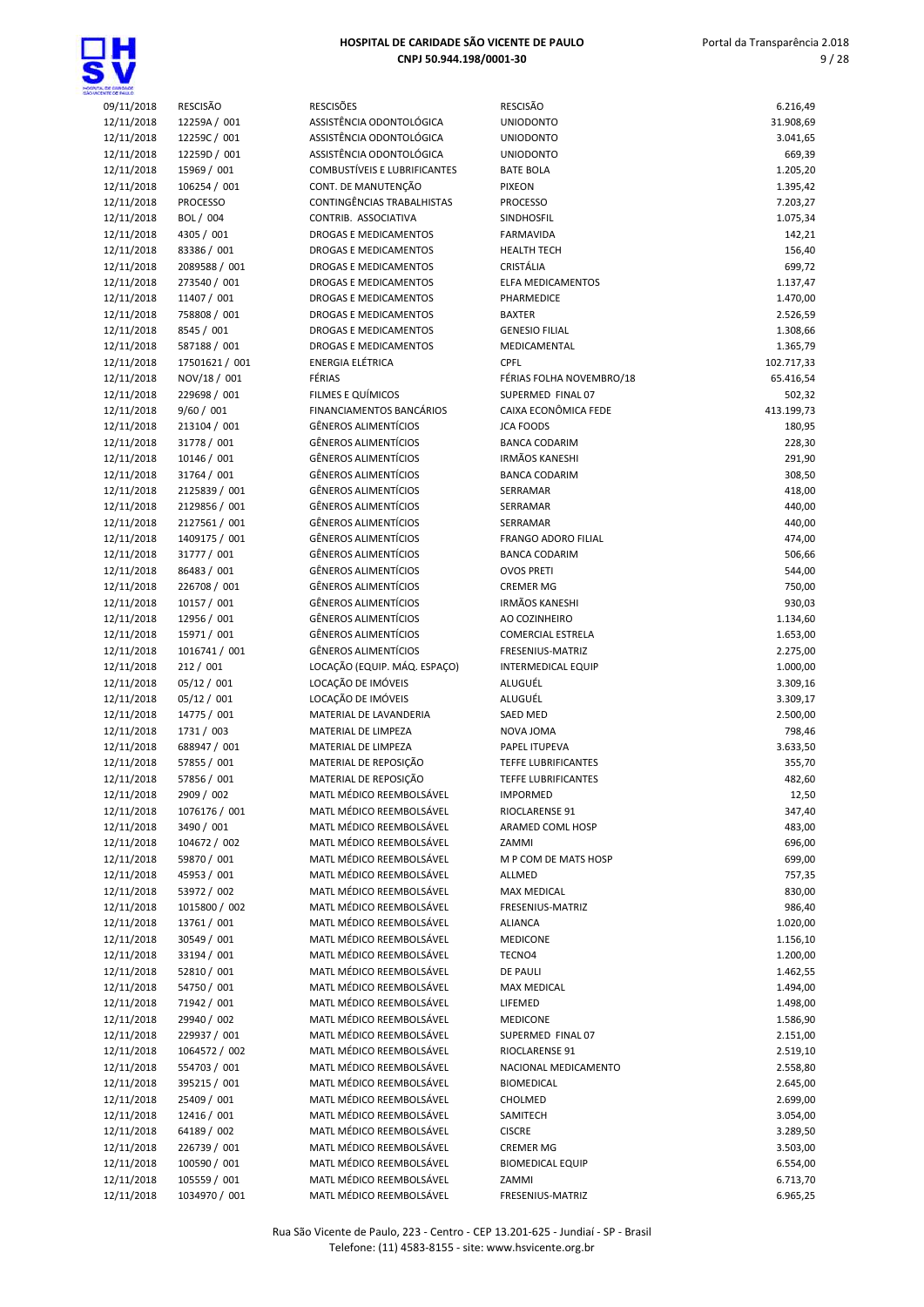

| 12/11/2018 | 997890 / 001     | MATL MÉDICO REEMBOLSÁVEL    | CIRÚRGICA FERNANDES         | 29.890,35 |
|------------|------------------|-----------------------------|-----------------------------|-----------|
| 12/11/2018 | 33193 / 001      | MATL MÉDICO REEMBOLSÁVEL    | TECNO4                      | 105,00    |
| 12/11/2018 | 3026 / 001       | MATL MÉDICO REEMBOLSÁVEL    | <b>IMPORMED</b>             | 232,00    |
| 12/11/2018 | 3489 / 001       | MATL MÉDICO REEMBOLSÁVEL    | ARAMED COML HOSP            | 276,00    |
| 12/11/2018 | 54751 / 001      | MATL MÉDICO REEMBOLSÁVEL    | <b>MAX MEDICAL</b>          | 498,00    |
| 12/11/2018 | 1034706 / 001    | MATL MÉDICO REEMBOLSÁVEL    | FRESENIUS-MATRIZ            | 564,75    |
| 12/11/2018 | 18661 / 001      | MATL MÉDICO REEMBOLSÁVEL    | INOVA COML HOSPITALAR       | 1.545,04  |
| 12/11/2018 | 199425 / 001     | MATL MÉDICO REEMBOLSÁVEL    | ALFALAGOS LTDA              | 2.966,63  |
| 12/11/2018 | 229698 / 001     | MATL MÉDICO REEMBOLSÁVEL    | SUPERMED FINAL 07           | 3.208,72  |
| 12/11/2018 | 8545 / 001       | MEDICAMENTOS CONTROLADOS    | <b>GENESIO FILIAL</b>       | 61,79     |
| 12/11/2018 | 587188 / 001     | MEDICAMENTOS CONTROLADOS    | MEDICAMENTAL                | 81,89     |
| 12/11/2018 | 75805 / 001      | ÓRTESE E PRÓTESE (OPME)     | LINE LIFE                   | 97,48     |
|            | 75872 / 001      |                             |                             |           |
| 12/11/2018 |                  | ÓRTESE E PRÓTESE (OPME)     | LINE LIFE                   | 97,48     |
| 12/11/2018 | 75806 / 001      | ÓRTESE E PRÓTESE (OPME)     | LINE LIFE                   | 97,48     |
| 12/11/2018 | 159706 / 002     | ÓRTESE E PRÓTESE (OPME)     | VITÓRIA HOSPITALAR          | 97,72     |
| 12/11/2018 | 159707 / 002     | ÓRTESE E PRÓTESE (OPME)     | VITÓRIA HOSPITALAR          | 97,72     |
| 12/11/2018 | 159704 / 002     | ÓRTESE E PRÓTESE (OPME)     | VITÓRIA HOSPITALAR          | 97,72     |
| 12/11/2018 | 159702 / 002     | ÓRTESE E PRÓTESE (OPME)     | VITÓRIA HOSPITALAR          | 97,72     |
| 12/11/2018 | 47279 / 001      | ÓRTESE E PRÓTESE (OPME)     | ORTHO SYSTEM                | 148,40    |
| 12/11/2018 | 3703 / 001       | ÓRTESE E PRÓTESE (OPME)     | INTERMEDICAL EQUIP.         | 180,00    |
| 12/11/2018 | 75887 / 001      | ÓRTESE E PRÓTESE (OPME)     | LINE LIFE                   | 195,45    |
| 12/11/2018 | 4733 / 001       | ÓRTESE E PRÓTESE (OPME)     | <b>SS MEDICAL</b>           | 197,60    |
|            |                  |                             |                             |           |
| 12/11/2018 | 404727 / 001     | ÓRTESE E PRÓTESE (OPME)     | SUPRIMED                    | 254,00    |
| 12/11/2018 | 47276 / 001      | ÓRTESE E PRÓTESE (OPME)     | ORTHO SYSTEM                | 299,90    |
| 12/11/2018 | 820700 / 001     | ÓRTESE E PRÓTESE (OPME)     | <b>BIOTRONIK</b>            | 500,00    |
| 12/11/2018 | 47282 / 001      | ÓRTESE E PRÓTESE (OPME)     | ORTHO SYSTEM                | 764,34    |
| 12/11/2018 | 47281 / 001      | ÓRTESE E PRÓTESE (OPME)     | ORTHO SYSTEM                | 854,63    |
| 12/11/2018 | 404888 / 001     | ÓRTESE E PRÓTESE (OPME)     | SUPRIMED                    | 959,40    |
| 12/11/2018 | 159709 / 002     | ÓRTESE E PRÓTESE (OPME)     | VITÓRIA HOSPITALAR          | 1.017,25  |
| 12/11/2018 | 159711 / 002     | ÓRTESE E PRÓTESE (OPME)     | VITÓRIA HOSPITALAR          | 1.017,25  |
| 12/11/2018 | 47280 / 001      | ÓRTESE E PRÓTESE (OPME)     | ORTHO SYSTEM                | 1.096,39  |
| 12/11/2018 | 159705 / 002     | ÓRTESE E PRÓTESE (OPME)     | VITÓRIA HOSPITALAR          | 1.114,97  |
|            |                  |                             |                             |           |
| 12/11/2018 | 159708 / 002     | ÓRTESE E PRÓTESE (OPME)     | VITÓRIA HOSPITALAR          | 1.114,97  |
| 12/11/2018 | 47275 / 001      | ÓRTESE E PRÓTESE (OPME)     | ORTHO SYSTEM                | 1.120,00  |
| 12/11/2018 | 162893 / 001     | ÓRTESE E PRÓTESE (OPME)     | VITÓRIA HOSPITALAR          | 1.267,25  |
| 12/11/2018 | 404659 / 001     | ÓRTESE E PRÓTESE (OPME)     | SUPRIMED                    | 1.287,00  |
| 12/11/2018 | 375819 / 001     | ÓRTESE E PRÓTESE (OPME)     | EMPÓRIO HOSPITALAR          | 2.066,00  |
| 12/11/2018 | 3704 / 001       | ÓRTESE E PRÓTESE (OPME)     | <b>INTERMEDICAL EQUIP</b>   | 2.870,00  |
| 12/11/2018 | 162778 / 001     | ÓRTESE E PRÓTESE (OPME)     | VITÓRIA HOSPITALAR          | 3.551,75  |
| 12/11/2018 | 212765 / 001     | ÓRTESE E PRÓTESE (OPME)     | JOHNSON E JOHNSON 68        | 9.568,29  |
| 12/11/2018 | 212151 / 001     | ÓRTESE E PRÓTESE (OPME)     | JOHNSON E JOHNSON 68        | 32.691,94 |
| 12/11/2018 | 1877694546 / 001 | <b>OUTROS CUSTOS GERAIS</b> | PEDÁGIO SEM PARAR           | 325,02    |
|            |                  |                             |                             |           |
| 12/11/2018 | 19558 / 001      | <b>OUTROS CUSTOS GERAIS</b> | NOVA JUNDIAÍ                | 522,80    |
| 12/11/2018 | 949 / 001        | <b>OUTROS CUSTOS GERAIS</b> | CASA MASSAS PRUDENTE        | 282,80    |
| 12/11/2018 | 1064572 / 002    | <b>OUTROS MATERIAIS</b>     | RIOCLARENSE 91              | 118,52    |
| 12/11/2018 | 1076176 / 001    | <b>OUTROS MATERIAIS</b>     | RIOCLARENSE 91              | 355,26    |
| 12/11/2018 | 13761 / 001      | <b>OUTROS MATERIAIS</b>     | ALIANCA                     | 391,50    |
| 12/11/2018 | 2909 / 002       | <b>OUTROS MATERIAIS</b>     | <b>IMPORMED</b>             | 460,00    |
| 12/11/2018 | 54750 / 001      | <b>OUTROS MATERIAIS</b>     | <b>MAX MEDICAL</b>          | 902,40    |
| 12/11/2018 | 229597 / 001     | <b>OUTROS MATERIAIS</b>     | SUPERMED FINAL 07           | 1.027,00  |
| 12/11/2018 | 53972 / 002      | <b>OUTROS MATERIAIS</b>     | <b>MAX MEDICAL</b>          | 1.692,00  |
| 12/11/2018 | 23065 / 001      | <b>OUTROS MATERIAIS</b>     | <b>MEDIMPORT</b>            | 2.205,00  |
|            |                  | <b>OUTROS MATERIAIS</b>     | <b>IMPORMED</b>             |           |
| 12/11/2018 | 3024 / 001       |                             |                             | 2.568,75  |
| 12/11/2018 | 45953 / 001      | <b>OUTROS MATERIAIS</b>     | ALLMED                      | 2.982,00  |
| 12/11/2018 | 2910 / 002       | <b>OUTROS MATERIAIS</b>     | <b>IMPORMED</b>             | 4.560,00  |
| 12/11/2018 | 229698 / 001     | <b>OUTROS MATERIAIS</b>     | SUPERMED FINAL 07           | 390,51    |
| 12/11/2018 | 3026 / 001       | <b>OUTROS MATERIAIS</b>     | <b>IMPORMED</b>             | 480,00    |
| 12/11/2018 | 229671 / 001     | <b>OUTROS MATERIAIS</b>     | SUPERMED FINAL 07           | 1.027,00  |
| 12/11/2018 | 1076528 / 001    | <b>OUTROS MATERIAIS</b>     | RIOCLARENSE 91              | 1.437,80  |
| 12/11/2018 | <b>RESCISÕES</b> | RESCISÕES PARCELADAS        | <b>RESCISÕES</b>            | 4.397,66  |
| 12/11/2018 | 183091137 / 004  | <b>SEGUROS</b>              | <b>BAS BRADESCO SEGUROS</b> | 243,74    |
| 12/11/2018 | 181315624 / 004  | <b>SEGUROS</b>              | <b>BAS BRADESCO SEGUROS</b> | 324,89    |
|            |                  |                             |                             |           |
| 12/11/2018 | OUT/18 / 001     | SERVS PRESTADOS PF RPA      | <b>RPA</b>                  | 406,18    |
| 12/11/2018 | OUT/18 / 001     | SERVS PRESTADOS PF RPA      | <b>RPA</b>                  | 406,18    |
| 12/11/2018 | OUT/18 / 001     | SERVS PRESTADOS PF RPA      | <b>RPA</b>                  | 812,35    |
| 12/11/2018 | OUT/18 / 001     | SERVS PRESTADOS PF RPA      | <b>RPA</b>                  | 812,35    |
| 12/11/2018 | OUT/18 / 001     | SERVS PRESTADOS PF RPA      | <b>RPA</b>                  | 1.624,71  |
| 12/11/2018 | OUT/18 / 001     | SERVS PRESTADOS PF RPA      | <b>RPA</b>                  | 1.723,80  |
| 12/11/2018 | OUT/18 / 001     | SERVS PRESTADOS PF RPA      | <b>RPA</b>                  | 3.431,95  |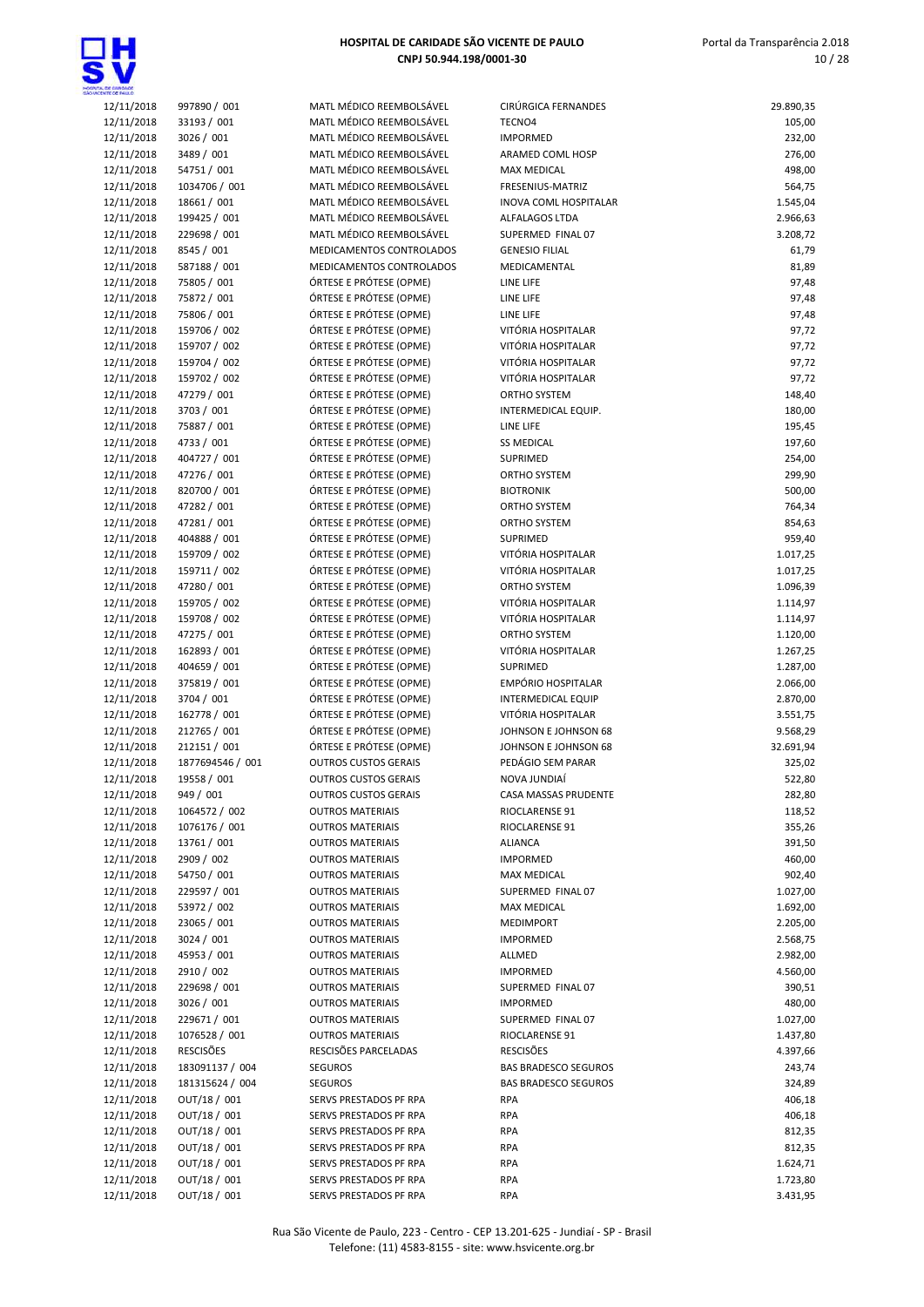

| ENTE CE PAULO |                       |                                     |
|---------------|-----------------------|-------------------------------------|
| 12/11/2018    | OUT/18 / 001          | SERVS PRESTADOS PF RPA              |
| 12/11/2018    | 19570 / 001           | SERVS PRESTADOS - PJ                |
| 12/11/2018    | 26609 / 001           | SERVS PRESTADOS - PJ                |
| 12/11/2018    | 141224 / 001          | SERVS PRESTADOS - PJ                |
| 12/11/2018    | 527 / 001             | <b>SERVS PRESTADOS - PJ</b>         |
| 12/11/2018    | 113 / 001             | SERVS PRESTADOS - PJ                |
| 12/11/2018    | 190 / 001             | SERVS PRESTADOS - PJ                |
| 12/11/2018    | <b>CONF DIV / 011</b> | TERMO CONF. DÍVIDA                  |
| 12/11/2018    | OUT/18 / 001          | VRS A REPASSAR-FOLHA                |
| 12/11/2018    | OUT/18 / 001          | VRS A REPASSAR-FOLHA                |
| 12/11/2018    | OUT/18 / 001          | <b>VRS A REPASSAR-FOLHA</b>         |
| 12/11/2018    | OUT/18 / 001          | VRS A REPASSAR-FOLHA                |
| 12/11/2018    | OUT/18 / 001          | <b>VRS A REPASSAR-FOLHA</b>         |
| 12/11/2018    | OUT/18 / 001          | VRS A REPASSAR-FOLHA                |
| 12/11/2018    | OUT/18 / 001          | <b>VRS A REPASSAR-FOLHA</b>         |
|               |                       |                                     |
| 12/11/2018    | OUT/18 / 001          | VRS A REPASSAR-FOLHA                |
| 13/11/2018    | 20181122 / 001        | CONT. DE MANUTENÇÃO                 |
| 13/11/2018    | <b>PROCESSO</b>       | CONTINGÊNCIAS TRABALHISTAS          |
| 13/11/2018    | <b>PROCESSO</b>       | DEPOSITO RECURSAL/JUDICIAL          |
| 13/11/2018    | <b>PROCESSO</b>       | DESPESAS FINANCEIRAS - IGH          |
| 13/11/2018    | 2585 / 001            | <b>DROGAS E MEDICAMENTOS</b>        |
| 13/11/2018    | 2589 / 001            | <b>DROGAS E MEDICAMENTOS</b>        |
| 13/11/2018    | 2584 / 001            | DROGAS E MEDICAMENTOS               |
| 13/11/2018    | <b>GRRF RESCISÃO</b>  | <b>FGTS RESCISÓRIO</b>              |
| 13/11/2018    | 418 / 001             | <b>FRETES E CARRETOS</b>            |
| 13/11/2018    | 84022 / 001           | <b>GÊNEROS ALIMENTÍCIOS</b>         |
| 13/11/2018    | 1411414 / 001         | <b>GÊNEROS ALIMENTÍCIOS</b>         |
| 13/11/2018    | 73337 / 001           | <b>GÊNEROS ALIMENTÍCIOS</b>         |
| 13/11/2018    | 10178 / 001           | <b>GÊNEROS ALIMENTÍCIOS</b>         |
| 13/11/2018    | 1061126 / 001         | <b>GÊNEROS ALIMENTÍCIOS</b>         |
| 13/11/2018    | 844710 / 001          | <b>GÊNEROS ALIMENTÍCIOS</b>         |
| 13/11/2018    | 290091 / 001          | <b>GÊNEROS ALIMENTÍCIOS</b>         |
| 13/11/2018    | 597274 / 001          | <b>GÊNEROS ALIMENTÍCIOS</b>         |
| 13/11/2018    | 290090 / 001          | <b>GÊNEROS ALIMENTÍCIOS</b>         |
|               |                       |                                     |
| 13/11/2018    | 22212 / 001           | <b>GÊNEROS ALIMENTÍCIOS</b>         |
| 13/11/2018    | 875 / 001             | LOCAÇÃO (EQUIP. MÁQ. ESPAÇC         |
| 13/11/2018    | 11596 / 001           | MANUTENÇÃO PREDIAL GERAL            |
| 13/11/2018    | 293691 / 001          | MANUTENÇÃO PREDIAL GERAL            |
| 13/11/2018    | 294247 / 001          | MANUTENÇÃO PREDIAL GERAL            |
| 13/11/2018    | 124721 / 001          | MANUTENÇÃO PREDIAL GERAL            |
| 13/11/2018    | 92524 / 001           | MATERIAL DE LIMPEZA                 |
| 13/11/2018    | 45043 / 001           | MATERIAL DE REPOSICÃO               |
| 13/11/2018    | 124721 / 001          | MATERIAL DE REPOSIÇÃO               |
| 13/11/2018    | 511030 / 001          | MATERIAL DE REPOSIÇÃO               |
| 13/11/2018    | 8739 / 001            | MATL MÉDICO REEMBOLSÁVEL            |
| 13/11/2018    | 1989 / 001            | MATL MÉDICO REEMBOLSÁVEL            |
| 13/11/2018    | 54828 / 001           | MATL MÉDICO REEMBOLSÁVEL            |
| 13/11/2018    | 1065256 / 002         | MATL MÉDICO REEMBOLSÁVEL            |
| 13/11/2018    | 1017858 / 002         | MATL MÉDICO REEMBOLSÁVEL            |
| 13/11/2018    | 54829 / 001           | MATL MÉDICO REEMBOLSÁVEL            |
| 13/11/2018    | 1990 / 001            | MATL MÉDICO REEMBOLSÁVEL            |
| 13/11/2018    | 5931 / 002            | <b>MOBILIÁRIO</b>                   |
| 13/11/2018    | 381137 / 001          | ÓRTESE E PRÓTESE (OPME)             |
|               |                       |                                     |
| 13/11/2018    | 381139 / 001          | ÓRTESE E PRÓTESE (OPME)             |
| 13/11/2018    | 1065758 / 002         | <b>OUTROS MATERIAIS</b>             |
| 13/11/2018    | 473812 / 002          | <b>OUTROS MATERIAIS</b>             |
| 13/11/2018    | RESCISÃO              | <b>RESCISÕES</b>                    |
| 13/11/2018    | 2285 / 001            | SERVS MÉDICOS COMPL - PJ            |
| 13/11/2018    | 140 / 001             | SERVS MÉDICOS REPASSE - PJ          |
| 13/11/2018    | 5835 / 001            | SERVS PRESTADOS - PJ                |
| 13/11/2018    | 1028 / 001            | SERVS PRESTADOS - PJ                |
| 13/11/2018    | 258 / 001             | SERVS PRESTADOS - PJ                |
| 13/11/2018    | 150 / 001             | SERVS PRESTADOS - PJ                |
| 13/11/2018    | 149 / 001             | SERVS PRESTADOS - PJ                |
| 13/11/2018    | 150 / 001             | SERVS PRESTADOS - PJ                |
| 13/11/2018    | 518A / 001            | <b>TRANSPORTE DE EMPREGADOS</b>     |
| 13/11/2018    | 518B / 001            | TRANSPORTE DE EMPREGADOS            |
| 13/11/2018    | 518C / 001            | TRANSPORTE DE EMPREGADOS            |
| 14/11/2018    | 823 / 001             | <b>COMBUSTÍVEIS E LUBRIFICANTE:</b> |
|               |                       |                                     |

| OE DANDADE<br>NTE DE PAULO |                               |                                                            |                                                      |                    |
|----------------------------|-------------------------------|------------------------------------------------------------|------------------------------------------------------|--------------------|
| 12/11/2018                 | OUT/18 / 001                  | SERVS PRESTADOS PF RPA                                     | <b>RPA</b>                                           | 6.291,79           |
| 12/11/2018<br>12/11/2018   | 19570 / 001<br>26609 / 001    | SERVS PRESTADOS - PJ<br>SERVS PRESTADOS - PJ               | <b>GETTI LOC ALUGUEL DE</b><br><b>DD INSETOS</b>     | 274,00<br>1.678,33 |
| 12/11/2018                 | 141224 / 001                  | SERVS PRESTADOS - PJ                                       | <b>BIONEXO</b>                                       | 5.851,38           |
| 12/11/2018                 | 527 / 001                     | SERVS PRESTADOS - PJ                                       | LIBA CONTABILIDADE                                   | 6.300,00           |
| 12/11/2018                 | 113/001                       | SERVS PRESTADOS - PJ                                       | SAMANTHA P MACHADO D                                 | 10.000,00          |
| 12/11/2018                 | 190 / 001                     | SERVS PRESTADOS - PJ                                       | MUNAROLO E SEDANO                                    | 12.000,00          |
| 12/11/2018                 | <b>CONF DIV / 011</b>         | TERMO CONF. DÍVIDA                                         | VITÓRIA HOSPITALAR                                   | 8.239,73           |
| 12/11/2018                 | OUT/18 / 001                  | VRS A REPASSAR-FOLHA                                       | CONVÊNIO CLUBE IPIRANGA                              | 1.000,00           |
| 12/11/2018                 | OUT/18 / 001                  | VRS A REPASSAR-FOLHA                                       | CONTRIBUIÇÃO CONFEDERATIVA                           | 10.814,02          |
| 12/11/2018                 | OUT/18 / 001                  | VRS A REPASSAR-FOLHA                                       | CONVÊNIO FARMAVIDA                                   | 50.273,11          |
| 12/11/2018                 | OUT/18 / 001                  | <b>VRS A REPASSAR-FOLHA</b>                                | CONVÊNIO CLUBE IPIRANGA                              | 200,00             |
| 12/11/2018                 | OUT/18 / 001                  | VRS A REPASSAR-FOLHA                                       | CONTRIBUIÇÃO CONFEDERATIVA                           | 1.199,73           |
| 12/11/2018                 | OUT/18 / 001                  | VRS A REPASSAR-FOLHA                                       | CONVÊNIO FARMAVIDA                                   | 3.803,21           |
| 12/11/2018                 | OUT/18 / 001                  | VRS A REPASSAR-FOLHA                                       | CONVÊNIO FARMAVIDA                                   | 295,37             |
| 12/11/2018                 | OUT/18 / 001                  | VRS A REPASSAR-FOLHA                                       | CONTRIBUIÇÃO CONFEDERATIVA                           | 425,98             |
| 13/11/2018                 | 20181122 / 001                | CONT. DE MANUTENÇÃO                                        | <b>INTERACT</b>                                      | 4.753,18           |
| 13/11/2018                 | <b>PROCESSO</b>               | CONTINGÊNCIAS TRABALHISTAS                                 | <b>PROCESSO</b>                                      | 1.134,35           |
| 13/11/2018                 | <b>PROCESSO</b>               | DEPOSITO RECURSAL/JUDICIAL                                 | <b>GUIA DEP JUDICIAL</b><br><b>GUIA DEP JUDICIAL</b> | 2.039,84           |
| 13/11/2018<br>13/11/2018   | <b>PROCESSO</b><br>2585 / 001 | DESPESAS FINANCEIRAS - IGH<br><b>DROGAS E MEDICAMENTOS</b> | FARMÁCIA SOBAM                                       | 8,54<br>232,50     |
| 13/11/2018                 | 2589 / 001                    | DROGAS E MEDICAMENTOS                                      | FARMÁCIA SOBAM                                       | 2.397,50           |
| 13/11/2018                 | 2584 / 001                    | <b>DROGAS E MEDICAMENTOS</b>                               | <b>FARMÁCIA SOBAM</b>                                | 193,85             |
| 13/11/2018                 | <b>GRRF RESCISÃO</b>          | <b>FGTS RESCISÓRIO</b>                                     | <b>GRRF RESCISÃO</b>                                 | 46.535,68          |
| 13/11/2018                 | 418 / 001                     | <b>FRETES E CARRETOS</b>                                   | <b>DU EXPRESS</b>                                    | 120,00             |
| 13/11/2018                 | 84022 / 001                   | <b>GÊNEROS ALIMENTÍCIOS</b>                                | JOATE COM E REP                                      | 264,80             |
| 13/11/2018                 | 1411414 / 001                 | <b>GÊNEROS ALIMENTÍCIOS</b>                                | <b>FRANGO ADORO FILIAL</b>                           | 270,00             |
| 13/11/2018                 | 73337 / 001                   | <b>GÊNEROS ALIMENTÍCIOS</b>                                | <b>DISTRIB HERNANDES</b>                             | 353,20             |
| 13/11/2018                 | 10178 / 001                   | <b>GÊNEROS ALIMENTÍCIOS</b>                                | <b>IRMÃOS KANESHI</b>                                | 393,15             |
| 13/11/2018                 | 1061126 / 001                 | <b>GÊNEROS ALIMENTÍCIOS</b>                                | <b>MARIUSSO</b>                                      | 407,40             |
| 13/11/2018                 | 844710 / 001                  | <b>GÊNEROS ALIMENTÍCIOS</b>                                | CDI                                                  | 506,76             |
| 13/11/2018                 | 290091 / 001                  | <b>GÊNEROS ALIMENTÍCIOS</b>                                | <b>MARFRIG CD ITUPEVA</b>                            | 1.297,86           |
| 13/11/2018                 | 597274 / 001                  | <b>GÊNEROS ALIMENTÍCIOS</b>                                | <b>MAFRA MATRIZ</b>                                  | 1.492,30           |
| 13/11/2018                 | 290090 / 001                  | <b>GÊNEROS ALIMENTÍCIOS</b>                                | <b>MARFRIG CD ITUPEVA</b>                            | 1.624,14           |
| 13/11/2018                 | 22212 / 001                   | <b>GÊNEROS ALIMENTÍCIOS</b>                                | HUMANA ALIM SOROCABA                                 | 1.872,00           |
| 13/11/2018                 | 875 / 001                     | LOCAÇÃO (EQUIP. MÁQ. ESPAÇO)                               | <b>CLEAN MEDICAL</b>                                 | 890,50             |
| 13/11/2018                 | 11596 / 001                   | MANUTENÇÃO PREDIAL GERAL                                   | <b>FABRÍCIO UTENSÍLIOS</b>                           | 125,00             |
| 13/11/2018                 | 293691 / 001                  | MANUTENÇÃO PREDIAL GERAL                                   | <b>DEPÓSITO TORTORELLA</b>                           | 476,00             |
| 13/11/2018                 | 294247 / 001                  | MANUTENÇÃO PREDIAL GERAL                                   | <b>DEPÓSITO TORTORELLA</b>                           | 1.121,00           |
| 13/11/2018                 | 124721 / 001                  | MANUTENÇÃO PREDIAL GERAL                                   | SACI TINTAS LJ06                                     | 1.830,80           |
| 13/11/2018                 | 92524 / 001                   | MATERIAL DE LIMPEZA                                        | <b>ITW FLUIDS E HYGIENE</b>                          | 11.377,11          |
| 13/11/2018                 | 45043 / 001                   | MATERIAL DE REPOSIÇÃO                                      | LAFAN QUÍMICA                                        | 28,90              |
| 13/11/2018<br>13/11/2018   | 124721 / 001<br>511030 / 001  | MATERIAL DE REPOSIÇÃO<br>MATERIAL DE REPOSIÇÃO             | SACI TINTAS LJ06                                     | 29,80              |
| 13/11/2018                 | 8739 / 001                    | MATL MÉDICO REEMBOLSÁVEL                                   | <b>FRIGELAR OSASCO</b><br><b>KEPLER SAUDE</b>        | 2.774,27<br>210,00 |
| 13/11/2018                 | 1989 / 001                    | MATL MÉDICO REEMBOLSÁVEL                                   | VISIONBAND                                           | 580,00             |
| 13/11/2018                 | 54828 / 001                   | MATL MÉDICO REEMBOLSÁVEL                                   | MAX MEDICAL                                          | 1.179,00           |
| 13/11/2018                 | 1065256 / 002                 | MATL MÉDICO REEMBOLSÁVEL                                   | RIOCLARENSE 91                                       | 2.519,10           |
| 13/11/2018                 | 1017858 / 002                 | MATL MÉDICO REEMBOLSÁVEL                                   | FRESENIUS-MATRIZ                                     | 6.965,25           |
| 13/11/2018                 | 54829 / 001                   | MATL MÉDICO REEMBOLSÁVEL                                   | <b>MAX MEDICAL</b>                                   | 415,30             |
| 13/11/2018                 | 1990 / 001                    | MATL MÉDICO REEMBOLSÁVEL                                   | VISIONBAND                                           | 1.044,00           |
| 13/11/2018                 | 5931 / 002                    | <b>MOBILIÁRIO</b>                                          | <b>NK TECH</b>                                       | 2.769,80           |
| 13/11/2018                 | 381137 / 001                  | ÓRTESE E PRÓTESE (OPME)                                    | ST JUDE MEDICAL                                      | 1.529,48           |
| 13/11/2018                 | 381139 / 001                  | ÓRTESE E PRÓTESE (OPME)                                    | ST JUDE MEDICAL                                      | 1.529,48           |
| 13/11/2018                 | 1065758 / 002                 | <b>OUTROS MATERIAIS</b>                                    | RIOCLARENSE 91                                       | 1.963,48           |
| 13/11/2018                 | 473812 / 002                  | <b>OUTROS MATERIAIS</b>                                    | RIOCLARENSE 20                                       | 3.690,52           |
| 13/11/2018                 | RESCISÃO                      | <b>RESCISÕES</b>                                           | <b>RESCISÃO</b>                                      | 48.396,65          |
| 13/11/2018                 | 2285 / 001                    | SERVS MÉDICOS COMPL - PJ                                   | FISIO CLÍNICA                                        | 469,25             |
| 13/11/2018                 | 140 / 001                     | SERVS MÉDICOS REPASSE - PJ                                 | INST DE ONCOLOGIA                                    | 205.803,35         |
| 13/11/2018                 | 5835 / 001                    | SERVS PRESTADOS - PJ                                       | LAVANDERIA S. JORGE                                  | 82,00              |
| 13/11/2018                 | 1028 / 001                    | SERVS PRESTADOS - PJ                                       | ART SOLDA                                            | 160,00             |
| 13/11/2018                 | 258 / 001                     | SERVS PRESTADOS - PJ                                       | FUNILARIA DOIS IRMÃOS                                | 270,00             |
| 13/11/2018                 | 150 / 001                     | SERVS PRESTADOS - PJ                                       | AMÉRICA ESQUADRIAS                                   | 500,00             |
| 13/11/2018                 | 149 / 001                     | SERVS PRESTADOS - PJ                                       | AMÉRICA ESQUADRIAS                                   | 780,00             |
| 13/11/2018                 | 150 / 001                     | SERVS PRESTADOS - PJ                                       | TAPEÇARIA VITÓRIA                                    | 1.800,00           |
| 13/11/2018                 | 518A / 001                    | TRANSPORTE DE EMPREGADOS                                   | <b>FAMA TRANSP E TUR</b>                             | 168.629,94         |
| 13/11/2018                 | 518B / 001                    | <b>TRANSPORTE DE EMPREGADOS</b>                            | <b>FAMA TRANSP E TUR</b>                             | 11.298,35          |
| 13/11/2018<br>14/11/2018   | 518C / 001<br>823 / 001       | TRANSPORTE DE EMPREGADOS<br>COMBUSTÍVEIS E LUBRIFICANTES   | <b>FAMA TRANSP E TUR</b><br>MECÂNICA DINIZ           | 8.030,45<br>70,00  |
|                            |                               |                                                            |                                                      |                    |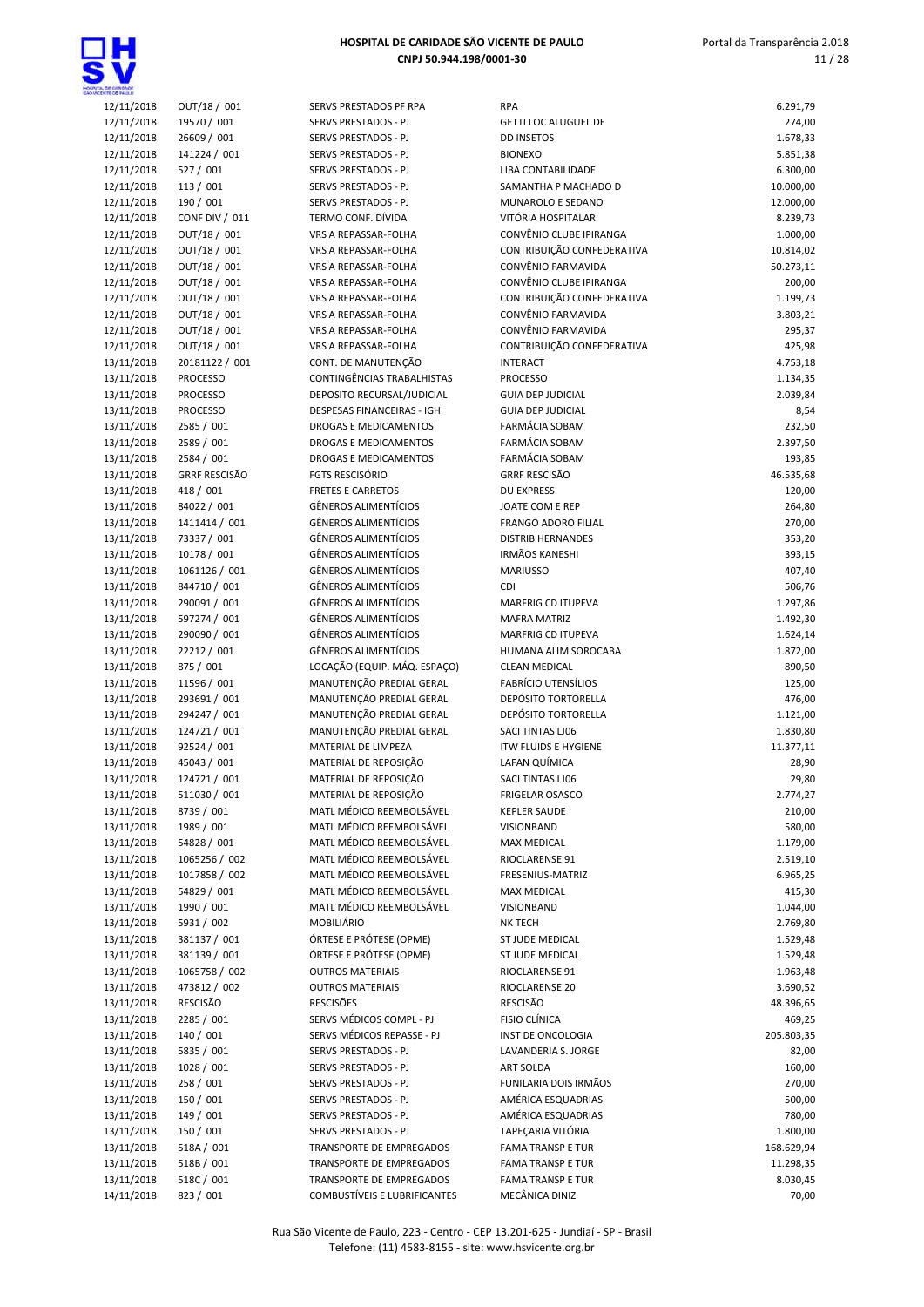



| ENTE CE PAULO |               |
|---------------|---------------|
| 14/11/2018    | 823 / 001     |
| 14/11/2018    | 1037769 / 001 |
| 14/11/2018    | 591599 / 001  |
| 14/11/2018    | 137393 / 001  |
| 14/11/2018    | 269868 / 001  |
|               |               |
| 14/11/2018    | 49082 / 001   |
| 14/11/2018    | 31851 / 001   |
| 14/11/2018    | 31830 / 001   |
| 14/11/2018    | 10197 / 001   |
| 14/11/2018    | 599780 / 001  |
| 14/11/2018    | 99920 / 001   |
| 14/11/2018    | 167102 / 001  |
| 14/11/2018    | 3251370 / 001 |
| 14/11/2018    |               |
|               | 520079 / 001  |
| 14/11/2018    | 10182 / 001   |
| 14/11/2018    | 72630 / 001   |
| 14/11/2018    | 176267 / 001  |
| 14/11/2018    | 1638164 / 001 |
| 14/11/2018    | 689356 / 001  |
| 14/11/2018    | 22210 / 001   |
| 14/11/2018    | 433510 / 001  |
| 14/11/2018    | 9505 / 001    |
| 14/11/2018    | 291982 / 001  |
| 14/11/2018    | 432453 / 001  |
|               |               |
| 14/11/2018    | 1791 / 001    |
| 14/11/2018    | 494994 / 001  |
| 14/11/2018    | 574127 / 001  |
| 14/11/2018    | 324382 / 001  |
| 14/11/2018    | 24826 / 001   |
| 14/11/2018    | 2617927 / 001 |
| 14/11/2018    | 2617920 / 001 |
| 14/11/2018    | 215 / 001     |
| 14/11/2018    | 1856 / 001    |
| 14/11/2018    | 1855 / 001    |
|               |               |
| 14/11/2018    | 75635 / 001   |
| 14/11/2018    | 565 / 001     |
| 14/11/2018    | 15257 / 001   |
| 14/11/2018    | 9542 / 001    |
| 14/11/2018    | 74 / 001      |
| 14/11/2018    | 19474 / 001   |
| 14/11/2018    | 719840 / 001  |
| 14/11/2018    | 100394 / 001  |
| 14/11/2018    | 191 / 001     |
| 14/11/2018    | 999074 / 003  |
| 14/11/2018    | 54857 / 001   |
|               |               |
| 14/11/2018    | 1253 / 001    |
| 14/11/2018    | 230176 / 001  |
| 14/11/2018    | 190617 / 001  |
| 14/11/2018    | 1036496 / 001 |
| 14/11/2018    | 75178 / 001   |
| 14/11/2018    | 1036698 / 001 |
| 14/11/2018    | 230267 / 001  |
| 14/11/2018    | 1251 / 001    |
| 14/11/2018    | 47421 / 001   |
| 14/11/2018    | 75923 / 001   |
| 14/11/2018    | 160210 / 002  |
| 14/11/2018    | 47420 / 001   |
|               |               |
| 14/11/2018    | 163162 / 001  |
| 14/11/2018    | 160211 / 002  |
| 14/11/2018    | 47422 / 001   |
| 14/11/2018    | 47427 / 001   |
| 14/11/2018    | 376339 / 001  |
| 14/11/2018    | 376244 / 001  |
| 14/11/2018    | 3709 / 001    |
| 14/11/2018    | 376340 / 001  |
| 14/11/2018    | 160213 / 002  |
| 14/11/2018    | 125433 / 001  |
| 14/11/2018    | 1956 / 001    |
|               |               |
| 14/11/2018    | 45172 / 001   |

| OE CANDADE               |                              |                                                            |                                                   |                      |
|--------------------------|------------------------------|------------------------------------------------------------|---------------------------------------------------|----------------------|
| 14/11/2018               | 823 / 001                    | DESPESAS DE VEÍCULOS                                       | MECÂNICA DINIZ                                    | 426,70               |
| 14/11/2018               | 1037769 / 001                | DROGAS E MEDICAMENTOS                                      | FRESENIUS-MATRIZ                                  | 272,00               |
| 14/11/2018               | 591599 / 001                 | DROGAS E MEDICAMENTOS                                      | MEDICAMENTAL                                      | 760,00               |
| 14/11/2018<br>14/11/2018 | 137393 / 001<br>269868 / 001 | DROGAS E MEDICAMENTOS<br><b>GASES MEDICINAIS</b>           | ABL<br><b>IBG</b>                                 | 1.142,00<br>550,41   |
| 14/11/2018               | 49082 / 001                  | <b>GASES MEDICINAIS</b>                                    | <b>OXILUZ</b>                                     | 782,00               |
| 14/11/2018               | 31851 / 001                  | <b>GÊNEROS ALIMENTÍCIOS</b>                                | <b>BANCA CODARIM</b>                              | 160,00               |
| 14/11/2018               | 31830 / 001                  | <b>GÊNEROS ALIMENTÍCIOS</b>                                | <b>BANCA CODARIM</b>                              | 278,05               |
| 14/11/2018               | 10197 / 001                  | <b>GÊNEROS ALIMENTÍCIOS</b>                                | <b>IRMÃOS KANESHI</b>                             | 341,90               |
| 14/11/2018               | 599780 / 001                 | <b>GÊNEROS ALIMENTÍCIOS</b>                                | <b>PRIETO</b>                                     | 345,60               |
| 14/11/2018               | 99920 / 001                  | <b>GÊNEROS ALIMENTÍCIOS</b>                                | CASA IRMÃOS UNIDOS                                | 407,50               |
| 14/11/2018               | 167102 / 001                 | <b>GÊNEROS ALIMENTÍCIOS</b>                                | <b>ACF BRASIL</b>                                 | 443,90               |
| 14/11/2018               | 3251370 / 001                | <b>GÊNEROS ALIMENTÍCIOS</b>                                | <b>FRIBOI FILIAL</b>                              | 446,40               |
| 14/11/2018               | 520079 / 001                 | <b>GÊNEROS ALIMENTÍCIOS</b>                                | <b>FRANGO MAIS</b>                                | 582,39               |
| 14/11/2018               | 10182 / 001                  | <b>GÊNEROS ALIMENTÍCIOS</b><br><b>GÊNEROS ALIMENTÍCIOS</b> | <b>IRMÃOS KANESHI</b>                             | 677,68               |
| 14/11/2018<br>14/11/2018 | 72630 / 001<br>176267 / 001  | <b>GÊNEROS ALIMENTÍCIOS</b>                                | <b>DISTRIB HERNANDES</b><br>NUTRI SUCO IND E COM. | 706,20<br>801,60     |
| 14/11/2018               | 1638164 / 001                | <b>GÊNEROS ALIMENTÍCIOS</b>                                | <b>IMPAKTO</b>                                    | 894,71               |
| 14/11/2018               | 689356 / 001                 | GÊNEROS ALIMENTÍCIOS                                       | PAPEL ITUPEVA                                     | 989,20               |
| 14/11/2018               | 22210 / 001                  | <b>GÊNEROS ALIMENTÍCIOS</b>                                | HUMANA ALIM SOROCABA                              | 1.276,68             |
| 14/11/2018               | 433510 / 001                 | <b>GÊNEROS ALIMENTÍCIOS</b>                                | POLIFRIGOR S.A.                                   | 1.548,39             |
| 14/11/2018               | 9505 / 001                   | <b>GÊNEROS ALIMENTÍCIOS</b>                                | <b>ELITE</b>                                      | 1.568,30             |
| 14/11/2018               | 291982 / 001                 | <b>GÊNEROS ALIMENTÍCIOS</b>                                | MARFRIG CD ITUPEVA                                | 1.717,34             |
| 14/11/2018               | 432453 / 001                 | <b>GÊNEROS ALIMENTÍCIOS</b>                                | POLIFRIGOR S.A.                                   | 1.880,92             |
| 14/11/2018               | 1791 / 001                   | IMPRESSOS E MATL DE EXP.                                   | <b>VOLKEN PRESS</b>                               | 294,00               |
| 14/11/2018               | 494994 / 001                 | IMPRESSOS E MATL DE EXP.                                   | <b>INFORSHOP SOLUÇÕES</b>                         | 409,48               |
| 14/11/2018               | 574127 / 001                 | IMPRESSOS E MATL DE EXP.                                   | <b>ESPACIAL</b>                                   | 520,55               |
| 14/11/2018               | 324382 / 001                 | IMPRESSOS E MATL DE EXP.                                   | CIL COM INFORMATICA                               | 563,45               |
| 14/11/2018<br>14/11/2018 | 24826 / 001<br>2617927 / 001 | IMPRESSOS E MATL DE EXP.<br>IMPRESSOS E MATL DE EXP.       | <b>BAZAR HELENA</b><br><b>SALES</b>               | 1.073,86<br>1.120,00 |
| 14/11/2018               | 2617920 / 001                | IMPRESSOS E MATL DE EXP.                                   | SALES                                             | 560,00               |
| 14/11/2018               | 215/001                      | LOCAÇÃO (EQUIP. MÁQ. ESPAÇO)                               | <b>INTERMEDICAL EQUIP</b>                         | 1.000,00             |
| 14/11/2018               | 1856 / 001                   | MATERIAL DE LIMPEZA                                        | NOVA JOMA                                         | 162,75               |
| 14/11/2018               | 1855 / 001                   | MATERIAL DE LIMPEZA                                        | NOVA JOMA                                         | 3.310,60             |
| 14/11/2018               | 75635 / 001                  | MATERIAL DE REPOSIÇÃO                                      | <b>GFE BRASIL</b>                                 | 210,00               |
| 14/11/2018               | 565 / 001                    | MATERIAL DE REPOSIÇÃO                                      | MEDYCOM                                           | 612,00               |
| 14/11/2018               | 15257 / 001                  | MATERIAL DE REPOSIÇÃO                                      | <b>GAMACAMP</b>                                   | 2.724,00             |
| 14/11/2018               | 9542 / 001                   | MATERIAL PERMANENTE                                        | SANTA FÉ COMERCIAL                                | 87,80                |
| 14/11/2018               | 74 / 001                     | MATERIAL PERMANENTE                                        | LAR DOCE LAR                                      | 410,00               |
| 14/11/2018               | 19474 / 001                  | MATL MÉDICO REEMBOLSÁVEL                                   | LIBEMA                                            | 380,00               |
| 14/11/2018<br>14/11/2018 | 719840 / 001<br>100394 / 001 | MATL MÉDICO REEMBOLSÁVEL<br>MATL MÉDICO REEMBOLSÁVEL       | <b>BRAILE</b><br><b>BACE</b>                      | 609,00<br>828,00     |
| 14/11/2018               | 191 / 001                    | MATL MÉDICO REEMBOLSÁVEL                                   | ALFALAGOS FILIAL 67                               | 1.154,60             |
| 14/11/2018               | 999074 / 003                 | MATL MÉDICO REEMBOLSÁVEL                                   | FRESENIUS-MATRIZ                                  | 1.424,98             |
| 14/11/2018               | 54857 / 001                  | MATL MÉDICO REEMBOLSÁVEL                                   | <b>MAX MEDICAL</b>                                | 1.572,00             |
| 14/11/2018               | 1253 / 001                   | MATL MÉDICO REEMBOLSÁVEL                                   | SEROPLAST                                         | 1.614,00             |
| 14/11/2018               | 230176 / 001                 | MATL MÉDICO REEMBOLSÁVEL                                   | SUPERMED FINAL 07                                 | 1.744,20             |
| 14/11/2018               | 190617 / 001                 | MATL MÉDICO REEMBOLSÁVEL                                   | CRISMED                                           | 2.656,55             |
| 14/11/2018               | 1036496 / 001                | MATL MÉDICO REEMBOLSÁVEL                                   | FRESENIUS-MATRIZ                                  | 2.707,50             |
| 14/11/2018               | 75178 / 001                  | MATL MÉDICO REEMBOLSÁVEL                                   | HTS TECNOLOGIA                                    | 3.035,00             |
| 14/11/2018               | 1036698 / 001                | MATL MÉDICO REEMBOLSÁVEL                                   | FRESENIUS-MATRIZ                                  | 6.965,25             |
| 14/11/2018               | 230267 / 001                 | MATL MÉDICO REEMBOLSÁVEL                                   | SUPERMED FINAL 07                                 | 45,90                |
| 14/11/2018               | 1251 / 001                   | MATL MÉDICO REEMBOLSÁVEL                                   | SEROPLAST                                         | 236,00               |
| 14/11/2018               | 47421 / 001                  | ÓRTESE E PRÓTESE (OPME)<br>ÓRTESE E PRÓTESE (OPME)         | ORTHO SYSTEM                                      | 55,42                |
| 14/11/2018<br>14/11/2018 | 75923 / 001<br>160210 / 002  | ÓRTESE E PRÓTESE (OPME)                                    | LINE LIFE<br>VITÓRIA HOSPITALAR                   | 97,48<br>97,72       |
| 14/11/2018               | 47420 / 001                  | ÓRTESE E PRÓTESE (OPME)                                    | ORTHO SYSTEM                                      | 247,63               |
| 14/11/2018               | 163162 / 001                 | ÓRTESE E PRÓTESE (OPME)                                    | VITÓRIA HOSPITALAR                                | 250,00               |
| 14/11/2018               | 160211 / 002                 | ÓRTESE E PRÓTESE (OPME)                                    | VITÓRIA HOSPITALAR                                | 347,72               |
| 14/11/2018               | 47422 / 001                  | ÓRTESE E PRÓTESE (OPME)                                    | ORTHO SYSTEM                                      | 764,34               |
| 14/11/2018               | 47427 / 001                  | ÓRTESE E PRÓTESE (OPME)                                    | ORTHO SYSTEM                                      | 1.026,96             |
| 14/11/2018               | 376339 / 001                 | ÓRTESE E PRÓTESE (OPME)                                    | EMPÓRIO HOSPITALAR                                | 1.287,00             |
| 14/11/2018               | 376244 / 001                 | ÓRTESE E PRÓTESE (OPME)                                    | EMPÓRIO HOSPITALAR                                | 1.287,00             |
| 14/11/2018               | 3709 / 001                   | ÓRTESE E PRÓTESE (OPME)                                    | INTERMEDICAL EQUIP                                | 1.380,00             |
| 14/11/2018               | 376340 / 001                 | ÓRTESE E PRÓTESE (OPME)                                    | EMPÓRIO HOSPITALAR                                | 1.541,00             |
| 14/11/2018               | 160213 / 002<br>125433 / 001 | ÓRTESE E PRÓTESE (OPME)<br>ÓRTESE E PRÓTESE (OPME)         | VITÓRIA HOSPITALAR<br><b>BIOCATH COM</b>          | 2.132,22             |
| 14/11/2018<br>14/11/2018 | 1956 / 001                   | <b>OUTROS CUSTOS GERAIS</b>                                | MECÂNICA DINIZ                                    | 3.200,00<br>235,00   |
| 14/11/2018               | 45172 / 001                  | <b>OUTROS MATERIAIS</b>                                    | LAFAN QUÍMICA                                     | 103,60               |
|                          |                              |                                                            |                                                   |                      |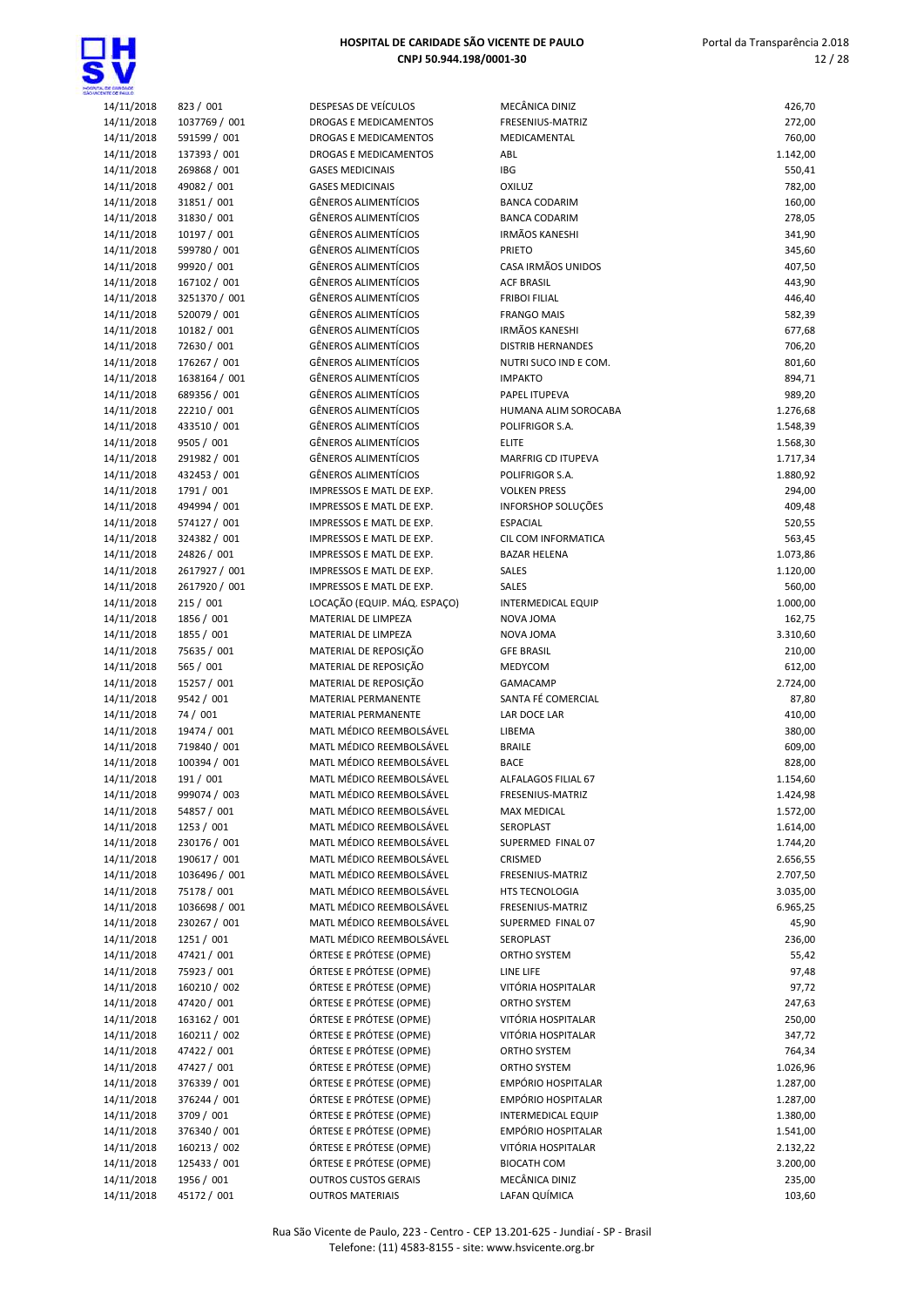

| 14/11/2018               | 7785 / 001               |
|--------------------------|--------------------------|
|                          |                          |
| 14/11/2018               | 20536 / 001              |
| 14/11/2018               | 18841 / 001              |
|                          | 1077412 / 001            |
| 14/11/2018               |                          |
| 14/11/2018               | <b>RESCISÃO</b>          |
| 14/11/2018               | 2170 / 001               |
|                          |                          |
| 14/11/2018               | 1219541 / 001            |
| 14/11/2018               | 10999 / 001              |
|                          |                          |
| 14/11/2018               | 3649 / 001               |
| 14/11/2018               | 2629 / 001               |
|                          |                          |
| 14/11/2018               | <b>CONF DIV / 001</b>    |
| 14/11/2018               | 29699 / 001              |
| 16/11/2018               | 4237 / 001               |
|                          |                          |
| 16/11/2018               | 4604 / 001               |
| 16/11/2018               | 4238 / 001               |
|                          |                          |
| 16/11/2018               | <b>PROCESSO</b>          |
| 16/11/2018               | <b>PROCESSO</b>          |
|                          |                          |
| 16/11/2018               | 4604 / 001               |
| 16/11/2018               | 299447 / 001             |
| 16/11/2018               | 1037770 / 001            |
|                          |                          |
| 16/11/2018               | 165550 / 002             |
| 16/11/2018               | 157457 / 002             |
|                          |                          |
| 16/11/2018               | 38482 / 001              |
| 16/11/2018               | 574764 / 002             |
| 16/11/2018               | 17532409 / 001           |
|                          |                          |
| 16/11/2018               | 17556892/001             |
| 16/11/2018               | <b>GRRF RESCISÃO</b>     |
|                          | <b>GRRF RESCISÃO</b>     |
| 16/11/2018               |                          |
| 16/11/2018               | 188 / 001                |
| 16/11/2018               | 49115 / 001              |
|                          |                          |
| 16/11/2018               | 270048 / 001             |
| 16/11/2018               | 42339 / 001              |
|                          |                          |
| 16/11/2018               | 49114 / 001              |
| 16/11/2018               | 49081 / 001              |
| 16/11/2018               | 31855 / 001              |
|                          |                          |
| 16/11/2018               | 288963 / 001             |
| 16/11/2018               | 11577 / 001              |
|                          |                          |
| 16/11/2018               | 10203 / 001              |
| 16/11/2018               | 227262 / 001             |
| 16/11/2018               | 1623308 / 002            |
|                          |                          |
| 16/11/2018               | 7457 / 001               |
| 16/11/2018               | 1019672 / 002            |
|                          |                          |
| 16/11/2018               | 5323 / 001               |
|                          |                          |
|                          |                          |
| 16/11/2018               | 21926 / 001              |
| 16/11/2018               | 195938 / 002             |
| 16/11/2018               | 189 / 001                |
|                          |                          |
| 16/11/2018               | 72980 / 001              |
| 16/11/2018               | 626600 / 001             |
| 16/11/2018               | 78769 / 001              |
|                          |                          |
| 16/11/2018               | 626748 / 001             |
| 16/11/2018               | 337658 / 001             |
|                          |                          |
| 16/11/2018               | 3934 / 001               |
| 16/11/2018               | 276758 / 001             |
| 16/11/2018               | 2860 / 001               |
|                          |                          |
| 16/11/2018               | 2858 / 001               |
| 16/11/2018               | 49081 / 001              |
|                          |                          |
| 16/11/2018               | 626748 / 001             |
| 16/11/2018               | 78769 / 001              |
| 16/11/2018               | 49114 / 001              |
|                          |                          |
| 16/11/2018               | 511557 / 001             |
| 16/11/2018               | 12318 / 002              |
| 16/11/2018               | 626748 / 001             |
|                          |                          |
| 16/11/2018               | 7752/001                 |
| 16/11/2018               | 25690 / 001              |
|                          |                          |
| 16/11/2018               | 5323 / 001               |
| 16/11/2018               | 130 / 002                |
|                          |                          |
| 16/11/2018<br>16/11/2018 | 65814 / 001<br>129 / 002 |

| , DE GARIDADE<br>VITE DE PAULO |                            |                                              |                                           |                   |
|--------------------------------|----------------------------|----------------------------------------------|-------------------------------------------|-------------------|
| 14/11/2018                     | 7785 / 001                 | <b>OUTROS MATERIAIS</b>                      | SOGIMA EPI'S                              | 418,51            |
| 14/11/2018                     | 20536 / 001                | <b>OUTROS MATERIAIS</b>                      | DATA EQUIPAMENTOS                         | 531,40            |
| 14/11/2018                     | 18841 / 001                | <b>OUTROS MATERIAIS</b>                      | H MAX                                     | 710,40            |
| 14/11/2018<br>14/11/2018       | 1077412 / 001<br>RESCISÃO  | <b>OUTROS MATERIAIS</b><br><b>RESCISÕES</b>  | RIOCLARENSE 91<br><b>RESCISÃO</b>         | 1.848,60          |
| 14/11/2018                     | 2170 / 001                 | SERVS MÉDICOS COMPL - PJ                     | PAMED                                     | 677,78<br>80,00   |
| 14/11/2018                     | 1219541 / 001              | SERVS PRESTADOS - PJ                         | SOFTMATIC                                 | 130,49            |
| 14/11/2018                     | 10999 / 001                | SERVS PRESTADOS - PJ                         | APONTO SISTEMAS                           | 1.040,00          |
| 14/11/2018                     | 3649 / 001                 | SERVS PRESTADOS - PJ                         | AGFA                                      | 6.492,14          |
| 14/11/2018                     | 2629 / 001                 | <b>SERVS PRESTADOS - PJ</b>                  | <b>MORACA</b>                             | 7.850,00          |
| 14/11/2018                     | CONF DIV / 001             | TERMO CONF. DÍVIDA                           | SPINE HEALTH                              | 2.060,84          |
| 14/11/2018                     | 29699 / 001                | UTENSÍLIOS DE INFORMÁTICA                    | <b>KLINT FIOS CAMPINAS</b>                | 980,00            |
| 16/11/2018                     | 4237 / 001                 | CONT. DE MANUTENÇÃO                          | E.G.M. ENG                                | 4.686,44          |
| 16/11/2018                     | 4604 / 001                 | CONT. DE MANUTENÇÃO                          | <b>MV SISTEMAS</b>                        | 27.434,92         |
| 16/11/2018                     | 4238 / 001                 | CONT. DE MANUTENÇÃO                          | E.G.M. ENG                                | 1.259,91          |
| 16/11/2018                     | <b>PROCESSO</b>            | CONTINGÊNCIAS CÍVEIS                         | CEALAG                                    | 3.980,93          |
| 16/11/2018                     | <b>PROCESSO</b>            | CONTINGÊNCIAS TRABALHISTAS                   | <b>PROCESSO</b>                           | 1.291,48          |
| 16/11/2018                     | 4604 / 001                 | DESPESAS FINANC. MUNICIPAL                   | <b>MV SISTEMAS</b>                        | 3,00              |
| 16/11/2018                     | 299447 / 001               | DROGAS E MEDICAMENTOS                        | UNIÃO QUÍMICA MG                          | 1.020,00          |
| 16/11/2018                     | 1037770 / 001              | <b>DROGAS E MEDICAMENTOS</b>                 | <b>FRESENIUS-MATRIZ</b>                   | 3.705,00          |
| 16/11/2018                     | 165550 / 002               | <b>DROGAS E MEDICAMENTOS</b>                 | KONIMAGEM COML LTDA                       | 4.306,25          |
| 16/11/2018                     | 157457 / 002               | DROGAS E MEDICAMENTOS                        | <b>DUPATRI CNPJ 64 SP</b>                 | 4.700,00          |
| 16/11/2018                     | 38482 / 001                | <b>DROGAS E MEDICAMENTOS</b>                 | <b>BELIVE</b>                             | 5.806,08          |
| 16/11/2018                     | 574764 / 002               | DROGAS E MEDICAMENTOS                        | MEDICAMENTAL                              | 6.146,25          |
| 16/11/2018                     | 17532409 / 001             | <b>ENERGIA ELÉTRICA</b>                      | CPFL                                      | 373,91            |
| 16/11/2018                     | 17556892 / 001             | <b>ENERGIA ELÉTRICA</b>                      | <b>CPFL</b>                               | 14.523,24         |
| 16/11/2018                     | <b>GRRF RESCISÃO</b>       | <b>FGTS RESCISÓRIO</b>                       | <b>GRRF RESCISÃO</b>                      | 28,46             |
| 16/11/2018                     | <b>GRRF RESCISÃO</b>       | <b>FGTS RESCISÓRIO</b>                       | <b>GRRF RESCISÃO</b>                      | 29,01             |
| 16/11/2018<br>16/11/2018       | 188 / 001<br>49115 / 001   | FILMES E QUÍMICOS<br><b>GASES MEDICINAIS</b> | ALFALAGOS FILIAL 67                       | 131,19            |
| 16/11/2018                     | 270048 / 001               | <b>GASES MEDICINAIS</b>                      | <b>OXILUZ</b><br>IBG                      | 598,00<br>963,22  |
| 16/11/2018                     | 42339 / 001                | <b>GASES MEDICINAIS</b>                      | <b>IBG CRYO FILIAL</b>                    | 4.479,07          |
| 16/11/2018                     | 49114 / 001                | <b>GASES MEDICINAIS</b>                      | <b>OXILUZ</b>                             | 5.296,00          |
| 16/11/2018                     | 49081 / 001                | <b>GASES MEDICINAIS</b>                      | <b>OXILUZ</b>                             | 5.573,00          |
| 16/11/2018                     | 31855 / 001                | <b>GÊNEROS ALIMENTÍCIOS</b>                  | <b>BANCA CODARIM</b>                      | 284,60            |
| 16/11/2018                     | 288963 / 001               | <b>GÊNEROS ALIMENTÍCIOS</b>                  | <b>GADKIM</b>                             | 582,50            |
| 16/11/2018                     | 11577 / 001                | <b>GÊNEROS ALIMENTÍCIOS</b>                  | <b>FABRÍCIO UTENSÍLIOS</b>                | 592,68            |
| 16/11/2018                     | 10203 / 001                | <b>GÊNEROS ALIMENTÍCIOS</b>                  | <b>IRMÃOS KANESHI</b>                     | 725,57            |
| 16/11/2018                     | 227262 / 001               | <b>GÊNEROS ALIMENTÍCIOS</b>                  | <b>CREMER MG</b>                          | 750,00            |
| 16/11/2018                     | 1623308 / 002              | <b>GÊNEROS ALIMENTÍCIOS</b>                  | <b>IMPAKTO</b>                            | 786,39            |
| 16/11/2018                     | 7457 / 001                 | <b>GÊNEROS ALIMENTÍCIOS</b>                  | QUALYLAB                                  | 2.284,00          |
| 16/11/2018                     | 1019672 / 002              | <b>GÊNEROS ALIMENTÍCIOS</b>                  | FRESENIUS-MATRIZ                          | 3.413,97          |
| 16/11/2018                     | 5323 / 001                 | IMPRESSOS E MATL DE EXP.                     | PRISMA COMERCIAL                          | 20,00             |
| 16/11/2018                     | 21926 / 001                | IMPRESSOS E MATL DE EXP.                     | ATACADO VILA GUILHER                      | 448,12            |
| 16/11/2018                     | 195938 / 002               | IMPRESSOS E MATL DE EXP.                     | AUTOPEL AUTOMAÇÃO                         | 3.575,00          |
| 16/11/2018                     | 189 / 001                  | LOCAÇÃO DE DIVERSOS                          | LOUVETEL                                  | 660,00            |
| 16/11/2018                     | 72980 / 001                | MANUTENÇÃO PREDIAL GERAL                     | <b>MULTIBOR</b>                           | 127,50            |
| 16/11/2018                     | 626600 / 001               | MANUTENÇÃO PREDIAL GERAL                     | ELÉTRICA NEBLINA                          | 144,20            |
| 16/11/2018                     | 78769 / 001                | MANUTENÇÃO PREDIAL GERAL                     | <b>JUNDIPAR</b>                           | 189,20            |
| 16/11/2018                     | 626748 / 001               | MANUTENÇÃO PREDIAL GERAL                     | ELÉTRICA NEBLINA                          | 462,68            |
| 16/11/2018                     | 337658 / 001               | MANUTENÇÃO PREDIAL GERAL                     | <b>RONDI</b>                              | 1.747,31          |
| 16/11/2018                     | 3934 / 001<br>276758 / 001 | MANUTENÇÃO PREDIAL GERAL                     | <b>ARCH FLOOR</b><br>FRIOVIX REFRIGERAÇÃO | 2.007,78          |
| 16/11/2018<br>16/11/2018       |                            | MÁQUINAS EQUIPAMENTOS                        | <b>GREEN BAGS</b>                         | 4.270,00          |
| 16/11/2018                     | 2860 / 001<br>2858 / 001   | MATERIAL DE LIMPEZA                          |                                           | 3.606,28          |
| 16/11/2018                     | 49081 / 001                | MATERIAL DE LIMPEZA<br>MATERIAL DE REPOSIÇÃO | <b>GREEN BAGS</b><br><b>OXILUZ</b>        | 1.482,23<br>33,80 |
| 16/11/2018                     | 626748 / 001               | MATERIAL DE REPOSIÇÃO                        | ELÉTRICA NEBLINA                          | 41,96             |
| 16/11/2018                     | 78769 / 001                | MATERIAL DE REPOSIÇÃO                        | <b>JUNDIPAR</b>                           | 177,00            |
| 16/11/2018                     | 49114 / 001                | MATERIAL DE REPOSIÇÃO                        | <b>OXILUZ</b>                             | 204,70            |
| 16/11/2018                     | 511557 / 001               | MATERIAL DE REPOSIÇÃO                        | <b>FRIGELAR OSASCO</b>                    | 1.823,99          |
| 16/11/2018                     | 12318 / 002                | MATERIAL DE REPOSIÇÃO                        | <b>OLIVERTEC</b>                          | 2.664,00          |
| 16/11/2018                     | 626748 / 001               | MATERIAL PERMANENTE                          | ELÉTRICA NEBLINA                          | 123,00            |
| 16/11/2018                     | 7752 / 001                 | MATL MÉDICO REEMBOLSÁVEL                     | ALL SOLUTIONS                             | 740,00            |
| 16/11/2018                     | 25690 / 001                | MATL MÉDICO REEMBOLSÁVEL                     | CIRÚRGICA RIBEIRÃO P                      | 885,00            |
| 16/11/2018                     | 5323 / 001                 | MATL MÉDICO REEMBOLSÁVEL                     | PRISMA COMERCIAL                          | 2.835,00          |
| 16/11/2018                     | 130 / 002                  | MATL MÉDICO REEMBOLSÁVEL                     | ALFALAGOS FILIAL 67                       | 2.907,46          |
| 16/11/2018                     | 65814 / 001                | MATL MÉDICO REEMBOLSÁVEL                     | <b>CISCRE</b>                             | 4.934,25          |
| 16/11/2018                     | 129 / 002                  | MATL MÉDICO REEMBOLSÁVEL                     | ALFALAGOS FILIAL 67                       | 5.692,50          |
| 16/11/2018                     | 1038577 / 001              | MATL MÉDICO REEMBOLSÁVEL                     | FRESENIUS-MATRIZ                          | 5.985.00          |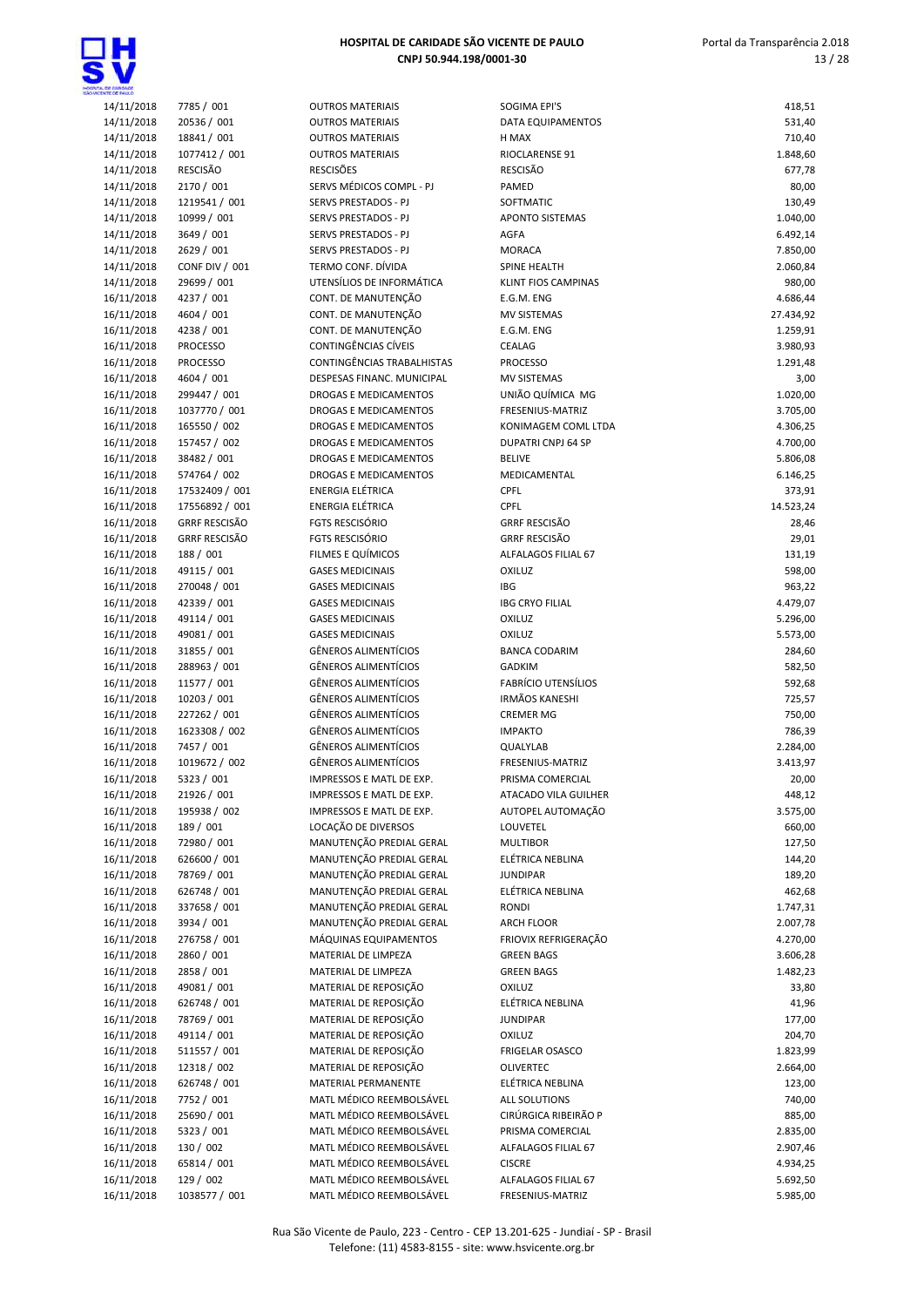

| ENTE CE PAULO            |                                |
|--------------------------|--------------------------------|
| 16/11/2018               | 104762 / 002                   |
| 16/11/2018               | 13610 / 002                    |
| 16/11/2018               | 760297 / 001                   |
| 16/11/2018               | 188 / 001                      |
| 16/11/2018               | 99621 / 002                    |
| 16/11/2018               | 19473 / 001                    |
| 16/11/2018               | 75936 / 001                    |
| 16/11/2018               | 47424 / 001                    |
| 16/11/2018               | 47423 / 001                    |
| 16/11/2018               | 47425 / 001                    |
| 16/11/2018               | 376586 / 001                   |
| 16/11/2018               | 58759 / 001                    |
| 16/11/2018               | 47426 / 001                    |
| 16/11/2018               | 3711/001                       |
| 16/11/2018<br>16/11/2018 | 821172 / 001<br>7/001          |
| 16/11/2018               | 18840 / 001                    |
| 16/11/2018               | <b>RESCISÃO</b>                |
| 16/11/2018               | <b>RESCISÃO</b>                |
| 16/11/2018               | <b>RESCISÃO</b>                |
| 16/11/2018               | 29 / 001                       |
| 16/11/2018               | 4596 / 001                     |
| 16/11/2018               | 20 / 001                       |
| 16/11/2018               | 29374 / 001                    |
| 16/11/2018               | 115776 / 001                   |
| 16/11/2018               | 811841 / 001                   |
| 19/11/2018               | 99157 / 001                    |
| 19/11/2018               | 10000 / 001                    |
| 19/11/2018               | <b>PROCESSO</b>                |
| 19/11/2018               | 232583 / 001                   |
| 19/11/2018               | 215 / 001                      |
| 19/11/2018               | 299560 / 001                   |
| 19/11/2018<br>19/11/2018 | 167138 / 001<br>17540572 / 001 |
| 19/11/2018               | 17536029 / 001                 |
| 19/11/2018               | 17560256 / 001                 |
| 19/11/2018               | 17522477 / 001                 |
| 19/11/2018               | 17552930 / 001                 |
| 19/11/2018               | 16034701 / 001                 |
| 19/11/2018               | 1067443 / 002                  |
| 19/11/2018               | 291295 / 001                   |
| 19/11/2018               | 291093 / 001                   |
| 19/11/2018               | 31897 / 001                    |
| 19/11/2018               | 31898 / 001                    |
| 19/11/2018               | 2135064 / 001                  |
| 19/11/2018               | 2131063 / 001                  |
| 19/11/2018               | 2132765 / 001                  |
| 19/11/2018               | 214481 / 001                   |
| 19/11/2018               | 1416611 / 001                  |
| 19/11/2018<br>19/11/2018 | 131395 / 001<br>10216 / 001    |
| 19/11/2018               | 296237 / 001                   |
| 19/11/2018               | 113800 / 001                   |
| 19/11/2018               | D-2285 / 001                   |
| 19/11/2018               | D-3439147 / 001                |
| 19/11/2018               | $D-7/001$                      |
| 19/11/2018               | D-102 / 001                    |
| 19/11/2018               | D-36 / 001                     |
| 19/11/2018               | D-292 / 001                    |
| 19/11/2018               | D-278 / 001                    |
| 19/11/2018               | $D-149/001$                    |
| 19/11/2018               | D-19106 / 001                  |
| 19/11/2018               | D-09/36 / 001                  |
| 19/11/2018               | D-106254 / 001                 |
| 19/11/2018               | D-201832175 / 001              |
| 19/11/2018               | D-127646 / 001                 |
| 19/11/2018               | D-78 / 001                     |
| 19/11/2018<br>19/11/2018 | D-195645 / 001<br>D-5097 / 001 |
|                          |                                |

| AATL MÉDICO REEMBOLSÁVEL                                                                                                                                                               |
|----------------------------------------------------------------------------------------------------------------------------------------------------------------------------------------|
|                                                                                                                                                                                        |
|                                                                                                                                                                                        |
| AATL MÉDICO REEMBOLSÁVEL                                                                                                                                                               |
| AATL MÉDICO REEMBOLSÁVEL                                                                                                                                                               |
|                                                                                                                                                                                        |
| AATL MÉDICO REEMBOLSÁVEL                                                                                                                                                               |
| <i><b>AATL MÉDICO REEMBOLSÁVEL</b></i>                                                                                                                                                 |
|                                                                                                                                                                                        |
| AATL MÉDICO REEMBOLSÁVEL                                                                                                                                                               |
| <b>RTESE E PRÓTESE (OPME)</b>                                                                                                                                                          |
|                                                                                                                                                                                        |
| )RTESE E PRÓTESE (OPME)                                                                                                                                                                |
| <b>DRTESE E PRÓTESE (OPME)</b>                                                                                                                                                         |
|                                                                                                                                                                                        |
| )RTESE E PRÓTESE (OPME)                                                                                                                                                                |
| )RTESE E PRÓTESE (OPME)                                                                                                                                                                |
|                                                                                                                                                                                        |
| )RTESE E PRÓTESE (OPME)                                                                                                                                                                |
| )RTESE E PRÓTESE (OPME)                                                                                                                                                                |
|                                                                                                                                                                                        |
| )RTESE E PRÓTESE (OPME)                                                                                                                                                                |
| )RTESE E PRÓTESE (OPME)                                                                                                                                                                |
|                                                                                                                                                                                        |
| <b>UTROS CUSTOS GERAIS</b>                                                                                                                                                             |
| <b>UTROS MATERIAIS</b>                                                                                                                                                                 |
|                                                                                                                                                                                        |
| ESCISÕES                                                                                                                                                                               |
| ESCISÕES                                                                                                                                                                               |
|                                                                                                                                                                                        |
| ESCISÕES                                                                                                                                                                               |
| ERVS MÉDICOS COMPL - PJ                                                                                                                                                                |
|                                                                                                                                                                                        |
| <b>OFTWARE</b>                                                                                                                                                                         |
| REINAMENTOS E CONGRESSOS                                                                                                                                                               |
|                                                                                                                                                                                        |
| ITENSÍLIOS DE INFORMÁTICA                                                                                                                                                              |
| JTENSÍLIOS DE INFORMÁTICA                                                                                                                                                              |
|                                                                                                                                                                                        |
| ALE TRANSPORTE                                                                                                                                                                         |
| OMBUSTÍVEIS E LUBRIFICANTES                                                                                                                                                            |
|                                                                                                                                                                                        |
| ESPESAS DE VEÍCULOS                                                                                                                                                                    |
| PESPS LEGAIS E JURÍDICAS                                                                                                                                                               |
|                                                                                                                                                                                        |
| ROGAS E MEDICAMENTOS                                                                                                                                                                   |
| ROGAS E MEDICAMENTOS                                                                                                                                                                   |
| ROGAS E MEDICAMENTOS                                                                                                                                                                   |
|                                                                                                                                                                                        |
| ROGAS E MEDICAMENTOS                                                                                                                                                                   |
| NERGIA ELÉTRICA                                                                                                                                                                        |
|                                                                                                                                                                                        |
| NERGIA ELÉTRICA                                                                                                                                                                        |
| NERGIA ELÉTRICA                                                                                                                                                                        |
|                                                                                                                                                                                        |
|                                                                                                                                                                                        |
| NERGIA ELÉTRICA                                                                                                                                                                        |
|                                                                                                                                                                                        |
|                                                                                                                                                                                        |
|                                                                                                                                                                                        |
|                                                                                                                                                                                        |
| NERGIA ELÉTRICA<br>NERGIA ELÉTRICA<br>ILMES E QUÍMICOS                                                                                                                                 |
| IOS CIRÚRGICOS                                                                                                                                                                         |
|                                                                                                                                                                                        |
|                                                                                                                                                                                        |
|                                                                                                                                                                                        |
|                                                                                                                                                                                        |
|                                                                                                                                                                                        |
| IOS CIRÚRGICOS<br>iÊNEROS ALIMENTÍCIOS<br>iÊNEROS ALIMENTÍCIOS<br>iÊNEROS ALIMENTÍCIOS                                                                                                 |
|                                                                                                                                                                                        |
| iÊNEROS ALIMENTÍCIOS                                                                                                                                                                   |
| iÊNEROS ALIMENTÍCIOS                                                                                                                                                                   |
|                                                                                                                                                                                        |
| iÊNEROS ALIMENTÍCIOS                                                                                                                                                                   |
| iÊNEROS ALIMENTÍCIOS                                                                                                                                                                   |
|                                                                                                                                                                                        |
| <b>iÊNEROS ALIMENTÍCIOS</b>                                                                                                                                                            |
| iÊNEROS ALIMENTÍCIOS                                                                                                                                                                   |
|                                                                                                                                                                                        |
| iÊNEROS ALIMENTÍCIOS                                                                                                                                                                   |
|                                                                                                                                                                                        |
|                                                                                                                                                                                        |
| iÊNEROS ALIMENTÍCIOS<br><b>MPOSTO FEDERAL</b>                                                                                                                                          |
|                                                                                                                                                                                        |
|                                                                                                                                                                                        |
|                                                                                                                                                                                        |
|                                                                                                                                                                                        |
|                                                                                                                                                                                        |
|                                                                                                                                                                                        |
|                                                                                                                                                                                        |
|                                                                                                                                                                                        |
|                                                                                                                                                                                        |
|                                                                                                                                                                                        |
|                                                                                                                                                                                        |
| <b>MPOSTO FEDERAL</b><br>MPOSTO FEDERAL<br><b>MPOSTO FEDERAL</b><br><b>MPOSTO FEDERAL</b><br><b>MPOSTO FEDERAL</b><br>MPOSTO FEDERAL<br><b>MPOSTO FEDERAL</b><br><b>MPOSTO FEDERAL</b> |
| <b>MPOSTO FEDERAL</b>                                                                                                                                                                  |
| MPOSTO FEDERAL                                                                                                                                                                         |
|                                                                                                                                                                                        |
| <b>MPOSTO FEDERAL</b>                                                                                                                                                                  |
| <b>MPOSTO FEDERAL</b>                                                                                                                                                                  |
|                                                                                                                                                                                        |
| <b>MPOSTO FEDERAL</b><br><b>MDOSTO EEDERAL</b>                                                                                                                                         |

| OE CANDADE               |                                  |                                                        |                                                |                      |
|--------------------------|----------------------------------|--------------------------------------------------------|------------------------------------------------|----------------------|
| 16/11/2018               | 104762 / 002                     | MATL MÉDICO REEMBOLSÁVEL                               | ZAMMI                                          | 6.750,00             |
| 16/11/2018               | 13610 / 002                      | MATL MÉDICO REEMBOLSÁVEL                               | <b>ALIANCA</b>                                 | 6.751,75             |
| 16/11/2018<br>16/11/2018 | 760297 / 001<br>188 / 001        | MATL MÉDICO REEMBOLSÁVEL<br>MATL MÉDICO REEMBOLSÁVEL   | <b>BAXTER</b><br>ALFALAGOS FILIAL 67           | 7.440,00<br>8.172,20 |
| 16/11/2018               | 99621 / 002                      | MATL MÉDICO REEMBOLSÁVEL                               | <b>BIOMEDICAL EQUIP</b>                        | 8.712,00             |
| 16/11/2018               | 19473 / 001                      | MATL MÉDICO REEMBOLSÁVEL                               | LIBEMA                                         | 285,00               |
| 16/11/2018               | 75936 / 001                      | ÓRTESE E PRÓTESE (OPME)                                | LINE LIFE                                      | 97,48                |
| 16/11/2018               | 47424 / 001                      | ÓRTESE E PRÓTESE (OPME)                                | ORTHO SYSTEM                                   | 299,90               |
| 16/11/2018               | 47423 / 001                      | ÓRTESE E PRÓTESE (OPME)                                | ORTHO SYSTEM                                   | 1.026,96             |
| 16/11/2018               | 47425 / 001                      | ÓRTESE E PRÓTESE (OPME)                                | ORTHO SYSTEM                                   | 1.120,00             |
| 16/11/2018               | 376586 / 001                     | ÓRTESE E PRÓTESE (OPME)                                | <b>EMPÓRIO HOSPITALAR</b>                      | 1.287,00             |
| 16/11/2018               | 58759 / 001                      | ÓRTESE E PRÓTESE (OPME)<br>ÓRTESE E PRÓTESE (OPME)     | DENUO MEDIC<br><b>ORTHO SYSTEM</b>             | 1.358,30             |
| 16/11/2018<br>16/11/2018 | 47426 / 001<br>3711 / 001        | ÓRTESE E PRÓTESE (OPME)                                | INTERMEDICAL EQUIP.                            | 2.082,37<br>2.870,00 |
| 16/11/2018               | 821172 / 001                     | ÓRTESE E PRÓTESE (OPME)                                | <b>BIOTRONIK</b>                               | 7.426,43             |
| 16/11/2018               | 7/001                            | <b>OUTROS CUSTOS GERAIS</b>                            | SELEGRA                                        | 245,25               |
| 16/11/2018               | 18840 / 001                      | <b>OUTROS MATERIAIS</b>                                | H MAX                                          | 266,40               |
| 16/11/2018               | <b>RESCISÃO</b>                  | <b>RESCISÕES</b>                                       | <b>RESCISÃO</b>                                | 897,28               |
| 16/11/2018               | <b>RESCISÃO</b>                  | <b>RESCISÕES</b>                                       | <b>RESCISÃO</b>                                | 2.950,53             |
| 16/11/2018               | <b>RESCISÃO</b>                  | <b>RESCISÕES</b>                                       | <b>RESCISÃO</b>                                | 3.003,24             |
| 16/11/2018               | 29 / 001                         | SERVS MÉDICOS COMPL - PJ                               | <b>ENEFRO</b>                                  | 4.223,25             |
| 16/11/2018               | 4596 / 001                       | SOFTWARE                                               | <b>MV SISTEMAS</b>                             | 29.722,29            |
| 16/11/2018               | 20/001                           | TREINAMENTOS E CONGRESSOS                              | <b>MARCIA GUALTER</b>                          | 5.980,00             |
| 16/11/2018<br>16/11/2018 | 29374 / 001<br>115776 / 001      | UTENSÍLIOS DE INFORMÁTICA<br>UTENSÍLIOS DE INFORMÁTICA | CRYSTAL INFORMÁTICA<br><b>AGIS DIST FILIAL</b> | 100,26<br>1.935,00   |
| 16/11/2018               | 811841 / 001                     | <b>VALE TRANSPORTE</b>                                 | <b>TRANSURB</b>                                | 294,30               |
| 19/11/2018               | 99157 / 001                      | <b>COMBUSTÍVEIS E LUBRIFICANTES</b>                    | ULTRAGÁZ                                       | 3.915,90             |
| 19/11/2018               | 10000 / 001                      | DESPESAS DE VEÍCULOS                                   | LIG LATAS                                      | 130,00               |
| 19/11/2018               | <b>PROCESSO</b>                  | <b>DESPS LEGAIS E JURÍDICAS</b>                        | <b>INSS PROCESSO</b>                           | 4.950,00             |
| 19/11/2018               | 232583 / 001                     | DROGAS E MEDICAMENTOS                                  | SUPERMED FINAL 07                              | 322,40               |
| 19/11/2018               | 215 / 001                        | <b>DROGAS E MEDICAMENTOS</b>                           | WALKMED                                        | 1.400,00             |
| 19/11/2018               | 299560 / 001                     | DROGAS E MEDICAMENTOS                                  | UNIÃO QUÍMICA MG                               | 1.877,50             |
| 19/11/2018               | 167138 / 001                     | DROGAS E MEDICAMENTOS                                  | KONIMAGEM COML LTDA                            | 5.125,00             |
| 19/11/2018               | 17540572 / 001                   | <b>ENERGIA ELÉTRICA</b>                                | CPFL                                           | 313,94               |
| 19/11/2018<br>19/11/2018 | 17536029 / 001<br>17560256 / 001 | ENERGIA ELÉTRICA<br>ENERGIA ELÉTRICA                   | <b>CPFL</b><br><b>CPFL</b>                     | 512,32<br>549,24     |
| 19/11/2018               | 17522477 / 001                   | ENERGIA ELÉTRICA                                       | CPFL                                           | 673,96               |
| 19/11/2018               | 17552930 / 001                   | <b>ENERGIA ELÉTRICA</b>                                | CPFL                                           | 1.285,25             |
| 19/11/2018               | 16034701 / 001                   | <b>ENERGIA ELÉTRICA</b>                                | CPFL                                           | 692,97               |
| 19/11/2018               | 1067443 / 002                    | FILMES E QUÍMICOS                                      | RIOCLARENSE 91                                 | 1.065,90             |
| 19/11/2018               | 291295 / 001                     | <b>FIOS CIRÚRGICOS</b>                                 | JOHNSON E JOHNSON 05                           | 657,12               |
| 19/11/2018               | 291093 / 001                     | <b>FIOS CIRÚRGICOS</b>                                 | JOHNSON E JOHNSON 05                           | 20.055,00            |
| 19/11/2018               | 31897 / 001                      | <b>GÊNEROS ALIMENTÍCIOS</b>                            | <b>BANCA CODARIM</b>                           | 357,85               |
| 19/11/2018               | 31898 / 001                      | <b>GËNEROS ALIMENTÍCIOS</b>                            | <b>BANCA CODARIM</b>                           | 402,70               |
| 19/11/2018               | 2135064 / 001                    | GÊNEROS ALIMENTÍCIOS<br><b>GÊNEROS ALIMENTÍCIOS</b>    | SERRAMAR<br>SERRAMAR                           | 418,00               |
| 19/11/2018<br>19/11/2018 | 2131063 / 001<br>2132765 / 001   | GÊNEROS ALIMENTÍCIOS                                   | SERRAMAR                                       | 418,00<br>440,00     |
| 19/11/2018               | 214481 / 001                     | <b>GÊNEROS ALIMENTÍCIOS</b>                            | <b>JCA FOODS</b>                               | 510,60               |
| 19/11/2018               | 1416611 / 001                    | GÊNEROS ALIMENTÍCIOS                                   | FRANGO ADORO FILIAL                            | 912,00               |
| 19/11/2018               | 131395 / 001                     | GÊNEROS ALIMENTÍCIOS                                   | <b>CATABY FINAL 57</b>                         | 917,40               |
| 19/11/2018               | 10216 / 001                      | GÊNEROS ALIMENTÍCIOS                                   | <b>IRMÃOS KANESHI</b>                          | 939,35               |
| 19/11/2018               | 296237 / 001                     | GÊNEROS ALIMENTÍCIOS                                   | MARFRIG CD ITUPEVA                             | 1.133,27             |
| 19/11/2018               | 113800 / 001                     | GÊNEROS ALIMENTÍCIOS                                   | CAFÉ CAIÇARA                                   | 1.673,00             |
| 19/11/2018               | D-2285 / 001                     | <b>IMPOSTO FEDERAL</b>                                 | IRRF - P. JURÍDICA                             | 7,50                 |
| 19/11/2018               | D-3439147 / 001                  | <b>IMPOSTO FEDERAL</b>                                 | PIS/COFINS/CSLL                                | 12,89                |
| 19/11/2018               | $D-7/001$                        | <b>IMPOSTO FEDERAL</b>                                 | IRRF - P. JURÍDICA                             | 18,00                |
| 19/11/2018<br>19/11/2018 | $D-102 / 001$<br>$D-36/001$      | <b>IMPOSTO FEDERAL</b><br><b>IMPOSTO FEDERAL</b>       | IRRF - P. JURÍDICA<br>IRRF - P. JURÍDICA       | 18,00<br>18,75       |
| 19/11/2018               | $D-292 / 001$                    | <b>IMPOSTO FEDERAL</b>                                 | IRRF - P. JURÍDICA                             | 18,75                |
| 19/11/2018               | $D-278/001$                      | <b>IMPOSTO FEDERAL</b>                                 | IRRF - P. JURÍDICA                             | 18,75                |
| 19/11/2018               | $D-149/001$                      | <b>IMPOSTO FEDERAL</b>                                 | IRRF - P. JURÍDICA                             | 18,75                |
| 19/11/2018               | D-19106 / 001                    | <b>IMPOSTO FEDERAL</b>                                 | IRRF - P. JURÍDICA                             | 19,50                |
| 19/11/2018               | $D-09/36/001$                    | <b>IMPOSTO FEDERAL</b>                                 | <b>IRRF ALUGUÉL</b>                            | 21,90                |
| 19/11/2018               | D-106254 / 001                   | <b>IMPOSTO FEDERAL</b>                                 | IRRF - P. JURÍDICA                             | 22,30                |
| 19/11/2018               | D-201832175 / 001                | <b>IMPOSTO FEDERAL</b>                                 | IRRF - P. JURÍDICA                             | 23,70                |
| 19/11/2018               | D-127646 / 001                   | <b>IMPOSTO FEDERAL</b>                                 | PIS/COFINS/CSLL                                | 25,08                |
| 19/11/2018               | $D-78/001$                       | <b>IMPOSTO FEDERAL</b>                                 | PIS/COFINS/CSLL                                | 25,58                |
| 19/11/2018<br>19/11/2018 | D-195645 / 001<br>D-5097 / 001   | <b>IMPOSTO FEDERAL</b>                                 | PIS/COFINS/CSLL<br>PIS/COFINS/CSLL             | 26,54<br>26,66       |
|                          |                                  | <b>IMPOSTO FEDERAL</b>                                 |                                                |                      |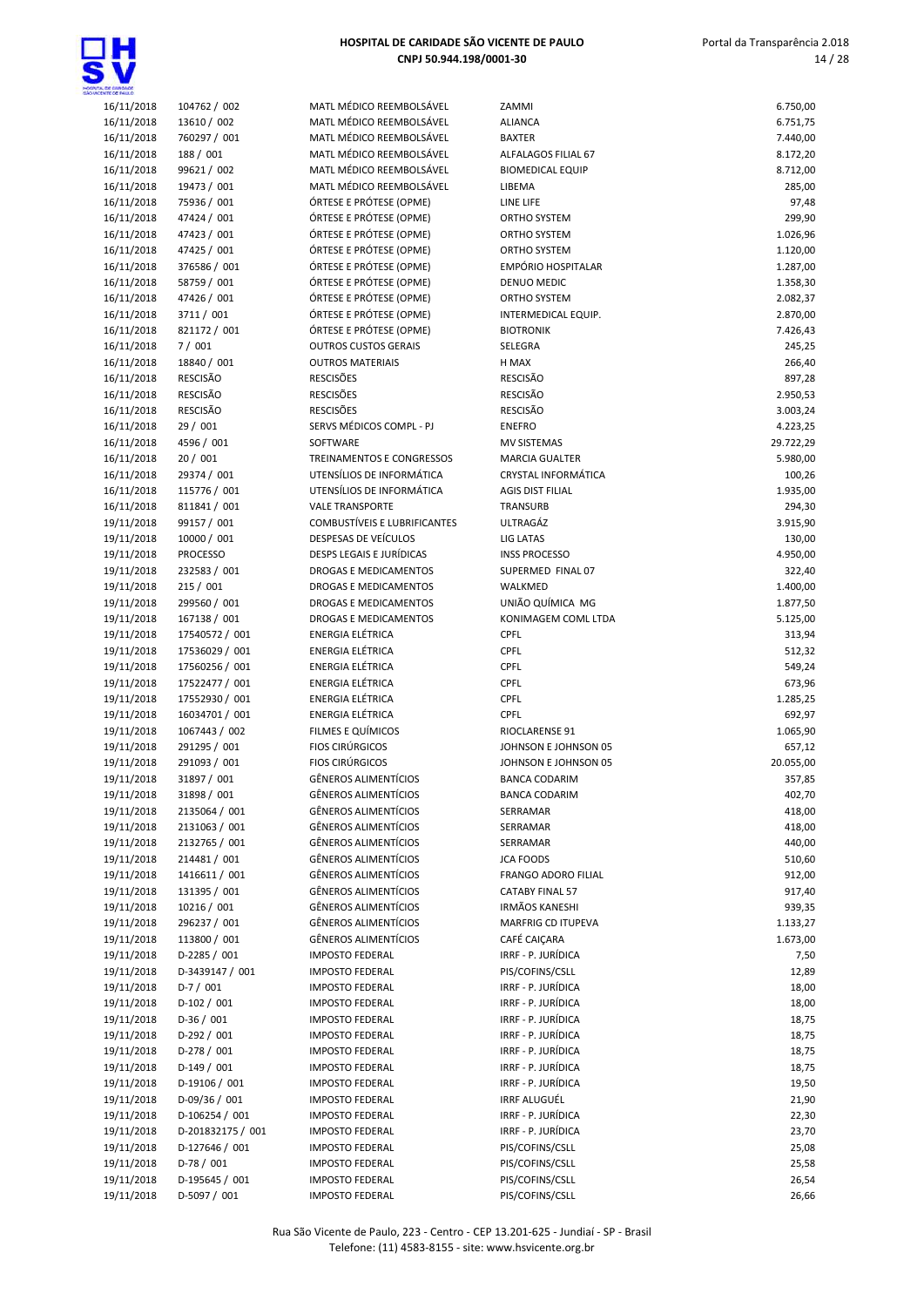

| 19/11/2018               |                            |
|--------------------------|----------------------------|
|                          | D-2087 / 001               |
| 19/11/2018               | D-2090 / 001               |
| 19/11/2018               | D-2091 / 001               |
| 19/11/2018               | D-300 / 001                |
| 19/11/2018               | D-299 / 001                |
| 19/11/2018               | D-47742 / 001              |
| 19/11/2018               | D-101 / 001                |
| 19/11/2018               | D-68 / 001                 |
| 19/11/2018               | D-274 / 001                |
| 19/11/2018               | $D-11/001$                 |
| 19/11/2018               | D-126844 / 001             |
| 19/11/2018               | D-48135 / 001              |
| 19/11/2018               | D-7187 / 001               |
| 19/11/2018               | D-50163 / 001              |
| 19/11/2018               | D-233 / 001                |
| 19/11/2018               | D-148 / 001                |
|                          | D-8809 / 001               |
| 19/11/2018               |                            |
| 19/11/2018               | D-2590 / 001<br>D-38 / 001 |
| 19/11/2018               |                            |
| 19/11/2018               | D-17 / 001                 |
| 19/11/2018               | $D-74/001$                 |
| 19/11/2018               | D-204 / 001                |
| 19/11/2018               | D-298 / 001                |
| 19/11/2018               | D-47 / 001                 |
| 19/11/2018               | D-277 / 001                |
| 19/11/2018               | D-45 / 001                 |
| 19/11/2018               | $D-151/001$                |
| 19/11/2018               | D-279 / 001                |
| 19/11/2018               | D-13333 / 001              |
| 19/11/2018               | $D-29/001$                 |
| 19/11/2018               | D-104675 / 001             |
| 19/11/2018               | D-2127 / 001               |
| 19/11/2018               | D-93 / 001                 |
| 19/11/2018               | D-306 / 001                |
| 19/11/2018               | D-201828342 / 001          |
| 19/11/2018               | $D-92/001$                 |
| 19/11/2018               | $D-91/001$                 |
| 19/11/2018               | D-270 / 001                |
| 19/11/2018               | $D-65/001$                 |
| 19/11/2018               | $D-164/001$                |
|                          |                            |
| 19/11/2018               | D-35 / 001                 |
| 19/11/2018               | D-2091 / 001               |
| 19/11/2018               | D-2090 / 001               |
| 19/11/2018               | D-2087 / 001               |
| 19/11/2018               | D-3501 / 001               |
| 19/11/2018               | D-8968 / 001               |
| 19/11/2018               | D-699 / 001                |
| 19/11/2018               | D-3599 / 001               |
| 19/11/2018               | D-96 / 001                 |
| 19/11/2018               | D-357 / 001                |
| 19/11/2018               | D-210 / 001                |
| 19/11/2018               | D-2130 / 001               |
| 19/11/2018               | $D-68/001$                 |
| 19/11/2018               | $D-49/001$                 |
| 19/11/2018               | $D-9/001$                  |
| 19/11/2018               | $D-39/001$                 |
| 19/11/2018               | D-98 / 001                 |
| 19/11/2018               | D-46 / 001                 |
| 19/11/2018               | D-270 / 001                |
| 19/11/2018               | $D-58/001$                 |
| 19/11/2018               | $D-39/001$                 |
| 19/11/2018               | D-7114 / 001               |
| 19/11/2018               | D-494 / 001                |
| 19/11/2018               | D-49067 / 001              |
| 19/11/2018               | D-206 / 001                |
| 19/11/2018               | D-8809 / 001               |
| 19/11/2018<br>19/11/2018 | D-2052 / 001<br>$D-5/001$  |

| A, DE GARDADE            |                              |                                                  |                                       |                |
|--------------------------|------------------------------|--------------------------------------------------|---------------------------------------|----------------|
| 19/11/2018               | D-2087 / 001                 | <b>IMPOSTO FEDERAL</b>                           | IRRF - P. JURÍDICA                    | 27,00          |
| 19/11/2018               | D-2090 / 001                 | <b>IMPOSTO FEDERAL</b>                           | IRRF - P. JURÍDICA                    | 27,00          |
| 19/11/2018               | D-2091 / 001                 | <b>IMPOSTO FEDERAL</b>                           | IRRF - P. JURÍDICA                    | 27,00          |
| 19/11/2018               | $D-300/001$                  | <b>IMPOSTO FEDERAL</b>                           | PIS/COFINS/CSLL                       | 27,90          |
| 19/11/2018               | $D-299/001$                  | <b>IMPOSTO FEDERAL</b>                           | PIS/COFINS/CSLL                       | 27,90          |
| 19/11/2018               | D-47742 / 001                | <b>IMPOSTO FEDERAL</b>                           | PIS/COFINS/CSLL                       | 30,44          |
| 19/11/2018               | $D-101/001$                  | <b>IMPOSTO FEDERAL</b>                           | IRRF - P. JURÍDICA                    | 31,20          |
| 19/11/2018               | $D-68/001$                   | <b>IMPOSTO FEDERAL</b>                           | IRRF - P. JURÍDICA                    | 36,00          |
| 19/11/2018               | $D-274/001$                  | <b>IMPOSTO FEDERAL</b>                           | IRRF - P. JURÍDICA                    | 36,00          |
| 19/11/2018               | $D-11/001$                   | <b>IMPOSTO FEDERAL</b>                           | IRRF - P. JURÍDICA                    | 36,00          |
| 19/11/2018               | D-126844 / 001               | <b>IMPOSTO FEDERAL</b>                           | PIS/COFINS/CSLL                       | 40,18          |
| 19/11/2018               | D-48135 / 001                | <b>IMPOSTO FEDERAL</b>                           | PIS/COFINS/CSLL                       | 41,04          |
| 19/11/2018               | D-7187 / 001                 | <b>IMPOSTO FEDERAL</b>                           | IRRF - P. JURÍDICA                    | 42,32          |
| 19/11/2018               | D-50163 / 001                | <b>IMPOSTO FEDERAL</b>                           | IRRF - P. JURÍDICA                    | 42,87          |
| 19/11/2018               | $D-233 / 001$                | <b>IMPOSTO FEDERAL</b>                           | IRRF - P. JURÍDICA                    | 45,00          |
| 19/11/2018               | $D-148/001$                  | <b>IMPOSTO FEDERAL</b>                           | IRRF - P. JURÍDICA                    | 45,00          |
| 19/11/2018               | D-8809 / 001                 | <b>IMPOSTO FEDERAL</b>                           | IRRF - P. JURÍDICA                    | 45,62          |
| 19/11/2018               | D-2590 / 001                 | <b>IMPOSTO FEDERAL</b>                           | PIS/COFINS/CSLL                       | 46,50          |
| 19/11/2018               | $D-38/001$                   | <b>IMPOSTO FEDERAL</b>                           | IRRF - P. JURÍDICA                    | 46,88          |
| 19/11/2018               | $D-17/001$                   | <b>IMPOSTO FEDERAL</b>                           | PIS/COFINS/CSLL                       | 48,83          |
| 19/11/2018               | $D-74/001$                   | <b>IMPOSTO FEDERAL</b>                           | IRRF - P. JURÍDICA                    | 49,95          |
| 19/11/2018               | $D-204/001$                  | <b>IMPOSTO FEDERAL</b>                           | PIS/COFINS/CSLL                       | 55,80          |
| 19/11/2018               | $D-298/001$                  | <b>IMPOSTO FEDERAL</b>                           | PIS/COFINS/CSLL                       | 55,80          |
| 19/11/2018               | $D-47/001$                   | <b>IMPOSTO FEDERAL</b>                           | IRRF - P. JURÍDICA                    | 56,25          |
| 19/11/2018               | $D-277/001$                  | <b>IMPOSTO FEDERAL</b>                           | IRRF - P. JURÍDICA                    | 56,25          |
| 19/11/2018               | $D-45/001$                   | <b>IMPOSTO FEDERAL</b>                           | PIS/COFINS/CSLL                       | 58,12          |
| 19/11/2018               | $D-151/001$                  | <b>IMPOSTO FEDERAL</b>                           | PIS/COFINS/CSLL                       | 58,13          |
| 19/11/2018               | D-279 / 001                  | <b>IMPOSTO FEDERAL</b>                           | PIS/COFINS/CSLL                       | 58,13          |
| 19/11/2018               | D-13333 / 001                | <b>IMPOSTO FEDERAL</b>                           | INSS - P. JURÍDICA                    | 67,46          |
| 19/11/2018               | $D-29/001$                   | <b>IMPOSTO FEDERAL</b>                           | IRRF - P. JURÍDICA                    | 67,50          |
| 19/11/2018               | D-104675 / 001               | <b>IMPOSTO FEDERAL</b>                           | PIS/COFINS/CSLL                       | 69,12          |
| 19/11/2018               | D-2127 / 001                 | <b>IMPOSTO FEDERAL</b>                           | IRRF - P. JURÍDICA                    | 69,75          |
| 19/11/2018               | $D-93/001$                   | <b>IMPOSTO FEDERAL</b>                           | IRRF - P. JURÍDICA                    | 72,00          |
| 19/11/2018               | D-306 / 001                  | <b>IMPOSTO FEDERAL</b>                           | PIS/COFINS/CSLL                       | 73,23          |
| 19/11/2018               | D-201828342 / 001            | <b>IMPOSTO FEDERAL</b>                           | PIS/COFINS/CSLL                       | 73,94          |
| 19/11/2018               | $D-92/001$                   | <b>IMPOSTO FEDERAL</b>                           | IRRF - P. JURÍDICA                    | 75,00          |
| 19/11/2018               | $D-91/001$                   | <b>IMPOSTO FEDERAL</b>                           | IRRF - P. JURÍDICA                    | 75,00          |
| 19/11/2018               | D-270 / 001                  | <b>IMPOSTO FEDERAL</b>                           | IRRF - P. JURÍDICA                    | 75,00          |
| 19/11/2018               | D-65 / 001                   | <b>IMPOSTO FEDERAL</b>                           | PIS/COFINS/CSLL                       | 76,73          |
| 19/11/2018               | $D-164/001$                  | <b>IMPOSTO FEDERAL</b>                           | IRRF - P. JURÍDICA                    | 81,00          |
| 19/11/2018               | $D-35/001$                   | <b>IMPOSTO FEDERAL</b>                           | IRRF - P. JURÍDICA<br>PIS/COFINS/CSLL | 81,00          |
| 19/11/2018<br>19/11/2018 | D-2091 / 001                 | <b>IMPOSTO FEDERAL</b><br><b>IMPOSTO FEDERAL</b> |                                       | 83,70          |
|                          | D-2090 / 001                 |                                                  | PIS/COFINS/CSLL<br>PIS/COFINS/CSLL    | 83,70          |
| 19/11/2018<br>19/11/2018 | D-2087 / 001<br>D-3501 / 001 | <b>IMPOSTO FEDERAL</b><br><b>IMPOSTO FEDERAL</b> | IRRF - P. JURÍDICA                    | 83,70<br>89,55 |
| 19/11/2018               | D-8968 / 001                 | <b>IMPOSTO FEDERAL</b>                           | PIS/COFINS/CSLL                       | 90,22          |
| 19/11/2018               | $D-699/001$                  | <b>IMPOSTO FEDERAL</b>                           | IRRF - P. JURÍDICA                    | 93,75          |
| 19/11/2018               | D-3599 / 001                 | <b>IMPOSTO FEDERAL</b>                           | IRRF - P. JURÍDICA                    | 93,75          |
| 19/11/2018               | $D-96/001$                   | <b>IMPOSTO FEDERAL</b>                           | PIS/COFINS/CSLL                       | 96,72          |
| 19/11/2018               | $D-357/001$                  | <b>IMPOSTO FEDERAL</b>                           | PIS/COFINS/CSLL                       | 97,65          |
| 19/11/2018               | $D-210/001$                  | <b>IMPOSTO FEDERAL</b>                           | IRRF - P. JURÍDICA                    | 99,00          |
| 19/11/2018               | D-2130 / 001                 | <b>IMPOSTO FEDERAL</b>                           | IRRF - P. JURÍDICA                    | 99,90          |
| 19/11/2018               | $D-68/001$                   | <b>IMPOSTO FEDERAL</b>                           | PIS/COFINS/CSLL                       | 102,30         |
| 19/11/2018               | $D-49/001$                   | <b>IMPOSTO FEDERAL</b>                           | PIS/COFINS/CSLL                       | 102,30         |
| 19/11/2018               | $D-9/001$                    | <b>IMPOSTO FEDERAL</b>                           | PIS/COFINS/CSLL                       | 103,46         |
| 19/11/2018               | $D-39/001$                   | <b>IMPOSTO FEDERAL</b>                           | IRRF - P. JURÍDICA                    | 108,00         |
| 19/11/2018               | $D-98/001$                   | <b>IMPOSTO FEDERAL</b>                           | PIS/COFINS/CSLL                       | 111,60         |
| 19/11/2018               | $D-46/001$                   | <b>IMPOSTO FEDERAL</b>                           | PIS/COFINS/CSLL                       | 116,25         |
| 19/11/2018               | D-270 / 001                  | <b>IMPOSTO FEDERAL</b>                           | PIS/COFINS/CSLL                       | 120,90         |
| 19/11/2018               | $D-58/001$                   | <b>IMPOSTO FEDERAL</b>                           | PIS/COFINS/CSLL                       | 120,90         |
| 19/11/2018               | $D-39/001$                   | <b>IMPOSTO FEDERAL</b>                           | PIS/COFINS/CSLL                       | 122,06         |
| 19/11/2018               | $D-7114 / 001$               | <b>IMPOSTO FEDERAL</b>                           | PIS/COFINS/CSLL                       | 131,19         |
| 19/11/2018               | $D-494/001$                  | <b>IMPOSTO FEDERAL</b>                           | IRRF - P. JURÍDICA                    | 131,25         |
| 19/11/2018               | D-49067 / 001                | <b>IMPOSTO FEDERAL</b>                           | PIS/COFINS/CSLL                       | 132,91         |
| 19/11/2018               | $D-206/001$                  | <b>IMPOSTO FEDERAL</b>                           | IRRF - P. JURÍDICA                    | 140,40         |
| 19/11/2018               | D-8809 / 001                 | <b>IMPOSTO FEDERAL</b>                           | PIS/COFINS/CSLL                       | 141,42         |
| 19/11/2018               | D-2052 / 001                 | <b>IMPOSTO FEDERAL</b>                           | PIS/COFINS/CSLL                       | 145,31         |
|                          | $D-5/001$                    | <b>IMPOSTO FEDERAL</b>                           | PIS/COFINS/CSLL                       | 146,47         |
| 19/11/2018               |                              |                                                  |                                       |                |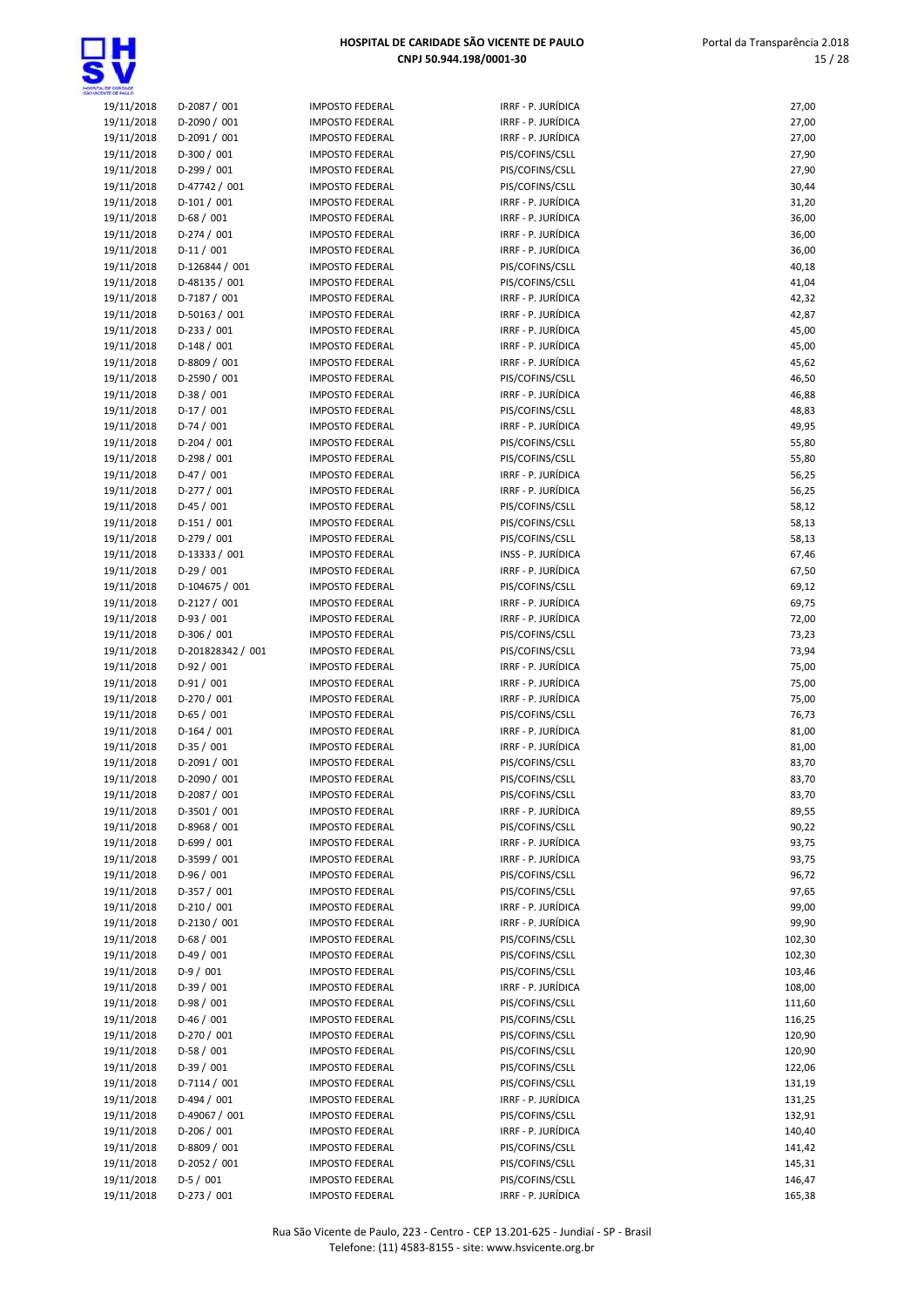

| HOSPITAL DE CARIDADE SÃO VICENTE DE PAULO |
|-------------------------------------------|
| CNPJ 50.944.198/0001-30                   |

| <b>INTE CE PAILLO</b> |                |
|-----------------------|----------------|
| 19/11/2018            | $D-13/001$     |
| 19/11/2018            | D-234 / 001    |
| 19/11/2018            | D-478 / 001    |
| 19/11/2018            | D-900 / 001    |
| 19/11/2018            | D-272 / 001    |
|                       |                |
| 19/11/2018            | $D-65/001$     |
| 19/11/2018            | D-10 / 001     |
| 19/11/2018            | D-2127 / 001   |
| 19/11/2018            | $D-265/001$    |
| 19/11/2018            | $D-115/001$    |
| 19/11/2018            | $D-165/001$    |
| 19/11/2018            | $D-118/001$    |
| 19/11/2018            | $D-51/001$     |
| 19/11/2018            | $D-62 / 001$   |
| 19/11/2018            | D-373 / 001    |
| 19/11/2018            | D-96 / 001     |
| 19/11/2018            | D-3501 / 001   |
| 19/11/2018            | D-488 / 001    |
| 19/11/2018            | D-155 / 001    |
| 19/11/2018            | $D-6/001$      |
| 19/11/2018            | $D-223 / 001$  |
| 19/11/2018            | D-3599 / 001   |
| 19/11/2018            | D-5204 / 001   |
|                       | $D-84/001$     |
| 19/11/2018            |                |
| 19/11/2018            | D-738 / 001    |
| 19/11/2018            | D-3463 / 001   |
| 19/11/2018            | D-127484 / 001 |
| 19/11/2018            | D-1617 / 001   |
| 19/11/2018            | $D-143 / 001$  |
| 19/11/2018            | D-671 / 001    |
| 19/11/2018            | D-1595 / 001   |
| 19/11/2018            | $D-106/001$    |
| 19/11/2018            | $D-72/001$     |
| 19/11/2018            | D-198 / 001    |
| 19/11/2018            | D-37 / 001     |
| 19/11/2018            | D-5205 / 001   |
| 19/11/2018            | D-516 / 001    |
| 19/11/2018            | D-193 / 001    |
| 19/11/2018            | $D-33 / 001$   |
| 19/11/2018            | D-4604 / 001   |
| 19/11/2018            | D-4596 / 001   |
| 19/11/2018            | D-207 / 001    |
| 19/11/2018            | D-109 / 001    |
| 19/11/2018            | D-229 / 001    |
| 19/11/2018            | D-900 / 001    |
| 19/11/2018            | D-12 / 001     |
| 19/11/2018            | D-38 / 001     |
| 19/11/2018            | $D-72/001$     |
| 19/11/2018            | D-95 / 001     |
| 19/11/2018            | $D-82 / 001$   |
| 19/11/2018            | $D-71/001$     |
| 19/11/2018            |                |
|                       | D-821 / 001    |
| 19/11/2018            | D-09/12 / 001  |
| 19/11/2018            | $D-266/001$    |
| 19/11/2018            | $D-152 / 001$  |
| 19/11/2018            | D-34 / 001     |
| 19/11/2018            | $D-14/001$     |
| 19/11/2018            | D-822 / 001    |
| 19/11/2018            | $D-124/001$    |
| 19/11/2018            | D-5204 / 001   |
| 19/11/2018            | D-06/12 / 001  |
| 19/11/2018            | $D-1/001$      |
| 19/11/2018            | D-738 / 001    |
| 19/11/2018            | D-136 / 001    |
| 19/11/2018            | D-1617 / 001   |
| 19/11/2018            | $D-166/001$    |
| 19/11/2018            | D-1595 / 001   |
|                       | $D-87/001$     |

| A, DE CARDADE            |                            |                                                  |                                        |                  |
|--------------------------|----------------------------|--------------------------------------------------|----------------------------------------|------------------|
| 19/11/2018               | $D-13/001$                 | <b>IMPOSTO FEDERAL</b>                           | IRRF - P. JURÍDICA                     | 168,75           |
| 19/11/2018               | $D-234/001$                | <b>IMPOSTO FEDERAL</b>                           | IRRF - P. JURÍDICA                     | 171,00           |
| 19/11/2018               | D-478 / 001                | <b>IMPOSTO FEDERAL</b>                           | PIS/COFINS/CSLL                        | 174,38           |
| 19/11/2018               | D-900 / 001                | <b>IMPOSTO FEDERAL</b>                           | IRRF - P. JURÍDICA                     | 184,46           |
| 19/11/2018               | D-272 / 001<br>$D-65/001$  | <b>IMPOSTO FEDERAL</b>                           | IRRF - P. JURÍDICA                     | 187,50           |
| 19/11/2018<br>19/11/2018 | $D-10/001$                 | <b>IMPOSTO FEDERAL</b><br><b>IMPOSTO FEDERAL</b> | PIS/COFINS/CSLL<br>IRRF - P. JURÍDICA  | 196,46<br>215,63 |
| 19/11/2018               | $D-2127/001$               | <b>IMPOSTO FEDERAL</b>                           | PIS/COFINS/CSLL                        | 216,22           |
| 19/11/2018               | $D-265/001$                | <b>IMPOSTO FEDERAL</b>                           | PIS/COFINS/CSLL                        | 232,50           |
| 19/11/2018               | $D-115/001$                | <b>IMPOSTO FEDERAL</b>                           | PIS/COFINS/CSLL                        | 241,80           |
| 19/11/2018               | $D-165/001$                | <b>IMPOSTO FEDERAL</b>                           | PIS/COFINS/CSLL                        | 244,13           |
| 19/11/2018               | $D-118/001$                | <b>IMPOSTO FEDERAL</b>                           | PIS/COFINS/CSLL                        | 258,08           |
| 19/11/2018               | $D-51/001$                 | <b>IMPOSTO FEDERAL</b>                           | PIS/COFINS/CSLL                        | 268,54           |
| 19/11/2018               | $D-62/001$                 | <b>IMPOSTO FEDERAL</b>                           | IRRF - P. JURÍDICA                     | 270,00           |
| 19/11/2018               | D-373 / 001                | <b>IMPOSTO FEDERAL</b>                           | PIS/COFINS/CSLL                        | 271,25           |
| 19/11/2018               | $D-96/001$                 | <b>IMPOSTO FEDERAL</b>                           | PIS/COFINS/CSLL                        | 272,03           |
| 19/11/2018               | D-3501 / 001               | <b>IMPOSTO FEDERAL</b>                           | PIS/COFINS/CSLL                        | 277,61           |
| 19/11/2018               | $D-488 / 001$              | <b>IMPOSTO FEDERAL</b>                           | PIS/COFINS/CSLL                        | 279,00           |
| 19/11/2018               | $D-155/001$                | <b>IMPOSTO FEDERAL</b>                           | PIS/COFINS/CSLL                        | 279,00           |
| 19/11/2018               | $D-6/001$                  | <b>IMPOSTO FEDERAL</b>                           | IRRF - P. JURÍDICA                     | 281,25           |
| 19/11/2018               | $D-223 / 001$              | <b>IMPOSTO FEDERAL</b>                           | IRRF - P. JURÍDICA                     | 281,25           |
| 19/11/2018               | D-3599 / 001               | <b>IMPOSTO FEDERAL</b>                           | PIS/COFINS/CSLL                        | 290,63           |
| 19/11/2018               | D-5204 / 001               | <b>IMPOSTO FEDERAL</b>                           | IRRF - P. JURÍDICA                     | 300,00           |
| 19/11/2018               | $D-84/001$                 | <b>IMPOSTO FEDERAL</b>                           | PIS/COFINS/CSLL                        | 306,90           |
| 19/11/2018               | D-738 / 001                | <b>IMPOSTO FEDERAL</b>                           | IRRF - P. JURÍDICA                     | 314,25           |
| 19/11/2018               | D-3463 / 001               | <b>IMPOSTO FEDERAL</b>                           | PIS/COFINS/CSLL                        | 316,61           |
| 19/11/2018               | D-127484 / 001             | <b>IMPOSTO FEDERAL</b>                           | PIS/COFINS/CSLL                        | 317,65           |
| 19/11/2018               | D-1617 / 001               | <b>IMPOSTO FEDERAL</b>                           | IRRF - P. JURÍDICA                     | 320,61           |
| 19/11/2018               | $D-143/001$                | <b>IMPOSTO FEDERAL</b>                           | PIS/COFINS/CSLL                        | 325,50           |
| 19/11/2018               | $D-671/001$                | <b>IMPOSTO FEDERAL</b>                           | PIS/COFINS/CSLL                        | 348,75           |
| 19/11/2018               | D-1595 / 001               | <b>IMPOSTO FEDERAL</b>                           | IRRF - P. JURÍDICA                     | 359,76           |
| 19/11/2018               | $D-106/001$                | <b>IMPOSTO FEDERAL</b>                           | PIS/COFINS/CSLL                        | 366,19           |
| 19/11/2018               | $D-72/001$<br>$D-198/001$  | <b>IMPOSTO FEDERAL</b><br><b>IMPOSTO FEDERAL</b> | PIS/COFINS/CSLL                        | 367,81           |
| 19/11/2018<br>19/11/2018 | $D-37/001$                 | <b>IMPOSTO FEDERAL</b>                           | PIS/COFINS/CSLL<br>PIS/COFINS/CSLL     | 386,88<br>390,60 |
| 19/11/2018               | D-5205 / 001               | <b>IMPOSTO FEDERAL</b>                           | IRRF - P. JURÍDICA                     | 405,00           |
| 19/11/2018               | $D-516/001$                | <b>IMPOSTO FEDERAL</b>                           | PIS/COFINS/CSLL                        | 406,88           |
| 19/11/2018               | $D-193/001$                | <b>IMPOSTO FEDERAL</b>                           | PIS/COFINS/CSLL                        | 416,17           |
| 19/11/2018               | $D-33 / 001$               | <b>IMPOSTO FEDERAL</b>                           | PIS/COFINS/CSLL                        | 418,50           |
| 19/11/2018               | D-4604 / 001               | <b>IMPOSTO FEDERAL</b>                           | IRRF - P. JURÍDICA                     | 438,54           |
| 19/11/2018               | D-4596 / 001               | <b>IMPOSTO FEDERAL</b>                           | IRRF - P. JURÍDICA                     | 475,05           |
| 19/11/2018               | $D-207/001$                | <b>IMPOSTO FEDERAL</b>                           | IRRF - P. JURÍDICA                     | 487,50           |
| 19/11/2018               | $D-109/001$                | <b>IMPOSTO FEDERAL</b>                           | PIS/COFINS/CSLL                        | 488,25           |
| 19/11/2018               | $D-229/001$                | <b>IMPOSTO FEDERAL</b>                           | PIS/COFINS/CSLL                        | 502,20           |
| 19/11/2018               | D-900 / 001                | <b>IMPOSTO FEDERAL</b>                           | PIS/COFINS/CSLL                        | 571,84           |
| 19/11/2018               | $D-12/001$                 | <b>IMPOSTO FEDERAL</b>                           | PIS/COFINS/CSLL                        | 581,25           |
| 19/11/2018               | $D-38/001$                 | <b>IMPOSTO FEDERAL</b>                           | PIS/COFINS/CSLL                        | 613,80           |
| 19/11/2018               | $D-72/001$                 | <b>IMPOSTO FEDERAL</b>                           | PIS/COFINS/CSLL                        | 613,80           |
| 19/11/2018               | $D-95/001$                 | <b>IMPOSTO FEDERAL</b>                           | PIS/COFINS/CSLL                        | 613,80           |
| 19/11/2018               | $D-82/001$                 | <b>IMPOSTO FEDERAL</b>                           | PIS/COFINS/CSLL                        | 630,08           |
| 19/11/2018               | $D-71/001$                 | <b>IMPOSTO FEDERAL</b>                           | PIS/COFINS/CSLL                        | 659,14           |
| 19/11/2018               | $D-821/001$                | <b>IMPOSTO FEDERAL</b>                           | IRRF - P. JURÍDICA                     | 660,46           |
| 19/11/2018               | $D-09/12 / 001$            | <b>IMPOSTO FEDERAL</b>                           | <b>IRRF ALUGUÉL</b>                    | 750,39           |
| 19/11/2018               | $D-266/001$                | <b>IMPOSTO FEDERAL</b>                           | PIS/COFINS/CSLL                        | 779,57           |
| 19/11/2018               | $D-152/001$                | <b>IMPOSTO FEDERAL</b>                           | PIS/COFINS/CSLL                        | 790,50           |
| 19/11/2018               | $D-34/001$                 | <b>IMPOSTO FEDERAL</b>                           | PIS/COFINS/CSLL                        | 817,24           |
| 19/11/2018               | $D-14/001$                 | <b>IMPOSTO FEDERAL</b>                           | PIS/COFINS/CSLL                        | 869,55           |
| 19/11/2018               | D-822 / 001                | <b>IMPOSTO FEDERAL</b>                           | IRRF - P. JURÍDICA                     | 901,59           |
| 19/11/2018               | $D-124/001$                | <b>IMPOSTO FEDERAL</b>                           | PIS/COFINS/CSLL                        | 903,26           |
| 19/11/2018               | D-5204 / 001               | <b>IMPOSTO FEDERAL</b>                           | PIS/COFINS/CSLL                        | 930,00           |
| 19/11/2018               | $D-06/12/001$<br>$D-1/001$ | <b>IMPOSTO FEDERAL</b>                           | <b>IRRF ALUGUÉL</b><br>PIS/COFINS/CSLL | 956,77<br>959,06 |
| 19/11/2018               | D-738 / 001                | <b>IMPOSTO FEDERAL</b><br><b>IMPOSTO FEDERAL</b> | PIS/COFINS/CSLL                        |                  |
| 19/11/2018<br>19/11/2018 | $D-136/001$                | <b>IMPOSTO FEDERAL</b>                           | PIS/COFINS/CSLL                        | 974,17<br>988,12 |
| 19/11/2018               | $D-1617/001$               | <b>IMPOSTO FEDERAL</b>                           | PIS/COFINS/CSLL                        | 993,89           |
| 19/11/2018               | $D-166/001$                | <b>IMPOSTO FEDERAL</b>                           | PIS/COFINS/CSLL                        | 1.050,90         |
| 19/11/2018               | D-1595 / 001               | <b>IMPOSTO FEDERAL</b>                           | PIS/COFINS/CSLL                        | 1.115,26         |
| 19/11/2018               | $D-87/001$                 | <b>IMPOSTO FEDERAL</b>                           | INSS - P. JURÍDICA                     | 1.160,50         |
| 19/11/2018               | $D-86/001$                 | <b>IMPOSTO FEDERAL</b>                           | INSS - P. JURÍDICA                     | 1.160,50         |
|                          |                            |                                                  |                                        |                  |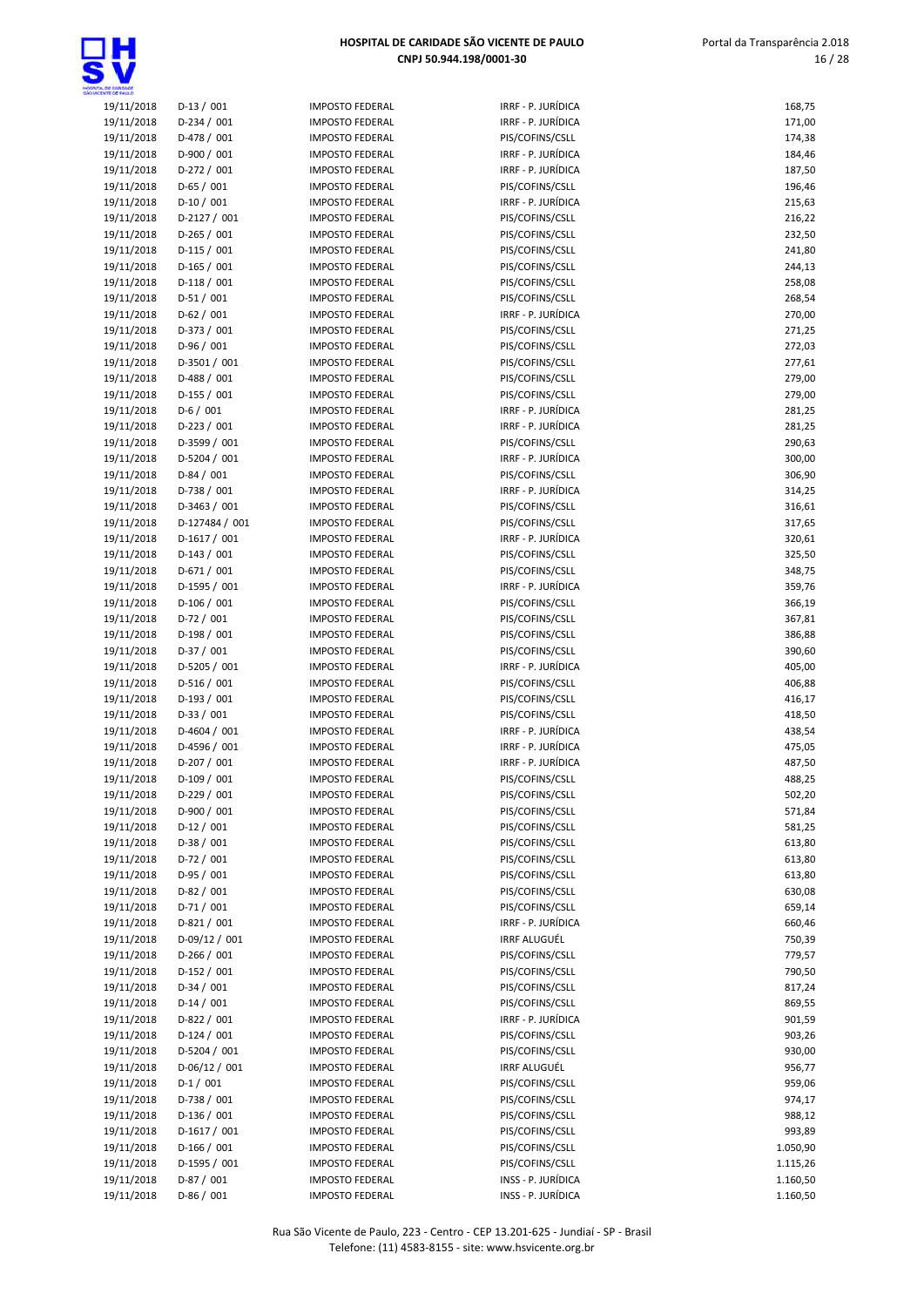

| ta, de candade<br>Cente de failló |               |
|-----------------------------------|---------------|
| 19/11/2018                        | $D-2/001$     |
| 19/11/2018                        | D-220 / 001   |
| 19/11/2018                        | D-5205 / 001  |
| 19/11/2018                        | D-8969 / 001  |
|                                   |               |
| 19/11/2018                        | D-900 / 001   |
| 19/11/2018                        | D-4494 / 001  |
| 19/11/2018                        | D-05/12 / 001 |
| 19/11/2018                        | D-4493 / 001  |
| 19/11/2018                        | D-207 / 001   |
| 19/11/2018                        | D-9812 / 001  |
| 19/11/2018                        | D-60 / 001    |
| 19/11/2018                        | $D-64/001$    |
|                                   |               |
| 19/11/2018                        | D-39241 / 001 |
| 19/11/2018                        | D-698 / 001   |
| 19/11/2018                        | D-39015 / 001 |
| 19/11/2018                        | D-821 / 001   |
| 19/11/2018                        | D-5204 / 001  |
| 19/11/2018                        | D-821 / 001   |
| 19/11/2018                        | D-822 / 001   |
| 19/11/2018                        | D-822 / 001   |
| 19/11/2018                        | $D-138/001$   |
|                                   |               |
| 19/11/2018                        | D-139 / 001   |
| 19/11/2018                        | D-9812 / 001  |
| 19/11/2018                        | D-39241 / 001 |
| 19/11/2018                        | D-39015 / 001 |
| 19/11/2018                        | D-478 / 001   |
| 19/11/2018                        | $D-138/001$   |
| 19/11/2018                        | D-139 / 001   |
| 19/11/2018                        | D-222 / 001   |
| 19/11/2018                        | $D-114 / 001$ |
| 19/11/2018                        | D-43 / 001    |
|                                   |               |
| 19/11/2018                        | D-172 / 001   |
| 19/11/2018                        | D-183 / 001   |
| 19/11/2018                        | $D-55/001$    |
| 19/11/2018                        | D-90 / 001    |
| 19/11/2018                        | $D-114/001$   |
| 19/11/2018                        | $D-142 / 001$ |
| 19/11/2018                        | D-156 / 001   |
| 19/11/2018                        | $D-131/001$   |
| 19/11/2018                        | $D-62 / 001$  |
| 19/11/2018                        |               |
|                                   | D-111 / 001   |
| 19/11/2018                        | D-186 / 001   |
| 19/11/2018                        | D-55 / 001    |
| 19/11/2018                        | D-183 / 001   |
| 19/11/2018                        | D-65 / 001    |
| 19/11/2018                        | $D-164/001$   |
| 19/11/2018                        | D-106 / 001   |
| 19/11/2018                        | D-42 / 001    |
| 19/11/2018                        | D-90 / 001    |
| 19/11/2018                        | $D-52/001$    |
| 19/11/2018                        | D-168 / 001   |
|                                   |               |
| 19/11/2018                        | $D-174/001$   |
| 19/11/2018                        | D-361 / 001   |
| 19/11/2018                        | D-131 / 001   |
| 19/11/2018                        | D-128 / 001   |
| 19/11/2018                        | D-39 / 001    |
| 19/11/2018                        | D-401 / 001   |
| 19/11/2018                        | $D-62 / 001$  |
| 19/11/2018                        | D-186 / 001   |
| 19/11/2018                        | $D-164/001$   |
|                                   | D-106 / 001   |
| 19/11/2018                        |               |
| 19/11/2018                        | $D-42 / 001$  |
| 19/11/2018                        | D-129 / 001   |
| 19/11/2018                        | D-361/001     |
| 19/11/2018                        | D-174 / 001   |
| 19/11/2018                        | D-128 / 001   |
| 19/11/2018                        | D-401 / 001   |
| 19/11/2018                        | D-80 / 001    |
|                                   |               |

| 19/11/2018<br>$D-2/001$<br>PIS/COFINS/CSLL<br><b>IMPOSTO FEDERAL</b><br>19/11/2018<br>$D-220/001$<br>PIS/COFINS/CSLL<br><b>IMPOSTO FEDERAL</b><br>19/11/2018<br>D-5205 / 001<br>PIS/COFINS/CSLL<br><b>IMPOSTO FEDERAL</b><br>D-8969 / 001<br>PIS/COFINS/CSLL<br>19/11/2018<br><b>IMPOSTO FEDERAL</b><br>D-900 / 001<br>INSS - P. JURÍDICA<br>19/11/2018<br><b>IMPOSTO FEDERAL</b><br>D-4494 / 001<br>PIS/COFINS/CSLL<br>19/11/2018<br><b>IMPOSTO FEDERAL</b><br>19/11/2018<br>$D-05/12/001$<br><b>IRRF ALUGUÉL</b><br><b>IMPOSTO FEDERAL</b><br>19/11/2018<br>D-4493 / 001<br>PIS/COFINS/CSLL<br><b>IMPOSTO FEDERAL</b><br>$D-207/001$<br>PIS/COFINS/CSLL<br>19/11/2018<br><b>IMPOSTO FEDERAL</b><br>19/11/2018<br>D-9812 / 001<br>IRRF - P. JURÍDICA<br><b>IMPOSTO FEDERAL</b><br>19/11/2018<br>$D-60/001$<br>PIS/COFINS/CSLL<br><b>IMPOSTO FEDERAL</b><br>19/11/2018<br>$D-64/001$<br>PIS/COFINS/CSLL<br><b>IMPOSTO FEDERAL</b><br>D-39241 / 001<br>IRRF - P. JURÍDICA<br>19/11/2018<br><b>IMPOSTO FEDERAL</b><br>$D-698/001$<br>PIS/COFINS/CSLL<br>19/11/2018<br><b>IMPOSTO FEDERAL</b><br>19/11/2018<br>D-39015 / 001<br>IRRF - P. JURÍDICA<br><b>IMPOSTO FEDERAL</b><br>19/11/2018<br>$D-821/001$<br>PIS/COFINS/CSLL<br><b>IMPOSTO FEDERAL</b><br>19/11/2018<br>D-5204 / 001<br>INSS - P. JURÍDICA<br><b>IMPOSTO FEDERAL</b><br>19/11/2018<br>$D-821/001$<br>INSS - P. JURÍDICA<br><b>IMPOSTO FEDERAL</b><br>19/11/2018<br>D-822 / 001<br>PIS/COFINS/CSLL<br><b>IMPOSTO FEDERAL</b><br>19/11/2018<br>$D-822 / 001$<br>INSS - P. JURÍDICA<br><b>IMPOSTO FEDERAL</b><br>$D-138/001$<br>IRRF - P. JURÍDICA<br>19/11/2018<br><b>IMPOSTO FEDERAL</b><br>19/11/2018<br>$D-139/001$<br>IRRF - P. JURÍDICA<br><b>IMPOSTO FEDERAL</b><br>D-9812 / 001<br>PIS/COFINS/CSLL<br>19/11/2018<br><b>IMPOSTO FEDERAL</b><br>19/11/2018<br>D-39241 / 001<br>PIS/COFINS/CSLL<br><b>IMPOSTO FEDERAL</b><br>19/11/2018<br>D-39015 / 001<br>PIS/COFINS/CSLL<br><b>IMPOSTO FEDERAL</b><br>19/11/2018<br>D-478 / 001<br>INSS - P. JURÍDICA<br><b>IMPOSTO FEDERAL</b><br>19/11/2018<br>$D-138/001$<br>PIS/COFINS/CSLL<br><b>IMPOSTO FEDERAL</b><br>19/11/2018<br>$D-139/001$<br>PIS/COFINS/CSLL<br><b>IMPOSTO FEDERAL</b><br>19/11/2018<br>$D-222 / 001$<br>IRRF - P. JURÍDICA<br><b>IMPOSTO FEDERAL</b><br>$D-114/001$<br>IRRF - P. JURÍDICA<br>19/11/2018<br><b>IMPOSTO FEDERAL</b><br>$D-43 / 001$<br>IRRF - P. JURÍDICA<br>19/11/2018<br><b>IMPOSTO FEDERAL</b><br>19/11/2018<br>$D-172/001$<br>IRRF - P. JURÍDICA<br><b>IMPOSTO FEDERAL</b><br>19/11/2018<br>$D-183 / 001$<br>IRRF - P. JURÍDICA<br><b>IMPOSTO FEDERAL</b><br>19/11/2018<br>$D-55/001$<br>IRRF - P. JURÍDICA<br><b>IMPOSTO FEDERAL</b><br>19/11/2018<br>$D-90/001$<br>IRRF - P. JURÍDICA<br><b>IMPOSTO FEDERAL</b><br>19/11/2018<br>$D-114/001$<br>PIS/COFINS/CSLL<br><b>IMPOSTO FEDERAL</b><br>$D-142 / 001$<br>IRRF - P. JURÍDICA<br>19/11/2018<br><b>IMPOSTO FEDERAL</b><br>$D-156/001$<br>19/11/2018<br>IRRF - P. JURÍDICA<br><b>IMPOSTO FEDERAL</b><br>$D-131/001$<br>IRRF - P. JURÍDICA<br>19/11/2018<br><b>IMPOSTO FEDERAL</b><br>19/11/2018<br>$D-62/001$<br>IRRF - P. JURÍDICA<br><b>IMPOSTO FEDERAL</b><br>$D-111/001$<br>IRRF - P. JURÍDICA<br>19/11/2018<br><b>IMPOSTO FEDERAL</b><br>IRRF - P. JURÍDICA<br>$D-186/001$<br>19/11/2018<br><b>IMPOSTO FEDERAL</b><br>19/11/2018<br>$D-55/001$<br><b>IMPOSTO FEDERAL</b><br>PIS/COFINS/CSLL<br>19/11/2018<br>$D-183/001$<br><b>IMPOSTO FEDERAL</b><br>PIS/COFINS/CSLL<br>$D-65/001$<br>IRRF - P. JURÍDICA<br>19/11/2018<br><b>IMPOSTO FEDERAL</b><br>19/11/2018<br>$D-164/001$<br>IRRF - P. JURÍDICA<br><b>IMPOSTO FEDERAL</b><br>$D-106/001$<br>IRRF - P. JURÍDICA<br>19/11/2018<br><b>IMPOSTO FEDERAL</b><br>$D-42/001$<br>IRRF - P. JURÍDICA<br>19/11/2018<br><b>IMPOSTO FEDERAL</b><br>19/11/2018<br>$D-90/001$<br><b>IMPOSTO FEDERAL</b><br>PIS/COFINS/CSLL<br>19/11/2018<br>$D-52/001$<br>IRRF - P. JURÍDICA<br><b>IMPOSTO FEDERAL</b><br>$D-168/001$<br>IRRF - P. JURÍDICA<br>19/11/2018<br><b>IMPOSTO FEDERAL</b><br>$D-174/001$<br>IRRF - P. JURÍDICA<br>19/11/2018<br><b>IMPOSTO FEDERAL</b><br>$D-361/001$<br>IRRF - P. JURÍDICA<br>19/11/2018<br><b>IMPOSTO FEDERAL</b><br>19/11/2018<br>$D-131/001$<br>PIS/COFINS/CSLL<br><b>IMPOSTO FEDERAL</b><br>$D-128/001$<br>IRRF - P. JURÍDICA<br>19/11/2018<br><b>IMPOSTO FEDERAL</b><br>D-39 / 001<br>IRRF - P. JURÍDICA<br>19/11/2018<br><b>IMPOSTO FEDERAL</b><br>$D-401/001$<br>IRRF - P. JURÍDICA<br>19/11/2018<br><b>IMPOSTO FEDERAL</b><br>$D-62 / 001$<br>19/11/2018<br><b>IMPOSTO FEDERAL</b><br>PIS/COFINS/CSLL<br>$D-186/001$<br>PIS/COFINS/CSLL<br>19/11/2018<br><b>IMPOSTO FEDERAL</b><br>$D-164/001$<br>PIS/COFINS/CSLL<br>19/11/2018<br><b>IMPOSTO FEDERAL</b><br>19/11/2018<br>$D-106/001$<br>PIS/COFINS/CSLL<br><b>IMPOSTO FEDERAL</b><br>$D-42 / 001$<br>19/11/2018<br><b>IMPOSTO FEDERAL</b><br>PIS/COFINS/CSLL<br>19/11/2018<br>$D-129/001$<br>IRRF - P. JURÍDICA<br><b>IMPOSTO FEDERAL</b><br>19/11/2018<br>$D-361/001$<br><b>IMPOSTO FEDERAL</b><br>PIS/COFINS/CSLL<br>19/11/2018<br>$D-174/001$<br>PIS/COFINS/CSLL<br><b>IMPOSTO FEDERAL</b><br>$D-128/001$<br>PIS/COFINS/CSLL<br>19/11/2018<br><b>IMPOSTO FEDERAL</b><br>$D-401/001$<br>PIS/COFINS/CSLL<br>19/11/2018<br><b>IMPOSTO FEDERAL</b><br>19/11/2018<br>$D-80/001$<br>IRRF - P. JURÍDICA<br><b>IMPOSTO FEDERAL</b><br>19/11/2018<br>$D-283 / 001$<br>IRRF - P. JURÍDICA<br><b>IMPOSTO FEDERAL</b> |  |  |                |
|---------------------------------------------------------------------------------------------------------------------------------------------------------------------------------------------------------------------------------------------------------------------------------------------------------------------------------------------------------------------------------------------------------------------------------------------------------------------------------------------------------------------------------------------------------------------------------------------------------------------------------------------------------------------------------------------------------------------------------------------------------------------------------------------------------------------------------------------------------------------------------------------------------------------------------------------------------------------------------------------------------------------------------------------------------------------------------------------------------------------------------------------------------------------------------------------------------------------------------------------------------------------------------------------------------------------------------------------------------------------------------------------------------------------------------------------------------------------------------------------------------------------------------------------------------------------------------------------------------------------------------------------------------------------------------------------------------------------------------------------------------------------------------------------------------------------------------------------------------------------------------------------------------------------------------------------------------------------------------------------------------------------------------------------------------------------------------------------------------------------------------------------------------------------------------------------------------------------------------------------------------------------------------------------------------------------------------------------------------------------------------------------------------------------------------------------------------------------------------------------------------------------------------------------------------------------------------------------------------------------------------------------------------------------------------------------------------------------------------------------------------------------------------------------------------------------------------------------------------------------------------------------------------------------------------------------------------------------------------------------------------------------------------------------------------------------------------------------------------------------------------------------------------------------------------------------------------------------------------------------------------------------------------------------------------------------------------------------------------------------------------------------------------------------------------------------------------------------------------------------------------------------------------------------------------------------------------------------------------------------------------------------------------------------------------------------------------------------------------------------------------------------------------------------------------------------------------------------------------------------------------------------------------------------------------------------------------------------------------------------------------------------------------------------------------------------------------------------------------------------------------------------------------------------------------------------------------------------------------------------------------------------------------------------------------------------------------------------------------------------------------------------------------------------------------------------------------------------------------------------------------------------------------------------------------------------------------------------------------------------------------------------------------------------------------------------------------------------------------------------------------------------------------------------------------------------------------------------------------------------------------------------------------------------------------------------------------------------------------------------------------------------------------------------------------------------------------------------------------------------------------------------------------------------------------------------------------------------------------------------------------------------------------------------------------------------------------------------------------------------------------------------------------------------------------------------------|--|--|----------------|
|                                                                                                                                                                                                                                                                                                                                                                                                                                                                                                                                                                                                                                                                                                                                                                                                                                                                                                                                                                                                                                                                                                                                                                                                                                                                                                                                                                                                                                                                                                                                                                                                                                                                                                                                                                                                                                                                                                                                                                                                                                                                                                                                                                                                                                                                                                                                                                                                                                                                                                                                                                                                                                                                                                                                                                                                                                                                                                                                                                                                                                                                                                                                                                                                                                                                                                                                                                                                                                                                                                                                                                                                                                                                                                                                                                                                                                                                                                                                                                                                                                                                                                                                                                                                                                                                                                                                                                                                                                                                                                                                                                                                                                                                                                                                                                                                                                                                                                                                                                                                                                                                                                                                                                                                                                                                                                                                                                                                                                                   |  |  | 1.222,95       |
|                                                                                                                                                                                                                                                                                                                                                                                                                                                                                                                                                                                                                                                                                                                                                                                                                                                                                                                                                                                                                                                                                                                                                                                                                                                                                                                                                                                                                                                                                                                                                                                                                                                                                                                                                                                                                                                                                                                                                                                                                                                                                                                                                                                                                                                                                                                                                                                                                                                                                                                                                                                                                                                                                                                                                                                                                                                                                                                                                                                                                                                                                                                                                                                                                                                                                                                                                                                                                                                                                                                                                                                                                                                                                                                                                                                                                                                                                                                                                                                                                                                                                                                                                                                                                                                                                                                                                                                                                                                                                                                                                                                                                                                                                                                                                                                                                                                                                                                                                                                                                                                                                                                                                                                                                                                                                                                                                                                                                                                   |  |  | 1.249,69       |
|                                                                                                                                                                                                                                                                                                                                                                                                                                                                                                                                                                                                                                                                                                                                                                                                                                                                                                                                                                                                                                                                                                                                                                                                                                                                                                                                                                                                                                                                                                                                                                                                                                                                                                                                                                                                                                                                                                                                                                                                                                                                                                                                                                                                                                                                                                                                                                                                                                                                                                                                                                                                                                                                                                                                                                                                                                                                                                                                                                                                                                                                                                                                                                                                                                                                                                                                                                                                                                                                                                                                                                                                                                                                                                                                                                                                                                                                                                                                                                                                                                                                                                                                                                                                                                                                                                                                                                                                                                                                                                                                                                                                                                                                                                                                                                                                                                                                                                                                                                                                                                                                                                                                                                                                                                                                                                                                                                                                                                                   |  |  | 1.255,50       |
|                                                                                                                                                                                                                                                                                                                                                                                                                                                                                                                                                                                                                                                                                                                                                                                                                                                                                                                                                                                                                                                                                                                                                                                                                                                                                                                                                                                                                                                                                                                                                                                                                                                                                                                                                                                                                                                                                                                                                                                                                                                                                                                                                                                                                                                                                                                                                                                                                                                                                                                                                                                                                                                                                                                                                                                                                                                                                                                                                                                                                                                                                                                                                                                                                                                                                                                                                                                                                                                                                                                                                                                                                                                                                                                                                                                                                                                                                                                                                                                                                                                                                                                                                                                                                                                                                                                                                                                                                                                                                                                                                                                                                                                                                                                                                                                                                                                                                                                                                                                                                                                                                                                                                                                                                                                                                                                                                                                                                                                   |  |  | 1.300,45       |
|                                                                                                                                                                                                                                                                                                                                                                                                                                                                                                                                                                                                                                                                                                                                                                                                                                                                                                                                                                                                                                                                                                                                                                                                                                                                                                                                                                                                                                                                                                                                                                                                                                                                                                                                                                                                                                                                                                                                                                                                                                                                                                                                                                                                                                                                                                                                                                                                                                                                                                                                                                                                                                                                                                                                                                                                                                                                                                                                                                                                                                                                                                                                                                                                                                                                                                                                                                                                                                                                                                                                                                                                                                                                                                                                                                                                                                                                                                                                                                                                                                                                                                                                                                                                                                                                                                                                                                                                                                                                                                                                                                                                                                                                                                                                                                                                                                                                                                                                                                                                                                                                                                                                                                                                                                                                                                                                                                                                                                                   |  |  | 1.352,74       |
|                                                                                                                                                                                                                                                                                                                                                                                                                                                                                                                                                                                                                                                                                                                                                                                                                                                                                                                                                                                                                                                                                                                                                                                                                                                                                                                                                                                                                                                                                                                                                                                                                                                                                                                                                                                                                                                                                                                                                                                                                                                                                                                                                                                                                                                                                                                                                                                                                                                                                                                                                                                                                                                                                                                                                                                                                                                                                                                                                                                                                                                                                                                                                                                                                                                                                                                                                                                                                                                                                                                                                                                                                                                                                                                                                                                                                                                                                                                                                                                                                                                                                                                                                                                                                                                                                                                                                                                                                                                                                                                                                                                                                                                                                                                                                                                                                                                                                                                                                                                                                                                                                                                                                                                                                                                                                                                                                                                                                                                   |  |  | 1.359,47       |
|                                                                                                                                                                                                                                                                                                                                                                                                                                                                                                                                                                                                                                                                                                                                                                                                                                                                                                                                                                                                                                                                                                                                                                                                                                                                                                                                                                                                                                                                                                                                                                                                                                                                                                                                                                                                                                                                                                                                                                                                                                                                                                                                                                                                                                                                                                                                                                                                                                                                                                                                                                                                                                                                                                                                                                                                                                                                                                                                                                                                                                                                                                                                                                                                                                                                                                                                                                                                                                                                                                                                                                                                                                                                                                                                                                                                                                                                                                                                                                                                                                                                                                                                                                                                                                                                                                                                                                                                                                                                                                                                                                                                                                                                                                                                                                                                                                                                                                                                                                                                                                                                                                                                                                                                                                                                                                                                                                                                                                                   |  |  | 1.416,72       |
|                                                                                                                                                                                                                                                                                                                                                                                                                                                                                                                                                                                                                                                                                                                                                                                                                                                                                                                                                                                                                                                                                                                                                                                                                                                                                                                                                                                                                                                                                                                                                                                                                                                                                                                                                                                                                                                                                                                                                                                                                                                                                                                                                                                                                                                                                                                                                                                                                                                                                                                                                                                                                                                                                                                                                                                                                                                                                                                                                                                                                                                                                                                                                                                                                                                                                                                                                                                                                                                                                                                                                                                                                                                                                                                                                                                                                                                                                                                                                                                                                                                                                                                                                                                                                                                                                                                                                                                                                                                                                                                                                                                                                                                                                                                                                                                                                                                                                                                                                                                                                                                                                                                                                                                                                                                                                                                                                                                                                                                   |  |  | 1.472,66       |
|                                                                                                                                                                                                                                                                                                                                                                                                                                                                                                                                                                                                                                                                                                                                                                                                                                                                                                                                                                                                                                                                                                                                                                                                                                                                                                                                                                                                                                                                                                                                                                                                                                                                                                                                                                                                                                                                                                                                                                                                                                                                                                                                                                                                                                                                                                                                                                                                                                                                                                                                                                                                                                                                                                                                                                                                                                                                                                                                                                                                                                                                                                                                                                                                                                                                                                                                                                                                                                                                                                                                                                                                                                                                                                                                                                                                                                                                                                                                                                                                                                                                                                                                                                                                                                                                                                                                                                                                                                                                                                                                                                                                                                                                                                                                                                                                                                                                                                                                                                                                                                                                                                                                                                                                                                                                                                                                                                                                                                                   |  |  | 1.511,25       |
|                                                                                                                                                                                                                                                                                                                                                                                                                                                                                                                                                                                                                                                                                                                                                                                                                                                                                                                                                                                                                                                                                                                                                                                                                                                                                                                                                                                                                                                                                                                                                                                                                                                                                                                                                                                                                                                                                                                                                                                                                                                                                                                                                                                                                                                                                                                                                                                                                                                                                                                                                                                                                                                                                                                                                                                                                                                                                                                                                                                                                                                                                                                                                                                                                                                                                                                                                                                                                                                                                                                                                                                                                                                                                                                                                                                                                                                                                                                                                                                                                                                                                                                                                                                                                                                                                                                                                                                                                                                                                                                                                                                                                                                                                                                                                                                                                                                                                                                                                                                                                                                                                                                                                                                                                                                                                                                                                                                                                                                   |  |  | 1.518,63       |
|                                                                                                                                                                                                                                                                                                                                                                                                                                                                                                                                                                                                                                                                                                                                                                                                                                                                                                                                                                                                                                                                                                                                                                                                                                                                                                                                                                                                                                                                                                                                                                                                                                                                                                                                                                                                                                                                                                                                                                                                                                                                                                                                                                                                                                                                                                                                                                                                                                                                                                                                                                                                                                                                                                                                                                                                                                                                                                                                                                                                                                                                                                                                                                                                                                                                                                                                                                                                                                                                                                                                                                                                                                                                                                                                                                                                                                                                                                                                                                                                                                                                                                                                                                                                                                                                                                                                                                                                                                                                                                                                                                                                                                                                                                                                                                                                                                                                                                                                                                                                                                                                                                                                                                                                                                                                                                                                                                                                                                                   |  |  | 1.525,20       |
|                                                                                                                                                                                                                                                                                                                                                                                                                                                                                                                                                                                                                                                                                                                                                                                                                                                                                                                                                                                                                                                                                                                                                                                                                                                                                                                                                                                                                                                                                                                                                                                                                                                                                                                                                                                                                                                                                                                                                                                                                                                                                                                                                                                                                                                                                                                                                                                                                                                                                                                                                                                                                                                                                                                                                                                                                                                                                                                                                                                                                                                                                                                                                                                                                                                                                                                                                                                                                                                                                                                                                                                                                                                                                                                                                                                                                                                                                                                                                                                                                                                                                                                                                                                                                                                                                                                                                                                                                                                                                                                                                                                                                                                                                                                                                                                                                                                                                                                                                                                                                                                                                                                                                                                                                                                                                                                                                                                                                                                   |  |  | 1.547,29       |
|                                                                                                                                                                                                                                                                                                                                                                                                                                                                                                                                                                                                                                                                                                                                                                                                                                                                                                                                                                                                                                                                                                                                                                                                                                                                                                                                                                                                                                                                                                                                                                                                                                                                                                                                                                                                                                                                                                                                                                                                                                                                                                                                                                                                                                                                                                                                                                                                                                                                                                                                                                                                                                                                                                                                                                                                                                                                                                                                                                                                                                                                                                                                                                                                                                                                                                                                                                                                                                                                                                                                                                                                                                                                                                                                                                                                                                                                                                                                                                                                                                                                                                                                                                                                                                                                                                                                                                                                                                                                                                                                                                                                                                                                                                                                                                                                                                                                                                                                                                                                                                                                                                                                                                                                                                                                                                                                                                                                                                                   |  |  | 1.638,09       |
|                                                                                                                                                                                                                                                                                                                                                                                                                                                                                                                                                                                                                                                                                                                                                                                                                                                                                                                                                                                                                                                                                                                                                                                                                                                                                                                                                                                                                                                                                                                                                                                                                                                                                                                                                                                                                                                                                                                                                                                                                                                                                                                                                                                                                                                                                                                                                                                                                                                                                                                                                                                                                                                                                                                                                                                                                                                                                                                                                                                                                                                                                                                                                                                                                                                                                                                                                                                                                                                                                                                                                                                                                                                                                                                                                                                                                                                                                                                                                                                                                                                                                                                                                                                                                                                                                                                                                                                                                                                                                                                                                                                                                                                                                                                                                                                                                                                                                                                                                                                                                                                                                                                                                                                                                                                                                                                                                                                                                                                   |  |  | 1.920,45       |
|                                                                                                                                                                                                                                                                                                                                                                                                                                                                                                                                                                                                                                                                                                                                                                                                                                                                                                                                                                                                                                                                                                                                                                                                                                                                                                                                                                                                                                                                                                                                                                                                                                                                                                                                                                                                                                                                                                                                                                                                                                                                                                                                                                                                                                                                                                                                                                                                                                                                                                                                                                                                                                                                                                                                                                                                                                                                                                                                                                                                                                                                                                                                                                                                                                                                                                                                                                                                                                                                                                                                                                                                                                                                                                                                                                                                                                                                                                                                                                                                                                                                                                                                                                                                                                                                                                                                                                                                                                                                                                                                                                                                                                                                                                                                                                                                                                                                                                                                                                                                                                                                                                                                                                                                                                                                                                                                                                                                                                                   |  |  | 2.004,59       |
|                                                                                                                                                                                                                                                                                                                                                                                                                                                                                                                                                                                                                                                                                                                                                                                                                                                                                                                                                                                                                                                                                                                                                                                                                                                                                                                                                                                                                                                                                                                                                                                                                                                                                                                                                                                                                                                                                                                                                                                                                                                                                                                                                                                                                                                                                                                                                                                                                                                                                                                                                                                                                                                                                                                                                                                                                                                                                                                                                                                                                                                                                                                                                                                                                                                                                                                                                                                                                                                                                                                                                                                                                                                                                                                                                                                                                                                                                                                                                                                                                                                                                                                                                                                                                                                                                                                                                                                                                                                                                                                                                                                                                                                                                                                                                                                                                                                                                                                                                                                                                                                                                                                                                                                                                                                                                                                                                                                                                                                   |  |  | 2.047,43       |
|                                                                                                                                                                                                                                                                                                                                                                                                                                                                                                                                                                                                                                                                                                                                                                                                                                                                                                                                                                                                                                                                                                                                                                                                                                                                                                                                                                                                                                                                                                                                                                                                                                                                                                                                                                                                                                                                                                                                                                                                                                                                                                                                                                                                                                                                                                                                                                                                                                                                                                                                                                                                                                                                                                                                                                                                                                                                                                                                                                                                                                                                                                                                                                                                                                                                                                                                                                                                                                                                                                                                                                                                                                                                                                                                                                                                                                                                                                                                                                                                                                                                                                                                                                                                                                                                                                                                                                                                                                                                                                                                                                                                                                                                                                                                                                                                                                                                                                                                                                                                                                                                                                                                                                                                                                                                                                                                                                                                                                                   |  |  | 2.200,00       |
|                                                                                                                                                                                                                                                                                                                                                                                                                                                                                                                                                                                                                                                                                                                                                                                                                                                                                                                                                                                                                                                                                                                                                                                                                                                                                                                                                                                                                                                                                                                                                                                                                                                                                                                                                                                                                                                                                                                                                                                                                                                                                                                                                                                                                                                                                                                                                                                                                                                                                                                                                                                                                                                                                                                                                                                                                                                                                                                                                                                                                                                                                                                                                                                                                                                                                                                                                                                                                                                                                                                                                                                                                                                                                                                                                                                                                                                                                                                                                                                                                                                                                                                                                                                                                                                                                                                                                                                                                                                                                                                                                                                                                                                                                                                                                                                                                                                                                                                                                                                                                                                                                                                                                                                                                                                                                                                                                                                                                                                   |  |  | 2.421,69       |
|                                                                                                                                                                                                                                                                                                                                                                                                                                                                                                                                                                                                                                                                                                                                                                                                                                                                                                                                                                                                                                                                                                                                                                                                                                                                                                                                                                                                                                                                                                                                                                                                                                                                                                                                                                                                                                                                                                                                                                                                                                                                                                                                                                                                                                                                                                                                                                                                                                                                                                                                                                                                                                                                                                                                                                                                                                                                                                                                                                                                                                                                                                                                                                                                                                                                                                                                                                                                                                                                                                                                                                                                                                                                                                                                                                                                                                                                                                                                                                                                                                                                                                                                                                                                                                                                                                                                                                                                                                                                                                                                                                                                                                                                                                                                                                                                                                                                                                                                                                                                                                                                                                                                                                                                                                                                                                                                                                                                                                                   |  |  | 2.794,94       |
|                                                                                                                                                                                                                                                                                                                                                                                                                                                                                                                                                                                                                                                                                                                                                                                                                                                                                                                                                                                                                                                                                                                                                                                                                                                                                                                                                                                                                                                                                                                                                                                                                                                                                                                                                                                                                                                                                                                                                                                                                                                                                                                                                                                                                                                                                                                                                                                                                                                                                                                                                                                                                                                                                                                                                                                                                                                                                                                                                                                                                                                                                                                                                                                                                                                                                                                                                                                                                                                                                                                                                                                                                                                                                                                                                                                                                                                                                                                                                                                                                                                                                                                                                                                                                                                                                                                                                                                                                                                                                                                                                                                                                                                                                                                                                                                                                                                                                                                                                                                                                                                                                                                                                                                                                                                                                                                                                                                                                                                   |  |  | 3.305,84       |
|                                                                                                                                                                                                                                                                                                                                                                                                                                                                                                                                                                                                                                                                                                                                                                                                                                                                                                                                                                                                                                                                                                                                                                                                                                                                                                                                                                                                                                                                                                                                                                                                                                                                                                                                                                                                                                                                                                                                                                                                                                                                                                                                                                                                                                                                                                                                                                                                                                                                                                                                                                                                                                                                                                                                                                                                                                                                                                                                                                                                                                                                                                                                                                                                                                                                                                                                                                                                                                                                                                                                                                                                                                                                                                                                                                                                                                                                                                                                                                                                                                                                                                                                                                                                                                                                                                                                                                                                                                                                                                                                                                                                                                                                                                                                                                                                                                                                                                                                                                                                                                                                                                                                                                                                                                                                                                                                                                                                                                                   |  |  | 3.606,14       |
|                                                                                                                                                                                                                                                                                                                                                                                                                                                                                                                                                                                                                                                                                                                                                                                                                                                                                                                                                                                                                                                                                                                                                                                                                                                                                                                                                                                                                                                                                                                                                                                                                                                                                                                                                                                                                                                                                                                                                                                                                                                                                                                                                                                                                                                                                                                                                                                                                                                                                                                                                                                                                                                                                                                                                                                                                                                                                                                                                                                                                                                                                                                                                                                                                                                                                                                                                                                                                                                                                                                                                                                                                                                                                                                                                                                                                                                                                                                                                                                                                                                                                                                                                                                                                                                                                                                                                                                                                                                                                                                                                                                                                                                                                                                                                                                                                                                                                                                                                                                                                                                                                                                                                                                                                                                                                                                                                                                                                                                   |  |  | 3.606,14       |
|                                                                                                                                                                                                                                                                                                                                                                                                                                                                                                                                                                                                                                                                                                                                                                                                                                                                                                                                                                                                                                                                                                                                                                                                                                                                                                                                                                                                                                                                                                                                                                                                                                                                                                                                                                                                                                                                                                                                                                                                                                                                                                                                                                                                                                                                                                                                                                                                                                                                                                                                                                                                                                                                                                                                                                                                                                                                                                                                                                                                                                                                                                                                                                                                                                                                                                                                                                                                                                                                                                                                                                                                                                                                                                                                                                                                                                                                                                                                                                                                                                                                                                                                                                                                                                                                                                                                                                                                                                                                                                                                                                                                                                                                                                                                                                                                                                                                                                                                                                                                                                                                                                                                                                                                                                                                                                                                                                                                                                                   |  |  | 4.707,75       |
|                                                                                                                                                                                                                                                                                                                                                                                                                                                                                                                                                                                                                                                                                                                                                                                                                                                                                                                                                                                                                                                                                                                                                                                                                                                                                                                                                                                                                                                                                                                                                                                                                                                                                                                                                                                                                                                                                                                                                                                                                                                                                                                                                                                                                                                                                                                                                                                                                                                                                                                                                                                                                                                                                                                                                                                                                                                                                                                                                                                                                                                                                                                                                                                                                                                                                                                                                                                                                                                                                                                                                                                                                                                                                                                                                                                                                                                                                                                                                                                                                                                                                                                                                                                                                                                                                                                                                                                                                                                                                                                                                                                                                                                                                                                                                                                                                                                                                                                                                                                                                                                                                                                                                                                                                                                                                                                                                                                                                                                   |  |  | 5.078,10       |
|                                                                                                                                                                                                                                                                                                                                                                                                                                                                                                                                                                                                                                                                                                                                                                                                                                                                                                                                                                                                                                                                                                                                                                                                                                                                                                                                                                                                                                                                                                                                                                                                                                                                                                                                                                                                                                                                                                                                                                                                                                                                                                                                                                                                                                                                                                                                                                                                                                                                                                                                                                                                                                                                                                                                                                                                                                                                                                                                                                                                                                                                                                                                                                                                                                                                                                                                                                                                                                                                                                                                                                                                                                                                                                                                                                                                                                                                                                                                                                                                                                                                                                                                                                                                                                                                                                                                                                                                                                                                                                                                                                                                                                                                                                                                                                                                                                                                                                                                                                                                                                                                                                                                                                                                                                                                                                                                                                                                                                                   |  |  | 6.214,22       |
|                                                                                                                                                                                                                                                                                                                                                                                                                                                                                                                                                                                                                                                                                                                                                                                                                                                                                                                                                                                                                                                                                                                                                                                                                                                                                                                                                                                                                                                                                                                                                                                                                                                                                                                                                                                                                                                                                                                                                                                                                                                                                                                                                                                                                                                                                                                                                                                                                                                                                                                                                                                                                                                                                                                                                                                                                                                                                                                                                                                                                                                                                                                                                                                                                                                                                                                                                                                                                                                                                                                                                                                                                                                                                                                                                                                                                                                                                                                                                                                                                                                                                                                                                                                                                                                                                                                                                                                                                                                                                                                                                                                                                                                                                                                                                                                                                                                                                                                                                                                                                                                                                                                                                                                                                                                                                                                                                                                                                                                   |  |  | 6.717,90       |
|                                                                                                                                                                                                                                                                                                                                                                                                                                                                                                                                                                                                                                                                                                                                                                                                                                                                                                                                                                                                                                                                                                                                                                                                                                                                                                                                                                                                                                                                                                                                                                                                                                                                                                                                                                                                                                                                                                                                                                                                                                                                                                                                                                                                                                                                                                                                                                                                                                                                                                                                                                                                                                                                                                                                                                                                                                                                                                                                                                                                                                                                                                                                                                                                                                                                                                                                                                                                                                                                                                                                                                                                                                                                                                                                                                                                                                                                                                                                                                                                                                                                                                                                                                                                                                                                                                                                                                                                                                                                                                                                                                                                                                                                                                                                                                                                                                                                                                                                                                                                                                                                                                                                                                                                                                                                                                                                                                                                                                                   |  |  | 11.179,03      |
|                                                                                                                                                                                                                                                                                                                                                                                                                                                                                                                                                                                                                                                                                                                                                                                                                                                                                                                                                                                                                                                                                                                                                                                                                                                                                                                                                                                                                                                                                                                                                                                                                                                                                                                                                                                                                                                                                                                                                                                                                                                                                                                                                                                                                                                                                                                                                                                                                                                                                                                                                                                                                                                                                                                                                                                                                                                                                                                                                                                                                                                                                                                                                                                                                                                                                                                                                                                                                                                                                                                                                                                                                                                                                                                                                                                                                                                                                                                                                                                                                                                                                                                                                                                                                                                                                                                                                                                                                                                                                                                                                                                                                                                                                                                                                                                                                                                                                                                                                                                                                                                                                                                                                                                                                                                                                                                                                                                                                                                   |  |  | 11.179,03      |
|                                                                                                                                                                                                                                                                                                                                                                                                                                                                                                                                                                                                                                                                                                                                                                                                                                                                                                                                                                                                                                                                                                                                                                                                                                                                                                                                                                                                                                                                                                                                                                                                                                                                                                                                                                                                                                                                                                                                                                                                                                                                                                                                                                                                                                                                                                                                                                                                                                                                                                                                                                                                                                                                                                                                                                                                                                                                                                                                                                                                                                                                                                                                                                                                                                                                                                                                                                                                                                                                                                                                                                                                                                                                                                                                                                                                                                                                                                                                                                                                                                                                                                                                                                                                                                                                                                                                                                                                                                                                                                                                                                                                                                                                                                                                                                                                                                                                                                                                                                                                                                                                                                                                                                                                                                                                                                                                                                                                                                                   |  |  | 7,88           |
|                                                                                                                                                                                                                                                                                                                                                                                                                                                                                                                                                                                                                                                                                                                                                                                                                                                                                                                                                                                                                                                                                                                                                                                                                                                                                                                                                                                                                                                                                                                                                                                                                                                                                                                                                                                                                                                                                                                                                                                                                                                                                                                                                                                                                                                                                                                                                                                                                                                                                                                                                                                                                                                                                                                                                                                                                                                                                                                                                                                                                                                                                                                                                                                                                                                                                                                                                                                                                                                                                                                                                                                                                                                                                                                                                                                                                                                                                                                                                                                                                                                                                                                                                                                                                                                                                                                                                                                                                                                                                                                                                                                                                                                                                                                                                                                                                                                                                                                                                                                                                                                                                                                                                                                                                                                                                                                                                                                                                                                   |  |  | 9,00           |
|                                                                                                                                                                                                                                                                                                                                                                                                                                                                                                                                                                                                                                                                                                                                                                                                                                                                                                                                                                                                                                                                                                                                                                                                                                                                                                                                                                                                                                                                                                                                                                                                                                                                                                                                                                                                                                                                                                                                                                                                                                                                                                                                                                                                                                                                                                                                                                                                                                                                                                                                                                                                                                                                                                                                                                                                                                                                                                                                                                                                                                                                                                                                                                                                                                                                                                                                                                                                                                                                                                                                                                                                                                                                                                                                                                                                                                                                                                                                                                                                                                                                                                                                                                                                                                                                                                                                                                                                                                                                                                                                                                                                                                                                                                                                                                                                                                                                                                                                                                                                                                                                                                                                                                                                                                                                                                                                                                                                                                                   |  |  | 15,75          |
|                                                                                                                                                                                                                                                                                                                                                                                                                                                                                                                                                                                                                                                                                                                                                                                                                                                                                                                                                                                                                                                                                                                                                                                                                                                                                                                                                                                                                                                                                                                                                                                                                                                                                                                                                                                                                                                                                                                                                                                                                                                                                                                                                                                                                                                                                                                                                                                                                                                                                                                                                                                                                                                                                                                                                                                                                                                                                                                                                                                                                                                                                                                                                                                                                                                                                                                                                                                                                                                                                                                                                                                                                                                                                                                                                                                                                                                                                                                                                                                                                                                                                                                                                                                                                                                                                                                                                                                                                                                                                                                                                                                                                                                                                                                                                                                                                                                                                                                                                                                                                                                                                                                                                                                                                                                                                                                                                                                                                                                   |  |  | 15,75          |
|                                                                                                                                                                                                                                                                                                                                                                                                                                                                                                                                                                                                                                                                                                                                                                                                                                                                                                                                                                                                                                                                                                                                                                                                                                                                                                                                                                                                                                                                                                                                                                                                                                                                                                                                                                                                                                                                                                                                                                                                                                                                                                                                                                                                                                                                                                                                                                                                                                                                                                                                                                                                                                                                                                                                                                                                                                                                                                                                                                                                                                                                                                                                                                                                                                                                                                                                                                                                                                                                                                                                                                                                                                                                                                                                                                                                                                                                                                                                                                                                                                                                                                                                                                                                                                                                                                                                                                                                                                                                                                                                                                                                                                                                                                                                                                                                                                                                                                                                                                                                                                                                                                                                                                                                                                                                                                                                                                                                                                                   |  |  | 18,00<br>18,00 |
|                                                                                                                                                                                                                                                                                                                                                                                                                                                                                                                                                                                                                                                                                                                                                                                                                                                                                                                                                                                                                                                                                                                                                                                                                                                                                                                                                                                                                                                                                                                                                                                                                                                                                                                                                                                                                                                                                                                                                                                                                                                                                                                                                                                                                                                                                                                                                                                                                                                                                                                                                                                                                                                                                                                                                                                                                                                                                                                                                                                                                                                                                                                                                                                                                                                                                                                                                                                                                                                                                                                                                                                                                                                                                                                                                                                                                                                                                                                                                                                                                                                                                                                                                                                                                                                                                                                                                                                                                                                                                                                                                                                                                                                                                                                                                                                                                                                                                                                                                                                                                                                                                                                                                                                                                                                                                                                                                                                                                                                   |  |  | 27,00          |
|                                                                                                                                                                                                                                                                                                                                                                                                                                                                                                                                                                                                                                                                                                                                                                                                                                                                                                                                                                                                                                                                                                                                                                                                                                                                                                                                                                                                                                                                                                                                                                                                                                                                                                                                                                                                                                                                                                                                                                                                                                                                                                                                                                                                                                                                                                                                                                                                                                                                                                                                                                                                                                                                                                                                                                                                                                                                                                                                                                                                                                                                                                                                                                                                                                                                                                                                                                                                                                                                                                                                                                                                                                                                                                                                                                                                                                                                                                                                                                                                                                                                                                                                                                                                                                                                                                                                                                                                                                                                                                                                                                                                                                                                                                                                                                                                                                                                                                                                                                                                                                                                                                                                                                                                                                                                                                                                                                                                                                                   |  |  | 27,90          |
|                                                                                                                                                                                                                                                                                                                                                                                                                                                                                                                                                                                                                                                                                                                                                                                                                                                                                                                                                                                                                                                                                                                                                                                                                                                                                                                                                                                                                                                                                                                                                                                                                                                                                                                                                                                                                                                                                                                                                                                                                                                                                                                                                                                                                                                                                                                                                                                                                                                                                                                                                                                                                                                                                                                                                                                                                                                                                                                                                                                                                                                                                                                                                                                                                                                                                                                                                                                                                                                                                                                                                                                                                                                                                                                                                                                                                                                                                                                                                                                                                                                                                                                                                                                                                                                                                                                                                                                                                                                                                                                                                                                                                                                                                                                                                                                                                                                                                                                                                                                                                                                                                                                                                                                                                                                                                                                                                                                                                                                   |  |  | 31,50          |
|                                                                                                                                                                                                                                                                                                                                                                                                                                                                                                                                                                                                                                                                                                                                                                                                                                                                                                                                                                                                                                                                                                                                                                                                                                                                                                                                                                                                                                                                                                                                                                                                                                                                                                                                                                                                                                                                                                                                                                                                                                                                                                                                                                                                                                                                                                                                                                                                                                                                                                                                                                                                                                                                                                                                                                                                                                                                                                                                                                                                                                                                                                                                                                                                                                                                                                                                                                                                                                                                                                                                                                                                                                                                                                                                                                                                                                                                                                                                                                                                                                                                                                                                                                                                                                                                                                                                                                                                                                                                                                                                                                                                                                                                                                                                                                                                                                                                                                                                                                                                                                                                                                                                                                                                                                                                                                                                                                                                                                                   |  |  | 31,50          |
|                                                                                                                                                                                                                                                                                                                                                                                                                                                                                                                                                                                                                                                                                                                                                                                                                                                                                                                                                                                                                                                                                                                                                                                                                                                                                                                                                                                                                                                                                                                                                                                                                                                                                                                                                                                                                                                                                                                                                                                                                                                                                                                                                                                                                                                                                                                                                                                                                                                                                                                                                                                                                                                                                                                                                                                                                                                                                                                                                                                                                                                                                                                                                                                                                                                                                                                                                                                                                                                                                                                                                                                                                                                                                                                                                                                                                                                                                                                                                                                                                                                                                                                                                                                                                                                                                                                                                                                                                                                                                                                                                                                                                                                                                                                                                                                                                                                                                                                                                                                                                                                                                                                                                                                                                                                                                                                                                                                                                                                   |  |  | 37,50          |
|                                                                                                                                                                                                                                                                                                                                                                                                                                                                                                                                                                                                                                                                                                                                                                                                                                                                                                                                                                                                                                                                                                                                                                                                                                                                                                                                                                                                                                                                                                                                                                                                                                                                                                                                                                                                                                                                                                                                                                                                                                                                                                                                                                                                                                                                                                                                                                                                                                                                                                                                                                                                                                                                                                                                                                                                                                                                                                                                                                                                                                                                                                                                                                                                                                                                                                                                                                                                                                                                                                                                                                                                                                                                                                                                                                                                                                                                                                                                                                                                                                                                                                                                                                                                                                                                                                                                                                                                                                                                                                                                                                                                                                                                                                                                                                                                                                                                                                                                                                                                                                                                                                                                                                                                                                                                                                                                                                                                                                                   |  |  | 45,00          |
|                                                                                                                                                                                                                                                                                                                                                                                                                                                                                                                                                                                                                                                                                                                                                                                                                                                                                                                                                                                                                                                                                                                                                                                                                                                                                                                                                                                                                                                                                                                                                                                                                                                                                                                                                                                                                                                                                                                                                                                                                                                                                                                                                                                                                                                                                                                                                                                                                                                                                                                                                                                                                                                                                                                                                                                                                                                                                                                                                                                                                                                                                                                                                                                                                                                                                                                                                                                                                                                                                                                                                                                                                                                                                                                                                                                                                                                                                                                                                                                                                                                                                                                                                                                                                                                                                                                                                                                                                                                                                                                                                                                                                                                                                                                                                                                                                                                                                                                                                                                                                                                                                                                                                                                                                                                                                                                                                                                                                                                   |  |  | 47,25          |
|                                                                                                                                                                                                                                                                                                                                                                                                                                                                                                                                                                                                                                                                                                                                                                                                                                                                                                                                                                                                                                                                                                                                                                                                                                                                                                                                                                                                                                                                                                                                                                                                                                                                                                                                                                                                                                                                                                                                                                                                                                                                                                                                                                                                                                                                                                                                                                                                                                                                                                                                                                                                                                                                                                                                                                                                                                                                                                                                                                                                                                                                                                                                                                                                                                                                                                                                                                                                                                                                                                                                                                                                                                                                                                                                                                                                                                                                                                                                                                                                                                                                                                                                                                                                                                                                                                                                                                                                                                                                                                                                                                                                                                                                                                                                                                                                                                                                                                                                                                                                                                                                                                                                                                                                                                                                                                                                                                                                                                                   |  |  | 54,00          |
|                                                                                                                                                                                                                                                                                                                                                                                                                                                                                                                                                                                                                                                                                                                                                                                                                                                                                                                                                                                                                                                                                                                                                                                                                                                                                                                                                                                                                                                                                                                                                                                                                                                                                                                                                                                                                                                                                                                                                                                                                                                                                                                                                                                                                                                                                                                                                                                                                                                                                                                                                                                                                                                                                                                                                                                                                                                                                                                                                                                                                                                                                                                                                                                                                                                                                                                                                                                                                                                                                                                                                                                                                                                                                                                                                                                                                                                                                                                                                                                                                                                                                                                                                                                                                                                                                                                                                                                                                                                                                                                                                                                                                                                                                                                                                                                                                                                                                                                                                                                                                                                                                                                                                                                                                                                                                                                                                                                                                                                   |  |  | 55,80          |
|                                                                                                                                                                                                                                                                                                                                                                                                                                                                                                                                                                                                                                                                                                                                                                                                                                                                                                                                                                                                                                                                                                                                                                                                                                                                                                                                                                                                                                                                                                                                                                                                                                                                                                                                                                                                                                                                                                                                                                                                                                                                                                                                                                                                                                                                                                                                                                                                                                                                                                                                                                                                                                                                                                                                                                                                                                                                                                                                                                                                                                                                                                                                                                                                                                                                                                                                                                                                                                                                                                                                                                                                                                                                                                                                                                                                                                                                                                                                                                                                                                                                                                                                                                                                                                                                                                                                                                                                                                                                                                                                                                                                                                                                                                                                                                                                                                                                                                                                                                                                                                                                                                                                                                                                                                                                                                                                                                                                                                                   |  |  | 55,80          |
|                                                                                                                                                                                                                                                                                                                                                                                                                                                                                                                                                                                                                                                                                                                                                                                                                                                                                                                                                                                                                                                                                                                                                                                                                                                                                                                                                                                                                                                                                                                                                                                                                                                                                                                                                                                                                                                                                                                                                                                                                                                                                                                                                                                                                                                                                                                                                                                                                                                                                                                                                                                                                                                                                                                                                                                                                                                                                                                                                                                                                                                                                                                                                                                                                                                                                                                                                                                                                                                                                                                                                                                                                                                                                                                                                                                                                                                                                                                                                                                                                                                                                                                                                                                                                                                                                                                                                                                                                                                                                                                                                                                                                                                                                                                                                                                                                                                                                                                                                                                                                                                                                                                                                                                                                                                                                                                                                                                                                                                   |  |  | 63,00          |
|                                                                                                                                                                                                                                                                                                                                                                                                                                                                                                                                                                                                                                                                                                                                                                                                                                                                                                                                                                                                                                                                                                                                                                                                                                                                                                                                                                                                                                                                                                                                                                                                                                                                                                                                                                                                                                                                                                                                                                                                                                                                                                                                                                                                                                                                                                                                                                                                                                                                                                                                                                                                                                                                                                                                                                                                                                                                                                                                                                                                                                                                                                                                                                                                                                                                                                                                                                                                                                                                                                                                                                                                                                                                                                                                                                                                                                                                                                                                                                                                                                                                                                                                                                                                                                                                                                                                                                                                                                                                                                                                                                                                                                                                                                                                                                                                                                                                                                                                                                                                                                                                                                                                                                                                                                                                                                                                                                                                                                                   |  |  | 63,00          |
|                                                                                                                                                                                                                                                                                                                                                                                                                                                                                                                                                                                                                                                                                                                                                                                                                                                                                                                                                                                                                                                                                                                                                                                                                                                                                                                                                                                                                                                                                                                                                                                                                                                                                                                                                                                                                                                                                                                                                                                                                                                                                                                                                                                                                                                                                                                                                                                                                                                                                                                                                                                                                                                                                                                                                                                                                                                                                                                                                                                                                                                                                                                                                                                                                                                                                                                                                                                                                                                                                                                                                                                                                                                                                                                                                                                                                                                                                                                                                                                                                                                                                                                                                                                                                                                                                                                                                                                                                                                                                                                                                                                                                                                                                                                                                                                                                                                                                                                                                                                                                                                                                                                                                                                                                                                                                                                                                                                                                                                   |  |  | 72,00          |
|                                                                                                                                                                                                                                                                                                                                                                                                                                                                                                                                                                                                                                                                                                                                                                                                                                                                                                                                                                                                                                                                                                                                                                                                                                                                                                                                                                                                                                                                                                                                                                                                                                                                                                                                                                                                                                                                                                                                                                                                                                                                                                                                                                                                                                                                                                                                                                                                                                                                                                                                                                                                                                                                                                                                                                                                                                                                                                                                                                                                                                                                                                                                                                                                                                                                                                                                                                                                                                                                                                                                                                                                                                                                                                                                                                                                                                                                                                                                                                                                                                                                                                                                                                                                                                                                                                                                                                                                                                                                                                                                                                                                                                                                                                                                                                                                                                                                                                                                                                                                                                                                                                                                                                                                                                                                                                                                                                                                                                                   |  |  | 72,00          |
|                                                                                                                                                                                                                                                                                                                                                                                                                                                                                                                                                                                                                                                                                                                                                                                                                                                                                                                                                                                                                                                                                                                                                                                                                                                                                                                                                                                                                                                                                                                                                                                                                                                                                                                                                                                                                                                                                                                                                                                                                                                                                                                                                                                                                                                                                                                                                                                                                                                                                                                                                                                                                                                                                                                                                                                                                                                                                                                                                                                                                                                                                                                                                                                                                                                                                                                                                                                                                                                                                                                                                                                                                                                                                                                                                                                                                                                                                                                                                                                                                                                                                                                                                                                                                                                                                                                                                                                                                                                                                                                                                                                                                                                                                                                                                                                                                                                                                                                                                                                                                                                                                                                                                                                                                                                                                                                                                                                                                                                   |  |  | 83,70          |
|                                                                                                                                                                                                                                                                                                                                                                                                                                                                                                                                                                                                                                                                                                                                                                                                                                                                                                                                                                                                                                                                                                                                                                                                                                                                                                                                                                                                                                                                                                                                                                                                                                                                                                                                                                                                                                                                                                                                                                                                                                                                                                                                                                                                                                                                                                                                                                                                                                                                                                                                                                                                                                                                                                                                                                                                                                                                                                                                                                                                                                                                                                                                                                                                                                                                                                                                                                                                                                                                                                                                                                                                                                                                                                                                                                                                                                                                                                                                                                                                                                                                                                                                                                                                                                                                                                                                                                                                                                                                                                                                                                                                                                                                                                                                                                                                                                                                                                                                                                                                                                                                                                                                                                                                                                                                                                                                                                                                                                                   |  |  | 94,50          |
|                                                                                                                                                                                                                                                                                                                                                                                                                                                                                                                                                                                                                                                                                                                                                                                                                                                                                                                                                                                                                                                                                                                                                                                                                                                                                                                                                                                                                                                                                                                                                                                                                                                                                                                                                                                                                                                                                                                                                                                                                                                                                                                                                                                                                                                                                                                                                                                                                                                                                                                                                                                                                                                                                                                                                                                                                                                                                                                                                                                                                                                                                                                                                                                                                                                                                                                                                                                                                                                                                                                                                                                                                                                                                                                                                                                                                                                                                                                                                                                                                                                                                                                                                                                                                                                                                                                                                                                                                                                                                                                                                                                                                                                                                                                                                                                                                                                                                                                                                                                                                                                                                                                                                                                                                                                                                                                                                                                                                                                   |  |  | 94,50          |
|                                                                                                                                                                                                                                                                                                                                                                                                                                                                                                                                                                                                                                                                                                                                                                                                                                                                                                                                                                                                                                                                                                                                                                                                                                                                                                                                                                                                                                                                                                                                                                                                                                                                                                                                                                                                                                                                                                                                                                                                                                                                                                                                                                                                                                                                                                                                                                                                                                                                                                                                                                                                                                                                                                                                                                                                                                                                                                                                                                                                                                                                                                                                                                                                                                                                                                                                                                                                                                                                                                                                                                                                                                                                                                                                                                                                                                                                                                                                                                                                                                                                                                                                                                                                                                                                                                                                                                                                                                                                                                                                                                                                                                                                                                                                                                                                                                                                                                                                                                                                                                                                                                                                                                                                                                                                                                                                                                                                                                                   |  |  | 99,00          |
|                                                                                                                                                                                                                                                                                                                                                                                                                                                                                                                                                                                                                                                                                                                                                                                                                                                                                                                                                                                                                                                                                                                                                                                                                                                                                                                                                                                                                                                                                                                                                                                                                                                                                                                                                                                                                                                                                                                                                                                                                                                                                                                                                                                                                                                                                                                                                                                                                                                                                                                                                                                                                                                                                                                                                                                                                                                                                                                                                                                                                                                                                                                                                                                                                                                                                                                                                                                                                                                                                                                                                                                                                                                                                                                                                                                                                                                                                                                                                                                                                                                                                                                                                                                                                                                                                                                                                                                                                                                                                                                                                                                                                                                                                                                                                                                                                                                                                                                                                                                                                                                                                                                                                                                                                                                                                                                                                                                                                                                   |  |  | 99,00          |
|                                                                                                                                                                                                                                                                                                                                                                                                                                                                                                                                                                                                                                                                                                                                                                                                                                                                                                                                                                                                                                                                                                                                                                                                                                                                                                                                                                                                                                                                                                                                                                                                                                                                                                                                                                                                                                                                                                                                                                                                                                                                                                                                                                                                                                                                                                                                                                                                                                                                                                                                                                                                                                                                                                                                                                                                                                                                                                                                                                                                                                                                                                                                                                                                                                                                                                                                                                                                                                                                                                                                                                                                                                                                                                                                                                                                                                                                                                                                                                                                                                                                                                                                                                                                                                                                                                                                                                                                                                                                                                                                                                                                                                                                                                                                                                                                                                                                                                                                                                                                                                                                                                                                                                                                                                                                                                                                                                                                                                                   |  |  | 116,25         |
|                                                                                                                                                                                                                                                                                                                                                                                                                                                                                                                                                                                                                                                                                                                                                                                                                                                                                                                                                                                                                                                                                                                                                                                                                                                                                                                                                                                                                                                                                                                                                                                                                                                                                                                                                                                                                                                                                                                                                                                                                                                                                                                                                                                                                                                                                                                                                                                                                                                                                                                                                                                                                                                                                                                                                                                                                                                                                                                                                                                                                                                                                                                                                                                                                                                                                                                                                                                                                                                                                                                                                                                                                                                                                                                                                                                                                                                                                                                                                                                                                                                                                                                                                                                                                                                                                                                                                                                                                                                                                                                                                                                                                                                                                                                                                                                                                                                                                                                                                                                                                                                                                                                                                                                                                                                                                                                                                                                                                                                   |  |  | 117,00         |
|                                                                                                                                                                                                                                                                                                                                                                                                                                                                                                                                                                                                                                                                                                                                                                                                                                                                                                                                                                                                                                                                                                                                                                                                                                                                                                                                                                                                                                                                                                                                                                                                                                                                                                                                                                                                                                                                                                                                                                                                                                                                                                                                                                                                                                                                                                                                                                                                                                                                                                                                                                                                                                                                                                                                                                                                                                                                                                                                                                                                                                                                                                                                                                                                                                                                                                                                                                                                                                                                                                                                                                                                                                                                                                                                                                                                                                                                                                                                                                                                                                                                                                                                                                                                                                                                                                                                                                                                                                                                                                                                                                                                                                                                                                                                                                                                                                                                                                                                                                                                                                                                                                                                                                                                                                                                                                                                                                                                                                                   |  |  | 126,00         |
|                                                                                                                                                                                                                                                                                                                                                                                                                                                                                                                                                                                                                                                                                                                                                                                                                                                                                                                                                                                                                                                                                                                                                                                                                                                                                                                                                                                                                                                                                                                                                                                                                                                                                                                                                                                                                                                                                                                                                                                                                                                                                                                                                                                                                                                                                                                                                                                                                                                                                                                                                                                                                                                                                                                                                                                                                                                                                                                                                                                                                                                                                                                                                                                                                                                                                                                                                                                                                                                                                                                                                                                                                                                                                                                                                                                                                                                                                                                                                                                                                                                                                                                                                                                                                                                                                                                                                                                                                                                                                                                                                                                                                                                                                                                                                                                                                                                                                                                                                                                                                                                                                                                                                                                                                                                                                                                                                                                                                                                   |  |  | 135,00         |
|                                                                                                                                                                                                                                                                                                                                                                                                                                                                                                                                                                                                                                                                                                                                                                                                                                                                                                                                                                                                                                                                                                                                                                                                                                                                                                                                                                                                                                                                                                                                                                                                                                                                                                                                                                                                                                                                                                                                                                                                                                                                                                                                                                                                                                                                                                                                                                                                                                                                                                                                                                                                                                                                                                                                                                                                                                                                                                                                                                                                                                                                                                                                                                                                                                                                                                                                                                                                                                                                                                                                                                                                                                                                                                                                                                                                                                                                                                                                                                                                                                                                                                                                                                                                                                                                                                                                                                                                                                                                                                                                                                                                                                                                                                                                                                                                                                                                                                                                                                                                                                                                                                                                                                                                                                                                                                                                                                                                                                                   |  |  | 139,50         |
|                                                                                                                                                                                                                                                                                                                                                                                                                                                                                                                                                                                                                                                                                                                                                                                                                                                                                                                                                                                                                                                                                                                                                                                                                                                                                                                                                                                                                                                                                                                                                                                                                                                                                                                                                                                                                                                                                                                                                                                                                                                                                                                                                                                                                                                                                                                                                                                                                                                                                                                                                                                                                                                                                                                                                                                                                                                                                                                                                                                                                                                                                                                                                                                                                                                                                                                                                                                                                                                                                                                                                                                                                                                                                                                                                                                                                                                                                                                                                                                                                                                                                                                                                                                                                                                                                                                                                                                                                                                                                                                                                                                                                                                                                                                                                                                                                                                                                                                                                                                                                                                                                                                                                                                                                                                                                                                                                                                                                                                   |  |  | 167,40         |
|                                                                                                                                                                                                                                                                                                                                                                                                                                                                                                                                                                                                                                                                                                                                                                                                                                                                                                                                                                                                                                                                                                                                                                                                                                                                                                                                                                                                                                                                                                                                                                                                                                                                                                                                                                                                                                                                                                                                                                                                                                                                                                                                                                                                                                                                                                                                                                                                                                                                                                                                                                                                                                                                                                                                                                                                                                                                                                                                                                                                                                                                                                                                                                                                                                                                                                                                                                                                                                                                                                                                                                                                                                                                                                                                                                                                                                                                                                                                                                                                                                                                                                                                                                                                                                                                                                                                                                                                                                                                                                                                                                                                                                                                                                                                                                                                                                                                                                                                                                                                                                                                                                                                                                                                                                                                                                                                                                                                                                                   |  |  | 195,30         |
|                                                                                                                                                                                                                                                                                                                                                                                                                                                                                                                                                                                                                                                                                                                                                                                                                                                                                                                                                                                                                                                                                                                                                                                                                                                                                                                                                                                                                                                                                                                                                                                                                                                                                                                                                                                                                                                                                                                                                                                                                                                                                                                                                                                                                                                                                                                                                                                                                                                                                                                                                                                                                                                                                                                                                                                                                                                                                                                                                                                                                                                                                                                                                                                                                                                                                                                                                                                                                                                                                                                                                                                                                                                                                                                                                                                                                                                                                                                                                                                                                                                                                                                                                                                                                                                                                                                                                                                                                                                                                                                                                                                                                                                                                                                                                                                                                                                                                                                                                                                                                                                                                                                                                                                                                                                                                                                                                                                                                                                   |  |  | 223,20         |
|                                                                                                                                                                                                                                                                                                                                                                                                                                                                                                                                                                                                                                                                                                                                                                                                                                                                                                                                                                                                                                                                                                                                                                                                                                                                                                                                                                                                                                                                                                                                                                                                                                                                                                                                                                                                                                                                                                                                                                                                                                                                                                                                                                                                                                                                                                                                                                                                                                                                                                                                                                                                                                                                                                                                                                                                                                                                                                                                                                                                                                                                                                                                                                                                                                                                                                                                                                                                                                                                                                                                                                                                                                                                                                                                                                                                                                                                                                                                                                                                                                                                                                                                                                                                                                                                                                                                                                                                                                                                                                                                                                                                                                                                                                                                                                                                                                                                                                                                                                                                                                                                                                                                                                                                                                                                                                                                                                                                                                                   |  |  | 223,20         |
|                                                                                                                                                                                                                                                                                                                                                                                                                                                                                                                                                                                                                                                                                                                                                                                                                                                                                                                                                                                                                                                                                                                                                                                                                                                                                                                                                                                                                                                                                                                                                                                                                                                                                                                                                                                                                                                                                                                                                                                                                                                                                                                                                                                                                                                                                                                                                                                                                                                                                                                                                                                                                                                                                                                                                                                                                                                                                                                                                                                                                                                                                                                                                                                                                                                                                                                                                                                                                                                                                                                                                                                                                                                                                                                                                                                                                                                                                                                                                                                                                                                                                                                                                                                                                                                                                                                                                                                                                                                                                                                                                                                                                                                                                                                                                                                                                                                                                                                                                                                                                                                                                                                                                                                                                                                                                                                                                                                                                                                   |  |  | 228,38         |
|                                                                                                                                                                                                                                                                                                                                                                                                                                                                                                                                                                                                                                                                                                                                                                                                                                                                                                                                                                                                                                                                                                                                                                                                                                                                                                                                                                                                                                                                                                                                                                                                                                                                                                                                                                                                                                                                                                                                                                                                                                                                                                                                                                                                                                                                                                                                                                                                                                                                                                                                                                                                                                                                                                                                                                                                                                                                                                                                                                                                                                                                                                                                                                                                                                                                                                                                                                                                                                                                                                                                                                                                                                                                                                                                                                                                                                                                                                                                                                                                                                                                                                                                                                                                                                                                                                                                                                                                                                                                                                                                                                                                                                                                                                                                                                                                                                                                                                                                                                                                                                                                                                                                                                                                                                                                                                                                                                                                                                                   |  |  | 306,90         |
|                                                                                                                                                                                                                                                                                                                                                                                                                                                                                                                                                                                                                                                                                                                                                                                                                                                                                                                                                                                                                                                                                                                                                                                                                                                                                                                                                                                                                                                                                                                                                                                                                                                                                                                                                                                                                                                                                                                                                                                                                                                                                                                                                                                                                                                                                                                                                                                                                                                                                                                                                                                                                                                                                                                                                                                                                                                                                                                                                                                                                                                                                                                                                                                                                                                                                                                                                                                                                                                                                                                                                                                                                                                                                                                                                                                                                                                                                                                                                                                                                                                                                                                                                                                                                                                                                                                                                                                                                                                                                                                                                                                                                                                                                                                                                                                                                                                                                                                                                                                                                                                                                                                                                                                                                                                                                                                                                                                                                                                   |  |  | 306,90         |
|                                                                                                                                                                                                                                                                                                                                                                                                                                                                                                                                                                                                                                                                                                                                                                                                                                                                                                                                                                                                                                                                                                                                                                                                                                                                                                                                                                                                                                                                                                                                                                                                                                                                                                                                                                                                                                                                                                                                                                                                                                                                                                                                                                                                                                                                                                                                                                                                                                                                                                                                                                                                                                                                                                                                                                                                                                                                                                                                                                                                                                                                                                                                                                                                                                                                                                                                                                                                                                                                                                                                                                                                                                                                                                                                                                                                                                                                                                                                                                                                                                                                                                                                                                                                                                                                                                                                                                                                                                                                                                                                                                                                                                                                                                                                                                                                                                                                                                                                                                                                                                                                                                                                                                                                                                                                                                                                                                                                                                                   |  |  | 362,70         |
|                                                                                                                                                                                                                                                                                                                                                                                                                                                                                                                                                                                                                                                                                                                                                                                                                                                                                                                                                                                                                                                                                                                                                                                                                                                                                                                                                                                                                                                                                                                                                                                                                                                                                                                                                                                                                                                                                                                                                                                                                                                                                                                                                                                                                                                                                                                                                                                                                                                                                                                                                                                                                                                                                                                                                                                                                                                                                                                                                                                                                                                                                                                                                                                                                                                                                                                                                                                                                                                                                                                                                                                                                                                                                                                                                                                                                                                                                                                                                                                                                                                                                                                                                                                                                                                                                                                                                                                                                                                                                                                                                                                                                                                                                                                                                                                                                                                                                                                                                                                                                                                                                                                                                                                                                                                                                                                                                                                                                                                   |  |  | 418,50         |
|                                                                                                                                                                                                                                                                                                                                                                                                                                                                                                                                                                                                                                                                                                                                                                                                                                                                                                                                                                                                                                                                                                                                                                                                                                                                                                                                                                                                                                                                                                                                                                                                                                                                                                                                                                                                                                                                                                                                                                                                                                                                                                                                                                                                                                                                                                                                                                                                                                                                                                                                                                                                                                                                                                                                                                                                                                                                                                                                                                                                                                                                                                                                                                                                                                                                                                                                                                                                                                                                                                                                                                                                                                                                                                                                                                                                                                                                                                                                                                                                                                                                                                                                                                                                                                                                                                                                                                                                                                                                                                                                                                                                                                                                                                                                                                                                                                                                                                                                                                                                                                                                                                                                                                                                                                                                                                                                                                                                                                                   |  |  | 16,50          |
|                                                                                                                                                                                                                                                                                                                                                                                                                                                                                                                                                                                                                                                                                                                                                                                                                                                                                                                                                                                                                                                                                                                                                                                                                                                                                                                                                                                                                                                                                                                                                                                                                                                                                                                                                                                                                                                                                                                                                                                                                                                                                                                                                                                                                                                                                                                                                                                                                                                                                                                                                                                                                                                                                                                                                                                                                                                                                                                                                                                                                                                                                                                                                                                                                                                                                                                                                                                                                                                                                                                                                                                                                                                                                                                                                                                                                                                                                                                                                                                                                                                                                                                                                                                                                                                                                                                                                                                                                                                                                                                                                                                                                                                                                                                                                                                                                                                                                                                                                                                                                                                                                                                                                                                                                                                                                                                                                                                                                                                   |  |  | 18,75          |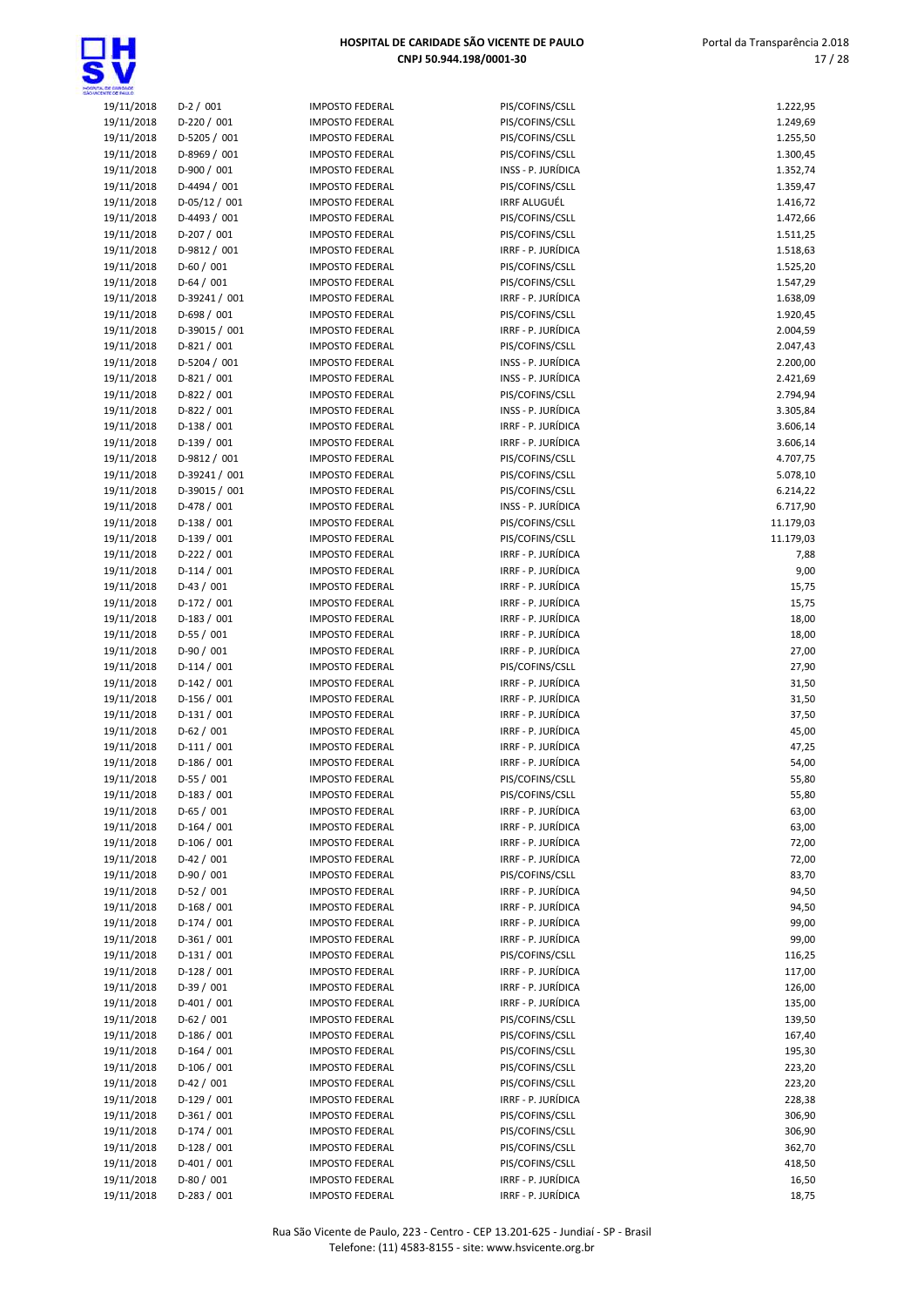

| 19/11/2018               | $D-59/001$                | <b>IMPOSTO FEDERAL</b>                           | IRRF - P. JURÍDICA                       | 19,50            |
|--------------------------|---------------------------|--------------------------------------------------|------------------------------------------|------------------|
| 19/11/2018               | $D-271/001$               | <b>IMPOSTO FEDERAL</b>                           | IRRF - P. JURÍDICA                       | 22,50            |
| 19/11/2018               | $D-67/001$                | <b>IMPOSTO FEDERAL</b>                           | IRRF - P. JURÍDICA                       | 28,13            |
| 19/11/2018               | D-704 / 001               | <b>IMPOSTO FEDERAL</b>                           | IRRF - P. JURÍDICA                       | 37,50            |
| 19/11/2018               | $D-522 / 001$             | <b>IMPOSTO FEDERAL</b>                           | IRRF - P. JURÍDICA                       | 37,50            |
| 19/11/2018               | $D-122 / 001$             | <b>IMPOSTO FEDERAL</b>                           | IRRF - P. JURÍDICA                       | 45,00            |
| 19/11/2018               | $D-5/001$                 | <b>IMPOSTO FEDERAL</b>                           | IRRF - P. JURÍDICA                       | 46,88            |
| 19/11/2018               | $D-99/001$                | <b>IMPOSTO FEDERAL</b>                           | IRRF - P. JURÍDICA                       | 48,75            |
| 19/11/2018               | $D-123 / 001$             | <b>IMPOSTO FEDERAL</b>                           | IRRF - P. JURÍDICA                       | 57,75            |
| 19/11/2018               | $D-73/001$                | <b>IMPOSTO FEDERAL</b>                           | IRRF - P. JURÍDICA                       | 57,75            |
| 19/11/2018               | $D-51/001$                | <b>IMPOSTO FEDERAL</b>                           | IRRF - P. JURÍDICA                       | 60,75            |
| 19/11/2018               | $D-281/001$               | <b>IMPOSTO FEDERAL</b>                           | IRRF - P. JURÍDICA                       | 78,00            |
| 19/11/2018               | D-120 / 001               | <b>IMPOSTO FEDERAL</b>                           | IRRF - P. JURÍDICA                       | 78,00            |
| 19/11/2018               | $D-523 / 001$             | <b>IMPOSTO FEDERAL</b>                           | IRRF - P. JURÍDICA                       | 84,38            |
| 19/11/2018               | $D-69/001$                | <b>IMPOSTO FEDERAL</b>                           | IRRF - P. JURÍDICA                       | 85,50            |
| 19/11/2018               | D-392 / 001               | <b>IMPOSTO FEDERAL</b>                           | IRRF - P. JURÍDICA                       | 87,50            |
| 19/11/2018               | D-37 / 001                | <b>IMPOSTO FEDERAL</b>                           | IRRF - P. JURÍDICA                       | 110,25           |
| 19/11/2018               | $D-171/001$               | <b>IMPOSTO FEDERAL</b>                           | IRRF - P. JURÍDICA                       | 114,00           |
| 19/11/2018               | $D-87/001$                | <b>IMPOSTO FEDERAL</b>                           | IRRF - P. JURÍDICA                       | 115,50           |
| 19/11/2018               | $D-155 / 001$             | <b>IMPOSTO FEDERAL</b>                           | IRRF - P. JURÍDICA                       | 116,25           |
| 19/11/2018               | D-706 / 001               | <b>IMPOSTO FEDERAL</b>                           | IRRF - P. JURÍDICA                       | 150,00           |
| 19/11/2018               | $D-39/001$                | <b>IMPOSTO FEDERAL</b>                           | IRRF - P. JURÍDICA                       | 165,00           |
| 19/11/2018               | $D-73/001$                | <b>IMPOSTO FEDERAL</b>                           | IRRF - P. JURÍDICA                       | 173,25           |
| 19/11/2018               | $D-66/001$                | <b>IMPOSTO FEDERAL</b>                           | IRRF - P. JURÍDICA                       | 179,25           |
| 19/11/2018               | $D-63 / 001$              | <b>IMPOSTO FEDERAL</b>                           | IRRF - P. JURÍDICA                       | 195,75           |
| 19/11/2018               | $D-98/001$                | <b>IMPOSTO FEDERAL</b>                           | IRRF - P. JURÍDICA                       | 198,00           |
| 19/11/2018               | $D-206/001$               | <b>IMPOSTO FEDERAL</b>                           | IRRF - P. JURÍDICA<br>IRRF - P. JURÍDICA | 226,50           |
| 19/11/2018               | $D-141/001$               | <b>IMPOSTO FEDERAL</b>                           |                                          | 244,50           |
| 19/11/2018               | $D-15/001$<br>D-705 / 001 | <b>IMPOSTO FEDERAL</b><br><b>IMPOSTO FEDERAL</b> | IRRF - P. JURÍDICA<br>IRRF - P. JURÍDICA | 247,50           |
| 19/11/2018               | $D-3/001$                 | <b>IMPOSTO FEDERAL</b>                           | IRRF - P. JURÍDICA                       | 314,25<br>372,75 |
| 19/11/2018<br>19/11/2018 | $D-65/001$                | <b>IMPOSTO FEDERAL</b>                           | IRRF - P. JURÍDICA                       | 15,75            |
| 19/11/2018               | $D-41/001$                | <b>IMPOSTO FEDERAL</b>                           | IRRF - P. JURÍDICA                       | 18,00            |
| 19/11/2018               | $D-7/001$                 | <b>IMPOSTO FEDERAL</b>                           | IRRF - P. JURÍDICA                       | 23,62            |
| 19/11/2018               | $D-20/001$                | <b>IMPOSTO FEDERAL</b>                           | IRRF - P. JURÍDICA                       | 23,63            |
| 19/11/2018               | $D-44 / 001$              | <b>IMPOSTO FEDERAL</b>                           | IRRF - P. JURÍDICA                       | 23,63            |
| 19/11/2018               | $D-165/001$               | <b>IMPOSTO FEDERAL</b>                           | PIS/COFINS/CSLL                          | 27,90            |
| 19/11/2018               | $D-54/001$                | <b>IMPOSTO FEDERAL</b>                           | IRRF - P. JURÍDICA                       | 36,00            |
| 19/11/2018               | D-360 / 001               | <b>IMPOSTO FEDERAL</b>                           | IRRF - P. JURÍDICA                       | 36,00            |
| 19/11/2018               | $D-69/001$                | <b>IMPOSTO FEDERAL</b>                           | IRRF - P. JURÍDICA                       | 36,00            |
| 19/11/2018               | $D-130/001$               | <b>IMPOSTO FEDERAL</b>                           | IRRF - P. JURÍDICA                       | 37,50            |
| 19/11/2018               | $D-32/001$                | <b>IMPOSTO FEDERAL</b>                           | IRRF - P. JURÍDICA                       | 45,00            |
| 19/11/2018               | $D-6/001$                 | <b>IMPOSTO FEDERAL</b>                           | IRRF - P. JURÍDICA                       | 47,25            |
| 19/11/2018               | $D-364/001$               | <b>IMPOSTO FEDERAL</b>                           | IRRF - P. JURÍDICA                       | 55,13            |
| 19/11/2018               | $D-41/001$                | <b>IMPOSTO FEDERAL</b>                           | PIS/COFINS/CSLL                          | 55,80            |
| 19/11/2018               | $D-169/001$               | <b>IMPOSTO FEDERAL</b>                           | IRRF - P. JURÍDICA                       | 63,00            |
| 19/11/2018               | $D-143 / 001$             | <b>IMPOSTO FEDERAL</b>                           | IRRF - P. JURÍDICA                       | 63,00            |
| 19/11/2018               | $D-113/001$               | <b>IMPOSTO FEDERAL</b>                           | IRRF - P. JURÍDICA                       | 90,00            |
| 19/11/2018               | D-127 / 001               | <b>IMPOSTO FEDERAL</b>                           | IRRF - P. JURÍDICA                       | 99,00            |
| 19/11/2018               | $D-54/001$                | <b>IMPOSTO FEDERAL</b>                           | PIS/COFINS/CSLL                          | 111,60           |
| 19/11/2018               | $D-69/001$                | <b>IMPOSTO FEDERAL</b>                           | PIS/COFINS/CSLL                          | 111,60           |
| 19/11/2018               | D-360 / 001               | <b>IMPOSTO FEDERAL</b>                           | PIS/COFINS/CSLL                          | 111,60           |
| 19/11/2018               | $D-130/001$               | <b>IMPOSTO FEDERAL</b>                           | PIS/COFINS/CSLL                          | 116,25           |
| 19/11/2018               | $D-89/001$                | <b>IMPOSTO FEDERAL</b>                           | IRRF - P. JURÍDICA                       | 117,00           |
| 19/11/2018               | $D-110/001$               | <b>IMPOSTO FEDERAL</b>                           | IRRF - P. JURÍDICA                       | 126,00           |
| 19/11/2018               | $D-66/001$                | <b>IMPOSTO FEDERAL</b>                           | IRRF - P. JURÍDICA                       | 126,00           |
| 19/11/2018               | $D-32 / 001$              | <b>IMPOSTO FEDERAL</b>                           | PIS/COFINS/CSLL                          | 139,50           |
| 19/11/2018               | $D-31/001$                | <b>IMPOSTO FEDERAL</b>                           | IRRF - P. JURÍDICA                       | 171,00           |
| 19/11/2018               | $D-112/001$               | <b>IMPOSTO FEDERAL</b>                           | IRRF - P. JURÍDICA                       | 173,25           |
| 19/11/2018               | $D-72/001$                | <b>IMPOSTO FEDERAL</b>                           | IRRF - P. JURÍDICA                       | 173,25           |
| 19/11/2018               | $D-113/001$               | <b>IMPOSTO FEDERAL</b>                           | PIS/COFINS/CSLL                          | 279,00           |
| 19/11/2018               | $D-127/001$               | <b>IMPOSTO FEDERAL</b>                           | PIS/COFINS/CSLL                          | 306,90           |
| 19/11/2018               | $D-04/12/001$             | <b>IMPOSTO FEDERAL</b>                           | <b>IRRF ALUGUÉL</b>                      | 333,12           |
| 19/11/2018               | $D-89/001$                | <b>IMPOSTO FEDERAL</b>                           | PIS/COFINS/CSLL                          | 362,70           |
| 19/11/2018               | $D-110/001$               | <b>IMPOSTO FEDERAL</b>                           | PIS/COFINS/CSLL                          | 418,50           |
| 19/11/2018               | $D-31/001$                | <b>IMPOSTO FEDERAL</b>                           | PIS/COFINS/CSLL                          | 530,10           |
| 19/11/2018               | 236778 / 001              | IMPRESSOS E MATL DE EXP.                         | PROCOMP                                  | 299,78           |
| 19/11/2018               | 3596 / 001                | IMPRESSOS E MATL DE EXP.                         | COLOR PLUS COM VISUA                     | 1.135,00         |
| 19/11/2018               | 929 / 001                 | IMPRESSOS E MATL DE EXP.                         | GRÁFICA MEGA FLEX                        | 2.215,90         |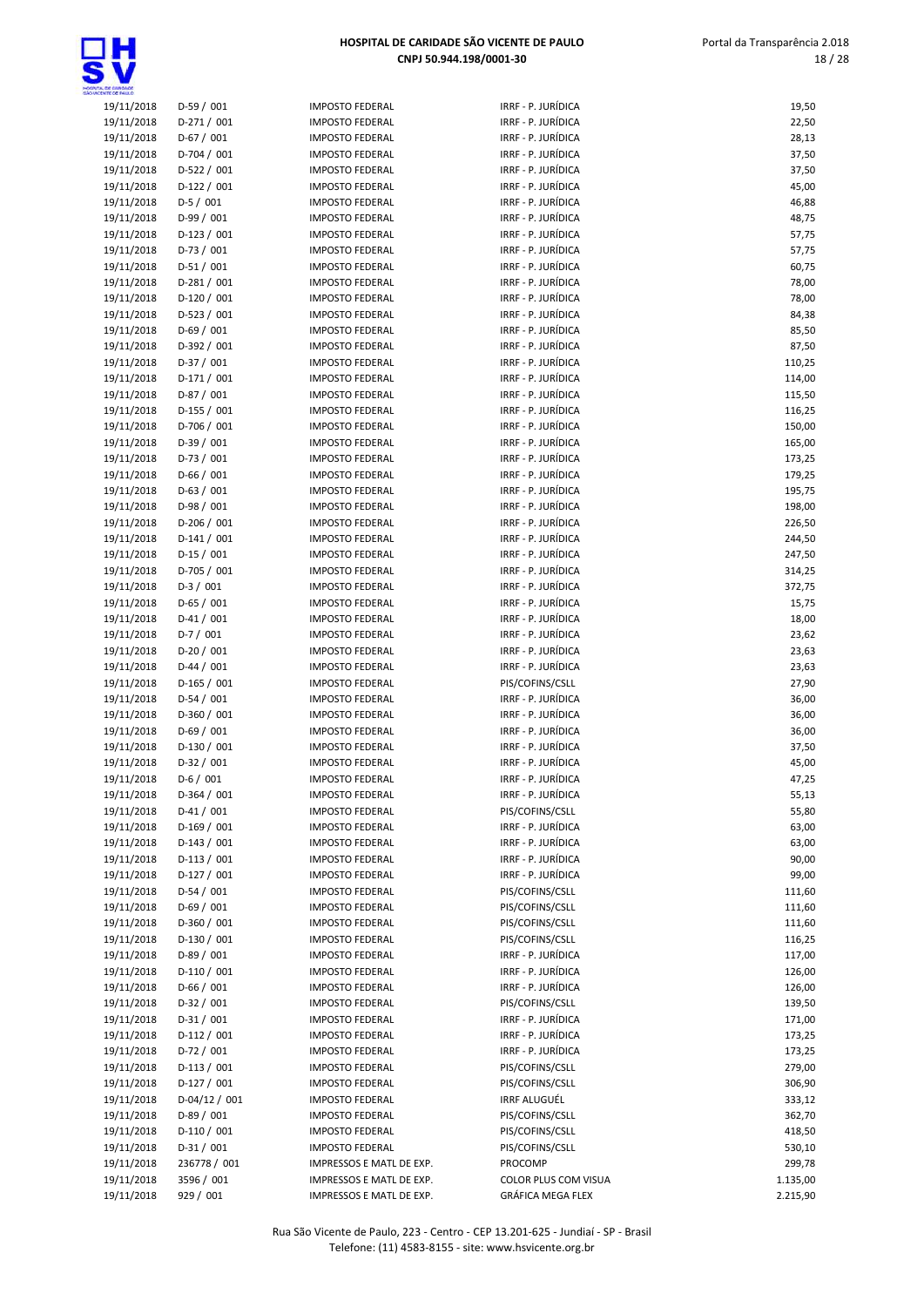

| <b>ITE CE PAULO</b>      |                                    |          |
|--------------------------|------------------------------------|----------|
| 19/11/2018               | 11989 / 001                        | I٨       |
| 19/11/2018               | 930 / 001                          | I٨       |
| 19/11/2018               | OUT/18 / 001                       | I٨       |
| 19/11/2018               | OUT/18 / 001                       | I٨       |
| 19/11/2018               | OUT/18 / 001                       | IN       |
| 19/11/2018               | OUT/18 / 001                       | IN       |
| 19/11/2018               | OUT/18 / 001                       | I٨       |
| 19/11/2018               | <b>IRRF RESCISÃO</b>               | IR       |
| 19/11/2018               | <b>IRRF RESCISÃO</b>               | IR       |
| 19/11/2018               | <b>IRRF RESCISÃO</b>               | IR       |
| 19/11/2018               | <b>IRRF RESCISÃO</b>               | IR       |
| 19/11/2018               | <b>IRRF RESCISÃO</b>               | IR       |
| 19/11/2018               | <b>IRRF RESCISÃO</b>               | IR       |
| 19/11/2018               | OUT/18 / 001                       | IR       |
| 19/11/2018               | OUT/18 / 001<br><b>IRRF FÉRIAS</b> | IR       |
| 19/11/2018<br>19/11/2018 | OUT/18 / 001                       | IR<br>IR |
| 19/11/2018               | SET/18 / 001                       | IR       |
| 19/11/2018               | OUT/18 / 001                       | IR       |
| 19/11/2018               | NOV/18 / 001                       | IR       |
| 19/11/2018               | SET/18 / 001                       | IR       |
| 19/11/2018               | NOV/18 / 001                       | IR       |
| 19/11/2018               | OUT/18 / 001                       | IR       |
| 19/11/2018               | SET/18 / 001                       | IR       |
| 19/11/2018               | NOV/18 / 001                       | IR       |
| 19/11/2018               | IRRF RESCISÃO                      | IR       |
| 19/11/2018               | OUT/18 / 001                       | IR       |
| 19/11/2018               | SET/18 / 001                       | IR       |
| 19/11/2018               | 3933 / 001                         | M        |
| 19/11/2018               | 4574 / 001                         | M        |
| 19/11/2018               | 3127 / 005                         | M        |
| 19/11/2018               | 1640088 / 001                      | M        |
| 19/11/2018               | 1763 / 003                         | M        |
| 19/11/2018               | 160701 / 001                       | M        |
| 19/11/2018               | 93839 / 001                        | M        |
| 19/11/2018               | 93840 / 001                        | M        |
| 19/11/2018               | 4574 / 001                         | M        |
| 19/11/2018               | 2411 / 001                         | M        |
| 19/11/2018               | 15274 / 001                        | M        |
| 19/11/2018               | 3798 / 001                         | M        |
| 19/11/2018               | 101417 / 001                       | M        |
| 19/11/2018               | 64663 / 001                        | M        |
| 19/11/2018               | 104819 / 002                       | M        |
| 19/11/2018               | 240736 / 001                       | M        |
| 19/11/2018               | 41833 / 001                        | M        |
| 19/11/2018<br>19/11/2018 | 3073 / 001                         | M<br>M   |
| 19/11/2018               | 64542 / 002<br>291296 / 001        | M        |
| 19/11/2018               | 3072 / 001                         | M        |
| 19/11/2018               | 538 / 001                          | M        |
| 19/11/2018               | 232583 / 001                       | M        |
| 19/11/2018               | 75956 / 001                        | Ó        |
| 19/11/2018               | 821613 / 001                       | Ó        |
| 19/11/2018               | 1604976 / 001                      | Ó        |
| 19/11/2018               | 74745 / 001                        | Ó        |
| 19/11/2018               | 405871 / 001                       | Ó        |
| 19/11/2018               | 377653 / 001                       | Ó        |
| 19/11/2018               | 377664 / 001                       | Ó        |
| 19/11/2018               | 377519 / 001                       | Ó        |
| 19/11/2018               | 1604979 / 001                      | Ó        |
| 19/11/2018               | 1604973 / 001                      | Ó        |
| 19/11/2018               | 163466 / 001                       | Ó        |
| 19/11/2018               | 377679 / 001                       | Ó        |
| 19/11/2018               | 1067443 / 002                      | O        |
| 19/11/2018               | 686 / 001                          | 0        |
| 19/11/2018               | 4392 / 001                         | 0        |
| 19/11/2018               | 1068102 / 002                      | 0        |
| 19/11/2018               | 2885 / 001                         | SI       |
|                          |                                    |          |

| <b>NTE CE BALLO</b> |                      |                                                      |                                      |                 |
|---------------------|----------------------|------------------------------------------------------|--------------------------------------|-----------------|
| 19/11/2018          | 11989 / 001          | IMPRESSOS E MATL DE EXP.                             | TURN O MATIC                         | 62,00           |
| 19/11/2018          | 930 / 001            | IMPRESSOS E MATL DE EXP.                             | <b>GRÁFICA MEGA FLEX</b>             | 952,50          |
| 19/11/2018          | OUT/18 / 001         | <b>INSS-CONTR REPASSAR</b>                           | INSS FOLHA OUTUBRO/2018 - RPA        | 3.510,65        |
| 19/11/2018          | OUT/18 / 001         | <b>INSS-CONTR REPASSAR</b>                           | INSS FOLHA OUTUBRO/2018 - RESIDENTES | 13.987,89       |
| 19/11/2018          | OUT/18 / 001         | <b>INSS-CONTR REPASSAR</b>                           | INSS FOLHA OUTUBRO/2018              | 465.610,59      |
| 19/11/2018          | OUT/18 / 001         | <b>INSS-CONTR REPASSAR</b>                           | INSS FOLHA OUTUBRO/2018              | 31.981,40       |
| 19/11/2018          | OUT/18 / 001         | <b>INSS-CONTR REPASSAR</b>                           | INSS FOLHA OUTUBRO/2018              | 11.612,75       |
| 19/11/2018          | <b>IRRF RESCISÃO</b> | <b>IRRF A REPASSAR</b>                               | <b>IRRF RESCISÃO</b>                 | 30,60           |
| 19/11/2018          | <b>IRRF RESCISÃO</b> | <b>IRRF A REPASSAR</b>                               | <b>IRRF RESCISÃO</b>                 | 113,24          |
| 19/11/2018          | <b>IRRF RESCISÃO</b> | <b>IRRF A REPASSAR</b>                               | <b>IRRF RESCISÃO</b>                 | 137,08          |
| 19/11/2018          | <b>IRRF RESCISÃO</b> | <b>IRRF A REPASSAR</b>                               | <b>IRRF RESCISÃO</b>                 | 486,19          |
| 19/11/2018          | <b>IRRF RESCISÃO</b> | <b>IRRF A REPASSAR</b>                               | <b>IRRF RESCISÃO</b>                 | 2.443,23        |
| 19/11/2018          | <b>IRRF RESCISÃO</b> | <b>IRRF A REPASSAR</b>                               | <b>IRRF RESCISÃO</b>                 | 2.782,60        |
| 19/11/2018          | OUT/18 / 001         | <b>IRRF A REPASSAR</b>                               | <b>IRRF FÉRIAS</b>                   |                 |
| 19/11/2018          | OUT/18 / 001         | <b>IRRF A REPASSAR</b>                               | <b>IRRF FÉRIAS</b>                   | 35,10<br>744,07 |
|                     |                      |                                                      | <b>IRRF FÉRIAS</b>                   |                 |
| 19/11/2018          | <b>IRRF FÉRIAS</b>   | <b>IRRF A REPASSAR</b>                               |                                      | 3.044,91        |
| 19/11/2018          | OUT/18 / 001         | <b>IRRF A REPASSAR</b>                               | <b>IRRF FÉRIAS</b>                   | 3.393,22        |
| 19/11/2018          | SET/18 / 001         | <b>IRRF A REPASSAR</b>                               | IRRF RPA SETEMBRO/2018               | 3.904,19        |
| 19/11/2018          | OUT/18 / 001         | <b>IRRF A REPASSAR</b>                               | IRRF FÉRIAS FOLHA OUTUBRO/18         | 20.565,43       |
| 19/11/2018          | NOV/18 / 001         | <b>IRRF A REPASSAR</b>                               | IRRF FÉRIAS FOLHA NOVEMBRO/18        | 56.255,41       |
| 19/11/2018          | SET/18 / 001         | <b>IRRF A REPASSAR</b>                               | IRRF FOLHA SETEMBRO/2018             | 594.181,78      |
| 19/11/2018          | NOV/18 / 001         | <b>IRRF A REPASSAR</b>                               | IRRF FÉRIAS FOLHA NOVEMBRO/18        | 3.044,91        |
| 19/11/2018          | OUT/18 / 001         | <b>IRRF A REPASSAR</b>                               | IRRF FÉRIAS FOLHA OUTUBRO/18         | 33,16           |
| 19/11/2018          | SET/18 / 001         | <b>IRRF A REPASSAR</b>                               | IRRF FOLHA SETEMBRO/2018             | 30.171,22       |
| 19/11/2018          | NOV/18 / 001         | <b>IRRF A REPASSAR</b>                               | IRRF FÉRIAS FOLHA NOVEMBRO/18        | 16,87           |
| 19/11/2018          | <b>IRRF RESCISÃO</b> | <b>IRRF A REPASSAR</b>                               | <b>IRRF RESCISÃO</b>                 | 256,70          |
| 19/11/2018          | OUT/18 / 001         | <b>IRRF A REPASSAR</b>                               | IRRF FÉRIAS FOLHA OUTUBRO/18         | 753,17          |
| 19/11/2018          | SET/18 / 001         | <b>IRRF A REPASSAR</b>                               | IRRF FOLHA SETEMBRO/2018             | 15.082,40       |
| 19/11/2018          | 3933 / 001           | MANUTENÇÃO PREDIAL GERAL                             | <b>ARCH FLOOR</b>                    | 2.096,12        |
| 19/11/2018          | 4574 / 001           | MANUTENÇÃO PREDIAL GERAL                             | MERCANTIL UNIÃO                      | 3.517,20        |
| 19/11/2018          | 3127 / 005           | MÁQUINAS EQUIPAMENTOS                                | IMEX MEDICAL COMÉRCIO                | 30.800,00       |
| 19/11/2018          | 1640088 / 001        | MATERIAL DE LIMPEZA                                  | <b>IMPAKTO</b>                       | 146,75          |
| 19/11/2018          | 1763 / 003           | MATERIAL DE LIMPEZA                                  | NOVA JOMA                            | 1.266,40        |
| 19/11/2018          | 160701 / 001         | MATERIAL DE LIMPEZA                                  | <b>COMERCIAL 3 ALBE</b>              | 2.000,00        |
| 19/11/2018          | 93839 / 001          | MATERIAL DE LIMPEZA                                  | <b>ITW FLUIDS E HYGIENE</b>          | 12.371,72       |
| 19/11/2018          | 93840 / 001          | MATERIAL DE LIMPEZA                                  | <b>ITW FLUIDS E HYGIENE</b>          | 2.855,19        |
| 19/11/2018          | 4574 / 001           | MATERIAL DE REPOSIÇÃO                                | MERCANTIL UNIÃO                      | 183,75          |
| 19/11/2018          | 2411 / 001           | MATERIAL DE REPOSIÇÃO                                | <b>WILLTEK</b>                       | 600,00          |
| 19/11/2018          | 15274 / 001          | MATERIAL DE REPOSIÇÃO                                | <b>GAMACAMP</b>                      | 692,85          |
| 19/11/2018          | 3798 / 001           | MATERIAL DE REPOSIÇÃO                                | VITALPLAST                           | 708,90          |
| 19/11/2018          | 101417 / 001         | MATERIAL DE REPOSIÇÃO                                | <b>PROTEC</b>                        | 740,61          |
| 19/11/2018          | 64663 / 001          | MATERIAL DE REPOSIÇÃO                                | <b>VIVA MEDICAMENTOS</b>             | 1.200,00        |
| 19/11/2018          | 104819 / 002         | MATL MÉDICO REEMBOLSÁVEL                             | ZAMMI                                | 1.417,80        |
|                     |                      |                                                      | SUPERMED FINAL 07                    |                 |
| 19/11/2018          | 240736 / 001         | MATL MÉDICO REEMBOLSÁVEL<br>MATL MÉDICO REEMBOLSÁVEL |                                      | 1.482,84        |
| 19/11/2018          | 41833 / 001          |                                                      | <b>MEDICAL LIFE</b>                  | 1.669,20        |
| 19/11/2018          | 3073 / 001           | MATL MÉDICO REEMBOLSÁVEL                             | <b>COLINA TEXTIL</b>                 | 1.874,25        |
| 19/11/2018          | 64542 / 002          | MATL MÉDICO REEMBOLSÁVEL                             | <b>CISCRE</b>                        | 3.289,50        |
| 19/11/2018          | 291296 / 001         | MATL MÉDICO REEMBOLSÁVEL                             | JOHNSON E JOHNSON 05                 | 11.024,16       |
| 19/11/2018          | 3072 / 001           | MATL MÉDICO REEMBOLSÁVEL                             | COLINA TÊXTIL                        | 120,87          |
| 19/11/2018          | 538 / 001            | MATL MÉDICO REEMBOLSÁVEL                             | <b>UNIODONTO</b>                     | 430,00          |
| 19/11/2018          | 232583 / 001         | MEDICAMENTOS CONTROLADOS                             | SUPERMED FINAL 07                    | 890,88          |
| 19/11/2018          | 75956 / 001          | ÓRTESE E PRÓTESE (OPME)                              | LINE LIFE                            | 97,48           |
| 19/11/2018          | 821613 / 001         | ÓRTESE E PRÓTESE (OPME)                              | <b>BIOTRONIK</b>                     | 500,00          |
| 19/11/2018          | 1604976 / 001        | ÓRTESE E PRÓTESE (OPME)                              | <b>BOSTON SCIENTIFIC</b>             | 672,00          |
| 19/11/2018          | 74745 / 001          | ÓRTESE E PRÓTESE (OPME)                              | <b>HEBEL COMÉRCIO</b>                | 744,00          |
| 19/11/2018          | 405871 / 001         | ÓRTESE E PRÓTESE (OPME)                              | SUPRIMED                             | 959,40          |
| 19/11/2018          | 377653 / 001         | ÓRTESE E PRÓTESE (OPME)                              | EMPÓRIO HOSPITALAR                   | 1.033,00        |
| 19/11/2018          | 377664 / 001         | ÓRTESE E PRÓTESE (OPME)                              | EMPÓRIO HOSPITALAR                   | 1.287,00        |
| 19/11/2018          | 377519 / 001         | ÓRTESE E PRÓTESE (OPME)                              | EMPÓRIO HOSPITALAR                   | 1.287,00        |
| 19/11/2018          | 1604979 / 001        | ÓRTESE E PRÓTESE (OPME)                              | <b>BOSTON SCIENTIFIC</b>             | 1.344,00        |
| 19/11/2018          | 1604973 / 001        | ÓRTESE E PRÓTESE (OPME)                              | <b>BOSTON SCIENTIFIC</b>             | 1.344,00        |
| 19/11/2018          | 163466 / 001         | ÓRTESE E PRÓTESE (OPME)                              | VITÓRIA HOSPITALAR                   | 2.132,23        |
| 19/11/2018          | 377679 / 001         | ÓRTESE E PRÓTESE (OPME)                              | <b>EMPÓRIO HOSPITALAR</b>            | 2.574,00        |
| 19/11/2018          | 1067443 / 002        | <b>OUTROS MATERIAIS</b>                              | RIOCLARENSE 91                       | 308,40          |
| 19/11/2018          | 686 / 001            | <b>OUTROS MATERIAIS</b>                              | <b>JYARID</b>                        | 1.309,00        |
| 19/11/2018          | 4392 / 001           | <b>OUTROS MATERIAIS</b>                              | MG EQUIP. PROTEÇÃO                   | 1.776,24        |
| 19/11/2018          | 1068102 / 002        | <b>OUTROS MATERIAIS</b>                              | RIOCLARENSE 91                       | 5.859,60        |
| 19/11/2018          | 2885 / 001           | SERVS PRESTADOS - PJ                                 | <b>WCIRINO</b>                       | 2.022,40        |
| 19/11/2018          | 416354 / 001         | <b>TELEFONE</b>                                      | <b>VIVO</b>                          | 743,49          |
|                     |                      |                                                      |                                      |                 |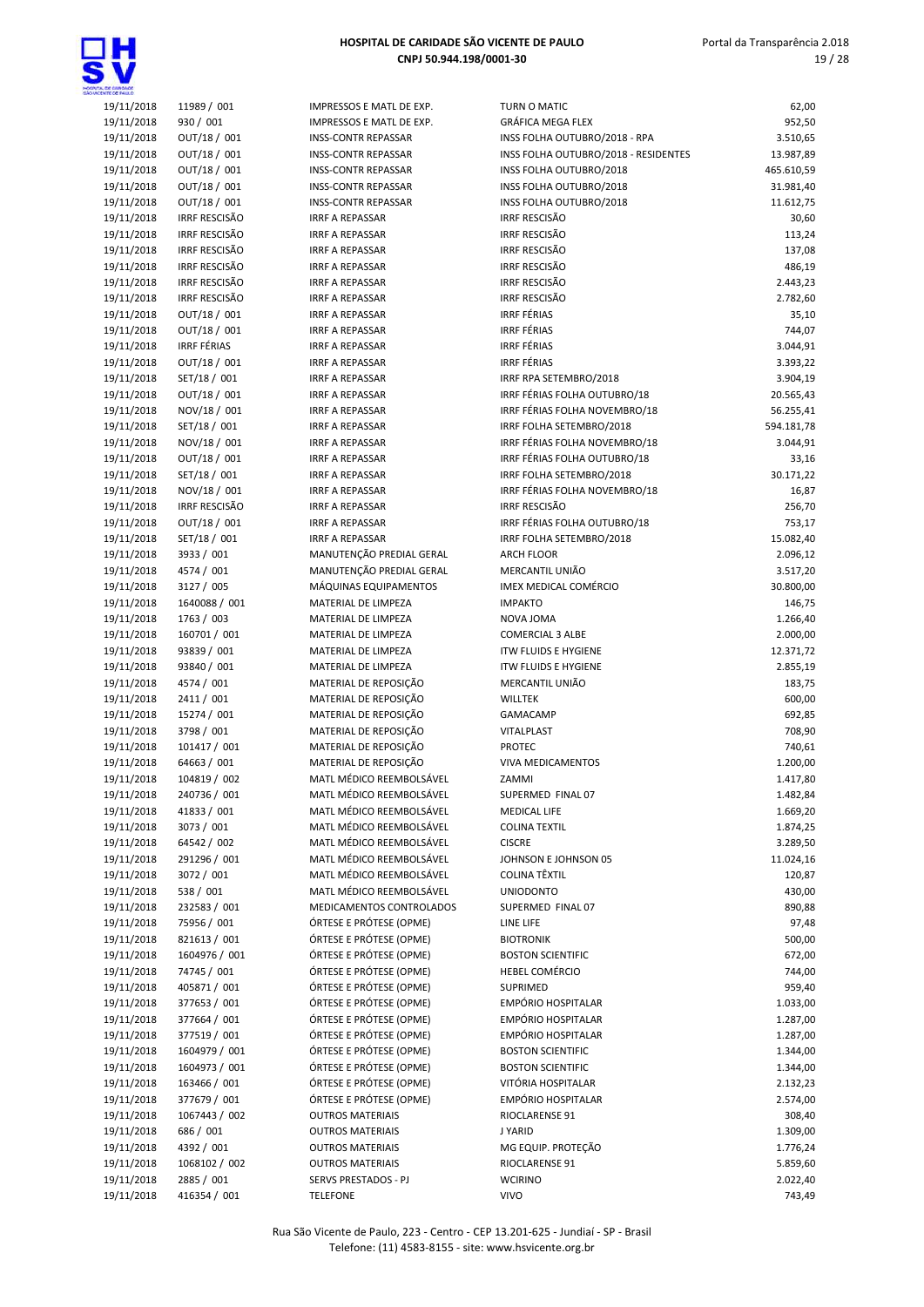

| OWLENDE OF BAILLO        |                              |                                                       |                                          |                |
|--------------------------|------------------------------|-------------------------------------------------------|------------------------------------------|----------------|
| 19/11/2018               | 458818 / 001                 | <b>TELEFONE</b>                                       | <b>VIVO</b>                              | 3.963,24       |
| 19/11/2018               | 458817 / 001                 | <b>TELEFONE</b>                                       | <b>VIVO</b>                              | 125,30         |
| 19/11/2018               | 458816 / 001                 | <b>TELEFONE</b>                                       | <b>VIVO</b>                              | 177,74         |
| 19/11/2018               | CONF DIV / 003               | TERMO CONF. DÍVIDA                                    | SIMOES PESSORRUSSO                       | 8.665,48       |
| 19/11/2018               | CONF DIV / 001               | TERMO CONF. DÍVIDA                                    | CPFL                                     | 43.138,27      |
| 19/11/2018               | 20181113000978 / 001         | VALE REFEIÇÃO E ALIMENTAÇÃO                           | VR                                       | 285.745,75     |
| 19/11/2018               | 20181113001001 / 001         | VALE REFEIÇÃO E ALIMENTAÇÃO                           | <b>VR</b>                                | 26.353,25      |
| 19/11/2018               | 20181113001002 / 001         | VALE REFEIÇÃO E ALIMENTAÇÃO                           | <b>VR</b>                                | 7.040,00       |
| 19/11/2018               | NOV/18 / 001                 | VIAGENS, ESTADIAS E ALIMENTAÇÃO                       | <b>IBIS BUDGET JUNDIAI</b>               | 297,87         |
| 19/11/2018               | OUT/18 / 001                 | VRS A REPASSAR-FOLHA                                  | CONSIGNADO SANTANDER                     | 178.251,30     |
| 19/11/2018               | OUT/18 / 001                 | VRS A REPASSAR-FOLHA                                  | CONV C.E.F. A REPASSAR EMPRÉSTIMO        | 36.379,47      |
| 19/11/2018               | OUT/18 / 001                 | VRS A REPASSAR-FOLHA                                  | CONSIGNADO SANTANDER                     | 15.608,51      |
| 19/11/2018               | OUT/18 / 001                 | VRS A REPASSAR-FOLHA                                  | CONV C.E.F. A REPASSAR EMPRÉSTIMO        | 3.586,45       |
| 19/11/2018               | OUT/18 / 001                 | VRS A REPASSAR-FOLHA                                  | CONSIGNADO SANTANDER                     | 5.123,10       |
| 19/11/2018               | OUT/18 / 001                 | VRS A REPASSAR-FOLHA                                  | CONV C.E.F. A REPASSAR EMPRÉSTIMO        | 1.181,57       |
| 21/11/2018               | <b>PROCESSO</b>              | CONTINGÊNCIAS CÍVEIS                                  | <b>PROCESSO</b>                          | 8.586,00       |
| 21/11/2018               | 980977 / 001                 | DROGAS E MEDICAMENTOS                                 | <b>HOSP PHARMA</b>                       | 49,42          |
| 21/11/2018               | 974558 / 001                 | DROGAS E MEDICAMENTOS                                 | <b>HOSP PHARMA</b>                       | 49,42          |
| 21/11/2018               | 979044 / 001                 | DROGAS E MEDICAMENTOS                                 | <b>HOSP PHARMA</b>                       | 65,80          |
| 21/11/2018               | 982498 / 001                 | DROGAS E MEDICAMENTOS                                 | <b>HOSP PHARMA</b>                       | 65,80          |
| 21/11/2018               | 980428 / 001                 | DROGAS E MEDICAMENTOS                                 | <b>HOSP PHARMA</b>                       | 65,80          |
| 21/11/2018               | 975055 / 001                 | DROGAS E MEDICAMENTOS                                 | <b>HOSP PHARMA</b>                       | 65,80          |
| 21/11/2018               | 982357 / 001                 | <b>DROGAS E MEDICAMENTOS</b>                          | <b>HOSP PHARMA</b>                       | 65,80          |
| 21/11/2018               | 978193 / 001                 | DROGAS E MEDICAMENTOS<br><b>DROGAS E MEDICAMENTOS</b> | <b>HOSP PHARMA</b>                       | 65,80          |
| 21/11/2018<br>21/11/2018 | 974472 / 001<br>975056 / 001 | DROGAS E MEDICAMENTOS                                 | <b>HOSP PHARMA</b><br><b>HOSP PHARMA</b> | 65,80<br>78,96 |
| 21/11/2018               | 980976 / 001                 | DROGAS E MEDICAMENTOS                                 | <b>HOSP PHARMA</b>                       | 98,70          |
| 21/11/2018               | 982514 / 001                 | DROGAS E MEDICAMENTOS                                 | <b>HOSP PHARMA</b>                       | 148,00         |
| 21/11/2018               | 982305 / 001                 | DROGAS E MEDICAMENTOS                                 | <b>HOSP PHARMA</b>                       | 148,00         |
| 21/11/2018               | 982896 / 001                 | DROGAS E MEDICAMENTOS                                 | <b>HOSP PHARMA</b>                       | 148,00         |
| 21/11/2018               | 974409 / 001                 | DROGAS E MEDICAMENTOS                                 | <b>HOSP PHARMA</b>                       | 164,00         |
| 21/11/2018               | 977412 / 001                 | DROGAS E MEDICAMENTOS                                 | <b>HOSP PHARMA</b>                       | 164,00         |
| 21/11/2018               | 977413 / 001                 | DROGAS E MEDICAMENTOS                                 | <b>HOSP PHARMA</b>                       | 164,00         |
| 21/11/2018               | 974691 / 001                 | DROGAS E MEDICAMENTOS                                 | <b>HOSP PHARMA</b>                       | 164,00         |
| 21/11/2018               | 976498 / 001                 | DROGAS E MEDICAMENTOS                                 | <b>HOSP PHARMA</b>                       | 164,00         |
| 21/11/2018               | 975614 / 001                 | DROGAS E MEDICAMENTOS                                 | <b>HOSP PHARMA</b>                       | 164,00         |
| 21/11/2018               | 977109 / 001                 | DROGAS E MEDICAMENTOS                                 | <b>HOSP PHARMA</b>                       | 164,00         |
| 21/11/2018               | 976762 / 001                 | DROGAS E MEDICAMENTOS                                 | <b>HOSP PHARMA</b>                       | 164,00         |
| 21/11/2018               | 977991 / 001                 | <b>DROGAS E MEDICAMENTOS</b>                          | <b>HOSP PHARMA</b>                       | 164,00         |
| 21/11/2018               | 976185 / 001                 | DROGAS E MEDICAMENTOS                                 | <b>HOSP PHARMA</b>                       | 164,00         |
| 21/11/2018               | 976763 / 001                 | DROGAS E MEDICAMENTOS                                 | <b>HOSP PHARMA</b>                       | 164,00         |
| 21/11/2018               | 975111 / 001                 | <b>DROGAS E MEDICAMENTOS</b>                          | <b>HOSP PHARMA</b>                       | 164,00         |
| 21/11/2018               | 975320 / 001                 | DROGAS E MEDICAMENTOS                                 | <b>HOSP PHARMA</b>                       | 164,00         |
| 21/11/2018               | 977662 / 001                 | <b>DROGAS E MEDICAMENTOS</b>                          | <b>HOSP PHARMA</b>                       | 164,00         |
| 21/11/2018               | 975727 / 001                 | DROGAS E MEDICAMENTOS                                 | <b>HOSP PHARMA</b>                       | 164,00         |
| 21/11/2018               | 976497 / 001                 | DROGAS E MEDICAMENTOS                                 | <b>HOSP PHARMA</b>                       | 164,00         |
| 21/11/2018               | 977111 / 001                 | DROGAS E MEDICAMENTOS                                 | <b>HOSP PHARMA</b>                       | 164,00         |
| 21/11/2018               | 978351 / 001                 | DROGAS E MEDICAMENTOS                                 | <b>HOSP PHARMA</b>                       | 314,00         |
| 21/11/2018               | 1956 / 001                   | DROGAS E MEDICAMENTOS                                 | LONGMED                                  | 2.280,00       |
| 21/11/2018               | 6974 / 001                   | DROGAS E MEDICAMENTOS                                 | <b>GENESIO FILIAL</b>                    | 5.351,73       |
| 21/11/2018               | 270308 / 001                 | <b>GASES MEDICINAIS</b>                               | <b>IBG</b>                               | 137,60         |
| 21/11/2018               | 49908 / 001                  | <b>GÊNEROS ALIMENTÍCIOS</b>                           | <b>GTS DISTRIBUIDORA</b>                 | 821,50         |
| 21/11/2018               | 1590750 / 001                | <b>GÊNEROS ALIMENTÍCIOS</b>                           | CASA DO CONFEITEIRO                      | 119,35         |
| 21/11/2018               | 31961 / 001                  | GÊNEROS ALIMENTÍCIOS                                  | <b>BANCA CODARIM</b>                     | 204,05         |
| 21/11/2018               | 692101 / 001                 | GÊNEROS ALIMENTÍCIOS                                  | PAPEL ITUPEVA                            | 206,05         |
| 21/11/2018               | 10235 / 001                  | GÊNEROS ALIMENTÍCIOS                                  | <b>IRMÃOS KANESHI</b>                    | 283,25         |
| 21/11/2018               | 1064961 / 001                | GÊNEROS ALIMENTÍCIOS                                  | <b>MARIUSSO</b>                          | 339,50         |
| 21/11/2018               | 81664 / 001                  | GÊNEROS ALIMENTÍCIOS                                  | <b>TERRÃO</b>                            | 395,70         |
| 21/11/2018               | 99954 / 001                  | <b>GÊNEROS ALIMENTÍCIOS</b>                           | CASA IRMÃOS UNIDOS                       | 407,50         |
| 21/11/2018               | 1418702 / 001                | GÊNEROS ALIMENTÍCIOS                                  | FRANGO ADORO FILIAL                      | 480,00         |
| 21/11/2018               | 10233 / 001                  | GÊNEROS ALIMENTÍCIOS                                  | <b>IRMÃOS KANESHI</b>                    | 545,82         |
| 21/11/2018               | 84207 / 001                  | GÊNEROS ALIMENTÍCIOS                                  | JOATE COM E REP                          | 630,00         |
| 21/11/2018               | 522945 / 001                 | GÊNEROS ALIMENTÍCIOS                                  | <b>FRANGO MAIS</b>                       | 648,00         |
| 21/11/2018               | 301139 / 001                 | GÊNEROS ALIMENTÍCIOS                                  | MARFRIG CD ITUPEVA                       | 722,55         |
| 21/11/2018               | 13048 / 001                  | GÊNEROS ALIMENTÍCIOS                                  | AO COZINHEIRO                            | 732,00         |
| 21/11/2018               | 21408 / 001                  | GÊNEROS ALIMENTÍCIOS                                  | <b>LONDRES DISTR</b>                     | 760,00         |
| 21/11/2018               | 159512 / 001                 | GÊNEROS ALIMENTÍCIOS                                  | COPOLFOOD COM PROD                       | 784,44         |
| 21/11/2018               | 301153 / 001                 | GÊNEROS ALIMENTÍCIOS                                  | MARFRIG CD ITUPEVA                       | 907,21         |
| 21/11/2018               | 1418699 / 001                | GÊNEROS ALIMENTÍCIOS                                  | <b>FRANGO ADORO FILIAL</b>               | 1.216,00       |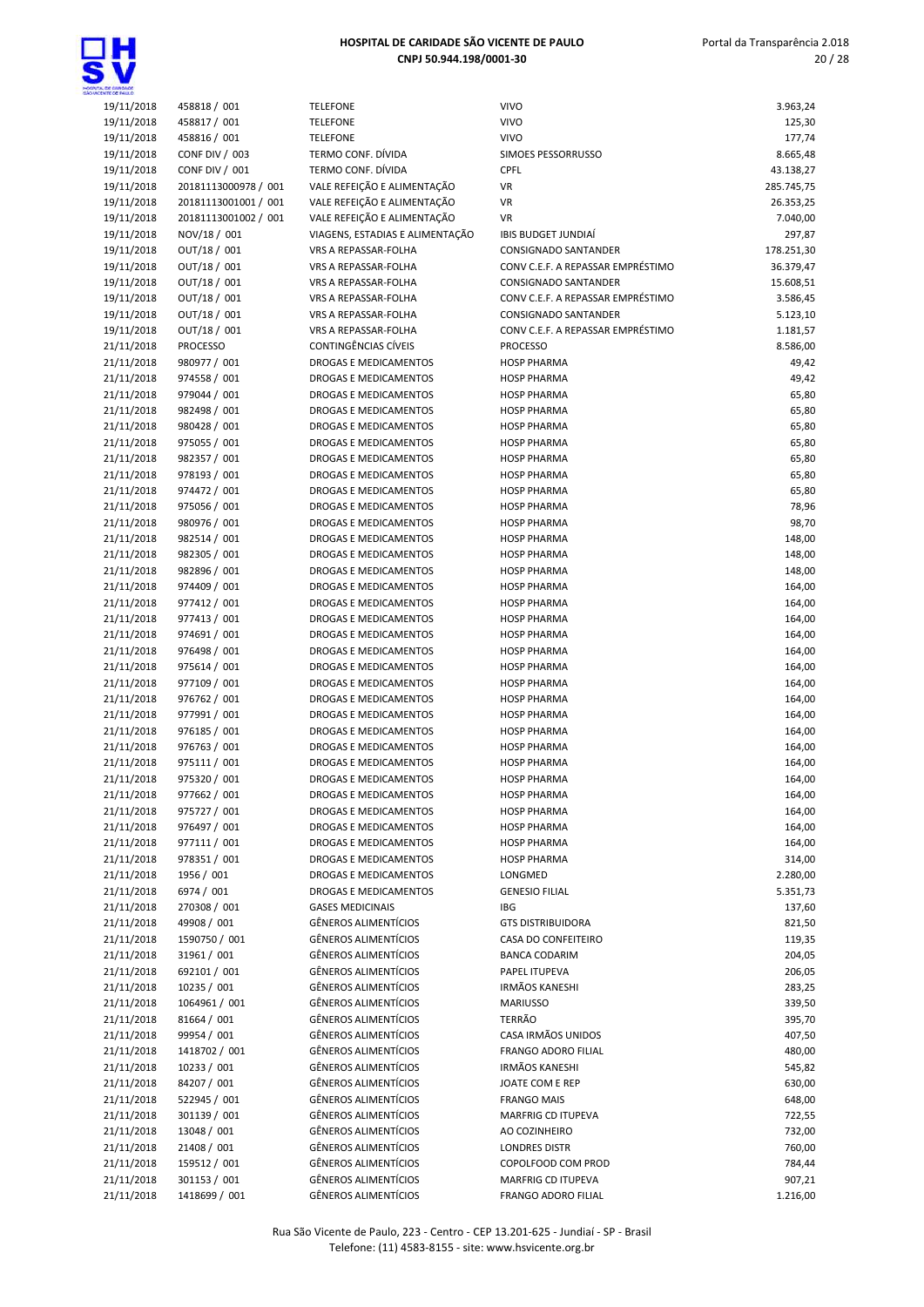



| <b>UNDENTIE DE INVALIO</b> |                 |                              |                                  |           |
|----------------------------|-----------------|------------------------------|----------------------------------|-----------|
| 21/11/2018                 | 55405 / 001     | IMPRESSOS E MATL DE EXP.     | <b>GCE COMÉRCIO INTERNA</b>      | 4.290,00  |
| 21/11/2018                 | 692 / 001       | LOCAÇÃO (EQUIP. MÁQ. ESPAÇO) | <b>GERADORES JUNDIAÍ</b>         | 2.500,00  |
| 21/11/2018                 | 98/2018 / 001   | LOCAÇÃO DE EQUIPAMENTOS      | <b>CICLO MED</b>                 | 3.631,00  |
| 21/11/2018                 | 10/12 / 001     | LOCAÇÃO DE IMÓVEIS           | ALUGUÉL                          | 5.449,61  |
|                            |                 |                              |                                  |           |
| 21/11/2018                 | 9551 / 001      | MANUTENÇÃO PREDIAL GERAL     | SANTA FÉ COMERCIAL               | 469,40    |
| 21/11/2018                 | 49204 / 001     | MANUTENÇÃO PREDIAL GERAL     | CARFLAX                          | 276,89    |
| 21/11/2018                 | 42725 / 001     | MANUTENÇÃO PREDIAL GERAL     | <b>FAVARO</b>                    | 1.508,90  |
| 21/11/2018                 | 138352 / 001    | MANUTENÇÃO PREDIAL GERAL     | SANTIL FILIAL                    | 1.915,82  |
| 21/11/2018                 | 9551 / 001      | MATERIAL DE LIMPEZA          | <b>ELITE</b>                     | 1.380,00  |
| 21/11/2018                 | 9551 / 001      | MATERIAL DE REPOSIÇÃO        | SANTA FÉ COMERCIAL               | 29,30     |
| 21/11/2018                 | 19014 / 001     | MATERIAL DE REPOSIÇÃO        | BLUE AR SOL AR CONDI             | 215,00    |
| 21/11/2018                 | 57906 / 001     | MATERIAL DE REPOSIÇÃO        | <b>EXATECH</b>                   | 384,77    |
|                            |                 |                              |                                  |           |
| 21/11/2018                 | 33640 / 001     | MATERIAL DE REPOSIÇÃO        | <b>DORMED</b>                    | 576,00    |
| 21/11/2018                 | 15339 / 001     | MATERIAL DE REPOSIÇÃO        | <b>HAOXI</b>                     | 1.673,74  |
| 21/11/2018                 | 15808 / 001     | MATERIAL DE REPOSIÇÃO        | <b>TECNOVENT</b>                 | 2.089,23  |
| 21/11/2018                 | 12495 / 001     | MATERIAL DE REPOSIÇÃO        | <b>OLIVERTEC</b>                 | 3.845,00  |
| 21/11/2018                 | 9551 / 001      | MATERIAL PERMANENTE          | SANTA FÉ COMERCIAL               | 105,65    |
| 21/11/2018                 | 2743 / 001      | MATERIAL PERMANENTE          | AMÉDICO                          | 360,00    |
| 21/11/2018                 | 23108 / 001     | MATL MÉDICO REEMBOLSÁVEL     | <b>CPL MEDICAL</b>               | 2.025,00  |
|                            | 851288 / 001    | MATL MÉDICO REEMBOLSÁVEL     | CBS                              | 324,50    |
| 21/11/2018                 |                 |                              |                                  |           |
| 21/11/2018                 | 233714 / 001    | MATL MÉDICO REEMBOLSÁVEL     | SUPERMED FINAL 07                | 837,60    |
| 21/11/2018                 | 73935 / 001     | MATL MÉDICO REEMBOLSÁVEL     | <b>CIRURGICA BRASIL</b>          | 1.871,35  |
| 21/11/2018                 | 160973 / 002    | ÓRTESE E PRÓTESE (OPME)      | VITÓRIA HOSPITALAR               | 195,45    |
| 21/11/2018                 | 160972 / 002    | ÓRTESE E PRÓTESE (OPME)      | VITÓRIA HOSPITALAR               | 445,45    |
| 21/11/2018                 | 60548 / 001     | ÓRTESE E PRÓTESE (OPME)      | MM MEDICAL                       | 595,00    |
| 21/11/2018                 | 60497 / 001     | ÓRTESE E PRÓTESE (OPME)      | MM MEDICAL                       | 595,00    |
| 21/11/2018                 | 60498 / 001     | ÓRTESE E PRÓTESE (OPME)      | <b>MM MEDICAL</b>                | 595,00    |
|                            |                 |                              | <b>MM MEDICAL</b>                |           |
| 21/11/2018                 | 60499 / 001     | ÓRTESE E PRÓTESE (OPME)      |                                  | 595,00    |
| 21/11/2018                 | 60501 / 001     | ÓRTESE E PRÓTESE (OPME)      | MM MEDICAL                       | 595,00    |
| 21/11/2018                 | 124268 / 001    | ÓRTESE E PRÓTESE (OPME)      | <b>VENTURA BIOMEDICA</b>         | 845,80    |
| 21/11/2018                 | 160971 / 002    | ÓRTESE E PRÓTESE (OPME)      | VITÓRIA HOSPITALAR               | 1.017,25  |
| 21/11/2018                 | 160899 / 002    | ÓRTESE E PRÓTESE (OPME)      | VITÓRIA HOSPITALAR               | 1.114,97  |
| 21/11/2018                 | 160898 / 002    | ÓRTESE E PRÓTESE (OPME)      | VITÓRIA HOSPITALAR               | 1.364,97  |
| 21/11/2018                 | 1967 / 001      | <b>OUTROS CUSTOS GERAIS</b>  | MECÂNICA DINIZ                   | 405,00    |
| 21/11/2018                 | 398 / 001       | <b>OUTROS CUSTOS GERAIS</b>  | LAURENTINO ART                   | 120,00    |
|                            |                 |                              |                                  |           |
| 21/11/2018                 | 3100 / 002      | <b>OUTROS MATERIAIS</b>      | <b>MARTA HELOIZA PONCE</b>       | 2.672,00  |
| 21/11/2018                 | <b>RESCISÃO</b> | <b>RESCISÕES</b>             | <b>RESCISÃO</b>                  | 2.082,08  |
| 21/11/2018                 | 2020 / 001      | SERVS PRESTADOS - PJ         | <b>RM BALANCAS</b>               | 126,00    |
| 21/11/2018                 | 92 / 001        | SERVS PRESTADOS - PJ         | AGS SERVIÇOS                     | 8.991,84  |
| 21/11/2018                 | 3985 / 001      | SERVS PRESTADOS - PJ         | FOCUS TRANSP. RODOVIA            | 980,00    |
| 21/11/2018                 | 11/2018 / 001   | <b>TELEFONE</b>              | <b>CLARO</b>                     | 7.735,44  |
| 21/11/2018                 | 29477 / 001     | UTENSÍLIOS DE INFORMÁTICA    | CRYSTAL INFORMÁTICA              | 156,06    |
| 21/11/2018                 | OUT/18 / 001    | VRS A REPASSAR-FOLHA         | CONVENIO TRATAMENTO ODONTOLÓGICO | 102,00    |
|                            |                 |                              |                                  |           |
| 21/11/2018                 | OUT/18 / 001    | VRS A REPASSAR-FOLHA         | MENSALIDADE SIND. SAÚDE          | 11.414,80 |
| 21/11/2018                 | OUT/18 / 001    | VRS A REPASSAR-FOLHA         | MENSALIDADE SIND. SAÚDE          | 938,40    |
| 21/11/2018                 | OUT/18 / 001    | VRS A REPASSAR-FOLHA         | MENSALIDADE SIND. SAÚDE          | 193,20    |
| 22/11/2018                 | 68 / 001        | CONTRIB. ASSOCIATIVA         | MARCELA SCHWARZ                  | 600,00    |
| 22/11/2018                 | 832 / 001       | DESPESAS DE VEÍCULOS         | MECÂNICA DINIZ                   | 558,00    |
| 22/11/2018                 | 833 / 001       | DESPESAS DE VEÍCULOS         | MECÂNICA DINIZ                   | 1.098,50  |
| 22/11/2018                 | D-2223 / 001    | DESPESAS FINANC. MUNICIPAL   | IRRF - P. JURÍDICA               | 0,71      |
| 22/11/2018                 | 25937 / 002     |                              | <b>S3 MED FILIAL</b>             |           |
|                            |                 | DROGAS E MEDICAMENTOS        |                                  | 5.359,33  |
| 22/11/2018                 | 137889 / 001    | DROGAS E MEDICAMENTOS        | ABL                              | 996,00    |
| 22/11/2018                 | 38702 / 001     | DROGAS E MEDICAMENTOS        | <b>BELIVE</b>                    | 5.806,08  |
| 22/11/2018                 | 137896 / 001    | DROGAS E MEDICAMENTOS        | ABL                              | 124,50    |
| 22/11/2018                 | 17854557 / 001  | <b>ENERGIA ELÉTRICA</b>      | <b>CPFL</b>                      | 131,44    |
| 22/11/2018                 | 17854556 / 001  | ENERGIA ELÉTRICA             | CPFL                             | 427,28    |
| 22/11/2018                 | 229648 / 002    | FILMES E QUÍMICOS            | SUPERMED FINAL 07                | 908,05    |
| 22/11/2018                 | 270455 / 001    | <b>GASES MEDICINAIS</b>      | <b>IBG</b>                       | 550,41    |
|                            |                 |                              |                                  |           |
| 22/11/2018                 | 31986 / 001     | <b>GÊNEROS ALIMENTÍCIOS</b>  | <b>BANCA CODARIM</b>             | 240,70    |
| 22/11/2018                 | 692843 / 001    | GÊNEROS ALIMENTÍCIOS         | PAPEL ITUPEVA                    | 288,47    |
| 22/11/2018                 | 692842 / 001    | <b>GÊNEROS ALIMENTÍCIOS</b>  | PAPEL ITUPEVA                    | 419,43    |
| 22/11/2018                 | 10253 / 001     | <b>GÊNEROS ALIMENTÍCIOS</b>  | <b>IRMÃOS KANESHI</b>            | 517,55    |
| 22/11/2018                 | 1420378 / 001   | <b>GÊNEROS ALIMENTÍCIOS</b>  | <b>FRANGO ADORO FILIAL</b>       | 552,00    |
| 22/11/2018                 | 9728 / 001      | <b>GÊNEROS ALIMENTÍCIOS</b>  | <b>BM ALIMENTOS</b>              | 555,00    |
| 22/11/2018                 | 72832 / 001     | <b>GÊNEROS ALIMENTÍCIOS</b>  | <b>DISTRIB HERNANDES</b>         | 706,20    |
|                            |                 | <b>GÊNEROS ALIMENTÍCIOS</b>  |                                  |           |
| 22/11/2018                 | 33861 / 001     |                              | SB ALIM CAROLINE FER             | 1.209,59  |
| 22/11/2018                 | D-327 / 001     | <b>IMPOSTO FEDERAL</b>       | IRRF - P. JURÍDICA               | 6,00      |
| 22/11/2018                 | $D-326/001$     | <b>IMPOSTO FEDERAL</b>       | IRRF - P. JURÍDICA               | 12,00     |
| 22/11/2018                 | $D-2223 / 001$  | <b>IMPOSTO FEDERAL</b>       | IRRF - P. JURÍDICA               | 90,00     |
|                            |                 |                              |                                  |           |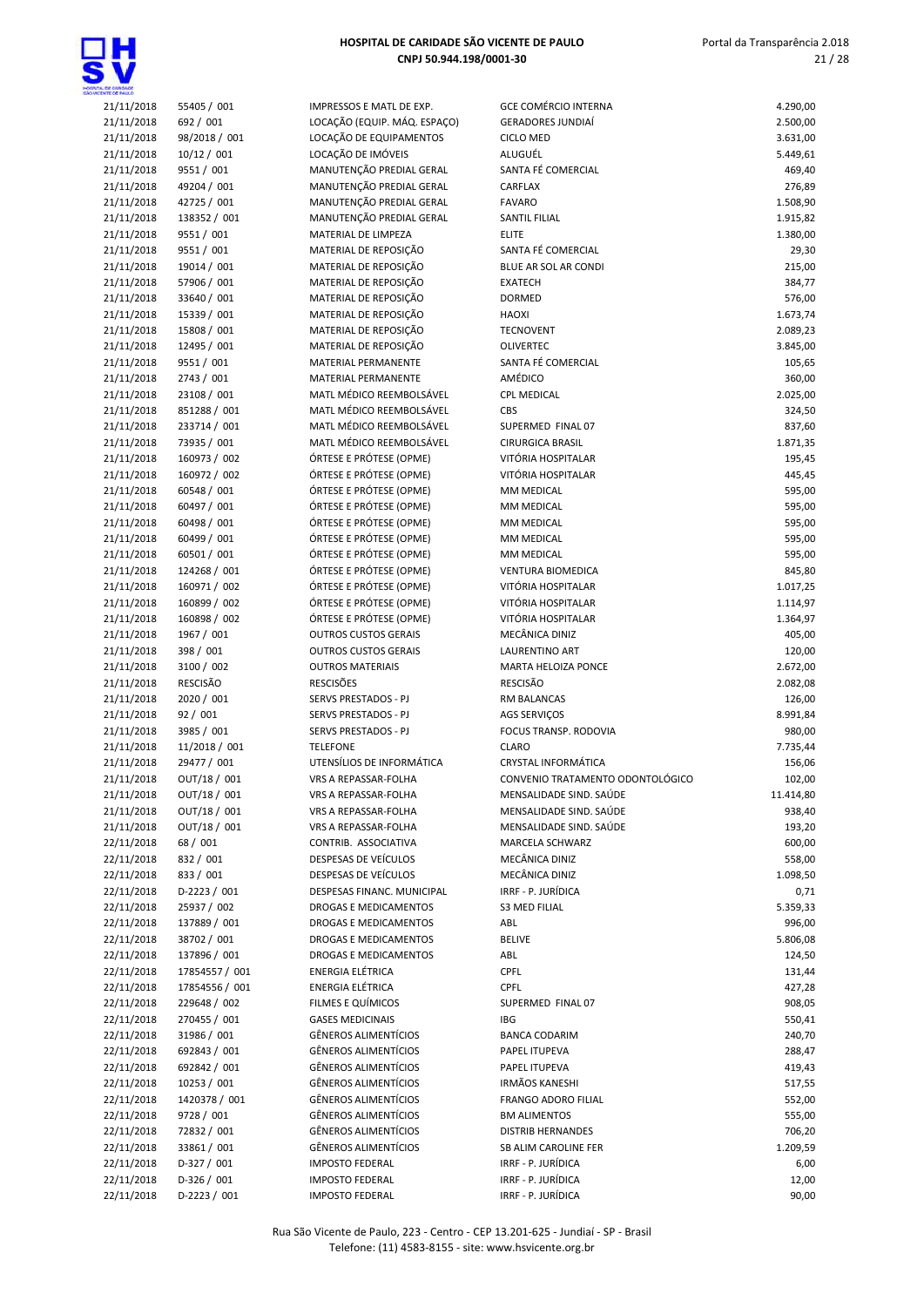

| OSPYTA, DE CARDADE<br>NO VICENTE DE FAIX D |                            |                                                      |                                            |                      |
|--------------------------------------------|----------------------------|------------------------------------------------------|--------------------------------------------|----------------------|
| 22/11/2018                                 | 217 / 001                  | LOCAÇÃO (EQUIP. MÁQ. ESPAÇO)                         | <b>INTERMEDICAL EQUIP</b>                  | 1.000,00             |
| 22/11/2018                                 | 216/001                    | LOCAÇÃO (EQUIP. MÁQ. ESPAÇO)                         | <b>INTERMEDICAL EQUIP</b>                  | 1.000,00             |
| 22/11/2018                                 | 337657 / 001               | MANUTENÇÃO PREDIAL GERAL                             | <b>RONDI</b>                               | 16,26                |
| 22/11/2018                                 | 9611 / 001                 | MÁQUINAS EQUIPAMENTOS                                | APONTO SISTEMAS                            | 5.000,00             |
| 22/11/2018                                 | 15208 / 001                | MATERIAL DE LAVANDERIA                               | <b>SAED MED</b>                            | 2.500,00             |
| 22/11/2018                                 | 2880 / 001                 | MATERIAL DE LIMPEZA                                  | <b>GREEN BAGS</b><br><b>ELITE</b>          | 836,66               |
| 22/11/2018<br>22/11/2018                   | 9620 / 001<br>337657 / 001 | MATERIAL DE LIMPEZA<br>MATERIAL DE REPOSIÇÃO         | <b>RONDI</b>                               | 5.996,31<br>66,05    |
| 22/11/2018                                 | 6958 / 001                 | MATERIAL DE REPOSIÇÃO                                | <b>FRESENIUS HEMOCARE</b>                  | 87,97                |
| 22/11/2018                                 | 25787 / 001                | MATERIAL DE REPOSIÇÃO                                | <b>CLIMARIO</b>                            | 247,95               |
| 22/11/2018                                 | 10218 / 001                | MATERIAL DE REPOSIÇÃO                                | <b>TRATAGUA</b>                            | 313,00               |
| 22/11/2018                                 | 513286 / 001               | MATERIAL DE REPOSIÇÃO                                | <b>FRIGELAR OSASCO</b>                     | 1.038,33             |
| 22/11/2018                                 | 10397 / 002                | MATERIAL PERMANENTE                                  | CINCO CIRÚRGICA                            | 131,04               |
| 22/11/2018                                 | 10419 / 002                | MATERIAL PERMANENTE                                  | CINCO CIRÚRGICA                            | 302,80               |
| 22/11/2018                                 | 10400 / 002                | MATERIAL PERMANENTE                                  | CINCO CIRÚRGICA                            | 1.014,86             |
| 22/11/2018                                 | 10398 / 002                | MATERIAL PERMANENTE                                  | CINCO CIRÚRGICA                            | 1.239,65             |
| 22/11/2018                                 | 10399 / 002                | MATERIAL PERMANENTE                                  | CINCO CIRÚRGICA                            | 1.357,20             |
| 22/11/2018                                 | 10401 / 002                | MATERIAL PERMANENTE                                  | CINCO CIRÚRGICA                            | 2.150,47             |
| 22/11/2018                                 | 12247 / 001                | <b>MATERIAL PERMANENTE</b>                           | MARFILINEA JUNDIAÍ                         | 122,50               |
| 22/11/2018                                 | 152804 / 001               | MATL MÉDICO REEMBOLSÁVEL                             | CIRUR. SÃO JOSÉ 04                         | 2.451,93             |
| 22/11/2018                                 | 152441 / 001               | MATL MÉDICO REEMBOLSÁVEL                             | CIRUR. SÃO JOSÉ 04                         | 2.637,46             |
| 22/11/2018                                 | 229648 / 002               | MATL MÉDICO REEMBOLSÁVEL                             | SUPERMED FINAL 07                          | 7.476,84             |
| 22/11/2018                                 | 150525 / 002               | MATL MÉDICO REEMBOLSÁVEL                             | CIRUR. SÃO JOSÉ 04                         | 10.626,92            |
| 22/11/2018                                 | 152438 / 001               | MATL MÉDICO REEMBOLSÁVEL                             | CIRUR. SÃO JOSÉ 04                         | 1.098,00             |
| 22/11/2018                                 | 2446 / 002                 | MOBILIÁRIO                                           | <b>RCK COMERCIAL</b>                       | 4.236,40             |
| 22/11/2018                                 | 12576 / 001                | MOBILIÁRIO                                           | <b>COMAVE</b>                              | 1.011,00             |
| 22/11/2018                                 | 3720 / 001                 | ÓRTESE E PRÓTESE (OPME)                              | <b>INTERMEDICAL EQUIP</b>                  | 180,00               |
| 22/11/2018                                 | 3718 / 001                 | ÓRTESE E PRÓTESE (OPME)                              | INTERMEDICAL EQUIP                         | 180,00               |
| 22/11/2018                                 | 3721 / 001                 | ÓRTESE E PRÓTESE (OPME)                              | <b>INTERMEDICAL EQUIP</b>                  | 690,00               |
| 22/11/2018                                 | 3719 / 001                 | ÓRTESE E PRÓTESE (OPME)                              | <b>INTERMEDICAL EQUIP</b>                  | 690,00               |
| 22/11/2018                                 | 406795 / 001               | ÓRTESE E PRÓTESE (OPME)                              | SUPRIMED                                   | 959,40               |
| 22/11/2018                                 | 3723 / 001<br>3722 / 001   | ÓRTESE E PRÓTESE (OPME)<br>ÓRTESE E PRÓTESE (OPME)   | INTERMEDICAL EQUIP.<br>INTERMEDICAL EQUIP. | 2.870,00<br>2.870,00 |
| 22/11/2018<br>22/11/2018                   | SET-OUT/18 / 001           | <b>OUTROS CUSTOS GERAIS</b>                          | 4 CARTÓRIO DE NOTAS                        | 67,72                |
| 22/11/2018                                 | 1968 / 001                 | <b>OUTROS CUSTOS GERAIS</b>                          | MECÂNICA DINIZ                             | 380,00               |
| 22/11/2018                                 | 1969 / 001                 | <b>OUTROS CUSTOS GERAIS</b>                          | MECÂNICA DINIZ                             | 600,00               |
| 22/11/2018                                 | 2077 / 001                 | <b>OUTROS CUSTOS GERAIS</b>                          | PANIFICADORA MUSSOLI                       | 360,00               |
| 22/11/2018                                 | 229648 / 002               | <b>OUTROS MATERIAIS</b>                              | SUPERMED FINAL 07                          | 2.804,14             |
| 22/11/2018                                 | PENSÃO ALIMENTÍCIA         | PENSÃO ALIMENTÍCIA                                   | PENSÃO ALIMENTÍCIA FOLHA OUTUBRO/2018      | 1.625,58             |
| 22/11/2018                                 | <b>RESCISÃO</b>            | <b>RESCISÕES</b>                                     | <b>RESCISÃO</b>                            | 4.170,70             |
| 22/11/2018                                 | 122 / 001                  | SERVS MÉDICOS COMPL - PJ                             | <b>HEFSERVICOS</b>                         | 563,10               |
| 22/11/2018                                 | 65 / 001                   | SERVS MÉDICOS COMPL - PJ                             | <b>GARCIA E ROSSONI</b>                    | 572,10               |
| 22/11/2018                                 | 58 / 001                   | SERVS MÉDICOS COMPL - PJ                             | <b>BENTO BERG</b>                          | 1.126,20             |
| 22/11/2018                                 | 500 / 001                  | SERVS MÉDICOS COMPL - PJ                             | PRIMULA SERVIÇOS                           | 2.252,40             |
| 22/11/2018                                 | 190 / 001                  | SERVS MÉDICOS COMPL - PJ                             | <b>HEBECLIN</b>                            | 2.252,40             |
| 22/11/2018                                 | 136 / 001                  | SERVS MÉDICOS COMPL - PJ                             | <b>OLIVEIRA E FREITAS</b>                  | 2.346,25             |
| 22/11/2018                                 | 93 / 001                   | SERVS MÉDICOS COMPL - PJ                             | LILIANE COELHO NEVES                       | 2.815,50             |
| 22/11/2018                                 | 69 / 001                   | SERVS MÉDICOS COMPL - PJ                             | MARCELA SCHWARZ                            | 3.600,00             |
| 22/11/2018                                 | 169 / 001                  | SERVS MÉDICOS COMPL - PJ                             | <b>MED SALVA</b>                           | 3.941,70             |
| 22/11/2018                                 | 35 / 001                   | SERVS MÉDICOS COMPL - PJ                             | <b>DEBORA LOPES</b>                        | 4.800,00             |
| 22/11/2018                                 | 369 / 001                  | SERVS MÉDICOS COMPL - PJ                             | <b>ONCO PELVIC</b>                         | 5.631,00             |
| 22/11/2018                                 | 107/001                    | SERVS MÉDICOS COMPL - PJ                             | MP JUNDIAÍ SERVIÇOS                        | 5.631,00             |
| 22/11/2018                                 | 186 / 001                  | SERVS MÉDICOS COMPL - PJ                             | <b>LUIS ANEZ</b>                           | 6.757,20             |
| 22/11/2018                                 | 47 / 001                   | SERVS MÉDICOS COMPL - PJ                             | <b>CERES SARMENTO</b>                      | 6.757,20             |
| 22/11/2018                                 | 408 / 001                  | SERVS MÉDICOS COMPL - PJ                             | CLÍNICA MÉDICA LEÃO                        | 9.009,60             |
| 22/11/2018                                 | 135 / 001                  | SERVS MÉDICOS COMPL - PJ                             | OLIVEIRA E FREITAS                         | 10.135,80            |
| 22/11/2018                                 | 189 / 001<br>108 / 001     | SERVS MÉDICOS COMPL - PJ<br>SERVS MÉDICOS COMPL - PJ | <b>HEBECLIN</b><br>MP JUNDIAÍ SERVIÇOS     | 563,10               |
| 22/11/2018                                 | 46 / 001                   | SERVS MÉDICOS COMPL - PJ                             | <b>CERES SARMENTO</b>                      | 572,10               |
| 22/11/2018<br>22/11/2018                   | 368 / 001                  | SERVS MÉDICOS COMPL - PJ                             | <b>ONCO PELVIC</b>                         | 572,10<br>1.126,20   |
| 22/11/2018                                 | 72 / 001                   | SERVS MÉDICOS COMPL - PJ                             | <b>TAVARES TEIXEIRA</b>                    | 2.252,40             |
| 22/11/2018                                 | 185 / 001                  | SERVS MÉDICOS COMPL - PJ                             | LUIS ANEZ                                  | 2.252,40             |
| 22/11/2018                                 | 137 / 001                  | SERVS MÉDICOS COMPL - PJ                             | OLIVEIRA E FREITAS                         | 2.346,25             |
| 22/11/2018                                 | 36 / 001                   | SERVS MÉDICOS COMPL - PJ                             | <b>DEBORA LOPES</b>                        | 2.400,00             |
| 22/11/2018                                 | 121 / 001                  | SERVS MÉDICOS COMPL - PJ                             | H E F SERVIÇOS                             | 2.815,50             |
| 22/11/2018                                 | 57 / 001                   | SERVS MÉDICOS COMPL - PJ                             | <b>BENTO BERG</b>                          | 3.378,60             |
| 22/11/2018                                 | 12/001                     | SERVS MÉDICOS COMPL - PJ                             | <b>CUNHA E TIAGO</b>                       | 6.000,00             |
| 22/11/2018                                 | 111 / 001                  | SERVS MÉDICOS COMPL - PJ                             | STROHER SERVICOS MED                       | 7.320,30             |
| 22/11/2018                                 | 134 / 001                  | SERVS MÉDICOS COMPL - PJ                             | OLIVEIRA E FREITAS                         | 7.883,40             |
|                                            |                            |                                                      |                                            |                      |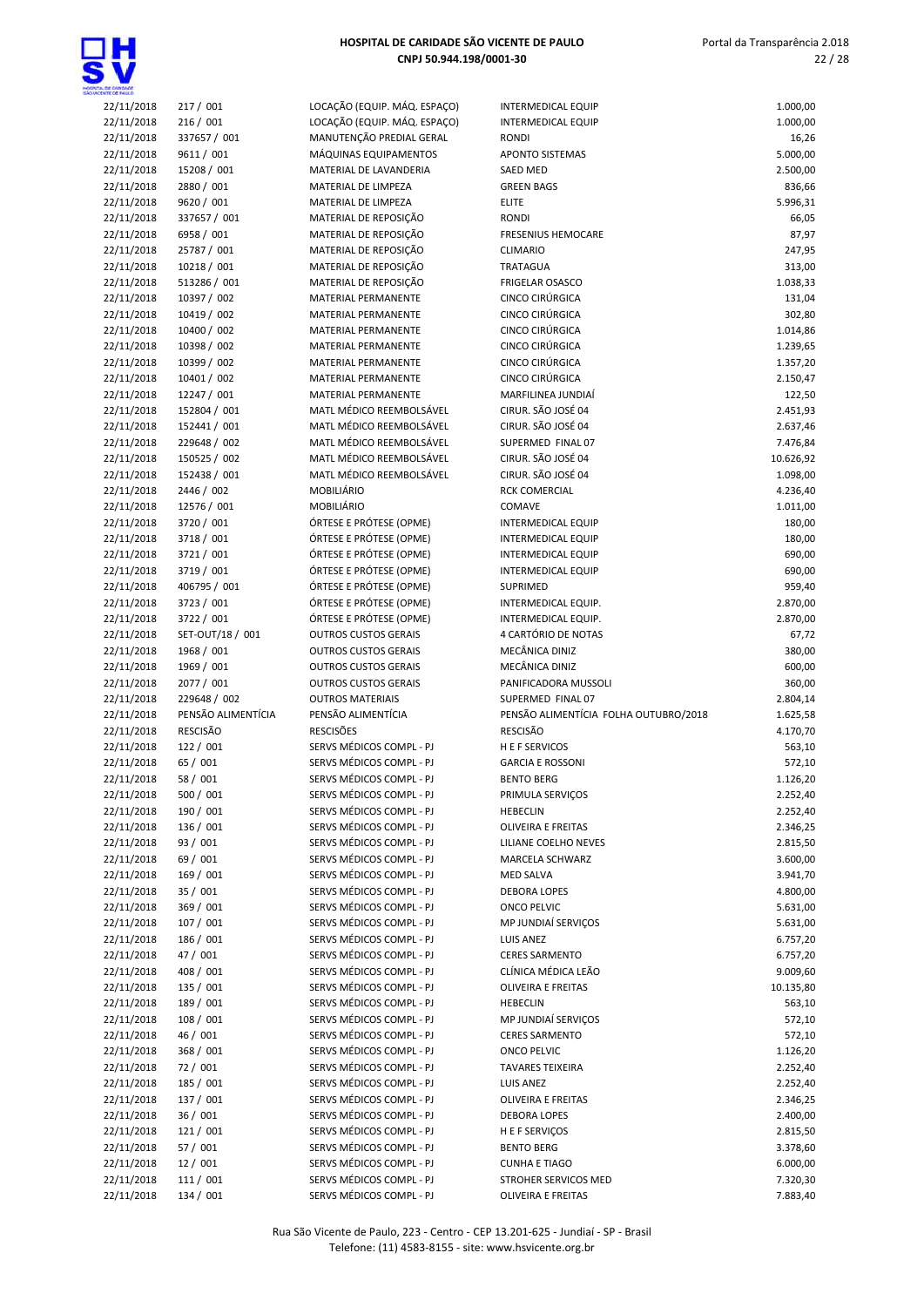

| DE GARDADE<br>VTE DE PAULO |                             |                 |
|----------------------------|-----------------------------|-----------------|
| 22/11/2018                 | 92 / 001                    | <b>SER</b>      |
| 22/11/2018                 | 111 / 001                   | <b>SER</b>      |
| 22/11/2018                 | 35 / 001                    | <b>SER</b>      |
| 22/11/2018                 | 11103 / 001                 | <b>SER</b>      |
| 22/11/2018                 | 441 / 001                   | <b>SER</b>      |
| 23/11/2018                 | <b>PROCESSO</b>             | CON             |
| 23/11/2018                 | <b>PROCESSO</b>             | CON             |
| 23/11/2018                 | 1476129 / 002               | <b>DRO</b>      |
| 23/11/2018                 | 1765406 / 001               | <b>DRO</b>      |
| 23/11/2018                 | 1476568 / 001               | <b>DRO</b>      |
| 23/11/2018                 | 12037 / 001                 | <b>DRO</b>      |
| 23/11/2018                 | 116865 / 001                | EQU             |
| 23/11/2018                 | 86905 / 001                 | GÊN             |
| 23/11/2018                 | 10270 / 001                 | GÊN             |
| 23/11/2018                 | 1626481 / 002               | GÊN             |
| 23/11/2018                 | 31990 / 001                 | GÊN             |
| 23/11/2018                 | 306846 / 001                | GÊN             |
| 23/11/2018                 | 794000 / 001                | <b>IMP</b>      |
| 23/11/2018                 | 2631942 / 001               | <b>IMP</b>      |
| 23/11/2018                 | 360420 / 001                | LIVR            |
| 23/11/2018                 | 218/001                     | LOC.            |
| 23/11/2018                 | 4593 / 001                  | MAN             |
| 23/11/2018                 | 694614 / 001                | MA <sub>1</sub> |
| 23/11/2018                 | 111010 / 001                | MA <sub>1</sub> |
| 23/11/2018                 | 163982 / 001                | ÓRT             |
| 23/11/2018                 | 3724 / 001                  | ÓRT             |
| 23/11/2018                 | 163812 / 001                | ÓRT             |
| 23/11/2018                 | 1607280 / 001               | ÓRT             |
| 23/11/2018                 | 59334 / 001                 | ÓRT             |
| 23/11/2018                 | 3725 / 001                  | ÓRT             |
| 23/11/2018                 | 60690 / 001                 | ÓRT             |
| 23/11/2018                 | 220 / 001                   | OUT             |
| 23/11/2018                 | 1778 / 001                  | <b>SER</b>      |
| 23/11/2018                 | 11883 / 001                 | <b>SER</b>      |
| 23/11/2018                 | 79 / 001                    | <b>SER</b>      |
| 26/11/2018                 | 11/2018 / 001               | CON             |
| 26/11/2018                 | <b>PROCESSO</b>             | CON             |
| 26/11/2018                 | <b>PROCESSO</b>             | CON             |
| 26/11/2018                 | <b>PROCESSO</b>             | CON             |
| 26/11/2018 61767 / 001     |                             | <b>DES</b>      |
| 26/11/2018                 | D-7945 / 001                | <b>DESI</b>     |
| 26/11/2018                 | <b>PROCESSO</b>             | <b>DESI</b>     |
|                            | 26/11/2018 68636 / 001      | DRO             |
| 26/11/2018<br>26/11/2018   | 1582 / 001<br>1767081 / 001 | DRO<br>DRO      |
| 26/11/2018                 | 167527 / 001                | <b>DRO</b>      |
| 26/11/2018                 | 2102319 / 001               | DRO             |
| 26/11/2018                 | 1476957 / 002               | <b>DRO</b>      |
| 26/11/2018                 | 42509 / 001                 | GAS             |
| 26/11/2018                 | 10280 / 001                 | GÊN             |
| 26/11/2018                 | 1643566 / 001               | GÊN             |
| 26/11/2018                 | 2138832 / 001               | GÊN             |
| 26/11/2018                 | 32000 / 001                 | GÊN             |
| 26/11/2018                 | 2139833 / 001               | GÊN             |
| 26/11/2018                 | 32024 / 001                 | GÊN             |
| 26/11/2018                 | 32012 / 001                 | GÊN             |
| 26/11/2018                 | 2136263 / 001               | GÊN             |
| 26/11/2018                 | 289414 / 001                | GÊN             |
| 26/11/2018                 | 10292 / 001                 | GÊN             |
| 26/11/2018                 | 308341 / 001                | GÊN             |
| 26/11/2018                 | 176973 / 001                | GÊN             |
| 26/11/2018                 | 602367 / 001                | GÊN             |
| 26/11/2018                 | D-7945 / 001                | <b>IMP</b>      |
| 26/11/2018                 | D-5291 / 001                | <b>IMP</b>      |
| 26/11/2018                 | D-13333 / 001               | <b>IMP</b>      |
| 26/11/2018                 | $D-86/001$                  | <b>IMP</b>      |
| 26/11/2018                 | $D-87/001$                  | <b>IMP</b>      |
|                            |                             |                 |

| OE CANDADE               |                                    |                                                            |                                              |                      |
|--------------------------|------------------------------------|------------------------------------------------------------|----------------------------------------------|----------------------|
| 22/11/2018               | 92 / 001                           | SERVS MÉDICOS COMPL - PJ                                   | LILIANE COELHO NEVES                         | 7.883,40             |
| 22/11/2018               | 111 / 001                          | SERVS MÉDICOS COMPL - PJ                                   | POLETO E PETEK                               | 9.000,00             |
| 22/11/2018               | 35 / 001                           | SERVS MÉDICOS COMPL - PJ                                   | <b>ERES</b>                                  | 11.825,10            |
| 22/11/2018               | 11103 / 001                        | SERVS PRESTADOS - PJ                                       | <b>APONTO SISTEMAS</b>                       | 800,00               |
| 22/11/2018               | 441 / 001<br><b>PROCESSO</b>       | SERVS PRESTADOS - PJ<br><b>CONTINGÊNCIAS TRABALHISTAS</b>  | FRESENIUS-MATRIZ                             | 585,00               |
| 23/11/2018<br>23/11/2018 | <b>PROCESSO</b>                    | CONTINGÊNCIAS TRABALHISTAS                                 | <b>PROCESSO</b><br><b>PROCESSO</b>           | 1.887,60<br>3.225,00 |
| 23/11/2018               | 1476129 / 002                      | <b>DROGAS E MEDICAMENTOS</b>                               | <b>EUROFARMA</b>                             | 1.600,80             |
| 23/11/2018               | 1765406 / 001                      | DROGAS E MEDICAMENTOS                                      | <b>MAFRA FILIAL GO</b>                       | 1.955,16             |
| 23/11/2018               | 1476568 / 001                      | DROGAS E MEDICAMENTOS                                      | <b>EUROFARMA</b>                             | 61.584,00            |
| 23/11/2018               | 12037 / 001                        | DROGAS E MEDICAMENTOS                                      | PHARMEDICE                                   | 325,00               |
| 23/11/2018               | 116865 / 001                       | EQUIP. PROC. ELETRÔNICO                                    | <b>AGIS DIST FILIAL</b>                      | 2.300,00             |
| 23/11/2018               | 86905 / 001                        | <b>GÊNEROS ALIMENTÍCIOS</b>                                | <b>OVOS PRETI</b>                            | 136,00               |
| 23/11/2018               | 10270 / 001                        | <b>GÊNEROS ALIMENTÍCIOS</b>                                | <b>IRMÃOS KANESHI</b>                        | 246,92               |
| 23/11/2018               | 1626481 / 002                      | <b>GÊNEROS ALIMENTÍCIOS</b>                                | <b>IMPAKTO</b>                               | 256,87               |
| 23/11/2018               | 31990 / 001                        | <b>GÊNEROS ALIMENTÍCIOS</b>                                | <b>BANCA CODARIM</b>                         | 327,80               |
| 23/11/2018               | 306846 / 001                       | <b>GÊNEROS ALIMENTÍCIOS</b>                                | <b>MARFRIG CD ITUPEVA</b>                    | 833,83               |
| 23/11/2018               | 794000 / 001                       | IMPRESSOS E MATL DE EXP.                                   | DATASUPRI DISTRIBUID.                        | 478,86               |
| 23/11/2018               | 2631942 / 001                      | IMPRESSOS E MATL DE EXP.                                   | SALES                                        | 1.120,00             |
| 23/11/2018               | 360420 / 001                       | LIVROS, JORNAIS, REVISTAS, PUB                             | <b>IOB</b>                                   | 512,50               |
| 23/11/2018<br>23/11/2018 | 218 / 001<br>4593 / 001            | LOCAÇÃO (EQUIP. MÁQ. ESPAÇO)<br>MANUTENÇÃO PREDIAL GERAL   | <b>INTERMEDICAL EQUIP</b><br>MERCANTIL UNIÃO | 1.000,00<br>528,00   |
| 23/11/2018               | 694614 / 001                       | MATERIAL DE LIMPEZA                                        | PAPEL ITUPEVA                                | 3.465,00             |
| 23/11/2018               | 111010 / 001                       | MATERIAL PERMANENTE                                        | <b>SCHOBELL</b>                              | 131,17               |
| 23/11/2018               | 163982 / 001                       | ÓRTESE E PRÓTESE (OPME)                                    | VITÓRIA HOSPITALAR                           | 97,73                |
| 23/11/2018               | 3724 / 001                         | ÓRTESE E PRÓTESE (OPME)                                    | INTERMEDICAL EQUIP.                          | 180,00               |
| 23/11/2018               | 163812 / 001                       | ÓRTESE E PRÓTESE (OPME)                                    | VITÓRIA HOSPITALAR                           | 347,73               |
| 23/11/2018               | 1607280 / 001                      | ÓRTESE E PRÓTESE (OPME)                                    | <b>BOSTON SCIENTIFIC</b>                     | 543,40               |
| 23/11/2018               | 59334 / 001                        | ÓRTESE E PRÓTESE (OPME)                                    | <b>DENUO MEDIC</b>                           | 681,81               |
| 23/11/2018               | 3725 / 001                         | ÓRTESE E PRÓTESE (OPME)                                    | <b>INTERMEDICAL EQUIP</b>                    | 2.870,00             |
| 23/11/2018               | 60690 / 001                        | ÓRTESE E PRÓTESE (OPME)                                    | MM MEDICAL                                   | 3.580,00             |
| 23/11/2018               | 220 / 001                          | <b>OUTROS MATERIAIS</b>                                    | DACOM COM EQUIP PROT                         | 456,74               |
| 23/11/2018               | 1778 / 001                         | <b>SERVS PRESTADOS - PJ</b>                                | RAYONS X PROT RADIOL                         | 656,95               |
| 23/11/2018               | 11883 / 001                        | <b>SERVS PRESTADOS - PJ</b>                                | <b>CIRAR</b>                                 | 1.880,00             |
| 23/11/2018               | 79 / 001                           | <b>SERVS PRESTADOS - PJ</b>                                | LUCIANO DE LIMA                              | 180,00               |
| 26/11/2018               | 11/2018 / 001                      | CONT. DE MANUTENÇÃO                                        | LOCAWEB                                      | 552,11               |
| 26/11/2018               | <b>PROCESSO</b><br><b>PROCESSO</b> | CONTINGÊNCIAS CÍVEIS<br>CONTINGÊNCIAS CÍVEIS               | <b>PROCESSO</b><br><b>PROCESSO</b>           | 5.776,61             |
| 26/11/2018<br>26/11/2018 | <b>PROCESSO</b>                    | CONTINGÊNCIAS TRABALHISTAS                                 | <b>PROCESSO</b>                              | 5.776,62<br>2.000,00 |
| 26/11/2018               | 61767 / 001                        | DESPESAS DE VEÍCULOS                                       | <b>BORORO</b>                                | 447,50               |
| 26/11/2018               | D-7945 / 001                       | <b>DESPESAS FINANC, MUNICIPAL</b>                          | <b>ISS - TERCEIROS</b>                       | 0,01                 |
| 26/11/2018               | <b>PROCESSO</b>                    | <b>DESPS LEGAIS E JURÍDICAS</b>                            | <b>GPS PROCESSO</b>                          | 749,02               |
| 26/11/2018               | 68636 / 001                        | DROGAS E MEDICAMENTOS                                      | AGILLE                                       | 246,50               |
| 26/11/2018               | 1582 / 001                         | DROGAS E MEDICAMENTOS                                      | <b>AGILLE ES</b>                             | 498,00               |
| 26/11/2018               | 1767081 / 001                      | DROGAS E MEDICAMENTOS                                      | MAFRA FILIAL GO                              | 501,25               |
| 26/11/2018               | 167527 / 001                       | DROGAS E MEDICAMENTOS                                      | KONIMAGEM COML LTDA                          | 975,00               |
| 26/11/2018               | 2102319 / 001                      | DROGAS E MEDICAMENTOS                                      | CRISTÁLIA                                    | 1.749,30             |
| 26/11/2018               | 1476957 / 002                      | DROGAS E MEDICAMENTOS                                      | <b>EUROFARMA</b>                             | 2.737,50             |
| 26/11/2018               | 42509 / 001                        | <b>GASES MEDICINAIS</b>                                    | <b>IBG CRYO FILIAL</b>                       | 3.284,65             |
| 26/11/2018               | 10280 / 001                        | <b>GËNEROS ALIMENTÍCIOS</b>                                | <b>IRMÃOS KANESHI</b>                        | 230,15               |
| 26/11/2018               | 1643566 / 001                      | <b>GÊNEROS ALIMENTÍCIOS</b>                                | <b>IMPAKTO</b>                               | 239,75               |
| 26/11/2018<br>26/11/2018 | 2138832 / 001                      | <b>GÊNEROS ALIMENTÍCIOS</b>                                | SERRAMAR                                     | 352,00               |
| 26/11/2018               | 32000 / 001<br>2139833 / 001       | GÊNEROS ALIMENTÍCIOS<br>GÊNEROS ALIMENTÍCIOS               | <b>BANCA CODARIM</b><br>SERRAMAR             | 368,35<br>374,00     |
| 26/11/2018               | 32024 / 001                        | <b>GÊNEROS ALIMENTÍCIOS</b>                                | <b>BANCA CODARIM</b>                         | 431,55               |
| 26/11/2018               | 32012 / 001                        | GÊNEROS ALIMENTÍCIOS                                       | <b>BANCA CODARIM</b>                         | 485,55               |
| 26/11/2018               | 2136263 / 001                      | GÊNEROS ALIMENTÍCIOS                                       | SERRAMAR                                     | 528,00               |
| 26/11/2018               | 289414 / 001                       | GÊNEROS ALIMENTÍCIOS                                       | <b>GADKIM</b>                                | 540,00               |
| 26/11/2018               | 10292 / 001                        | <b>GÊNEROS ALIMENTÍCIOS</b>                                | <b>IRMÃOS KANESHI</b>                        | 625,10               |
| 26/11/2018               | 308341 / 001                       | GÊNEROS ALIMENTÍCIOS                                       | MARFRIG CD ITUPEVA                           | 735,01               |
| 26/11/2018               | 176973 / 001                       | <b>GÊNEROS ALIMENTÍCIOS</b>                                | NUTRI SUCO IND E COM.                        | 801,60               |
| 26/11/2018               | 602367 / 001                       | <b>GÊNEROS ALIMENTÍCIOS</b>                                | <b>MAFRA MATRIZ</b>                          | 1.492,30             |
| 26/11/2018               | D-7945 / 001                       | <b>IMPOSTO MUNICIPAL</b>                                   | <b>ISS - TERCEIROS</b>                       | 6,53                 |
| 26/11/2018               | D-5291 / 001                       | <b>IMPOSTO MUNICIPAL</b>                                   | <b>ISS - TERCEIROS</b>                       | 10,52                |
| 26/11/2018               | D-13333 / 001                      | <b>IMPOSTO MUNICIPAL</b>                                   | <b>ISS - TERCEIROS</b>                       | 38,33                |
| 26/11/2018               | $D-86/001$                         | <b>IMPOSTO MUNICIPAL</b>                                   | <b>ISS - TERCEIROS</b>                       | 267,97               |
| 26/11/2018               | $D-87/001$                         | <b>IMPOSTO MUNICIPAL</b>                                   | <b>ISS - TERCEIROS</b>                       | 267,97               |
| 26/11/2018<br>26/11/2018 | OUT/18 / 001<br>206566 / 001       | <b>IMPOSTO MUNICIPAL</b><br>LIVROS, JORNAIS, REVISTAS, PUB | ISS RPA FOLHA OUTUBRO/2018<br>LTR EDITORA    | 415,19<br>350,00     |
|                          |                                    |                                                            |                                              |                      |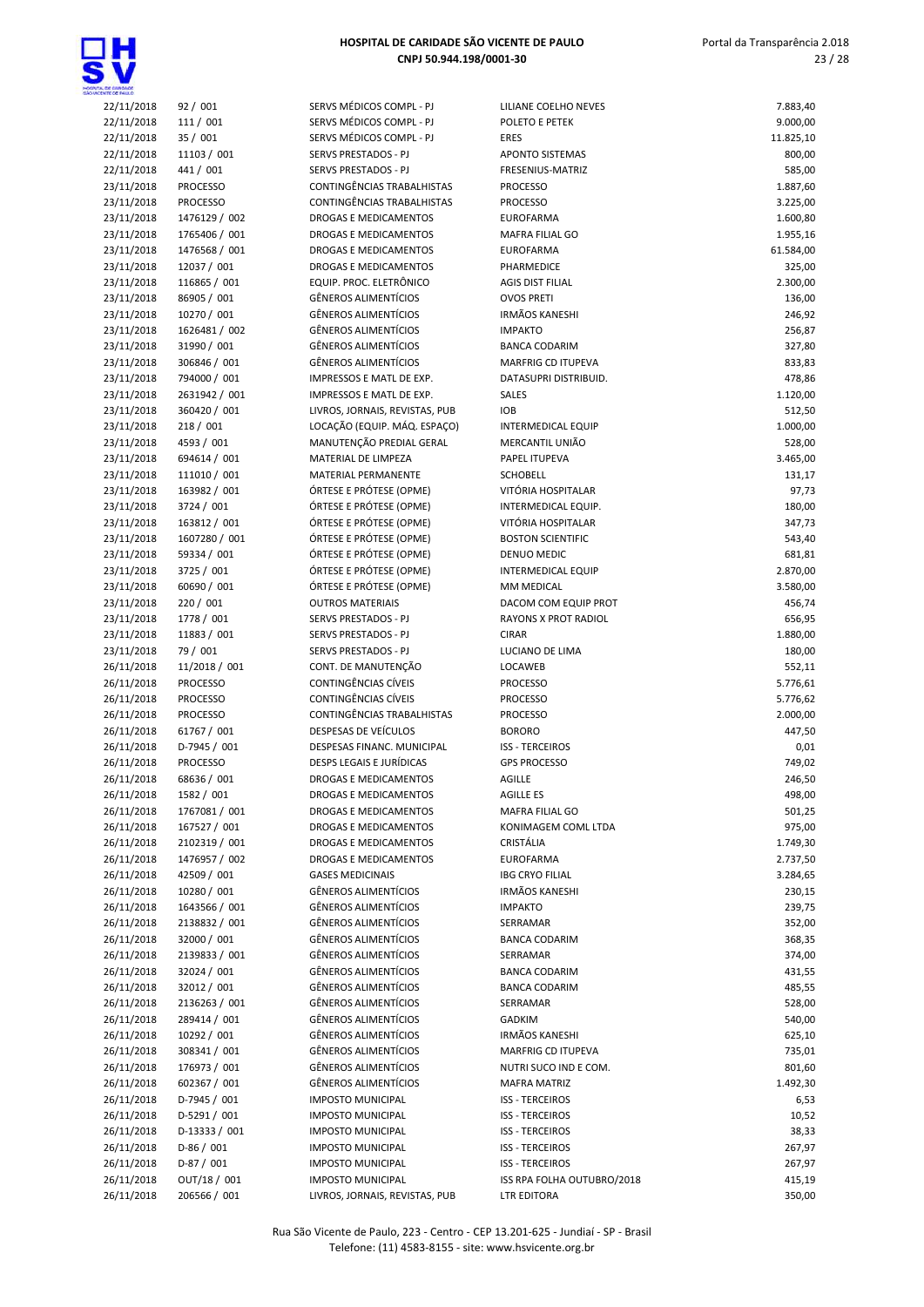

| 26/11/2018 | 359349 / 001      | MANUTENÇÃO E CONSERVAÇÃO          | SCHIOPPA - RODIZIOS       | 425,78    |
|------------|-------------------|-----------------------------------|---------------------------|-----------|
| 26/11/2018 | 359349 / 001      | MANUTENÇÃO PREDIAL GERAL          | SCHIOPPA - RODÍZIOS       | 2.537,85  |
|            |                   |                                   |                           |           |
| 26/11/2018 | 81826 / 001       | MATERIAL DE LIMPEZA               | <b>TERRÃO</b>             | 1.416,80  |
| 26/11/2018 | 9635 / 001        | MATERIAL DE LIMPEZA               | <b>ELITE</b>              | 2.136,62  |
| 26/11/2018 | 24830 / 001       | <b>MATERIAL PERMANENTE</b>        | <b>TECNOCLIN</b>          | 216,66    |
| 26/11/2018 | 218 / 001         | MATL MÉDICO REEMBOLSÁVEL          | ALFALAGOS FILIAL 67       | 1.154,60  |
| 26/11/2018 | 235545 / 001      | MATL MÉDICO REEMBOLSÁVEL          | SUPERMED FINAL 07         | 2.151,00  |
| 26/11/2018 | 217/001           | MATL MÉDICO REEMBOLSÁVEL          | ALFALAGOS FILIAL 67       | 2.710,40  |
| 26/11/2018 | 1025887 / 001     | MATL MÉDICO REEMBOLSÁVEL          | FRESENIUS-MATRIZ          | 2.759,75  |
|            |                   | MATL MÉDICO REEMBOLSÁVEL          |                           |           |
| 26/11/2018 | 66234 / 001       |                                   | <b>CISCRE</b>             | 3.289,50  |
| 26/11/2018 | 215582 / 001      | MATL MÉDICO REEMBOLSÁVEL          | JOHNSON E JOHNSON 68      | 9.020,00  |
| 26/11/2018 | 12589 / 001       | <b>MOBILIÁRIO</b>                 | COMAVE                    | 801,00    |
| 26/11/2018 | 76091 / 001       | ÓRTESE E PRÓTESE (OPME)           | LINE LIFE                 | 97,48     |
| 26/11/2018 | 164536 / 001      | ÓRTESE E PRÓTESE (OPME)           | VITÓRIA HOSPITALAR        | 97,73     |
| 26/11/2018 | 164284 / 001      | ÓRTESE E PRÓTESE (OPME)           | VITÓRIA HOSPITALAR        | 97,73     |
| 26/11/2018 | 164535 / 001      | ÓRTESE E PRÓTESE (OPME)           | VITÓRIA HOSPITALAR        | 97,73     |
| 26/11/2018 | 11143 / 001       | ÓRTESE E PRÓTESE (OPME)           | <b>EVMED</b>              | 297,00    |
|            |                   |                                   |                           |           |
| 26/11/2018 | 164283 / 001      | ÓRTESE E PRÓTESE (OPME)           | VITÓRIA HOSPITALAR        | 347,73    |
| 26/11/2018 | 10986 / 001       | ÓRTESE E PRÓTESE (OPME)           | <b>MERIL</b>              | 500,00    |
| 26/11/2018 | 10985 / 001       | ÓRTESE E PRÓTESE (OPME)           | <b>MERIL</b>              | 500,00    |
| 26/11/2018 | 823575 / 001      | ÓRTESE E PRÓTESE (OPME)           | <b>BIOTRONIK</b>          | 500,00    |
| 26/11/2018 | 164201 / 001      | ÓRTESE E PRÓTESE (OPME)           | VITÓRIA HOSPITALAR        | 543,18    |
| 26/11/2018 | 164200 / 001      | ÓRTESE E PRÓTESE (OPME)           | VITÓRIA HOSPITALAR        | 597,73    |
|            |                   |                                   |                           |           |
| 26/11/2018 | 301349 / 001      | ÓRTESE E PRÓTESE (OPME)           | SILIMED MATRIZ            | 744,00    |
| 26/11/2018 | 407572 / 001      | ÓRTESE E PRÓTESE (OPME)           | SUPRIMED                  | 959,40    |
| 26/11/2018 | 407594 / 001      | ÓRTESE E PRÓTESE (OPME)           | SUPRIMED                  | 959,40    |
| 26/11/2018 | 379525 / 001      | ÓRTESE E PRÓTESE (OPME)           | <b>EMPÓRIO HOSPITALAR</b> | 1.033,00  |
| 26/11/2018 | 379501 / 001      | ÓRTESE E PRÓTESE (OPME)           | EMPÓRIO HOSPITALAR        | 1.033,00  |
| 26/11/2018 | 161317 / 002      | ÓRTESE E PRÓTESE (OPME)           | VITÓRIA HOSPITALAR        | 1.267,25  |
| 26/11/2018 | 379491 / 001      | ÓRTESE E PRÓTESE (OPME)           | EMPÓRIO HOSPITALAR        | 1.287,00  |
| 26/11/2018 | 164302 / 001      | ÓRTESE E PRÓTESE (OPME)           | VITÓRIA HOSPITALAR        | 1.364,98  |
|            |                   |                                   |                           |           |
| 26/11/2018 | 379484 / 001      | ÓRTESE E PRÓTESE (OPME)           | EMPÓRIO HOSPITALAR        | 1.541,00  |
| 26/11/2018 | 379471 / 001      | ÓRTESE E PRÓTESE (OPME)           | EMPÓRIO HOSPITALAR        | 1.992,40  |
| 26/11/2018 | 379700 / 001      | ÓRTESE E PRÓTESE (OPME)           | EMPÓRIO HOSPITALAR        | 1.992,40  |
| 26/11/2018 | 164282 / 001      | ÓRTESE E PRÓTESE (OPME)           | VITÓRIA HOSPITALAR        | 2.382,23  |
| 26/11/2018 | 11075 / 001       | ÓRTESE E PRÓTESE (OPME)           | <b>MERIL</b>              | 2.534,50  |
| 26/11/2018 | 11074 / 001       | ÓRTESE E PRÓTESE (OPME)           | <b>MERIL</b>              | 2.534,50  |
| 26/11/2018 | 161318 / 002      | ÓRTESE E PRÓTESE (OPME)           | VITÓRIA HOSPITALAR        | 2.632,22  |
|            |                   |                                   |                           |           |
| 26/11/2018 | 379454 / 001      | ÓRTESE E PRÓTESE (OPME)           | EMPÓRIO HOSPITALAR        | 2.828,00  |
| 26/11/2018 | 45296 / 001       | <b>OUTROS MATERIAIS</b>           | LAFAN QUÍMICA             | 103,60    |
| 26/11/2018 | 1082082 / 001     | <b>OUTROS MATERIAIS</b>           | RIOCLARENSE 91            | 508,37    |
| 26/11/2018 | 23437 / 001       | <b>OUTROS MATERIAIS</b>           | <b>MEDIMPORT</b>          | 2.205,00  |
| 26/11/2018 | 2968 / 002        | <b>OUTROS MATERIAIS</b>           | <b>IMPORMED</b>           | 4.332,00  |
| 26/11/2018 | 1081962 / 001     | <b>OUTROS MATERIAIS</b>           | RIOCLARENSE 91            | 6.983,60  |
| 26/11/2018 | CONF DIVIDA / 004 | PARCELAMENTO FORNECEDORES         | CARVALHO MEDICINA         | 2.252,39  |
| 26/11/2018 |                   |                                   |                           |           |
|            | 198165 / 001      | SERVS PRESTADOS - PJ              | <b>SIMPRO</b>             | 544,02    |
| 26/11/2018 | 11882 / 001       | SERVS PRESTADOS - PJ              | <b>CIRAR</b>              | 2.105,00  |
| 26/11/2018 | CONF DIV / 005    | TERMO CONF. DÍVIDA                | RV SOLUÇ CLIMATIZAÇÃO     | 6.784,00  |
| 27/11/2018 | <b>PROCESSO</b>   | CONTINGÊNCIAS TRABALHISTAS        | <b>PROCESSO</b>           | 364,20    |
| 27/11/2018 | <b>PROCESSO</b>   | CONTINGÊNCIAS TRABALHISTAS        | <b>PROCESSO</b>           | 1.000,00  |
| 27/11/2018 | <b>PROCESSO</b>   | CONTINGÊNCIAS TRABALHISTAS        | <b>PROCESSO</b>           | 1.053,34  |
| 27/11/2018 | <b>PROCESSO</b>   | CONTINGÊNCIAS TRABALHISTAS        | <b>PROCESSO</b>           | 1.085,89  |
|            | <b>PROCESSO</b>   | CONTINGÊNCIAS TRABALHISTAS        |                           | 1.200,00  |
| 27/11/2018 |                   |                                   | <b>PROCESSO</b>           |           |
| 27/11/2018 | <b>PROCESSO</b>   | CONTINGÊNCIAS TRABALHISTAS        | <b>PROCESSO</b>           | 1.553,18  |
| 27/11/2018 | <b>PROCESSO</b>   | <b>CONTINGÊNCIAS TRABALHISTAS</b> | <b>PROCESSO</b>           | 1.800,00  |
| 27/11/2018 | <b>PROCESSO</b>   | CONTINGÊNCIAS TRABALHISTAS        | <b>PROCESSO</b>           | 8.000,00  |
| 27/11/2018 | <b>PROCESSO</b>   | CONTINGÊNCIAS TRABALHISTAS        | <b>PROCESSO</b>           | 15.801,31 |
| 27/11/2018 | <b>PROCESSO</b>   | DESPESAS FINANCEIRAS - IGH        | <b>PROCESSO</b>           | 64,80     |
| 27/11/2018 | 435 / 001         | DROGAS E MEDICAMENTOS             | MICENAS FARMÁCIA          | 86,00     |
|            | 432 / 001         |                                   | MICENAS FARMÁCIA          |           |
| 27/11/2018 |                   | DROGAS E MEDICAMENTOS             |                           | 173,00    |
| 27/11/2018 | 424 / 001         | DROGAS E MEDICAMENTOS             | MICENAS FARMÁCIA          | 174,00    |
| 27/11/2018 | 1768709 / 001     | DROGAS E MEDICAMENTOS             | MAFRA FILIAL GO           | 1.857,00  |
| 27/11/2018 | 2103832 / 001     | DROGAS E MEDICAMENTOS             | CRISTÁLIA                 | 4.000,00  |
| 27/11/2018 | 296100 / 001      | <b>FIOS CIRÚRGICOS</b>            | JOHNSON E JOHNSON 05      | 190,56    |
| 27/11/2018 | 49391 / 001       | <b>GASES MEDICINAIS</b>           | <b>OXILUZ</b>             | 1.012,00  |
| 27/11/2018 | 49392 / 001       | <b>GASES MEDICINAIS</b>           | <b>OXILUZ</b>             | 7.412,00  |
|            |                   |                                   |                           |           |
| 27/11/2018 | 73337 / 002       | GÊNEROS ALIMENTÍCIOS              | <b>DISTRIB HERNANDES</b>  | 353,00    |
| 27/11/2018 | 10300 / 001       | GÊNEROS ALIMENTÍCIOS              | <b>IRMÃOS KANESHI</b>     | 590,67    |
| 27/11/2018 | 310357 / 001      | <b>GÊNEROS ALIMENTÍCIOS</b>       | MARFRIG CD ITUPEVA        | 1.279,39  |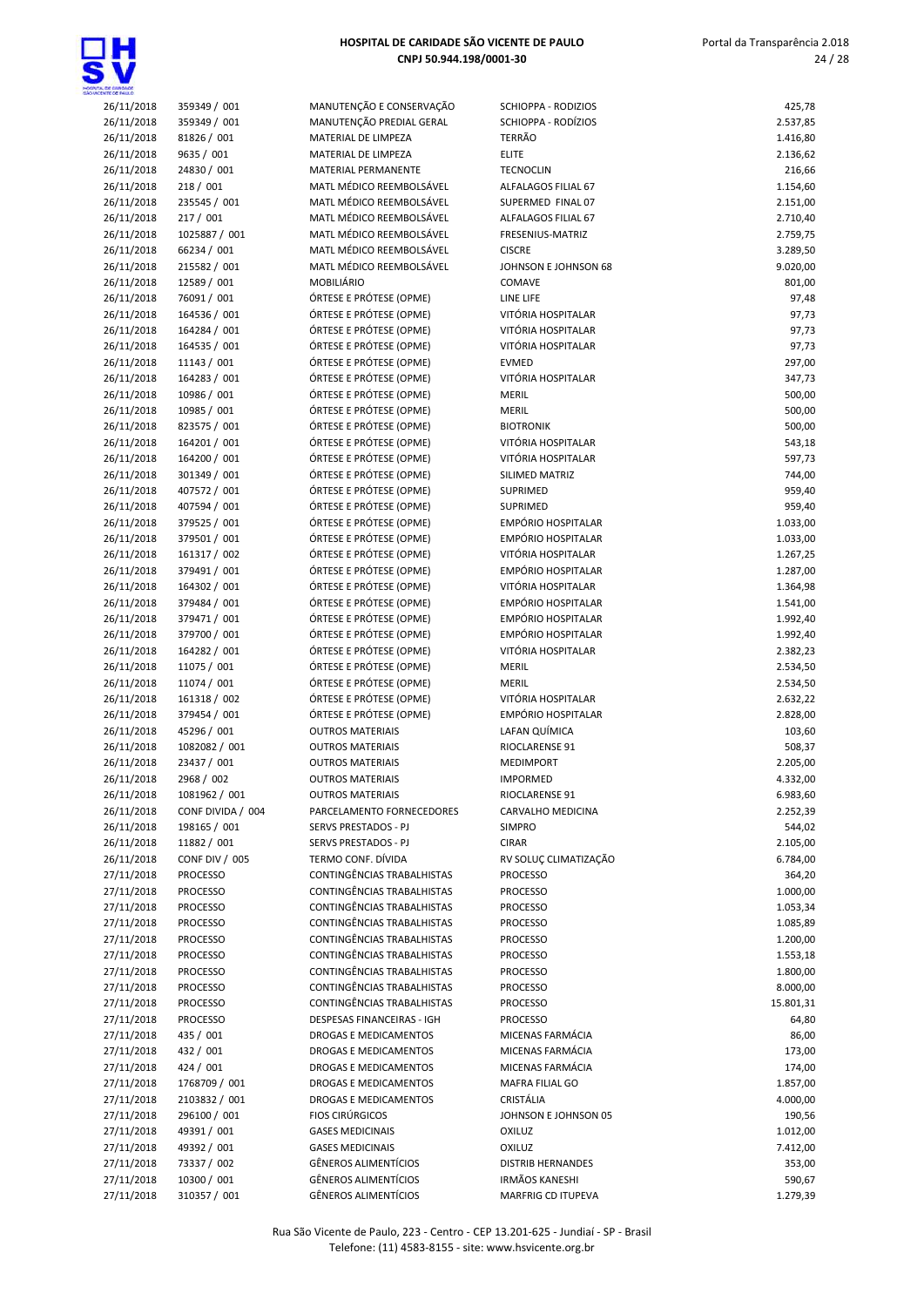

| <b>VTE CE PAIL O</b> |                       |                              |                             |              |
|----------------------|-----------------------|------------------------------|-----------------------------|--------------|
| 27/11/2018           | 4029 / 001            | GÊNEROS ALIMENTÍCIOS         | PANIFICADORA IBIPORA        | 9.400,70     |
| 27/11/2018           | 175328 / 001          | IMPRESSOS E MATL DE EXP.     | <b>GAVETEIRO</b>            | 265,66       |
| 27/11/2018           | 300 / 001             | LOCAÇÃO (EQUIP. MÁQ. ESPAÇO) | NCR LOCAÇÃO EQUIP           | 2.000,00     |
| 27/11/2018           | 302 / 001             | LOCAÇÃO (EQUIP. MÁQ. ESPAÇO) | NCR LOCAÇÃO EQUIP           | 2.000,00     |
| 27/11/2018           | 297 / 001             | LOCAÇÃO (EQUIP. MÁQ. ESPAÇO) | NCR LOCAÇÃO EQUIP           | 2.000,00     |
| 27/11/2018           | 299 / 001             | LOCAÇÃO (EQUIP. MÁQ. ESPAÇO) | NCR LOCAÇÃO EQUIP           | 2.000,00     |
| 27/11/2018           | 295929 / 001          | MANUTENÇÃO PREDIAL GERAL     | <b>DEPÓSITO TORTORELLA</b>  | 320,00       |
| 27/11/2018           | 322869 / 001          | MATERIAL DE LIMPEZA          | <b>BUNZL HIGIENE</b>        | 426,72       |
| 27/11/2018           | 93996 / 001           | MATERIAL DE LIMPEZA          | <b>ITW FLUIDS E HYGIENE</b> | 1.569,36     |
| 27/11/2018           | 93242 / 001           | MATERIAL DE LIMPEZA          | <b>ITW FLUIDS E HYGIENE</b> | 7.257,25     |
| 27/11/2018           | 93326 / 001           | MATERIAL DE LIMPEZA          | <b>ITW FLUIDS E HYGIENE</b> | 8.932,00     |
| 27/11/2018           | 49392 / 001           | MATERIAL DE REPOSIÇÃO        | <b>OXILUZ</b>               | 152,10       |
| 27/11/2018           | 3733 / 001            | ÓRTESE E PRÓTESE (OPME)      | INTERMEDICAL EQUIP.         | 180,00       |
| 27/11/2018           | 3731 / 001            | ÓRTESE E PRÓTESE (OPME)      | INTERMEDICAL EQUIP.         | 180,00       |
| 27/11/2018           | 228730 / 001          | ÓRTESE E PRÓTESE (OPME)      | <b>CARDIO MEDICAL</b>       | 400,00       |
| 27/11/2018           | 11156 / 001           | ÓRTESE E PRÓTESE (OPME)      | <b>MERIL</b>                | 500,00       |
| 27/11/2018           | 124450 / 001          | ÓRTESE E PRÓTESE (OPME)      | <b>VENTURA BIOMEDICA</b>    | 525,02       |
| 27/11/2018           | 11158 / 001           | ÓRTESE E PRÓTESE (OPME)      | MERIL                       | 2.034,50     |
| 27/11/2018           | 10690 / 001           | ÓRTESE E PRÓTESE (OPME)      | <b>MERIL</b>                | 4.069,00     |
| 27/11/2018           | 11157 / 001           | ÓRTESE E PRÓTESE (OPME)      | MERIL                       | 7.103,50     |
| 27/11/2018           | 120901 / 001          | ÓRTESE E PRÓTESE (OPME)      | TRAUMACAMP                  | 8.195,65     |
| 27/11/2018           | 120699 / 001          | ÓRTESE E PRÓTESE (OPME)      | TRAUMACAMP                  | 11.021,95    |
| 27/11/2018           | 1872 / 002            | <b>OUTROS MATERIAIS</b>      | <b>RIOCLARENSE FINAL 72</b> | 904,64       |
| 27/11/2018           | 474939 / 002          | <b>OUTROS MATERIAIS</b>      | RIOCLARENSE 20              | 3.084,00     |
| 27/11/2018           | CONF DIV / 001        | PARCELAMENTO FORNECEDORES    | <b>FARMAVIDA</b>            | 8.913,91     |
| 27/11/2018           | 49608 / 001           | SERVS MÉDICOS COMPL - PJ     | PRO-X PADRÃO DE RAD.        | 720,00       |
| 27/11/2018           | 54581 / 001           | <b>TELEFONE</b>              | <b>VIVO</b>                 | 3.090,68     |
| 27/11/2018           | CONF DIVIDA / 006     | TERMO CONF. DÍVIDA           | ISI                         | 10.264,36    |
| 27/11/2018           | CONF DIVIDA / 004     | TERMO CONF. DÍVIDA           | T1 COM EXP IMP PROD         | 3.689,10     |
| 27/11/2018           | CONF DIV / 002        | TERMO CONF. DÍVIDA           | <b>OXILUZ</b>               | 3.805,68     |
| 27/11/2018           | CONF DIV / 009        | TERMO CONF. DÍVIDA           | <b>BIOTRONIK</b>            | 5.498,00     |
| 27/11/2018           | 20/24 / 001           | TERMO CONF. DÍVIDA           | PRIME                       | 12.600,00    |
| 27/11/2018           | <b>CONF DIV / 011</b> | TERMO CONF. DÍVIDA           | COLSAN                      | 17.358,66    |
| 27/11/2018           | CONF DIV / 001        | TERMO CONF. DÍVIDA           | HOSPITAL DIA OFTALMO        | 20.000,00    |
| 27/11/2018           | <b>CONF DIV / 015</b> | TERMO CONF. DÍVIDA           | ST JUDE MEDICAL             | 20.440,43    |
| 28/11/2018           | NOV/2018 / 001        | 13° SALÁRIO                  | 1ª PARCELA 13º SALÁRIO      | 2.383.993,51 |
| 28/11/2018           | NOV/2018 / 001        | 13° SALÁRIO                  | 1ª PARCELA 13º SALÁRIO      | 133.325,43   |
| 28/11/2018           | NOV/2018 / 001        | 13° SALÁRIO                  | 1ª PARCELA 13º SALÁRIO      | 69.165,88    |
| 28/11/2018           | <b>PROCESSO</b>       | CONTINGÊNCIAS TRABALHISTAS   | <b>PROCESSO</b>             | 1.184,77     |
| 28/11/2018           | <b>PROCESSO</b>       | CONTINGÊNCIAS TRABALHISTAS   | <b>PROCESSO</b>             | 1.284,05     |
| 28/11/2018           | <b>PROCESSO</b>       | CONTINGÊNCIAS TRABALHISTAS   | <b>PROCESSO</b>             | 1.600,00     |
| 28/11/2018           | <b>PROCESSO</b>       | CONTINGÊNCIAS TRABALHISTAS   | <b>PROCESSO</b>             | 2.250,00     |
| 28/11/2018           | <b>PROCESSO</b>       | CONTINGÊNCIAS TRABALHISTAS   | <b>PROCESSO</b>             | 3.000,00     |
| 28/11/2018           | <b>PROCESSO</b>       | CONTINGÊNCIAS TRABALHISTAS   | <b>PROCESSO</b>             | 6.231,88     |
| 28/11/2018           | <b>PROCESSO</b>       | CONTINGÊNCIAS TRABALHISTAS   | <b>PROCESSO</b>             | 9.600,00     |
| 28/11/2018           | <b>PROCESSO</b>       | DESPS LEGAIS E JURÍDICAS     | <b>PROCESSO</b>             | 1.428,57     |
| 28/11/2018           | 1071182 / 002         | FILMES E QUÍMICOS            | RIOCLARENSE 91              | 969,00       |
| 28/11/2018           | 216311 / 001          | GÊNEROS ALIMENTÍCIOS         | <b>JCA FOODS</b>            | 107,92       |
| 28/11/2018           | 32070 / 001           | GÊNEROS ALIMENTÍCIOS         | <b>BANCA CODARIM</b>        | 135,35       |
| 28/11/2018           | 1068079 / 001         | <b>GÊNEROS ALIMENTÍCIOS</b>  | <b>MARIUSSO</b>             | 171,33       |
| 28/11/2018           | 84229 / 001           | GÊNEROS ALIMENTÍCIOS         | JOATE COM E REP             | 196,80       |
| 28/11/2018           | 13116 / 001           | <b>GÊNEROS ALIMENTÍCIOS</b>  | AO COZINHEIRO               | 549,00       |
| 28/11/2018           | 10314 / 001           | GÊNEROS ALIMENTÍCIOS         | <b>IRMÃOS KANESHI</b>       | 601,97       |
| 28/11/2018           | 160013 / 001          | GÊNEROS ALIMENTÍCIOS         | COPOLFOOD COM PROD          | 770,88       |
| 28/11/2018           | 7497 / 001            | <b>GÊNEROS ALIMENTÍCIOS</b>  | QUALYLAB                    | 894,00       |
| 28/11/2018           | 1425132 / 001         | GÊNEROS ALIMENTÍCIOS         | FRANGO ADORO FILIAL         | 1.310,00     |
| 28/11/2018           | 525498 / 001          | GÊNEROS ALIMENTÍCIOS         | <b>FRANGO MAIS</b>          | 1.863,60     |
| 28/11/2018           | 314074 / 001          | GÊNEROS ALIMENTÍCIOS         | MARFRIG CD ITUPEVA          | 1.968,39     |
| 28/11/2018           | 3334 / 001            | LOCAÇÃO (EQUIP. MÁQ. ESPAÇO) | <b>COMAHO</b>               | 759,66       |
| 28/11/2018           | 4619 / 001            | MANUTENÇÃO PREDIAL GERAL     | MERCANTIL UNIÃO             | 45,00        |
| 28/11/2018           | 191659 / 001          | MATL MÉDICO REEMBOLSÁVEL     | CRISMED                     | 2.631,75     |
| 28/11/2018           | 60858 / 001           | ÓRTESE E PRÓTESE (OPME)      | MM MEDICAL                  | 595,00       |
| 28/11/2018           | 161784 / 002          | ÓRTESE E PRÓTESE (OPME)      | VITÓRIA HOSPITALAR          | 2.034,50     |
| 28/11/2018           | 60856 / 001           | ÓRTESE E PRÓTESE (OPME)      | MM MEDICAL                  | 3.850,00     |
| 28/11/2018           | 1071182 / 002         | <b>OUTROS MATERIAIS</b>      | RIOCLARENSE 91              | 6.168,00     |
| 28/11/2018           | <b>RESCISÃO</b>       | <b>RESCISÕES</b>             | <b>RESCISÃO</b>             | 6.595,11     |
| 28/11/2018           | 153A / 001            | SEGURO FUNCIONÁRIOS          | CAIXA SEGURADORA SA         | 3.495,90     |
| 28/11/2018           | 153B / 001            | SEGURO FUNCIONÁRIOS          | CAIXA SEGURADORA SA         | 217,15       |
| 20/11                |                       |                              |                             |              |

| 27/11/2018               | 4029 / 001               | GÊNEROS ALIMENTÍCIOS                       | PANIFICADORA IBIPORA                       | 9.400,70        |
|--------------------------|--------------------------|--------------------------------------------|--------------------------------------------|-----------------|
| 27/11/2018               | 175328 / 001             | IMPRESSOS E MATL DE EXP.                   | <b>GAVETEIRO</b>                           | 265,66          |
|                          |                          |                                            |                                            |                 |
| 27/11/2018               | 300 / 001                | LOCAÇÃO (EQUIP. MÁQ. ESPAÇO)               | NCR LOCAÇÃO EQUIP                          | 2.000,00        |
| 27/11/2018               | 302 / 001                | LOCAÇÃO (EQUIP. MÁQ. ESPAÇO)               | NCR LOCAÇÃO EQUIP                          | 2.000,00        |
| 27/11/2018               | 297 / 001                | LOCAÇÃO (EQUIP. MÁQ. ESPAÇO)               | NCR LOCAÇÃO EQUIP                          | 2.000,00        |
|                          | 299 / 001                | LOCAÇÃO (EQUIP. MÁQ. ESPAÇO)               | NCR LOCAÇÃO EQUIP                          | 2.000,00        |
| 27/11/2018               |                          |                                            |                                            |                 |
| 27/11/2018               | 295929 / 001             | MANUTENÇÃO PREDIAL GERAL                   | DEPÓSITO TORTORELLA                        | 320,00          |
| 27/11/2018               | 322869 / 001             | MATERIAL DE LIMPEZA                        | <b>BUNZL HIGIENE</b>                       | 426,72          |
| 27/11/2018               | 93996 / 001              | MATERIAL DE LIMPEZA                        | <b>ITW FLUIDS E HYGIENE</b>                | 1.569,36        |
|                          |                          |                                            |                                            |                 |
| 27/11/2018               | 93242 / 001              | MATERIAL DE LIMPEZA                        | <b>ITW FLUIDS E HYGIENE</b>                | 7.257,25        |
| 27/11/2018               | 93326 / 001              | MATERIAL DE LIMPEZA                        | <b>ITW FLUIDS E HYGIENE</b>                | 8.932,00        |
| 27/11/2018               | 49392 / 001              | MATERIAL DE REPOSIÇÃO                      | OXILUZ                                     | 152,10          |
|                          |                          | ÓRTESE E PRÓTESE (OPME)                    |                                            |                 |
| 27/11/2018               | 3733 / 001               |                                            | INTERMEDICAL EQUIP.                        | 180,00          |
| 27/11/2018               | 3731 / 001               | ÓRTESE E PRÓTESE (OPME)                    | INTERMEDICAL EQUIP.                        | 180,00          |
| 27/11/2018               | 228730 / 001             | ÓRTESE E PRÓTESE (OPME)                    | <b>CARDIO MEDICAL</b>                      | 400,00          |
| 27/11/2018               | 11156 / 001              | ÓRTESE E PRÓTESE (OPME)                    | <b>MERIL</b>                               | 500,00          |
|                          |                          |                                            |                                            |                 |
| 27/11/2018               | 124450 / 001             | ÓRTESE E PRÓTESE (OPME)                    | <b>VENTURA BIOMEDICA</b>                   | 525,02          |
| 27/11/2018               | 11158 / 001              | ÓRTESE E PRÓTESE (OPME)                    | <b>MERIL</b>                               | 2.034,50        |
| 27/11/2018               | 10690 / 001              | ÓRTESE E PRÓTESE (OPME)                    | <b>MERIL</b>                               | 4.069,00        |
|                          |                          |                                            |                                            |                 |
| 27/11/2018               | 11157 / 001              | ÓRTESE E PRÓTESE (OPME)                    | <b>MERIL</b>                               | 7.103,50        |
| 27/11/2018               | 120901 / 001             | ÓRTESE E PRÓTESE (OPME)                    | TRAUMACAMP                                 | 8.195,65        |
| 27/11/2018               | 120699 / 001             | ÓRTESE E PRÓTESE (OPME)                    | TRAUMACAMP                                 | 11.021,95       |
|                          | 1872 / 002               | <b>OUTROS MATERIAIS</b>                    | RIOCLARENSE FINAL 72                       | 904,64          |
| 27/11/2018               |                          |                                            |                                            |                 |
| 27/11/2018               | 474939 / 002             | <b>OUTROS MATERIAIS</b>                    | RIOCLARENSE 20                             | 3.084,00        |
| 27/11/2018               | CONF DIV / 001           | PARCELAMENTO FORNECEDORES                  | <b>FARMAVIDA</b>                           | 8.913,91        |
| 27/11/2018               | 49608 / 001              | SERVS MÉDICOS COMPL - PJ                   | PRO-X PADRÃO DE RAD.                       | 720,00          |
|                          |                          |                                            |                                            |                 |
| 27/11/2018               | 54581 / 001              | <b>TELEFONE</b>                            | <b>VIVO</b>                                | 3.090,68        |
| 27/11/2018               | CONF DIVIDA / 006        | TERMO CONF. DÍVIDA                         | ISI                                        | 10.264,36       |
| 27/11/2018               | CONF DIVIDA / 004        | TERMO CONF. DÍVIDA                         | T1 COM EXP IMP PROD                        | 3.689,10        |
|                          |                          |                                            |                                            |                 |
| 27/11/2018               | <b>CONF DIV / 002</b>    | TERMO CONF. DÍVIDA                         | OXILUZ                                     | 3.805,68        |
| 27/11/2018               | CONF DIV / 009           | TERMO CONF. DÍVIDA                         | <b>BIOTRONIK</b>                           | 5.498,00        |
| 27/11/2018               | 20/24 / 001              | TERMO CONF. DÍVIDA                         | PRIME                                      | 12.600,00       |
|                          | <b>CONF DIV / 011</b>    | TERMO CONF. DÍVIDA                         | COLSAN                                     | 17.358,66       |
| 27/11/2018               |                          |                                            |                                            |                 |
| 27/11/2018               | <b>CONF DIV / 001</b>    | TERMO CONF. DÍVIDA                         | HOSPITAL DIA OFTALMO                       | 20.000,00       |
| 27/11/2018               | <b>CONF DIV / 015</b>    | TERMO CONF. DÍVIDA                         | ST JUDE MEDICAL                            | 20.440,43       |
| 28/11/2018               | NOV/2018 / 001           | 13° SALÁRIO                                | 1ª PARCELA 13º SALÁRIO                     | 2.383.993,51    |
|                          |                          |                                            |                                            |                 |
|                          |                          |                                            |                                            |                 |
| 28/11/2018               | NOV/2018 / 001           | 13° SALÁRIO                                | 1ª PARCELA 13º SALÁRIO                     | 133.325,43      |
| 28/11/2018               | NOV/2018 / 001           | 13° SALÁRIO                                | 1ª PARCELA 13º SALÁRIO                     | 69.165,88       |
|                          |                          |                                            |                                            |                 |
| 28/11/2018               | <b>PROCESSO</b>          | CONTINGÊNCIAS TRABALHISTAS                 | <b>PROCESSO</b>                            | 1.184,77        |
| 28/11/2018               | <b>PROCESSO</b>          | CONTINGÊNCIAS TRABALHISTAS                 | <b>PROCESSO</b>                            | 1.284,05        |
| 28/11/2018               | <b>PROCESSO</b>          | <b>CONTINGÊNCIAS TRABALHISTAS</b>          | <b>PROCESSO</b>                            | 1.600,00        |
|                          | <b>PROCESSO</b>          | <b>CONTINGÊNCIAS TRABALHISTAS</b>          | <b>PROCESSO</b>                            | 2.250,00        |
| 28/11/2018               |                          |                                            |                                            |                 |
| 28/11/2018               | <b>PROCESSO</b>          | CONTINGÊNCIAS TRABALHISTAS                 | <b>PROCESSO</b>                            | 3.000,00        |
| 28/11/2018               | PROCESSO                 | CONTINGÊNCIAS TRABALHISTAS                 | <b>PROCESSO</b>                            | 6.231,88        |
| 28/11/2018               | PROCESSO                 | CONTINGÊNCIAS TRABALHISTAS                 | <b>PROCESSO</b>                            | 9.600,00        |
|                          |                          |                                            |                                            |                 |
| 28/11/2018               | <b>PROCESSO</b>          | DESPS LEGAIS E JURÍDICAS                   | <b>PROCESSO</b>                            | 1.428,57        |
| 28/11/2018               | 1071182 / 002            | FILMES E QUÍMICOS                          | RIOCLARENSE 91                             | 969,00          |
| 28/11/2018               | 216311 / 001             | GÊNEROS ALIMENTÍCIOS                       | <b>JCA FOODS</b>                           | 107,92          |
|                          |                          | GÊNEROS ALIMENTÍCIOS                       | <b>BANCA CODARIM</b>                       |                 |
| 28/11/2018               | 32070 / 001              |                                            |                                            | 135,35          |
| 28/11/2018               | 1068079 / 001            | GÊNEROS ALIMENTÍCIOS                       | <b>MARIUSSO</b>                            | 171,33          |
| 28/11/2018               | 84229 / 001              | GÊNEROS ALIMENTÍCIOS                       | JOATE COM E REP                            | 196,80          |
| 28/11/2018               | 13116 / 001              | GÊNEROS ALIMENTÍCIOS                       | AO COZINHEIRO                              | 549,00          |
|                          |                          |                                            |                                            |                 |
| 28/11/2018               | 10314 / 001              | GÊNEROS ALIMENTÍCIOS                       | <b>IRMÃOS KANESHI</b>                      | 601,97          |
| 28/11/2018               | 160013 / 001             | GÊNEROS ALIMENTÍCIOS                       | COPOLFOOD COM PROD                         | 770,88          |
| 28/11/2018               | 7497 / 001               | GÊNEROS ALIMENTÍCIOS                       | QUALYLAB                                   | 894,00          |
|                          |                          | GÊNEROS ALIMENTÍCIOS                       |                                            |                 |
| 28/11/2018               | 1425132 / 001            |                                            | FRANGO ADORO FILIAL                        | 1.310,00        |
| 28/11/2018               | 525498 / 001             | GÊNEROS ALIMENTÍCIOS                       | <b>FRANGO MAIS</b>                         | 1.863,60        |
| 28/11/2018               | 314074 / 001             | GÊNEROS ALIMENTÍCIOS                       | MARFRIG CD ITUPEVA                         | 1.968,39        |
| 28/11/2018               | 3334 / 001               | LOCAÇÃO (EQUIP. MÁQ. ESPAÇO)               | COMAHO                                     | 759,66          |
|                          |                          |                                            |                                            |                 |
| 28/11/2018               | 4619 / 001               | MANUTENÇÃO PREDIAL GERAL                   | MERCANTIL UNIÃO                            | 45,00           |
| 28/11/2018               | 191659 / 001             | MATL MÉDICO REEMBOLSÁVEL                   | CRISMED                                    | 2.631,75        |
| 28/11/2018               | 60858 / 001              | ÓRTESE E PRÓTESE (OPME)                    | MM MEDICAL                                 | 595,00          |
| 28/11/2018               | 161784 / 002             | ÓRTESE E PRÓTESE (OPME)                    | VITÓRIA HOSPITALAR                         | 2.034,50        |
|                          |                          |                                            |                                            |                 |
| 28/11/2018               | 60856 / 001              | ÓRTESE E PRÓTESE (OPME)                    | MM MEDICAL                                 | 3.850,00        |
| 28/11/2018               | 1071182 / 002            | <b>OUTROS MATERIAIS</b>                    | RIOCLARENSE 91                             | 6.168,00        |
| 28/11/2018               | RESCISÃO                 | <b>RESCISÕES</b>                           | <b>RESCISÃO</b>                            | 6.595,11        |
|                          |                          |                                            |                                            |                 |
| 28/11/2018               | 153A / 001               | SEGURO FUNCIONÁRIOS                        | CAIXA SEGURADORA SA                        | 3.495,90        |
| 28/11/2018<br>28/11/2018 | 153B / 001<br>153C / 001 | SEGURO FUNCIONÁRIOS<br>SEGURO FUNCIONÁRIOS | CAIXA SEGURADORA SA<br>CAIXA SEGURADORA SA | 217,15<br>96,75 |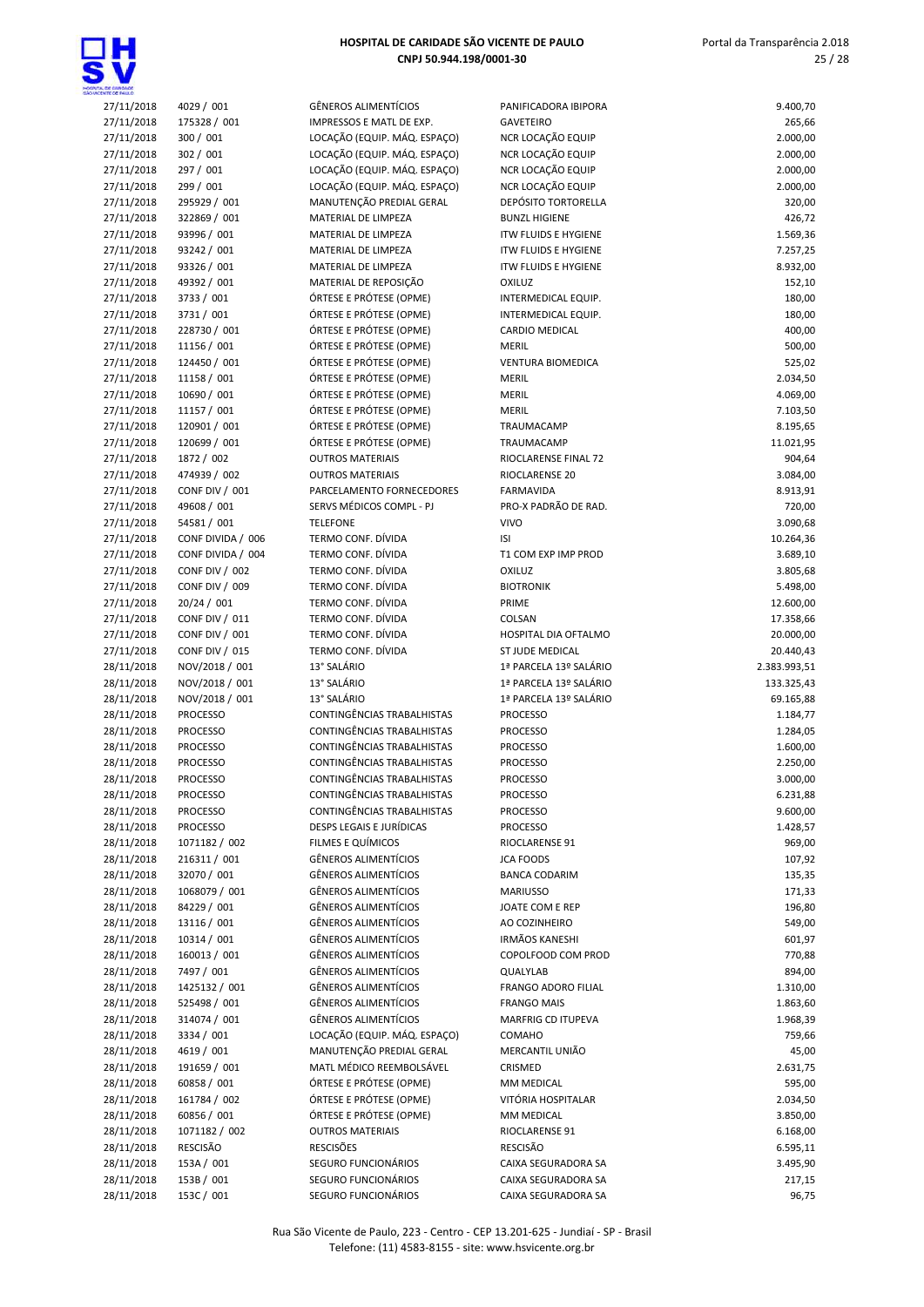

| <b>VITE CE PALLO</b>     |                             |                                     |                                           |                  |
|--------------------------|-----------------------------|-------------------------------------|-------------------------------------------|------------------|
| 28/11/2018               | 141 / 001                   | SERVS MÉDICOS REPASSE - PJ          | INST DE ONCOLOGIA                         | 205.803,35       |
| 28/11/2018               | 50436 / 001                 | SERVS PRESTADOS - PJ                | MICROAMBIENTAL                            | 476,75           |
| 28/11/2018               | 201/001                     | SERVS PRESTADOS - PJ                | CKS AUD. E CONSULT                        | 4.387,50         |
| 29/11/2018               | NOV/2018 / 001              | 13° SALÁRIO                         | 1ª PARCELA 13º SALÁRIO                    | 3.702,82         |
| 29/11/2018               | NOV/2018 / 001              | 13° SALÁRIO                         | 1ª PARCELA 13º SALÁRIO                    | 5.390,06         |
| 29/11/2018               | <b>PROCESSO</b>             | BLOQUEIO-ORD JUDICIAL               | <b>BLOQUEIO PROCESSO</b>                  | 210,60           |
| 29/11/2018               | <b>PROCESSO</b>             | BLOQUEIO-ORD JUDICIAL               | <b>BLOQUEIO PROCESSO</b>                  | 366,86           |
| 29/11/2018               | <b>PROCESSO</b>             | BLOQUEIO-ORD JUDICIAL               | <b>BLOQUEIO PROCESSO</b>                  | 1.717,17         |
| 29/11/2018               | 32969 / 001                 | <b>COMBUSTÍVEIS E LUBRIFICANTES</b> | <b>TOTAL GÁS</b>                          | 316,00           |
| 29/11/2018               | 1136 11/2018 / 001          | DÍVIDA - REFIS                      | REFIS - 3                                 | 10.073,39        |
| 29/11/2018               | 1204 11/2018 / 001          | DÍVIDA - REFIS                      | REFIS-3                                   | 29.892,35        |
| 29/11/2018               | 4720 11/2018 / 001          | DÍVIDA - REFIS                      | REFIS - 3                                 | 220.926,45       |
| 29/11/2018               | 237643 / 001                | DROGAS E MEDICAMENTOS               | SUPERMED FINAL 07                         | 545,00           |
| 29/11/2018               | 39022 / 001                 | DROGAS E MEDICAMENTOS               | <b>BELIVE</b>                             | 5.806,08         |
| 29/11/2018               | DEZ/18 / 001                | FÉRIAS                              | FÉRIAS FOLHA DEZEMBRO/18                  | 701.041,55       |
| 29/11/2018               | DEZ/18 / 001                | FÉRIAS<br>FÉRIAS                    | FÉRIAS FOLHA DEZEMBRO/18                  | 24.473,84        |
| 29/11/2018               | DEZ/18 / 001                | <b>GÊNEROS ALIMENTÍCIOS</b>         | FÉRIAS FOLHA DEZEMBRO/18                  | 28.419,15        |
| 29/11/2018               | 526234 / 001<br>32079 / 001 | <b>GÊNEROS ALIMENTÍCIOS</b>         | <b>FRANGO MAIS</b>                        | 399,06           |
| 29/11/2018               | 87073 / 001                 | <b>GÊNEROS ALIMENTÍCIOS</b>         | <b>BANCA CODARIM</b><br><b>OVOS PRETI</b> | 430,40           |
| 29/11/2018<br>29/11/2018 | 10324 / 001                 | <b>GÊNEROS ALIMENTÍCIOS</b>         | <b>IRMÃOS KANESHI</b>                     | 455,00<br>561,70 |
| 29/11/2018               | 603012 / 001                | <b>GÊNEROS ALIMENTÍCIOS</b>         | <b>PRIETO</b>                             | 604,80           |
| 29/11/2018               | 73082 / 001                 | <b>GÊNEROS ALIMENTÍCIOS</b>         | <b>DISTRIB HERNANDES</b>                  | 706,20           |
| 29/11/2018               | 1425975 / 001               | <b>GÊNEROS ALIMENTÍCIOS</b>         | <b>FRANGO ADORO FILIAL</b>                | 1.094,00         |
| 29/11/2018               | 175730 / 001                | IMPRESSOS E MATL DE EXP.            | <b>GAVETEIRO</b>                          | 787,20           |
| 29/11/2018               | 11182 / 001                 | IMPRESSOS E MATL DE EXP.            | <b>FEMAG PASTAS</b>                       | 3.640,00         |
| 29/11/2018               | 795353 / 001                | IMPRESSOS E MATL DE EXP.            | DATASUPRI DISTRIBUID.                     | 385,37           |
| 29/11/2018               | 15956 / 001                 | MANUTENÇÃO PREDIAL GERAL            | <b>GATTERA</b>                            | 612,02           |
| 29/11/2018               | 14828 / 001                 | MANUTENÇÃO PREDIAL GERAL            | <b>FIRE LESS</b>                          | 640,68           |
| 29/11/2018               | 81988 / 001                 | MATERIAL DE LIMPEZA                 | TERRÃO                                    | 606,60           |
| 29/11/2018               | 82262 / 001                 | MATERIAL DE LIMPEZA                 | <b>TERRÃO</b>                             | 108,50           |
| 29/11/2018               | 8502 / 001                  | MATERIAL DE REPOSIÇÃO               | REFRIJUND                                 | 80,00            |
| 29/11/2018               | 3943 / 001                  | MATERIAL DE REPOSIÇÃO               | <b>INTER LIFE</b>                         | 600,00           |
| 29/11/2018               | 15363 / 001                 | MATERIAL DE REPOSIÇÃO               | <b>GAMACAMP</b>                           | 707,00           |
| 29/11/2018               | 3910 / 002                  | MATERIAL DE REPOSIÇÃO               | <b>INTER LIFE MATRIZ</b>                  | 840,00           |
| 29/11/2018               | 175257 / 001                | MATERIAL PERMANENTE                 | <b>GAVETEIRO</b>                          | 669,29           |
| 29/11/2018               | 1253 / 002                  | MATL MÉDICO REEMBOLSÁVEL            | SEROPLAST                                 | 1.614,00         |
| 29/11/2018               | 76121 / 001                 | ÓRTESE E PRÓTESE (OPME)             | LINE LIFE                                 | 97,48            |
| 29/11/2018               | 380831 / 001                | ÓRTESE E PRÓTESE (OPME)             | EMPÓRIO HOSPITALAR                        | 1.033,00         |
| 29/11/2018               | 380834 / 001                | ÓRTESE E PRÓTESE (OPME)             | EMPÓRIO HOSPITALAR                        | 1.287,00         |
| 29/11/2018               | 380893 / 001                | ÓRTESE E PRÓTESE (OPME)             | <b>EMPÓRIO HOSPITALAR</b>                 | 1.541,00         |
| 29/11/2018               | 380880 / 001                | ÓRTESE E PRÓTESE (OPME)             | EMPÓRIO HOSPITALAR                        | 4.820,40         |
| 29/11/2018               | 3910 / 002                  | <b>OUTROS MATERIAIS</b>             | <b>INTER LIFE MATRIZ</b>                  | 30,00            |
| 29/11/2018               | 175257 / 001                | <b>OUTROS MATERIAIS</b>             | <b>GAVETEIRO</b>                          | 121,69           |
| 29/11/2018               | PENSÃO ALIMENTÍCIA          | PENSÃO ALIMENTÍCIA                  | PENSÃO ALIMENTÍCIA FÉRIAS                 | 615,86           |
| 29/11/2018               | PENSÃO ALIMENTÍCIA          | PENSÃO ALIMENTÍCIA                  | PENSÃO ALIMENTÍCIA FÉRIAS                 | 748,42           |
| 29/11/2018               | PENSÃO ALIMENTÍCIA          | PENSÃO ALIMENTÍCIA                  | PENSÃO ALIMENTÍCIA FÉRIAS                 | 734,22           |
| 29/11/2018               | RESCISÃO                    | <b>RESCISÕES</b>                    | <b>RESCISÃO</b>                           | 7.616,02         |
| 29/11/2018               | 87304 / 001                 | SERVS PRESTADOS - PJ                | WESTCON                                   | 155,52           |
| 29/11/2018               | 129313 / 001                | SERVS PRESTADOS - PJ                | <b>ELEVADORES OTIS</b>                    | 910,32           |
| 29/11/2018               | 129018 / 001                | <b>SERVS PRESTADOS - PJ</b>         | <b>ELEVADORES OTIS</b>                    | 6.513,61         |
| 29/11/2018               | 154 / 001                   | SERVS PRESTADOS - PJ                | TAPECARIA VITÓRIA                         | 5.000,00         |
| 30/11/2018               | 5418 / 001                  | CONT. DE MANUTENÇÃO                 | <b>IBG CRYO FILIAL</b>                    | 546,69           |
| 30/11/2018               | 1417 / 001                  | CONT. DE MANUTENÇÃO                 | RV SOLUÇ CLIMATIZAÇÃO                     | 15.016,00        |
| 30/11/2018               | 8881 / 001                  | DESPESAS FINANC. MUNICIPAL          | <b>WISE SYSTEMS</b>                       | 0,01             |
| 30/11/2018               | 167766 / 001                | DROGAS E MEDICAMENTOS               | KONIMAGEM COML LTDA                       | 1.950,00         |
| 30/11/2018               | 42625 / 001                 | <b>GASES MEDICINAIS</b>             | <b>IBG CRYO FILIAL</b>                    | 2.687,44         |
| 30/11/2018               | 696310 / 001                | <b>GÊNEROS ALIMENTÍCIOS</b>         | PAPEL ITUPEVA                             | 557,60           |
| 30/11/2018               | 2641058 / 001               | IMPRESSOS E MATL DE EXP.            | <b>SALES</b>                              | 1.280,00         |
| 30/11/2018               | 8068265 / 008               | LIVROS, JORNAIS, REVISTAS, PUB      | O ESTADO DE S. PAULO                      | 64,91            |
| 30/11/2018               | 123500 / 001                | LOCAÇÃO (EQUIP. MÁQ. ESPAÇO)        | IBG                                       | 1.089,36         |
| 30/11/2018               | 32566 / 001                 | LOCAÇÃO (EQUIP. MÁQ. ESPAÇO)        | <b>IBG CRYO FILIAL</b>                    | 3.440,08         |
| 30/11/2018               | 5466 / 001                  | MANUTENÇÃO PREDIAL GERAL            | <b>CENTER FECHA</b>                       | 344,90           |
| 30/11/2018               | 212838 / 001                | MANUTENÇÃO PREDIAL GERAL            | <b>FAV COMERCIO</b>                       | 514,34           |
| 30/11/2018               | 278375 / 001                | MÁQUINAS EQUIPAMENTOS               | FRIOVIX REFRIGERAÇÃO                      | 1.780,00         |
| 30/11/2018               | 2910 / 001                  | MATERIAL DE LIMPEZA                 | <b>GREEN BAGS</b>                         | 2.033,10         |
| 30/11/2018               | OC 58789 / 001              | MATERIAL DE REPOSIÇÃO               | <b>HUX METALURGIA</b>                     | 94,66            |
| 30/11/2018               | 17055 / 001                 | MATERIAL DE REPOSIÇÃO               | <b>INTERFRIO</b>                          | 188,00           |
| 30/11/2018               | 1912 / 001                  | MATERIAL DE REPOSIÇÃO               | FPA                                       | 666,40           |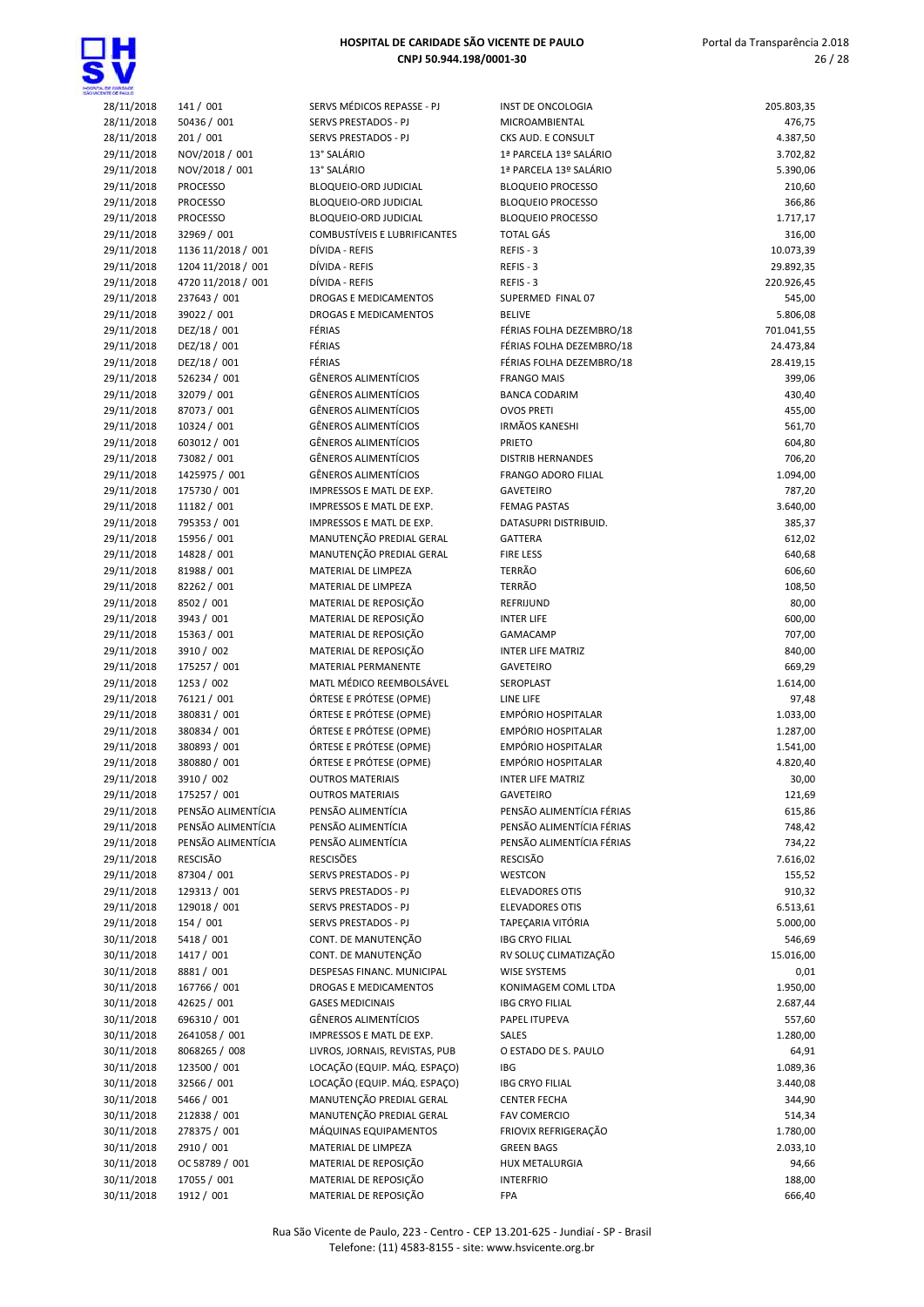

| ENTE CE PAIL O           |                               |                                                    |                                                  |                    |
|--------------------------|-------------------------------|----------------------------------------------------|--------------------------------------------------|--------------------|
| 30/11/2018               | 1928 / 001                    | MATERIAL DE REPOSIÇÃO                              | <b>FPA</b>                                       | 1.003,00           |
| 30/11/2018               | 1919 / 001                    | MATERIAL DE REPOSIÇÃO                              | FPA                                              | 2.932,00           |
| 30/11/2018               | 1028062 / 001                 | MATL MÉDICO REEMBOLSÁVEL                           | FRESENIUS-MATRIZ                                 | 1.515,25           |
| 30/11/2018               | 853642 / 001                  | MATL MÉDICO REEMBOLSÁVEL                           | <b>CBS</b>                                       | 582,00             |
| 30/11/2018               | 105735 / 001                  | ÓRTESE E PRÓTESE (OPME)<br>ÓRTESE E PRÓTESE (OPME) | PLANTÃO MÉDICO<br>PLANTÃO MÉDICO                 | 97,48              |
| 30/11/2018<br>30/11/2018 | 105734 / 001<br>105733 / 001  | ÓRTESE E PRÓTESE (OPME)                            | PLANTÃO MÉDICO                                   | 97,48<br>97,48     |
| 30/11/2018               | 164637 / 001                  | ÓRTESE E PRÓTESE (OPME)                            | VITÓRIA HOSPITALAR                               | 97,73              |
| 30/11/2018               | 164638 / 001                  | ÓRTESE E PRÓTESE (OPME)                            | VITÓRIA HOSPITALAR                               | 97,73              |
| 30/11/2018               | 381233 / 001                  | ÓRTESE E PRÓTESE (OPME)                            | <b>EMPÓRIO HOSPITALAR</b>                        | 102,00             |
| 30/11/2018               | 106017 / 001                  | ÓRTESE E PRÓTESE (OPME)                            | PLANTÃO MÉDICO                                   | 195,45             |
| 30/11/2018               | 105534 / 001                  | ÓRTESE E PRÓTESE (OPME)                            | PLANTÃO MÉDICO                                   | 195,45             |
| 30/11/2018               | 105535 / 001                  | ÓRTESE E PRÓTESE (OPME)                            | PLANTÃO MÉDICO                                   | 195,45             |
| 30/11/2018               | 106747 / 001                  | ÓRTESE E PRÓTESE (OPME)                            | PLANTÃO MÉDICO                                   | 195,45             |
| 30/11/2018               | 164639 / 001                  | ÓRTESE E PRÓTESE (OPME)                            | VITÓRIA HOSPITALAR                               | 195,45             |
| 30/11/2018               | 106749 / 001                  | ÓRTESE E PRÓTESE (OPME)                            | PLANTÃO MÉDICO                                   | 195,45             |
| 30/11/2018               | 106750 / 001                  | ÓRTESE E PRÓTESE (OPME)                            | PLANTÃO MÉDICO                                   | 195,45             |
| 30/11/2018               | 105611 / 001                  | ÓRTESE E PRÓTESE (OPME)                            | PLANTÃO MÉDICO                                   | 195,45             |
| 30/11/2018               | 106864 / 001                  | ÓRTESE E PRÓTESE (OPME)                            | PLANTÃO MÉDICO                                   | 195,45             |
| 30/11/2018               | 105536 / 001                  | ÓRTESE E PRÓTESE (OPME)                            | PLANTÃO MÉDICO                                   | 195,45             |
| 30/11/2018               | 106748 / 001                  | ÓRTESE E PRÓTESE (OPME)                            | PLANTÃO MÉDICO                                   | 195,45             |
| 30/11/2018               | 106746 / 001                  | ÓRTESE E PRÓTESE (OPME)                            | PLANTÃO MÉDICO                                   | 195,45             |
| 30/11/2018               | 4837 / 001                    | ÓRTESE E PRÓTESE (OPME)                            | <b>SS MEDICAL</b>                                | 197,60             |
| 30/11/2018               | 105426 / 001                  | ÓRTESE E PRÓTESE (OPME)                            | PLANTÃO MÉDICO                                   | 292,93             |
| 30/11/2018               | 105938 / 001                  | ÓRTESE E PRÓTESE (OPME)                            | PLANTÃO MÉDICO                                   | 292,93             |
| 30/11/2018               | 105609 / 001                  | ÓRTESE E PRÓTESE (OPME)                            | PLANTÃO MÉDICO                                   | 292,93             |
| 30/11/2018               | 105408 / 001                  | ÓRTESE E PRÓTESE (OPME)                            | PLANTÃO MÉDICO                                   | 390,90             |
| 30/11/2018               | 105610 / 001                  | ÓRTESE E PRÓTESE (OPME)                            | PLANTÃO MÉDICO                                   | 390,90             |
| 30/11/2018               | 106863 / 001                  | ÓRTESE E PRÓTESE (OPME)                            | PLANTÃO MÉDICO                                   | 390,90             |
| 30/11/2018               | 1611936 / 001                 | ÓRTESE E PRÓTESE (OPME)                            | <b>BOSTON SCIENTIFIC</b>                         | 672,00             |
| 30/11/2018<br>30/11/2018 | 1611941 / 001<br>297222 / 001 | ÓRTESE E PRÓTESE (OPME)<br><b>OUTROS MATERIAIS</b> | <b>BOSTON SCIENTIFIC</b><br>JOHNSON E JOHNSON 05 | 672,00<br>1.869,00 |
| 30/11/2018               | <b>RESCISÃO</b>               | <b>RESCISÕES</b>                                   | <b>RESCISÃO</b>                                  | 3.920,37           |
| 30/11/2018               | RESCISÃO                      | <b>RESCISÕES</b>                                   | <b>RESCISÃO</b>                                  | 8.572,39           |
| 30/11/2018               | 3548 / 001                    | SERVS MÉDICOS COMPL - PJ                           | GAD ASSISTÊNCIA MÉD                              | 5.602,84           |
| 30/11/2018               | 214/001                       | SERVS MÉDICOS COMPL - PJ                           | SIMOES PESSORRUSSO                               | 46.925,00          |
| 30/11/2018               | 44 / 001                      | SERVS MÉDICOS COMPL - PJ                           | COLSAN                                           | 92.064,00          |
| 30/11/2018               | 909 / 001                     | SERVS MÉDICOS REPASSE - PJ                         | ANGIOSCAN                                        | 10.856,66          |
| 30/11/2018               | 39015 / 002                   | SERVS MÉDICOS REPASSE - PJ                         | <b>ICON</b>                                      | 15.000,00          |
| 30/11/2018               | 3637 / 001                    | SERVS MÉDICOS REPASSE - PJ                         | <b>CARVALHO MEDICINA</b>                         | 21.116,25          |
| 30/11/2018               | 746 / 001                     | SERVS MÉDICOS REPASSE - PJ                         | CARDIOIMAGEM                                     | 22.538,08          |
| 30/11/2018               | 1647 / 001                    | SERVS MÉDICOS REPASSE - PJ                         | INST CARDOSO DE ALME                             | 25.619,17          |
| 30/11/2018               | 1626 / 001                    | SERVS MÉDICOS REPASSE - PJ                         | NETO, KATO & MENDONÇA                            | 27.987,01          |
| 30/11/2018               | 828 / 001                     | SERVS MÉDICOS REPASSE - PJ                         | <b>ICESP</b>                                     | 39.569,05          |
| 30/11/2018               | 827 / 001                     | SERVS MÉDICOS REPASSE - PJ                         | <b>ICESP</b>                                     | 59.158,02          |
| 30/11/2018               | 10039 / 001                   | SERVS MÉDICOS REPASSE - PJ                         | HOSPITAL DIA OFTALMO                             | 104.532,30         |
| 30/11/2018               | 39963 / 001                   | SERVS MÉDICOS REPASSE - PJ                         | <b>ICON</b>                                      | 118.593,27         |
| 30/11/2018               | 35873 / 001                   | SERVS MÉDICOS REPASSE - PJ                         | AFIP                                             | 202.339,39         |
| 30/11/2018               | 39962 / 001                   | SERVS MÉDICOS REPASSE - PJ                         | <b>ICON</b>                                      | 45,42              |
| 30/11/2018               | 747 / 001                     | SERVS MÉDICOS REPASSE - PJ                         | CARDIOIMAGEM                                     | 56,31              |
| 30/11/2018               | 908 / 001                     | SERVS MÉDICOS REPASSE - PJ                         | ANGIOSCAN                                        | 117,60             |
| 30/11/2018               | 1418 / 001                    | SERVS PRESTADOS - PJ                               | RV SOLUÇ CLIMATIZAÇÃO                            | 560,00             |
| 30/11/2018               | 1390 / 001                    | SERVS PRESTADOS - PJ                               | RV SOLUÇ CLIMATIZAÇÃO                            | 560,00             |
| 30/11/2018               | 13465 / 001                   | SERVS PRESTADOS - PJ                               | VPV SAÚDE AMBIENTAL                              | 660,81             |
| 30/11/2018<br>30/11/2018 | 1389 / 001<br>2097 / 001      | SERVS PRESTADOS - PJ<br>SERVS PRESTADOS - PJ       | RV SOLUÇ CLIMATIZAÇÃO<br>ASO SAÚDE               | 730,00<br>1.689,30 |
| 30/11/2018               | 8917 / 001                    | SERVS PRESTADOS - PJ                               | <b>WISE SYSTEMS</b>                              | 2.298,82           |
| 30/11/2018               | 51261 / 001                   | SERVS PRESTADOS - PJ                               | MICROAMBIENTAL                                   | 2.682,55           |
| 30/11/2018               | 50163 / 001                   | SERVS PRESTADOS - PJ                               | MICROAMBIENTAL                                   | 2.682,55           |
| 30/11/2018               | 1393 / 001                    | SERVS PRESTADOS - PJ                               | RV SOLUÇ CLIMATIZAÇÃO                            | 2.790,00           |
| 30/11/2018               | 1457117A / 001                | SERVS PRESTADOS - PJ                               | <b>CIEE</b>                                      | 3.024,00           |
| 30/11/2018               | 8881 / 001                    | SERVS PRESTADOS - PJ                               | WISE SYSTEMS                                     | 3.276,65           |
| 30/11/2018               | 2461 / 001                    | SERVS PRESTADOS - PJ                               | FPA                                              | 3.975,67           |
| 30/11/2018               | 93 / 001                      | SERVS PRESTADOS - PJ                               | AGS SERVIÇOS                                     | 8.991,84           |
| 30/11/2018               | 454124 / 001                  | <b>VALE TRANSPORTE</b>                             | RÁPIDO LUXO                                      | 6.674,35           |
| 30/11/2018               | 10170973 / 001                | <b>VALE TRANSPORTE</b>                             | <b>VB SERVIÇOS</b>                               | 7.049,39           |
| 30/11/2018               | 815329 / 001                  | <b>VALE TRANSPORTE</b>                             | TRANSURB                                         | 29.868,12          |
| 30/11/2018               | 454126 / 001                  | <b>VALE TRANSPORTE</b>                             | RÁPIDO LUXO                                      | 200,95             |
| 30/11/2018               | 10170917 / 001                | <b>VALE TRANSPORTE</b>                             | <b>VB SERVIÇOS</b>                               | 398,53             |